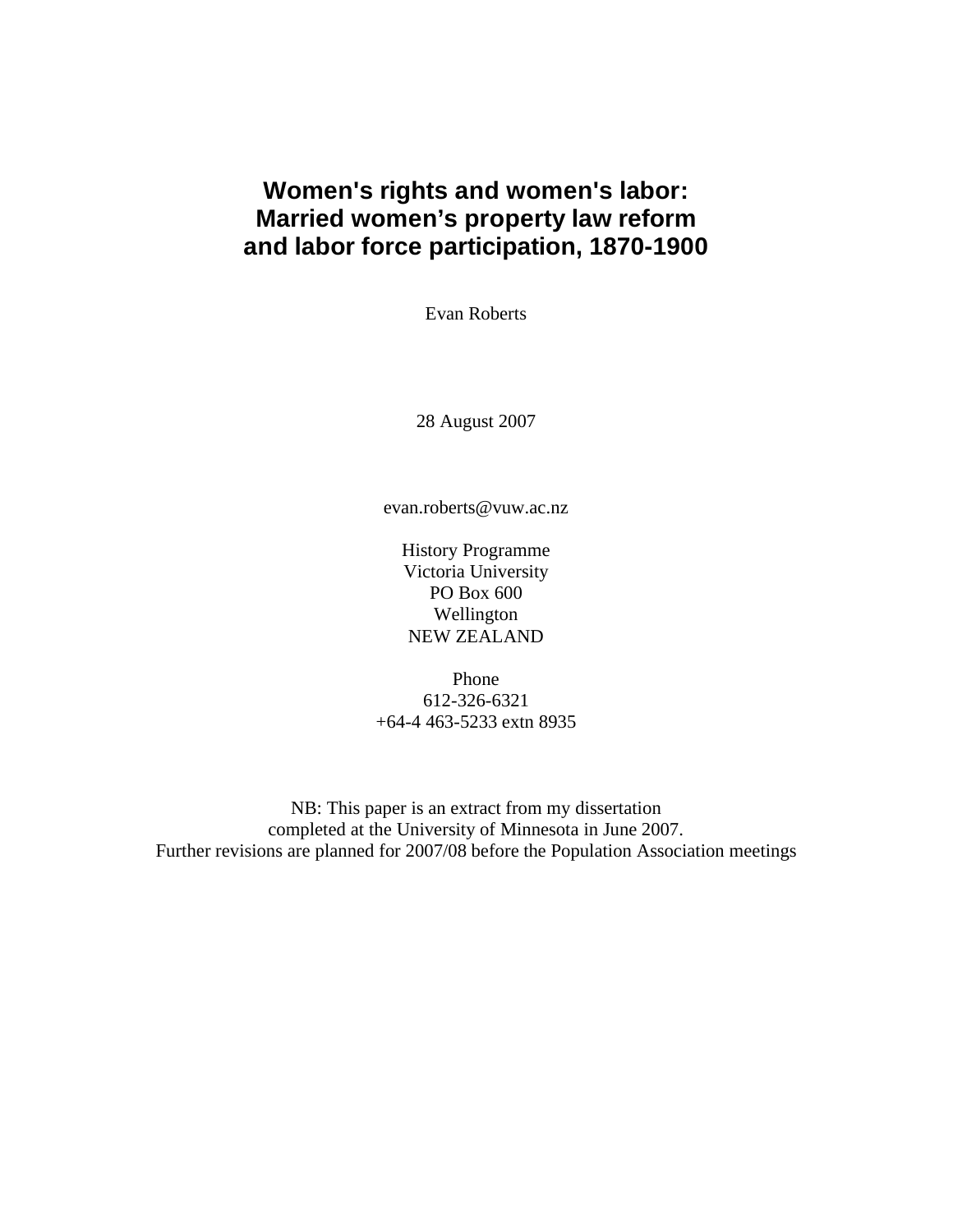## **Chapter 2**

# **Women's rights and women's labor: Married women's property law reform and labor force participation, 1870-1900**

## *Introduction*

In the five decades after the Civil War, American wives' rights to own property, retain their own earnings, and do business on their own account separate from their husbands, were extended throughout most of the American states. The flurry of changes in property rights after the Civil War were part of a century-long sequence of legal changes increasing married women's control over assets and income. At the time, and subsequently, though passed in different states at different times, they have been seen as part of the same trend and known as "married women's property acts." There has been substantial research since the 1970s into the campaign and passage for the property acts, and their legal consequences. A limited, and more recent, literature examines the economic consequences of the acts, and finds that women were responsive to the change in incentives for different forms of economic behavior, such as making wills and patenting. However, there is no published research on the broader economic consequences of the acts—how labor force participation, education, and marriage behavior were affected by the acts.

In this chapter I use data from the IPUMS samples of the American census to estimate the effects of changes in married women's property laws on the extent of married women's involvement in gainful employment. Individual-level census data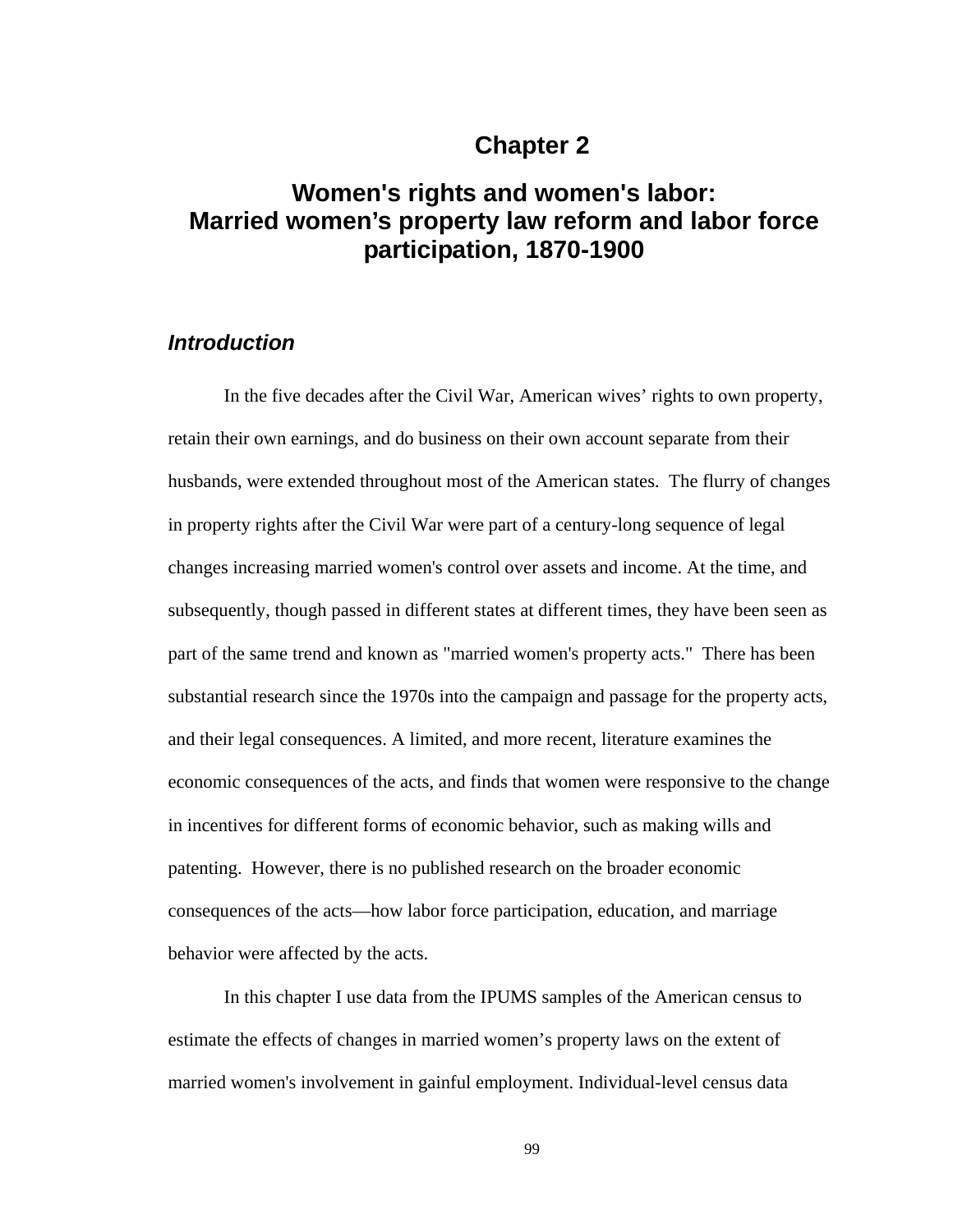allows me to control for individual and family factors affecting wives' decisions to work. After controlling for individual and family factors in women's work, education and marriage decisions, differences in the timing of legal change between states permits independent identification of the effects of passing married women's property laws.

The absolute effects of changes in property rights were small. Between 1860 and 1900—when the majority of laws were passed—the overall level of married women's labor force participation, among the free population, fluctuated from 4.2% to 4.6% in 1880, and back down to 4.1% in 1900. Although married women's labor force participation varied little over time, participation varied by family circumstances and across states and regions. For example, within individual states or territories, the largest absolute increase in married women's labor force participation was in the District of Columbia, where labor force participation for married women advanced from 15.5% in 1860 to 28.6% in 1900. Outside the south, the largest increase over forty years was in the Dakota Territory where just one in sixty married women in the new territory had a gainful occupation in 1870, but by 1900 one in twelve did; an increase of approximately eight percentage points in thirty years. But wives in the Dakotas were somewhat different from women in other states—they were younger, lived in rural areas or small towns, and were more likely to be immigrants from northern Europe—all factors that influenced observed levels of market work by wives.

 Given that we observe different levels of labor force participation in states with different laws, it is possible these differences are due to the laws. It is also possible that the level of married women's labor force participation varied because women had different opportunities to work in different states. For example, states with more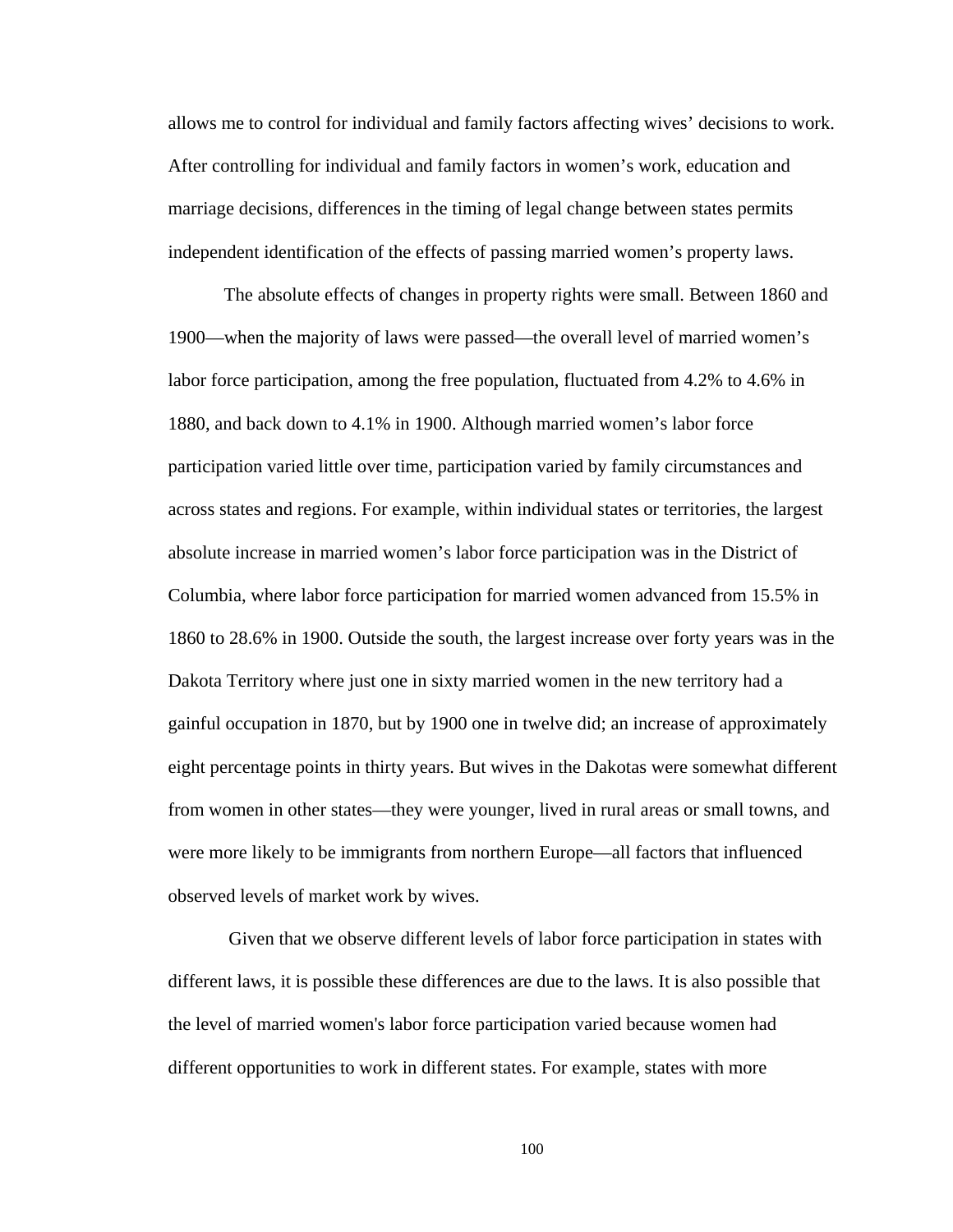industrial employment and greater urbanization typically had greater level of married women's labor force participation for white women, as recorded by the census. Women who were more likely to combine paid employment with marriage may have moved to these states, independent of the passage of property laws. Thus, it is important to try and eliminate the influence of state and individual factors that are independent of the laws. More formally, I ask what was the effect of the married women's property acts on women's behavior, after controlling for individual and family circumstances, and states' social and economic characteristics other than legal change.

Despite variation in married women's work behavior across states, and among women with different circumstances, passage of the married women's property acts did not have a strong influence on labor force participation. Economic theory—and intuition—suggests that giving women stronger title to their own earnings from work would lead to women working more. This is borne out by the estimates. Theory also predicts that property acts, by transferring wealth to women would lead to a decrease in married women's labor force participation as measured in the census. This is also confirmed by the analysis. However, most of the estimates are insignificantly different from zero at standard levels of statistical significance, and this finding is robust to alternative models of other factors influencing women's work decisions. My findings are also not altered by disagreement among scholars about exactly when particular states passed property laws. In short, there was little or no immediate effect on women's work behavior from the passage of married women's property acts. The wealth effects of the property acts were cancelled out by the own-wage effects of earnings acts.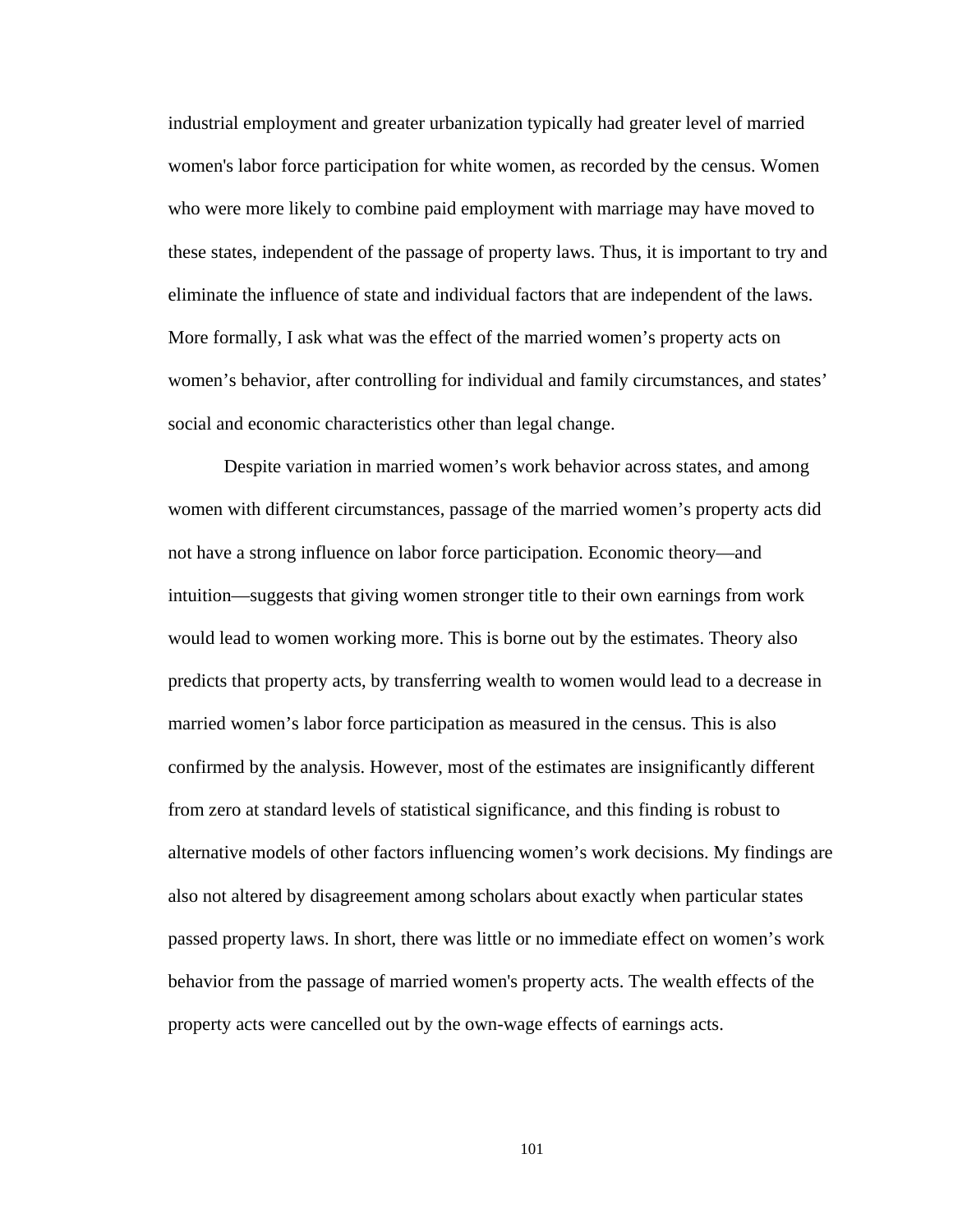The organization of the chapter is as follows; I first summarize the history of married women's property law reform in the United States, and the recent literature by historians and economists that examines the consequences of property law reform. After introducing the data that I use in the remainder of the paper, I summarize the changes in women's labor force participation conditioned only on the passage of property law reform in the preceding decade. My analysis is divided into three main sections. First, I look at the effect of property, earnings and sole-trade laws on married women's labor force participation, as measured by the census' gainful employment measure of market work. Finding little effect of the laws, the second stage of the analysis is to expand the measure of women's market work to include taking in boarders and lodgers. The third and final section of the analysis looks at the effect of the property laws on other measures of young women's behavior, including investment in education, work by single women, and age at marriage.

My analytic strategy in estimating the effects of the property acts on labor force participation, education, and marriage behavior is a "difference-in-differences" approach. This compares the change over time in women's behavior between states that did, or did not, enact new married women's property legislation in the previous decade. I distinguish between the effects of three different kinds of married women's property law reform;

- 1. Title to assets and estates, referred to as "property laws"
- 2. Title to earnings from labor and capital, referred to as "earnings laws"
- 3. Ability to own and operate businesses without the legal requirement of a husband's permission or oversight, referred to as "sole trader laws"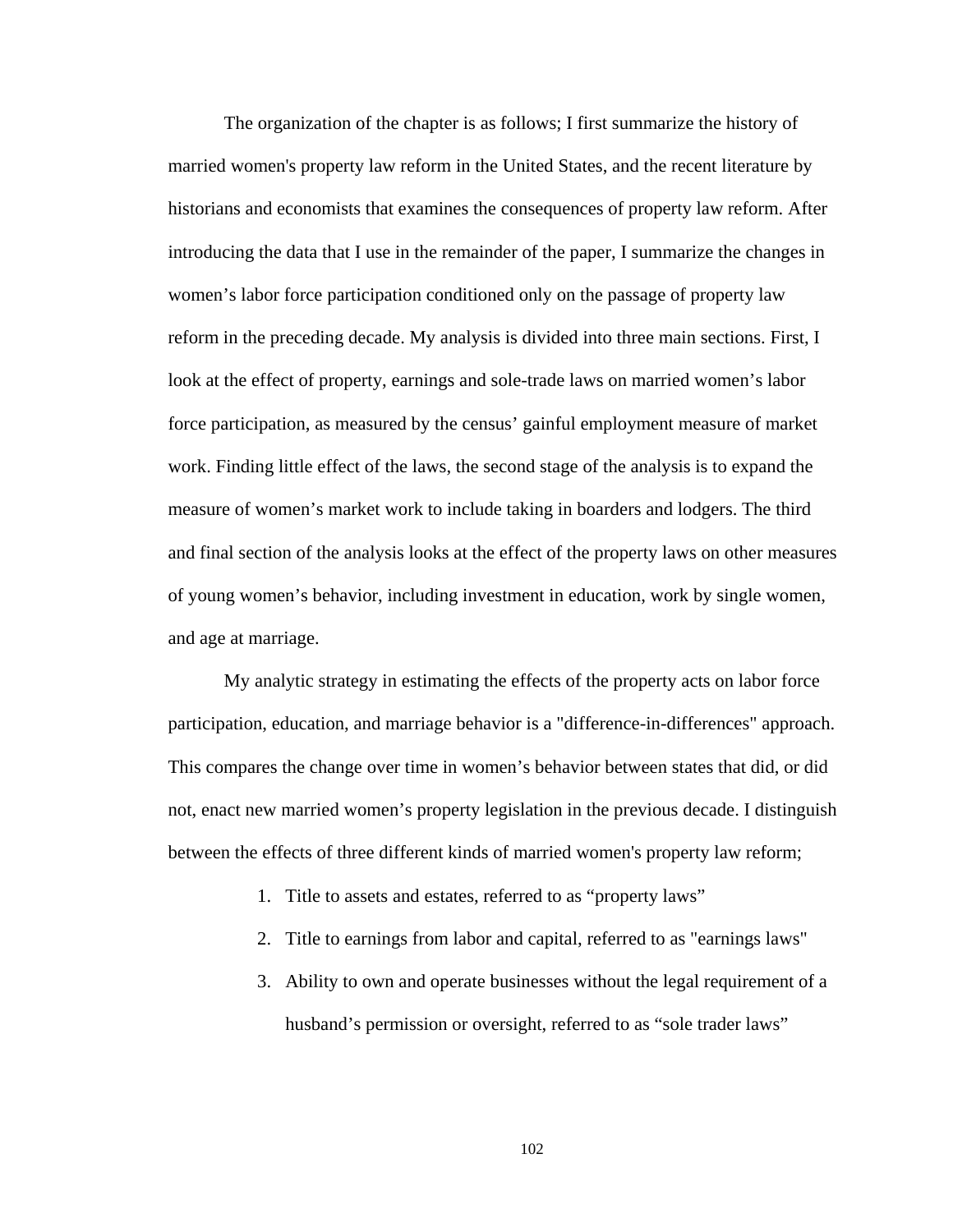After holding individual and state-specific factors constant, the effects of change in married women's property and earnings legislation on married women's labor force participation was trivially small for white women. Apparently large effects of the introduction of earnings laws on black women's labor force participation are spurious, and due to the low number of black women in some states shortly before passage of earnings law reform. Reform of property laws was not sufficient for increasing married women's labor supply in the late nineteenth century. Finding little effect of property, earnings, and sole-trade laws on women's labor force participation, I then look at whether broader measures of women's participation in work were affected by the passage of the property laws. Specifically, the census provides information on whether a family had taken in boarders and lodgers. Qualitative evidence from the late nineteenth-century makes it clear that taking in boarders and lodgers was a strategy used by a significant minority of families to increase their income, and that wives were often responsible for the extra household work when there more people living in the household.<sup>1</sup> Augmenting measures of wives' work by an indicator of taking in boarders and lodgers has become standard in the examination of women's work before  $1940<sup>2</sup>$ 

In the final section of the analysis I examine investments in education—measured in the census by literacy—and whether young women delayed marriage and worked longer in response to the passage of the property acts. I find that the property acts had consistent and statistically significant effects on investments in education for children,

<u>.</u>

<sup>&</sup>lt;sup>1</sup> Claudia Goldin, *Understanding the Gender Gap: An Economic History of American Women* (New York: Oxford University Press, 1990), 44-45, 224-25, John Modell and Tamara K. Hareven, "Urbanization and the Malleable Household: An Examination of Boarding and Lodging in American Families," *Journal of Marriage and the Family* 35, no. 3 (1973). 2

Carolyn M. Moehling, "Women's Work and Men's Unemployment," *Journal of Economic History* 61, no. 4 (2001): 926-49.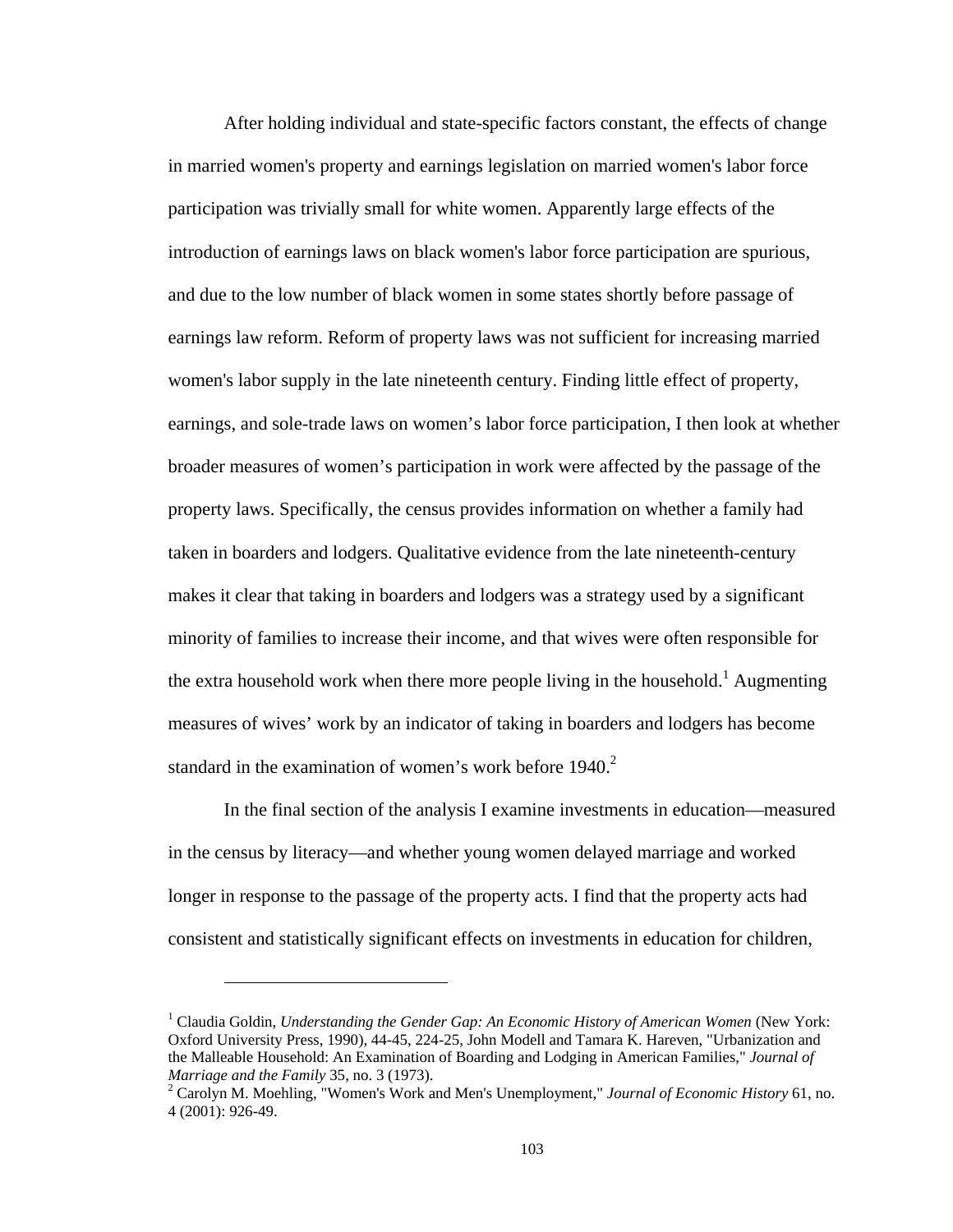and delays in marriage for women in their 20s. Women in their 20s who lived in a state that had passed a property or earnings act were more likely to be unmarried—and because they were unmarried, more likely to be working. These decisions by cohorts of young women in the late nineteenth century to increase their human capital in response to changes in married women's property rights may have influenced the early-twentieth century expansion in married women's labor force participation. I also find that school attendance for children increased after the passage of property acts. Given the importance of education to later increases in women's work, this finding is significant.

## *Background: Coverture and marital service*

 $\overline{a}$ 

Laws determining title to property within marriage are the responsibility of state legislatures and courts in the United States. With the exception of states in the south and west—most of which inherited their civil law traditions from French or Spanish colonial control—the laws of property within marriage in the United States were largely derived from the English common law tradition of coverture.<sup>3</sup> The civil law states—Arizona, California, Idaho, Louisiana, Nevada, New Mexico, Texas and Washington—had a community property system.<sup>4</sup> In practice, however, the operation and reform of the married women's property laws was not substantially different in community property and common law states, according to authors who have studied the acts across the

 $3$  A concise summary of the English common law tradition as it existed in the eighteenth century can be found in Joanne Bailey, "Favoured or Oppressed? Married Women, Property and 'Coverture' in England, 1660-1800," *Continuity and Change* 17, no. 3 (2002): 351-72. 4

Donna Clare Schuele, "`a Robbery to the Wife': Culture, Gender and Marital Property in California Law and Politics, 1850-1890" (PhD, University of California Berkeley, 1999), 447.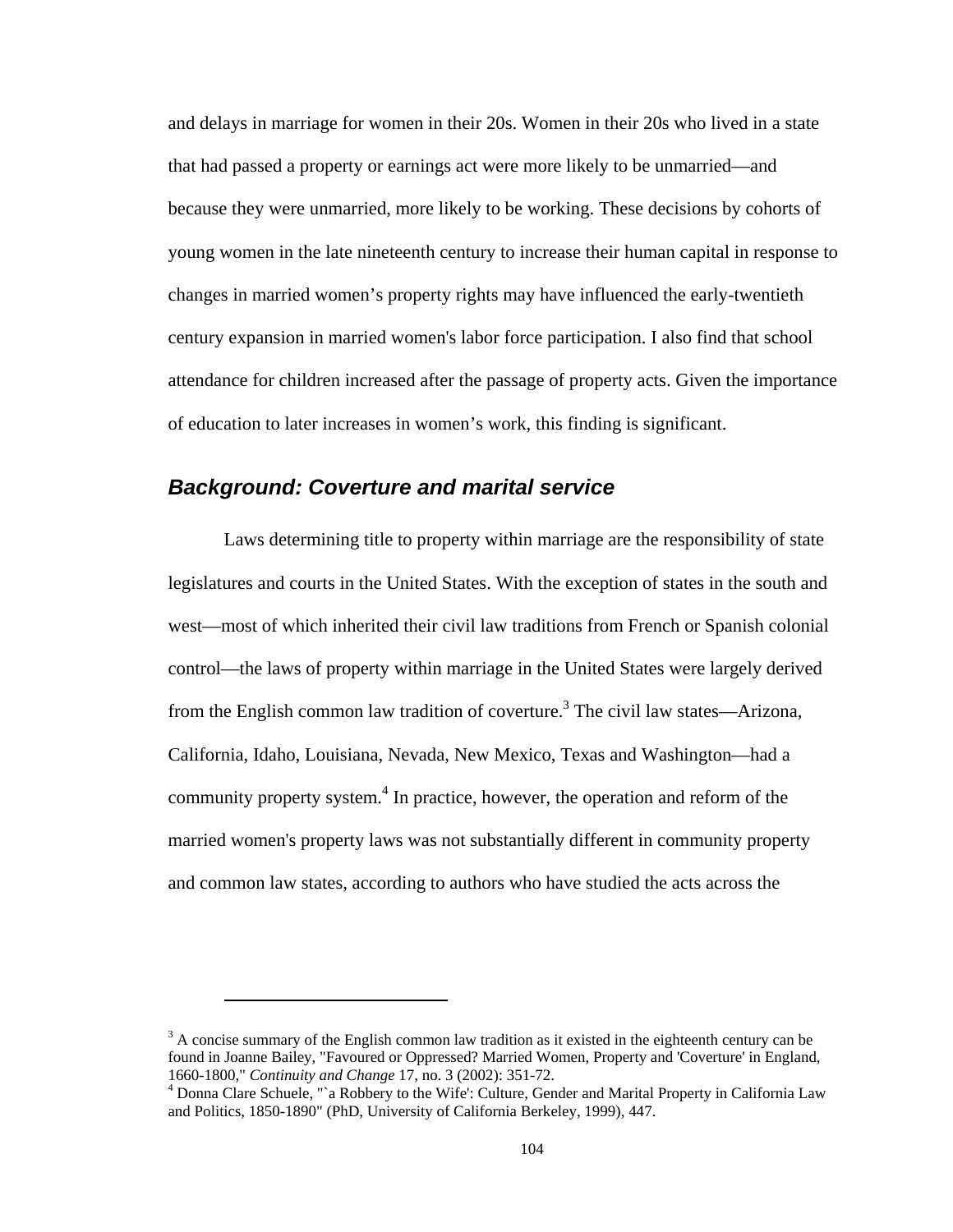different states.<sup>5</sup> The doctrine of coverture provided that in marriage a woman's property

became the property of her husband. The influential legal theorist, William Blackstone in

his *Commentaries on the Laws of England* explained that during coverture

those chattels, which belonged formerly to the wife, are by act of law vested in the hufband, with the same degree of property and with the same powers, as the wife, when sole, had over them. This depends entirely on the notion of an unity of person between the husband and wife; it being held that they are one person in law … the very being and existence of the woman is suspended during the coverture, or entirely merged and incorporated in that of the husband. And hence if follows, that whatever personal property belonged to the wife, before marriage, is by marriage absolutely vested in the husband.<sup>6</sup>

The laws of England regarding coverture were largely inherited by many of the

American colonies. The pre-eminent American legal theorist of the nineteenth century,

Tapping Reeve, writing in 1846 before the wave of married women's property law reform

The husband by marriage, acquires an absolute title to all the personal property of the wife, which she had in possession at the time of the marriage; such as money, goods or chattels personal of any kind. These, by the marriage, become his property as completely as the property which he purchases with his money; and such property can never again belong to the wife, upon the happening of any event, unless it be given to her by his will; and in the case of the death of the husband, this property does not return to the wife, but vests in his executors.7

<sup>&</sup>lt;sup>5</sup> Kathleen Elizabeth Lazarou, "Concealed under Petticoats: Married Women's Property and the Law of Texas, 1840-1913" (PhD, Rice University, 1980), 9. Sara L. Zeigler, "Uniformity and Conformity: Regionalism and the Adjudication of the Married Women's Property Acts," *Polity* 28, no. 4 (1996): 467-95. 6 William Blackstone, *Commentaries on the Laws of England*, (London, 1765-1779), Book II, Chapter 29, "Of Title by Succession, Marriage, and Judgment." Available:

http://www.yale.edu/lawweb/avalon/blackstone/bk2ch29.htm. [Accessed: 2 May 2006].

Tapping Reeve, *The Law of Baron and Femme, of Parent and Child, Guardian and Ward, Master and Servant, and of the Powers of Courts of Chancery*, 2nd ed. (Burlington: Chauncey Goodrich, 1846), 2. On Reeve's influence on American law, see Gregory S. Alexander, *Commodity & Propriety: Competing Visions of Property in American Legal Thought, 1776-1970* (Chicago: University of Chicago Press, 1997), 163, 423.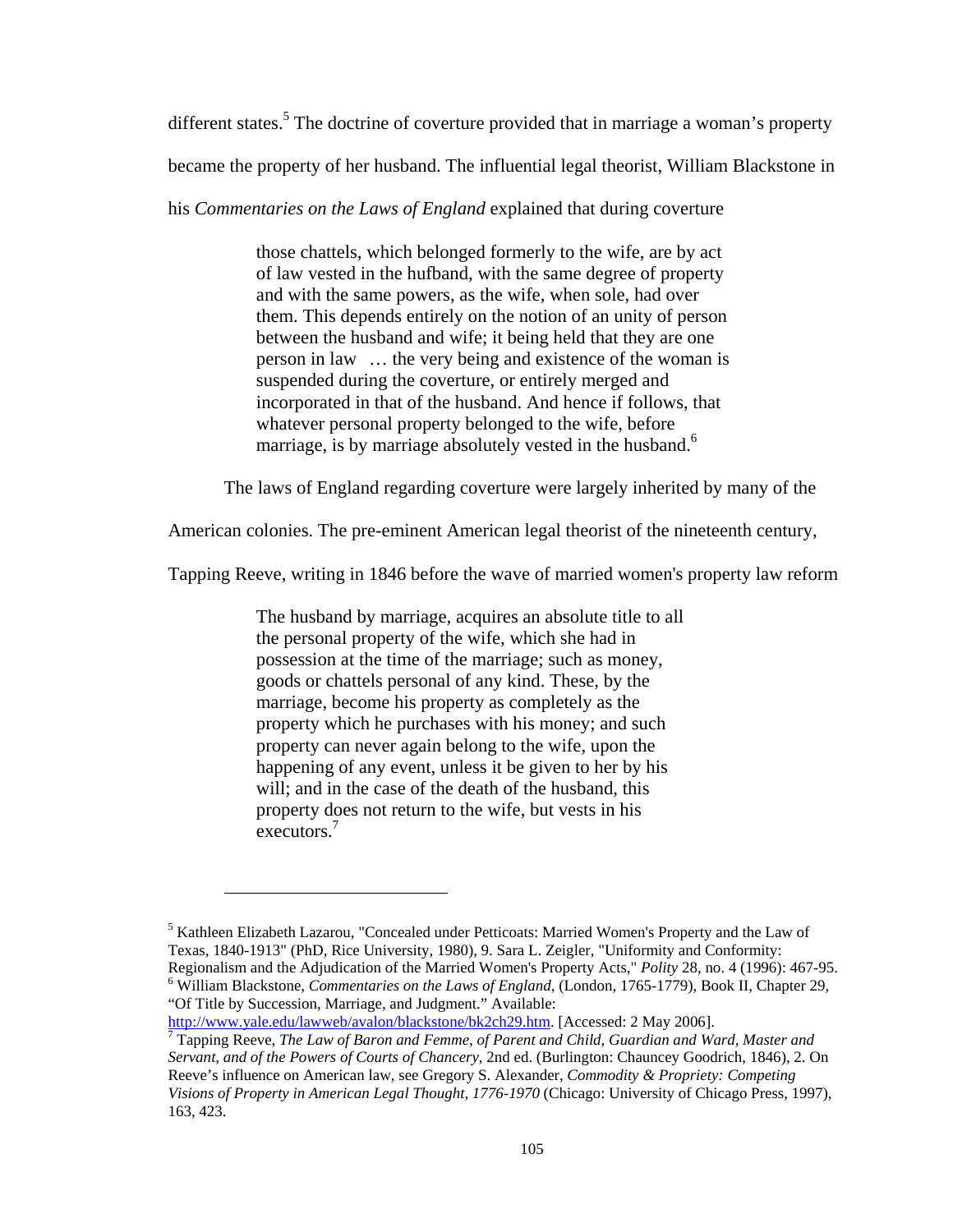In both England and the United States all personal property brought by a woman to the marriage was both owned *and* controlled by the husband under coverture. It should be noted that under English common law, which the United States inherited, single women had unusual freedom, compared with women elsewhere in Western Europe.<sup>8</sup> Moreover, while coverture was illiberal and restricted women's full participation in the market, it did not entirely prevent women from using or controlling property. Research on the operation of coverture in England shows that some wives were able to leave property in their wills.<sup>9</sup> While coverture imposed transaction costs on maintaining separate property in a woman's name, the financial and legal instruments to do were available across England. Indeed, Erickson has argued that the liberal rights granted to single women—before *and* after marriage—in combination with the development of instruments to bypass coverture made a positive contribution to the development of the English economy. Single women were free to invest their wealth, while coverture promoted the development of financial instruments that had application in other transactions. Moreover, at least in England, these instruments to bypass coverture became commodified. Documents establishing trusts, for example, did not have to be written from scratch for every family, reducing the costs involved. The uneven inheritance of the English common law in the American colonies meant that coverture bore more heavily on American women. Equity courts, for example, were not available in all the colonies.<sup>10</sup> Research by Marylynn Salmon suggests that the market for trusts and other instruments

<sup>&</sup>lt;sup>8</sup> Amy Louise Erickson, "Coverture and Capitalism," *History Workshop Journal*, no. 59 (2005): 1-16.<br><sup>9</sup> Marina Bara, "Woman's Property and the Industrial Bayolytian," *Lournal of Intendiaginlingm*, *History*  Maxine Berg, "Women's Property and the Industrial Revolution," *Journal of Interdisciplinary History* 24, no. 2 (1993): 240-41, Amy Louise Erickson, "Common Law Versus Common Practice: The Use of Marriage Settlements in Early Modern England," *Economic History Review* New Series 43, no. 1 (1990): 21-39.

<sup>&</sup>lt;sup>10</sup> Charles Chauncey Savage, "Some points of comparison between English and American legislation, as to married women's property," *American Law Register*, 31 no.12 (1883): 762.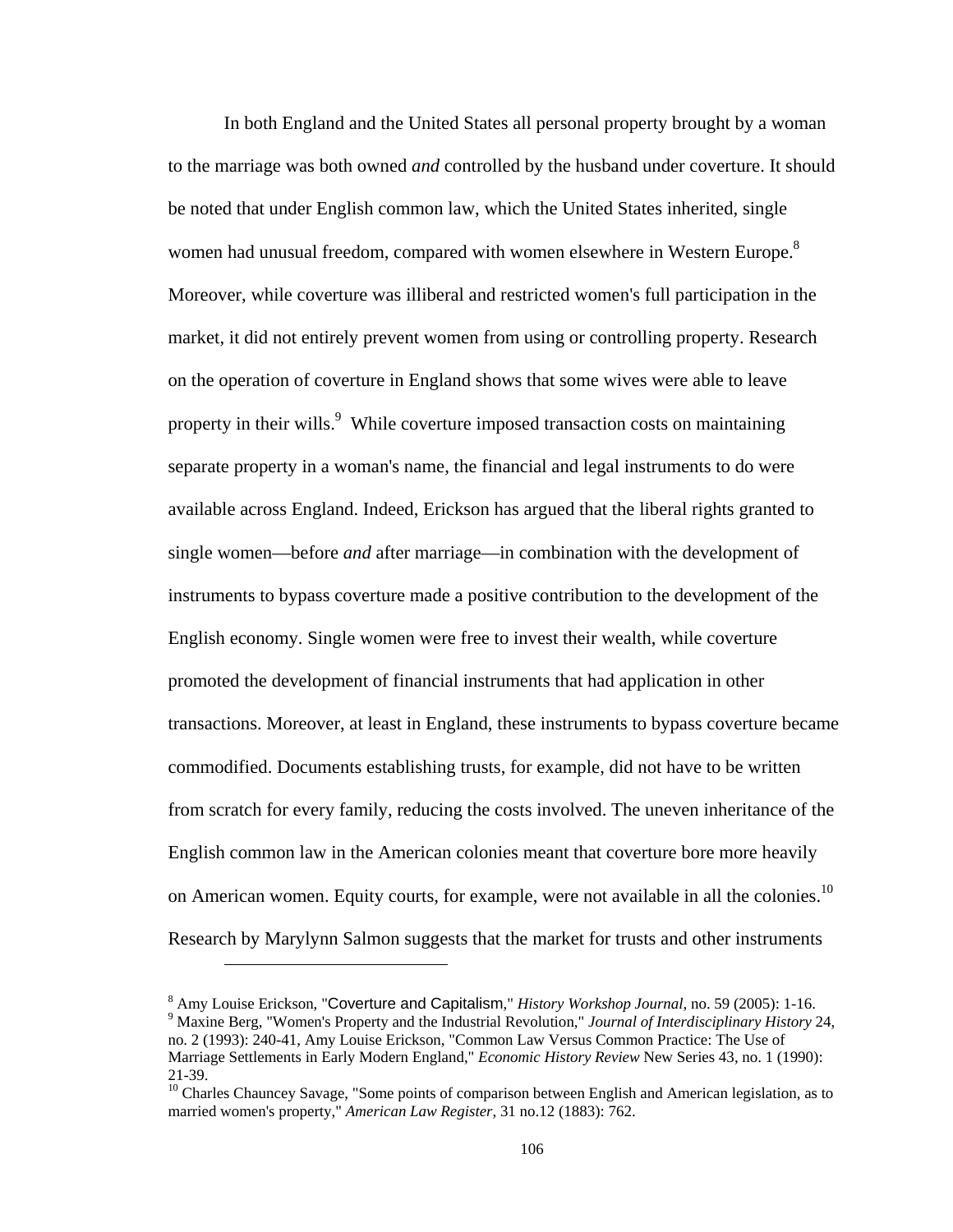to bypass coverture was thinner in the United States.<sup>11</sup> Contemporaries believed that the earlier pressure to reform property laws in the United States, compared with Britain, was because "the English custom of marriage settlements … never prevailed here to so great an extent."12

Coverture was modified in practice by the parallel tradition of dower that guaranteed wives a one-third share of their husband's property upon his death.<sup>13</sup> Women's property could also be held in trust to shelter it from passing to the husband under coverture upon marriage. The purpose of dower and trusts was not to provide women with opportunities for equal control of property, but to insure them against financial catastrophe if their husband died or could not fulfill financial obligations to creditors.14 Trusts were generally operated to permit married women continuing ownership of property that had bequeathed to them before marriage. Thus, as well as protecting a married woman's limited rights in her property, trusts were also a way of protecting the property of a woman's patrilineal family from the mismanagement of her husband. The crucial distinction here is between ownership and control. Trusts protected a married woman's ownership of her property, but generally permitted her husband to control that property. Moreover, both common and statute law gave the husband rights to

<sup>&</sup>lt;sup>11</sup> Marylynn Salmon, *Women and the Law of Property in Early America* (Chapel Hill: University of North Carolina Press, 1986).<br><sup>12</sup> Frank Gaylord Cook, "The Law's Partiality to Married Women," *The Atlantic*, (September 1886): 312.

<sup>&</sup>lt;sup>13</sup> On the history of dower, see Florence Griswold Buckstaff, "Married Women's Property in Anglo-Saxon and Anglo-Norman Law and the Origin of the Common-Law Dower," *The Annals of the American Academy of Political and Social Science* 4 (1893): 33-64. A more recent summary is Ariela R. Dubler, "In the Shadow of Marriage: Single Women and the Legal Construction of the Family and the State," *Yale Law Journal* 112 (2003): 1660-68.<br><sup>14</sup> Kermit Hall, *The Magic Mirror: Law in American History* (New York: Oxford University Press, 1989),

<sup>157-59.</sup> On the long history of dower, see Buckstaff, "Married Women's Property in Anglo-Saxon and Anglo-Norman Law and the Origin of the Common-Law Dower," 33-64.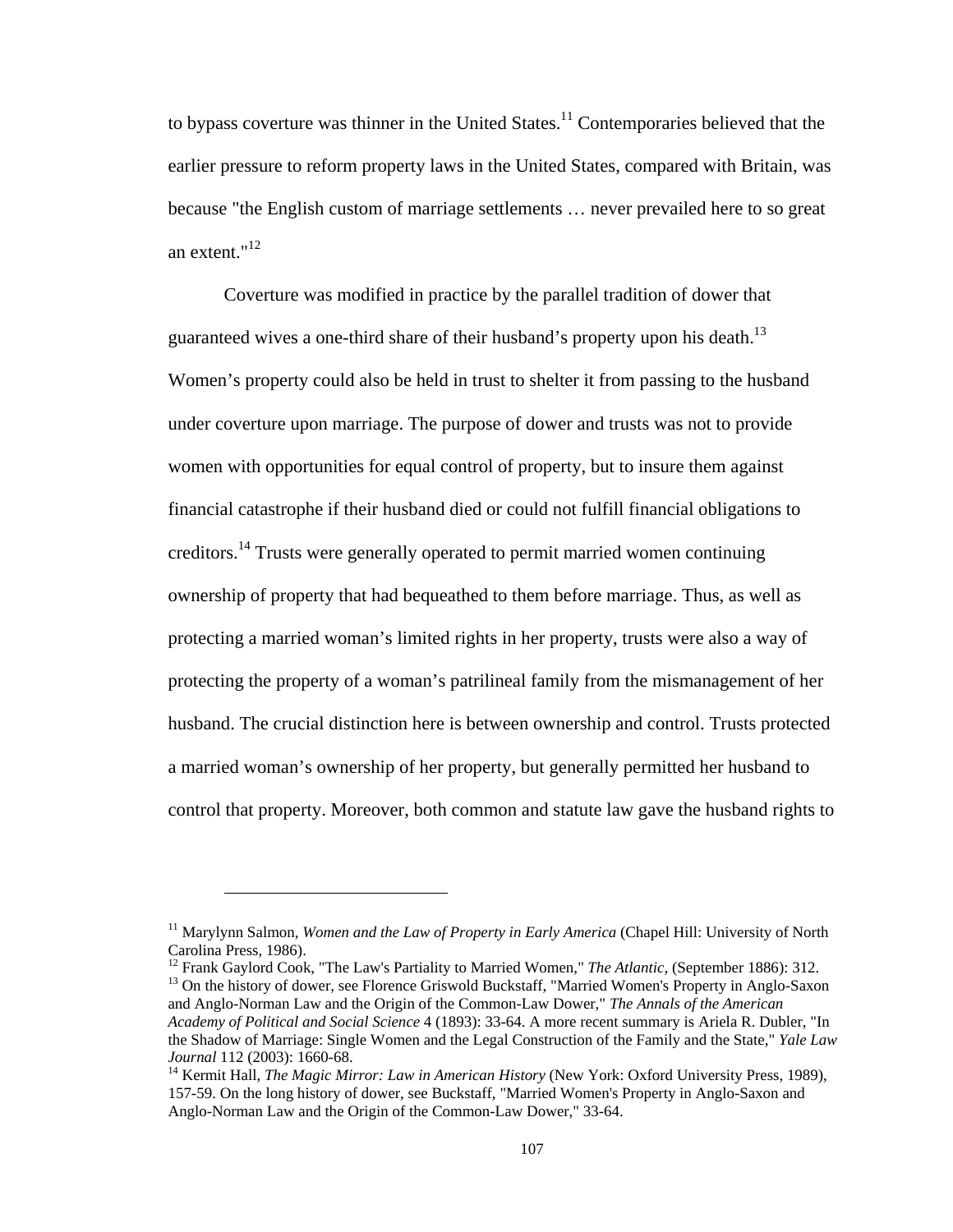the earnings—rents, interest, and dividends, for example—that accrued from a wife's property.

This distinction between ownership and control persisted through the nineteenth century reforms to married women's property rights. Some acts purported to give wives ownership or title, but not management or control of assets. It is a distinction that may appear odd to economists, in particular, as an operating assumption of many economic analyses is that ownership of assets implies control over their use and sale. In the legal realm the distinction was advocated as a way of giving wives title to assets, but without interfering unduly with her husband's day-to-day authority over the household. More concretely, laws which attempted to separate ownership from control restricted husbands' ability to sell property. Wives had the final say in the continued ownership of assets. However, on a day-to-day basis a husband was presumed to be in charge of managing the asset. Land—a particularly important form of wealth in nineteenth century America could not be sold by the husband, but he could decide what was planted on it, or whether to rent the property, and how much rent would be charged. In the service of maintaining the legal doctrine of the indivisible household husbands had substantial power to affect the value of property that titularly belonged to their wife.

The extent of women's legal disabilities under coverture has been the subject of a sixty year debate, since the 1946 publication of Mary Beard's *Women as Force in History*. 15 Beard argued that nineteenth century feminists overstated the strength of coverture, by reading Blackstone too literally. In so doing, early feminists created a politically useful myth of subjugation that did not reflect the more complicated reality of

<sup>15</sup> Mary Ritter Beard, *Woman as Force in History* (New York: Macmillan, 1946).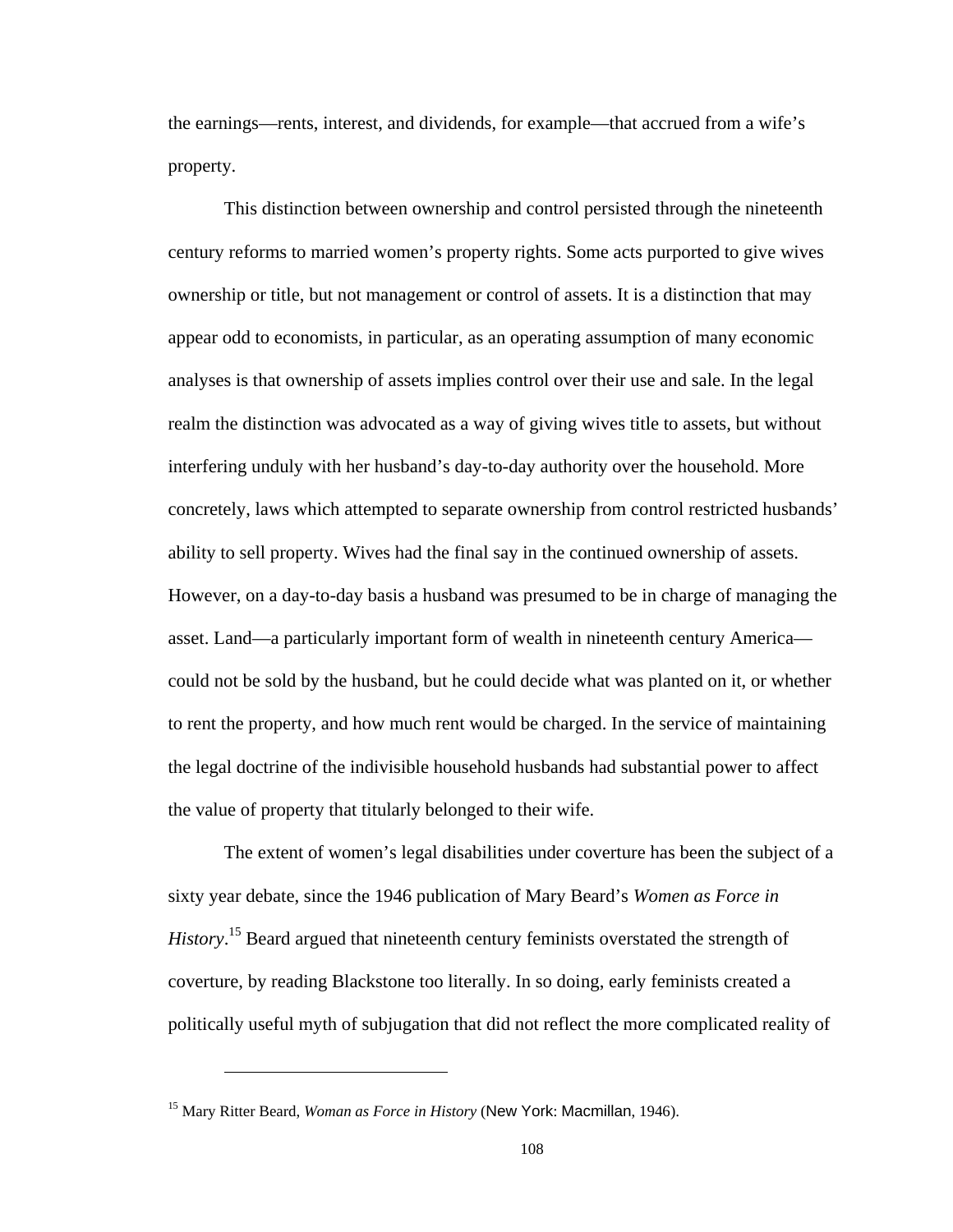women's property rights in antebellum America. Equity courts complicated the common law of coverture, and at least in theory, ameliorated some of the harshest aspects of the common law as it applied to married women. Because of its canonical status in the history of American women, the arguments advanced by Beard in *Women as Force* were scrutinized by some of the first large cohort of women's historians in the 1960s and 1970s.

Studies of the application of equity law in the colonial and antebellum eras concluded that Beard's claims were overstated. In practice, equity law was utilized only by wealthy women with substantial inheritance to protect. Poor women were left with the restrictions of the common law.<sup>16</sup> In effect the common law of coverture specified a standard contract for the ownership of property within marriage. Seeking a variation on this standard contract was costly—requiring a woman to invest her own time in the process, as well as possibly paying a lawyer to represent her. Moreover, the outcome was uncertain, and potentially complicated the social and emotional relationships involved in the marriage. One of the uncertainties was that the application of equity law varied from state to state. Marylynn Salmon finds that equity was not uniformly practiced in England, and varied among the American colonies. Pennsylvania and New England strayed the most from English traditions, and adopted legal codes that placed a high priority on family unity. Southern colonies, by contrast, adapted the common law more rapidly.<sup>17</sup> Under these conditions we would expect that only women who expected to gain from going to equity court to avail themselves of its proceedings. The potential gains from

<sup>16</sup> Elizabeth Bowles Warbasse, *The Changing Legal Rights of Married Women, 1800-1861* (New York: Garland Publishing, 1987), 29-48.

<sup>&</sup>lt;sup>17</sup> Robert A. Pollak, "A Transaction Cost Approach to Families and Households," *Journal of Economic Literature* 23, no. 2 (1985): 581-608.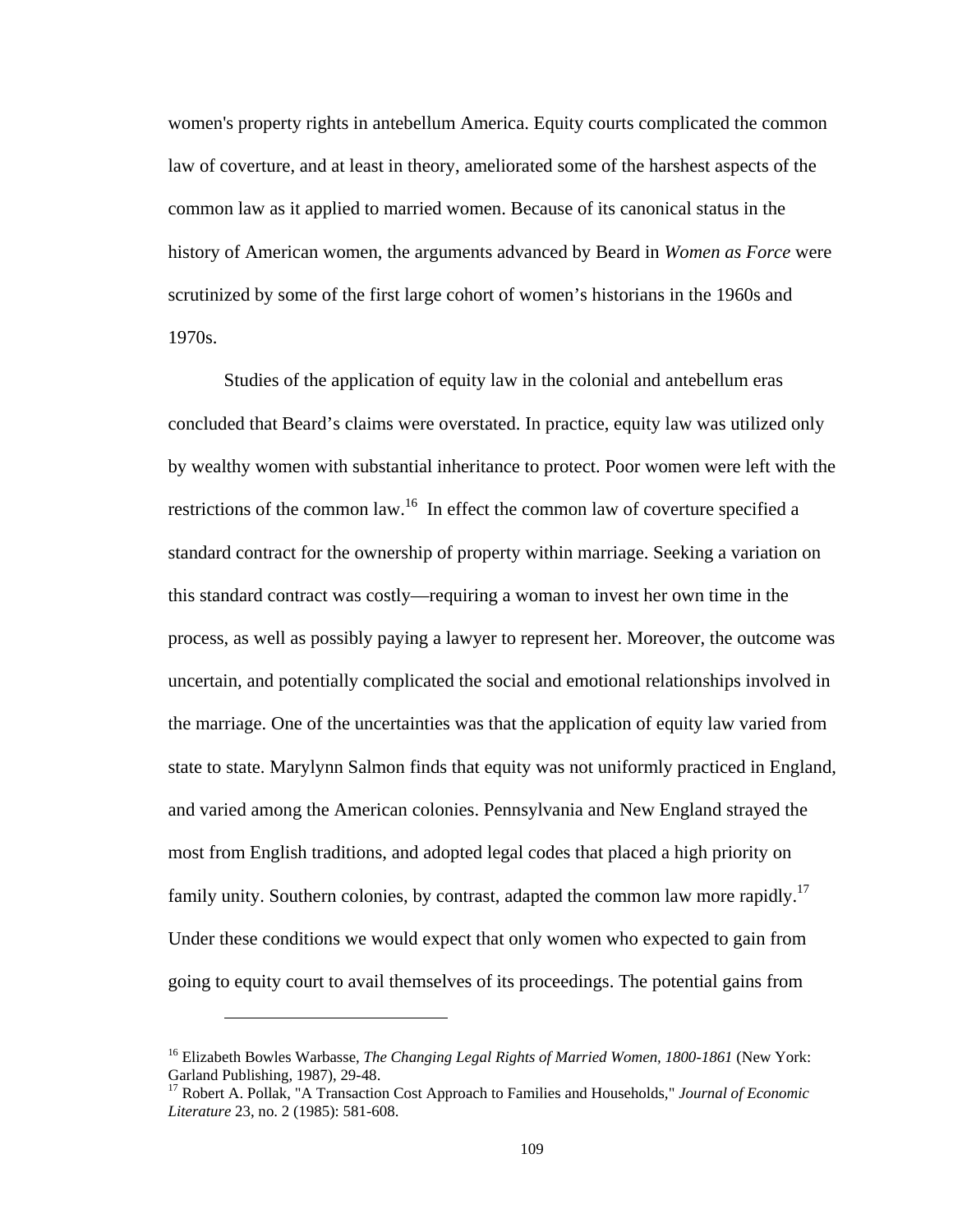using equity law had to exceed the monetary costs of going to court, and the risks of upsetting the marriage.

Coverture prescribed a default set of property rights for men and women within marriage which it was costly to deviate from.<sup>18</sup> Economic analysis of coverture has used a transaction cost approach.<sup>19</sup> If bargaining about property rights within marriage was costless, and husbands and wives could be sure their spouse was not going to renege on the marriage contract, then the default law of coverture would not have affected women's incentives to work outside the home. These conditions for coverture to not affect women's work within marriage are the conditions given by the Coase theorem for an initial allocation of property rights not to affect economic efficiency.<sup>20</sup> However, as bargaining was costly, and there were incentives for people to seek alternative arrangements than coverture, pressure developed in the early nineteenth century for changes in married women's property rights. Geddes and Lueck argue that increases in women's property rights were directly related to general increases in wealth and wages, as well as changes that affected women's incentives to work outside the home. Specifically, they predict that as the wages earned by educated women increased, and women had the opportunity to work in highly skilled and "non-routine jobs," that

<sup>18</sup> For contemporary commentary on this problem, see Joel Prentiss Bishop, *Commentaries on the Law of Married Women* 

*under the Statutes of the Several States, and at Common Law and in Equity* (Boston: Little, Brown, 1873), microform.

<sup>&</sup>lt;sup>19</sup> R. H. Coase, "The Problem of Social Cost," *Journal of Law and Economics* 3 (1960): 1-44.<br><sup>20</sup> Rick Geddes and Dean Lueck, "The Gains from Self-Ownership and the Expansion of Women's Rights,"

in *John M. Olin Program in Law and Economics Working Paper* (Palo Alto: Stanford Law School, 2000), Rick Geddes and Dean Lueck, "The Gains from Self-Ownership and the Expansion of Women's Rights," *American Economic Review* 92, no. 4 (2002): 1082.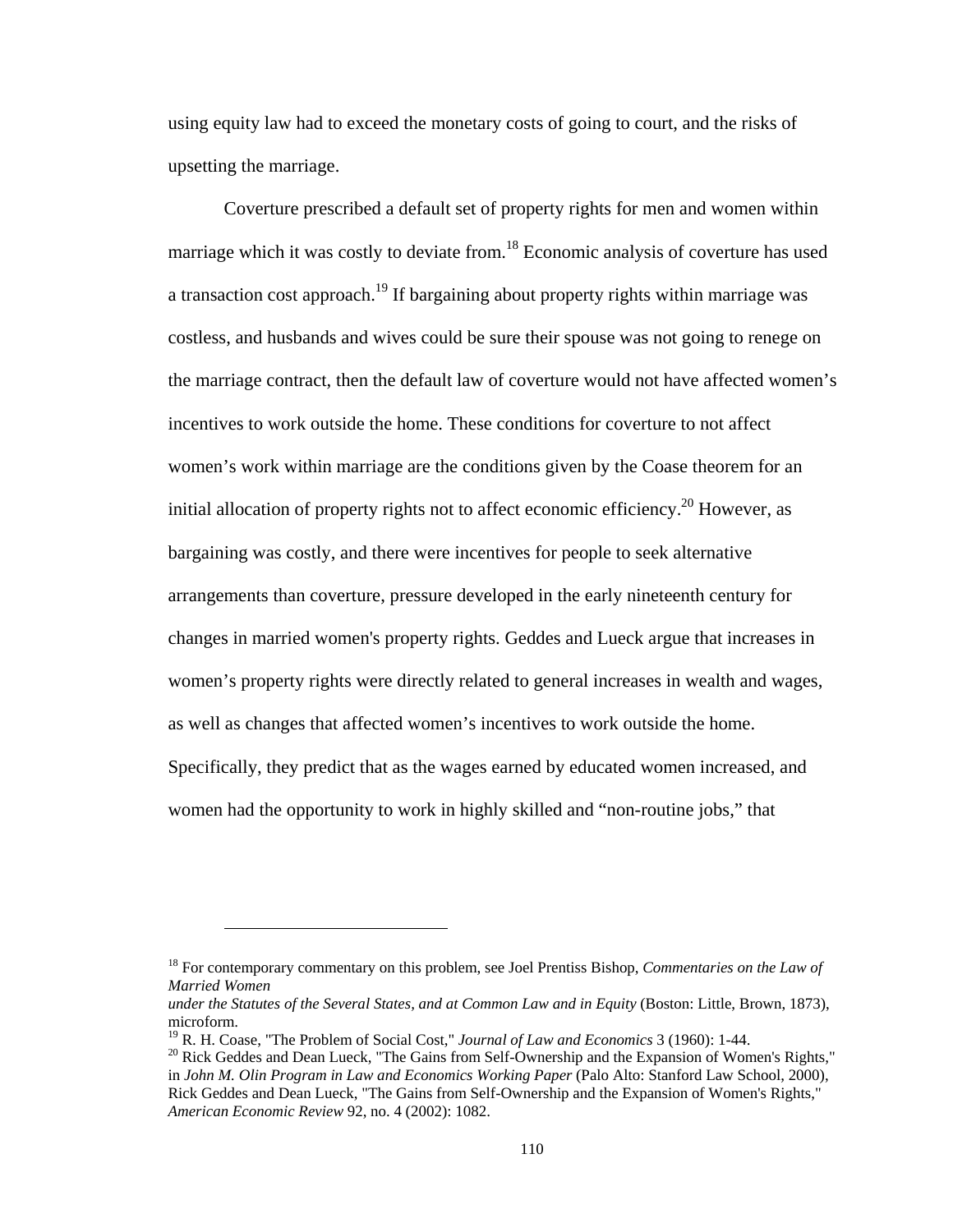coverture would become less attractive.<sup>21</sup> Geddes and Lueck's empirical analysis focuses on the late nineteenth century introduction of earnings and sole trader laws. Their hypothesis that overall levels of wealth and market activity made coverture less attractive finds support in a recent dissertation that examines the state-level influences on reform of married women's property rights in the mid-nineteenth century.<sup>22</sup> Gignesi uses Sellars' concept of the "market revolution," as the foundation of her analysis, and argues that the more commercialized a state's economy was, the more likely that state was to reform married women's property laws.<sup>23</sup> Historian Carole Shammas has also argued that the opening of western lands, and growing opportunities for non-agricultural employment, weakened the benefits of coverture in the early Republic, and led to pressure for reform.<sup>24</sup>

Until quite recently, historians of coverture in the United States emphasized its restrictions on women's title to and control of assets. Recently more attention has been paid to further, and separate disincentives for women to undertake paid labor outside the home that prevailed under coverture. Until 1857 no states gave women explicit title to their earnings from labor or business. Contemporary observers, such as the lawyer Joel Bishop were aware of the disincentives this gave to women. Under the heading "Evils of the Common Law Rule," Bishop wrote:

> Among some very rude and barbarous tribes of people, the chiefs are in the habit of appropriating to themselves whatever earnings of their subjects they take a fancy to. The result is, that all such people are thereby made *lazy*. The

<sup>&</sup>lt;sup>21</sup> Amy Lydia Gignesi, "Relinquishing Control: The Married Women's Property Acts in Mid-Nineteenth Century America" (PhD, American University, 2005).

<sup>&</sup>lt;sup>22</sup> Reva B. Siegel, "Home as Work: The First Woman's Rights Claims Concerning Wives' Household Labor, 1850-1880," Yale Law Journal 103, no. 5 (1994).<br><sup>23</sup> Charles Sellars, *The Market Revolution: Jacksonian America 1815-1846* (1991).<br><sup>24</sup> Carole Shammas, "Anglo-American Household Government in Comparative Perspectiv

*Mary Quarterly* 3rd Ser. 52, no. 1 (1995): 104-44, Carole Shammas, *A History of Household Government in America* (Charlottesville: University of Virginia Press, 2002)..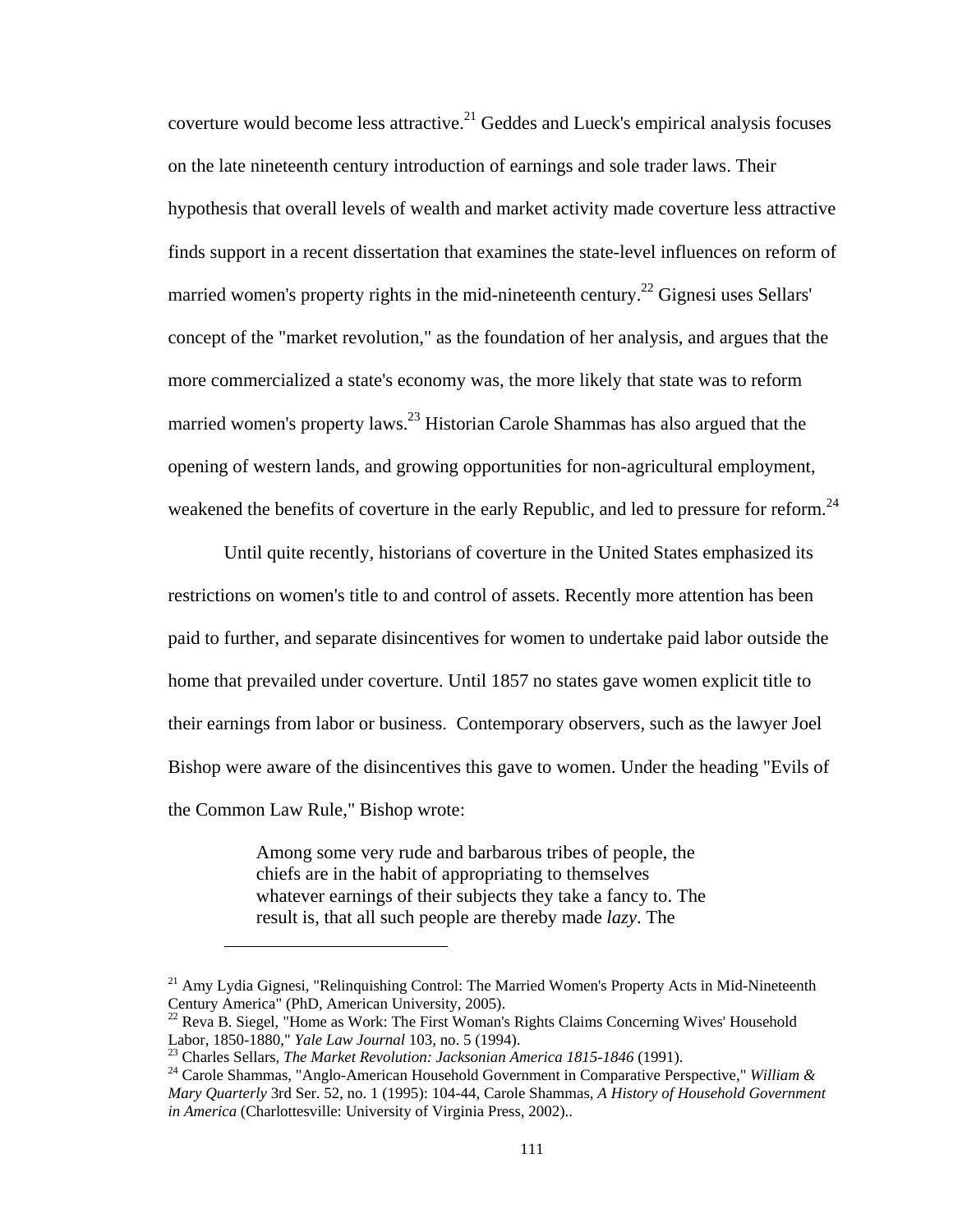proper stimulant for exertion is taken away. In like manner, the common law of married women in so far as it is practically carried out, tends to make wives lazy.25

If women had few opportunities to do work separately from their husbands, then the appropriation of their earnings by him would have little effect on what wives would do. If a husband and wife worked together, for example on a family farm, then coverture had little effect on women's work choices, or a family's well-being.<sup>26</sup> But under some conditions coverture, by reducing wives' incentives to earn money, reduced a family's well-being. On the face of it, coverture benefited men since it gave them greater power within marriage. Yet if coverture reduced a woman's incentives to choose paid work over household labor or leisure, it also potentially reduced husband's standards of living.

For example, consider a married couple where the wife has time to undertake some market work, perhaps through sewing or taking in boarders.<sup>27</sup> Under coverture, her incentives to work are limited since she has no legal claim to the additional earnings she brings into the family. Her claim on the addition to family income she has made is dependent on her bargaining power with her husband. Assuming she has title to her own earnings, but earns less than her husband, she will be likely to share at least some of the earnings with her husband. Even if she didn't share any earnings with her husband, the husband's obligation to provide his wife with independent spending money may be

 $\overline{a}$ 

<sup>25</sup> Bishop, *Commentaries on the Law of Married Women*<br>under the Statutes of the Several States, and at Common Law and in Equity.

<sup>&</sup>lt;sup>26</sup> On the strong links between the household and work in the late eighteenth and early nineteenth century, see Jeanne Boydston, *Home and Work* (New York: Oxford, 1990), Jeanne Boydston, "The Woman Who Wasn't There: Women's Market Labor and the Transition to Capitalism in the United States," *Journal of the Early Republic* 16, no. 2 (1996): 183-206.<br><sup>27</sup> I use this example to abstract from the problem that going out to work may have some social stigma. See

Claudia Goldin, "A Pollution Theory of Discrimination: Male and Female Differences in Occupations and Earnings," *National Bureau of Economic Research Working Paper Series* No. 8985 (2002), Goldin, *Understanding the Gender Gap: An Economic History of American Women*.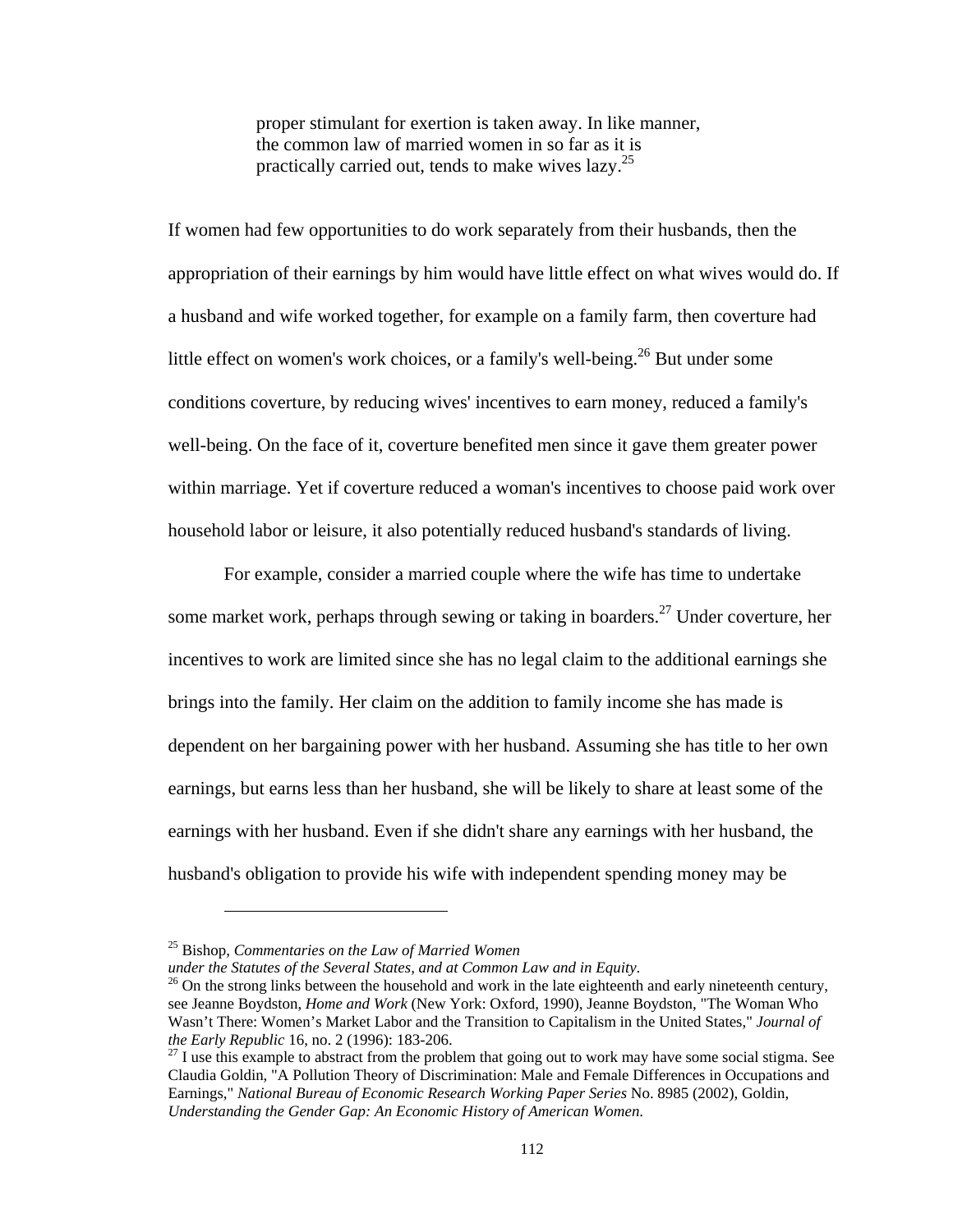reduced. By increasing wives' incentives to substitute paid work for leisure, giving wives title to their own earnings was likely to, at least minimally, increase a husband's standard of living since the family's income would be greater without him having to work more. The potential benefits to husbands from giving wives title to their own earnings are worth emphasizing, because otherwise the political economy of the married women's property acts appears anomalous. While there were benefits to women from passing property acts, and early women's rights political activity included reform of married women's property laws in their purview, the property acts were passed by male legislators, elected by male voters, well before women's suffrage was achieved. It is unlikely that the property law reforms would have been passed if they did not also benefit men.<sup>28</sup>

While reforms to coverture promised potential benefits for both spouses, the common law doctrine of marital service was not reformed in any state until well into the twentieth century, and likely acted to retard married women's entry into market work. The doctrine of marital service—upheld by courts and not reformed by legislation specified that in marriage a woman's first obligation was to provide domestic labor for her husband.29 When a wife worked outside the home, courts generally found that *if* the work was being done on her "sole and separate account," *and* if the state had an earnings act in place, that she was entitled to controlling the income she received from labor or business, providing that she kept the money in some form of separate account. These conditions placed some barriers between married women and their earnings. The work had to be clearly unrelated to her husband's work, clearly not an extension of her

<sup>28</sup> Warbasse, *The Changing Legal Rights of Married Women, 1800-1861*, 272.

<sup>&</sup>lt;sup>29</sup> A concise introduction to the topic is Katharine Silbaugh, "Turning Labor into Love: Housework and the Law," *Northwestern University Law Review* 91, no. 1 (1996): 28-30.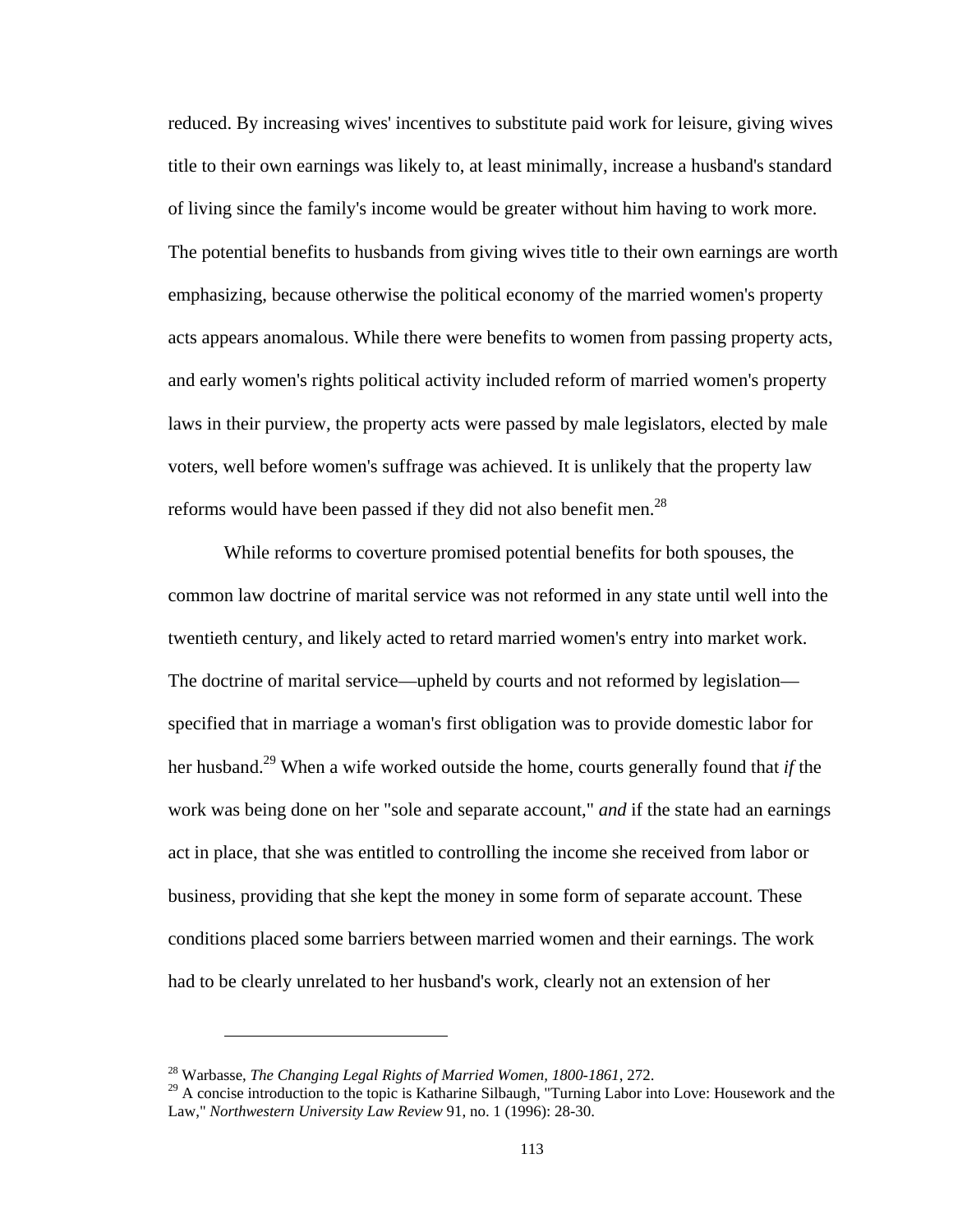domestic labor, and the wife had to ensure that the earnings received were not mingled with other family accounts. If she contributed even some of her earnings to the family budget, courts then presumed the money was in the husbands control as the legal head of the household.<sup>30</sup> The law became somewhat murkier when wives earned money through activities undertaken within the family home, or provided labor for their husband's business.<sup>31</sup> Legal historian Reva Siegel reviews the adjudication of the earnings statutes in the late nineteenth century, and finds that no states weakened wives obligations to first labor for their husband.<sup>32</sup> A corollary of the doctrine of marital service was that any commitments by a husband to pay his wife explicitly for her domestic labor was not legally enforceable.<sup>33</sup> Furthermore, if a married woman was injured by a third party, she could only claim for pain and suffering, while their husbands could claim for the lost value of household labor. Indeed, husbands whose wives were injured, and unable to recover to do housework were able to claim monetary damages sufficient to employ a servant to replace lost household labor.<sup>34</sup>

<sup>&</sup>lt;sup>30</sup> Helen Z.M. Rogers, "Married Women's Earnings," *Albany Law Journal* 64 (1902): 384-386.<br><sup>31</sup> Amy Dru Stanley, "Conjugal Bonds and Wage Labor: Rights of Contract in the Age of Emancipation,"<br>*Journal of American Histor* 

<sup>&</sup>lt;sup>32</sup> Reva B. Siegel, "The Modernization of Marital Status Law: Adjudicating Wives' Rights to Earnings, 1860-1930," *Georgetown Law Journal* 82 (1994): 2168-97. See also Sara L. Zeigler, "Family Service: Labor, the Family and Legal Reform in the United States" (PhD, University of California Los Angeles, 1996), 206-08, Zeigler, "Uniformity and Conformity: Regionalism and the Adjudication of the Married Women's Property Acts," 467-95. Zeigler also argues that the doctrine of marital service was upheld uniformly across the country.

<sup>&</sup>lt;sup>33</sup> Siegel, "Home as Work: The First Woman's Rights Claims Concerning Wives' Household Labor, 1850-1880," 1082-86.

 $34$  For a contemporary report, see e.g. "Married Women. Damages for Impaired Capacity to Labor," *Harvard Law Review*, 9, no. 7 (1896): 473-4 ; Barbara Young Welke, *Recasting American Liberty: Gender, Race, Law, and the Railroad Revolution, 1865-1920*, *Cambridge Historical Studies in American Law and Society* (New York: Cambridge University Press, 2001), 133. B. Zorina Khan, "Married Women's Property Laws and Female Commercial Activity: Evidence from United States Patent Records, 1790- 1895," *Journal of Economic History* 56, no. 2 (1996): 362. Amy Dru Stanley, *From Bondage to Contract: Wage Labor, Marriage, and the Market in the Age of Slave Emancipation* (Cambridge; New York: Cambridge University Press, 1998), 199-217. Compare with the situation faced by women whose husbands were injured: John Fabian Witt, "From Loss of Services to Loss of Support: The Wrongful Death Statutes,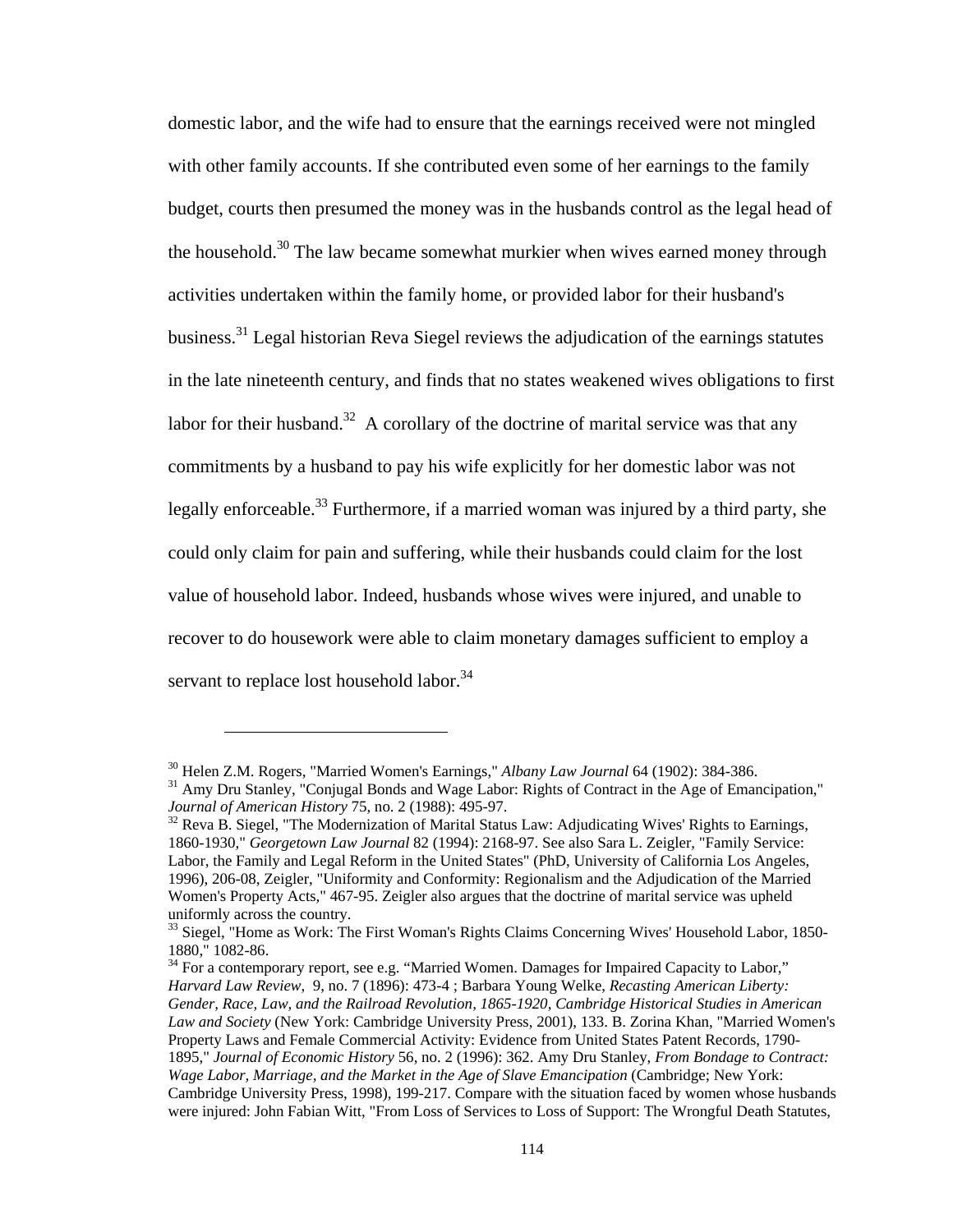The courts recognized that there was a tension between the doctrine of marital service, and the principle of spouses independently deciding how to allocate their time implied by the earnings acts. Marital service presumed that a woman would first spend her time maintaining the household at the direction of her husband. Earnings acts implied that "[h]er right to employ her time for the earning of money on her own account is as complete as his …" Yet because comparatively few married women worked outside the home, determining a value for the potential earnings she lost if injured was difficult without an extensive earnings history that showed her value in the marketplace.<sup>35</sup> The tension between service and potential for earnings was not resolved quickly. By contrast the value of domestic labor could be determined with reference to the competitive market for domestic servants. Suing to test the limits of the property acts and the marital service doctrine was, almost by definition, an exceptional circumstance that may appear to be at some remove from families' everyday labor supply decisions. Yet the findings expressed in these cases illustrate the legal constraints under which wives made their choices, or not, about labor.

It is somewhat ironic that contemporaneous with courts finding husbands economically damaged when they lost their wife's labor, that the prevailing ideology of marriage and labor valorized wives' domestic work as an expression of love, its value beyond monetary compare. As an extensive historical literature has shown, housework and child-rearing were viewed as a wife's responsibility, motivated by a woman's

the Origins of Modern Tort Law, and the Making of the Nineteenth-Century Family," *Law and Social Inquiry* 25, no. 3 (2000): 717-55.<br><sup>35</sup> "Married Woman—Personal Injuries—Damages—Capacity for Labor: Harmon V. Old Colony R. R.

Co." *Virginia Law Register* 2, no.1 (1896): 11. See also "Recovery by a Married Woman for the Impairment of Her Earning Capacity," *Harvard Law Review*, 14 no. 1 (1900): 61-62.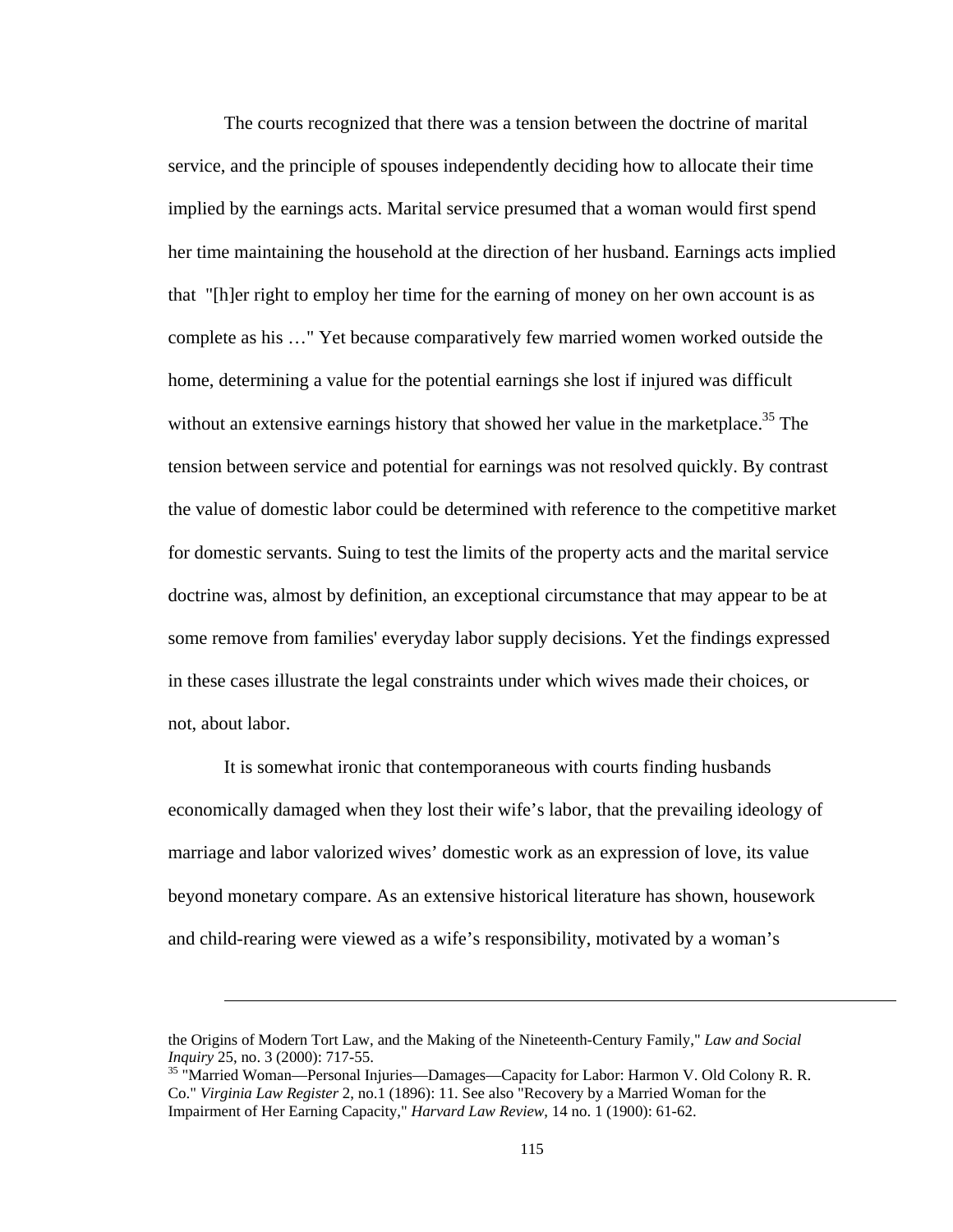affection for her family.<sup>36</sup> Leaving aside the question of whether it was economically rational for women to work in the home versus seeking work in the market, the veneration of domestic labor as an expression of love, and not work, was a neat ideological construction. It suggested that housework was a wife's choice—contrary to legal doctrine—and elevated the actual work in comparison with paid labor in the factory or field. Wives who chose to work out were seen to be giving up on an intrinsically more enjoyable way to spend one's day. The moral elevation of housework, suggesting that domestic and market labor were incomparable was a political cover for the legal inequalities within marriage.

Married women's title to assets and income did not mean that they were legally equal to their husbands. Marriage imposed a set of rights and responsibilities on men and women that were unequal and hierarchical, within the household. The decision of the Iowa Supreme Court in 1888 summarized marital service as "the duty of the wife, as a helpmeet, to attend without compensation all ordinary household duties, and labor faithfully to advance her husband's interests." $37$  Husbands retained the right to direct what their wives did with their time, but were correspondingly obligated to support their wives.<sup>38</sup> Although much of the historiography of the doctrine of marital service focuses on the second half of the nineteenth century, it continued to be applied through the first

<sup>&</sup>lt;sup>36</sup> Nancy Folbre, "The Unproductive Housewife: Her Evolution in Nineteenth-Century Economic Thought," *Signs* 16, no. 3 (1991): 463. Boydston, *Home and Work*. The historiographical debate goes back

<sup>&</sup>lt;sup>37</sup> Quoted in W.W. Thornton, "Personal Services Rendered by Wife to Husband under Contract," *Central Law Journal* 50, no. 1 (1900): 184.<br><sup>38</sup> Sara L. Zeigler, "Wifely Duties: Marriage, Labor and the Common Law in Nineteenth-Century

America," *Social Science History* 20, no. 1 (1996): 63-96. Hendrik Hartog, *Man and Wife in America: A History* (Cambridge, Mass.: Harvard University Press, 2000), 156. Nancy F. Cott, *Public Vows: A History of Marriage and the Nation* (Cambridge, Mass.: Harvard University Press, 2000), 12.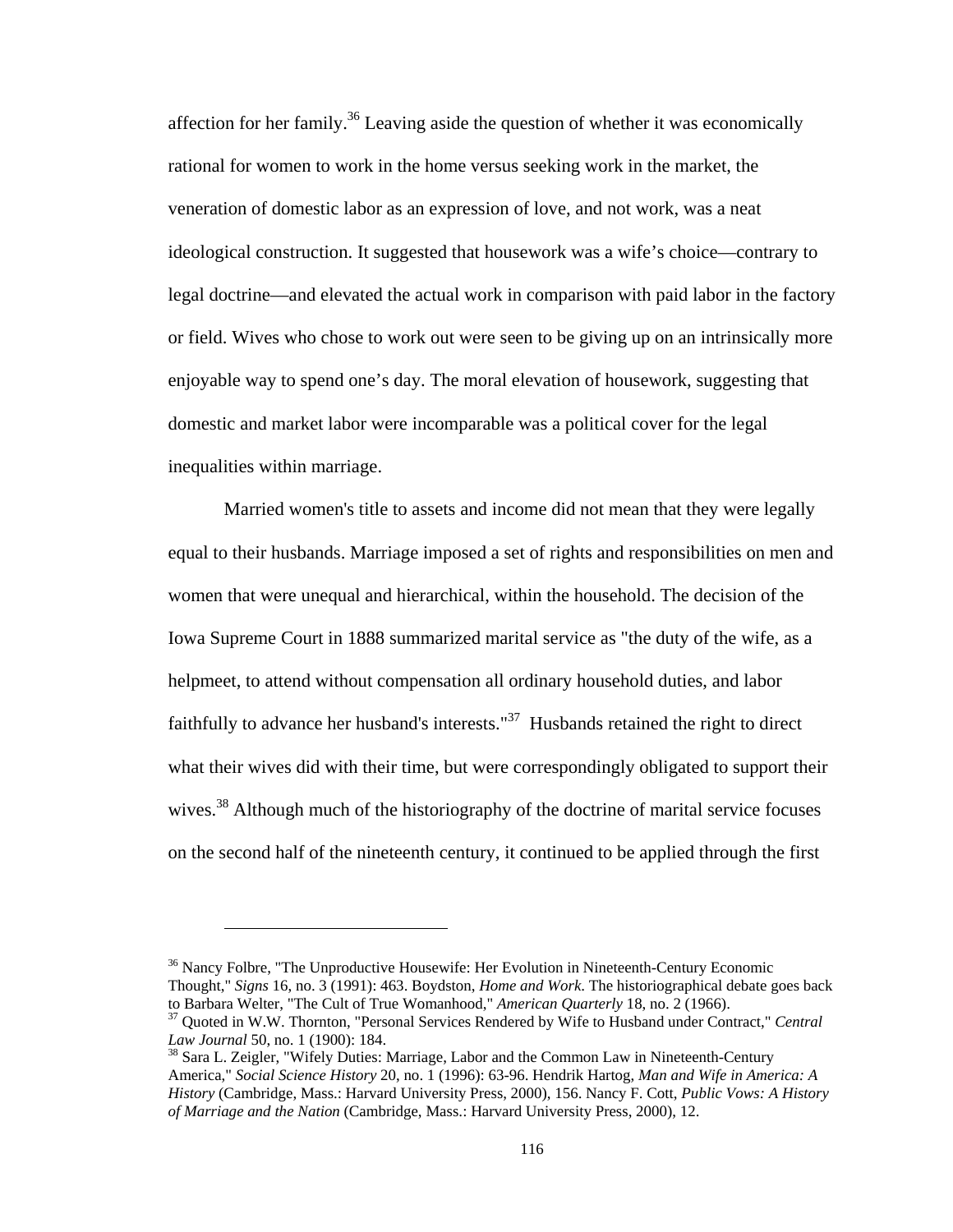half of the twentieth century.<sup>39</sup> A review of married women's legal status in 1929 still noted that "their labor, beyond the domestic duties required by the marital relation, belongs to themselves."40 Indeed, as recently as 1993 a majority decision of the California Supreme Court has held that marital service obligations still apply in some respects, finding that promises to compensate a spouse for domestic labor are not enforceable.41 The doctrine of marital service is convenient for modeling wives labor supply. It provides a foundation for using a unitary model of the household, that assumes decisions are made as if the family has just one decision maker, and largely ignores the division of power within the household and how spouses might bargain about work.<sup>42</sup> While a unitary model likely does not reflect modern marriage, it has a close approximation to the legal theory of marriage in Victorian era America.

In summary, over the course of the nineteenth century a succession of legal reforms enacted in most states granted American married women stronger title over assets and income, yet did not grant wives complete equality within marriage. The doctrine of marital service left husbands ultimately in charge of the household and decisions about family labor supply. If husbands allowed their wives to work property

<sup>39</sup> Joseph Warren, "Husband's Right to Wife's Services I," *Harvard Law Review* 38, no. 4 (1925): 421-46, Joseph Warren, "Husband's Right to Wife's Services Iii," *Harvard Law Review* 38, no. 5 (1925): 622-50. Although the second article listed here is given as the third in the series, this appears to be a misprint. The footnotes in III continue sequentially from I, and the articles appear in subsequent issues. See also M. Cecile Matheson, "Married Women and Their Work," *Journal of Comparative Legislation and* 

*International Law* 8, no. 1 (1926): 50-54.<br><sup>40</sup> Mary Phlegar Smith, "Legal and Administrative Restrictions Affecting the Rights of Married Women to Work," *The Annals of the American Academy of Political and Social Science* 143 (1929): 255. See in the popular press: "Women disclose inequality in law," *New York Times*, 18 September 1922, p.20. 41 Joan Williams, "Do Wives Own Half? Winning for Wives after Wendt," *Connecticut Law Review*<sup>32</sup>

<sup>(2000): 256-58.</sup> See also Joan Williams, *Unbending Gender: Why Family and Work Conflict and What to Do About It* (Oxford; New York: Oxford University Press, 2000), 119-20.<br><sup>42</sup> Richard Blundell and Thomas Macurdy, "Labor Supply: A Review of Alternative Approaches," in

*Handbook of Labor Economics*, ed. Orley Ashenfelter and David Card (Amsterdam: Elsevier, 1999), 1657- 72. Compare with the analysis in Elissa Braunstein and Nancy Folbre, "To Honor and Obey: Efficiency, Inequality, and Patriarchal Property Rights," *Feminist Economics* 7, no. 1 (2001): 25-44.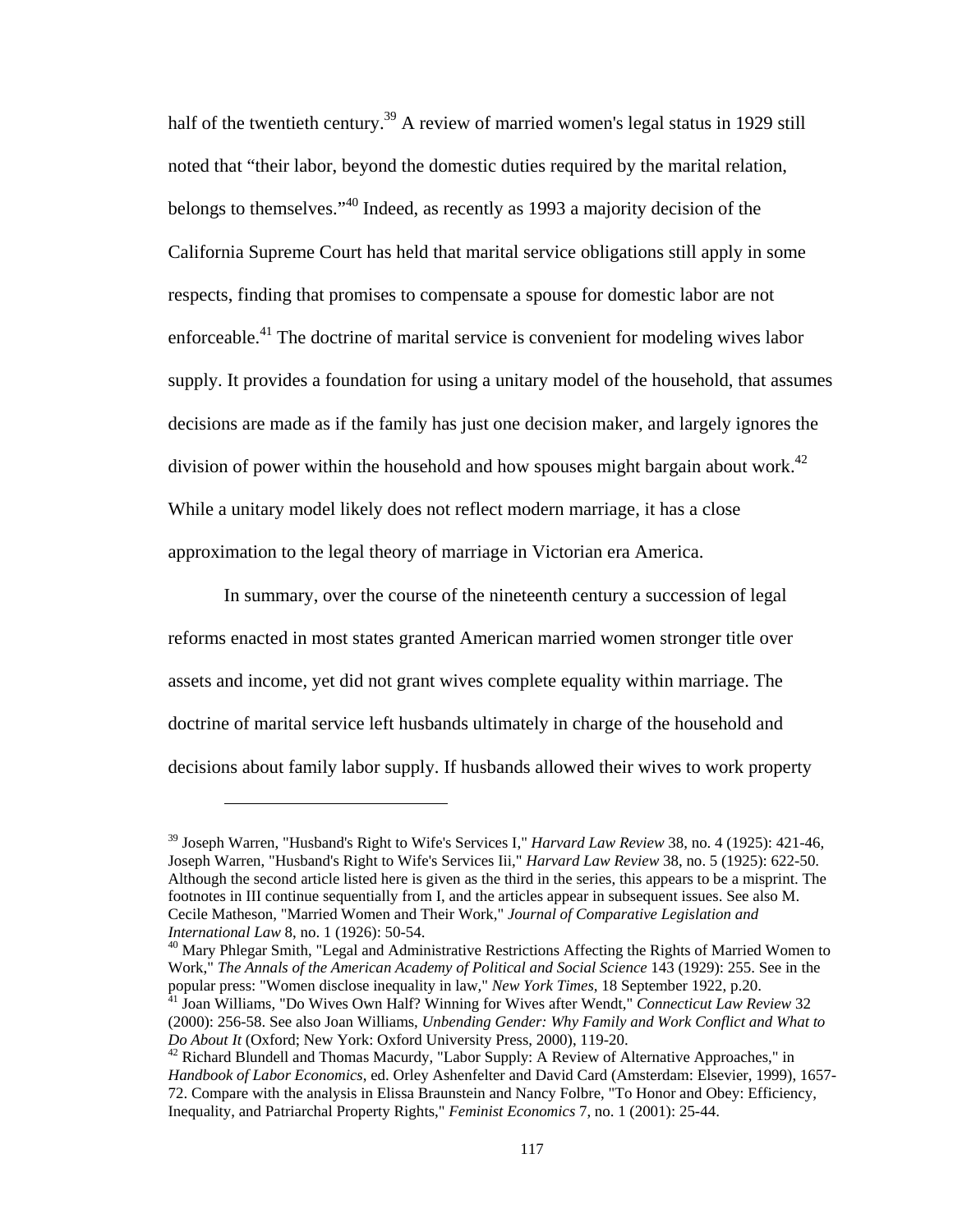law reform gave wives increasing control of earnings and assets. The residual doctrine of marital service meant that in marriage women did not have full control of their own time. Even the title of Reeve's legal treatise suggests this. Wives stood to husbands like children to parents, wards to guardians, or servants to masters. Spouses were not equal.

## *Married women's property law reform in the United States*

The course of married women's property law reform in the United States can be neatly traversed by examining the multiple reprintings of Tapping Reeve's 1816 treatise on "domestic relations." Reeve died in 1823, and the revisions were undertaken by others to place under Reeve's more saleable name.<sup>43</sup> The 1846 summary of marital property law—that the husband acquired "absolute title" to his wife's property was not terribly inaccurate, as few states had passed any form of married women's property law at this date. At each following reprinting the footnote explaining to the reader that Reeve's original summary was contradicted by statute grew longer and longer. In 1862 the footnote merely noted that the common law right of the husband to his wife's property "is annulled in New York and most of the other states by statute.<sup>"44</sup> By 1888 the archaic title, *Baron and Femme* had been changed to *Husband and Wife*, and the clause in the title about the books consideration of the chancery courts—where equity cases were adjudicated—was removed. Yet the connection of "husband and wife" with manifestly hierarchical relationships: parent and child, guardian and ward, master and servant, is suggestive in itself. Nor was this connection unique to Tapping Reeve. Other legal

<sup>&</sup>lt;sup>43</sup> There is no monographic work on Reeve's life. The closest work is a history of his involvement with the Litchfield Law School: Marian C. McKenna, *Tapping Reeve and the Litchfield Law School* (New York: Oceana, 1986).

<sup>44</sup> Tapping Reeve, *The Law of Baron and Femme, of Parent and Child, Guardian and Ward, Master and Servant, and of the Powers of Courts of Chancery*, 3rd ed. (Albany: William Gould, 1862), 46.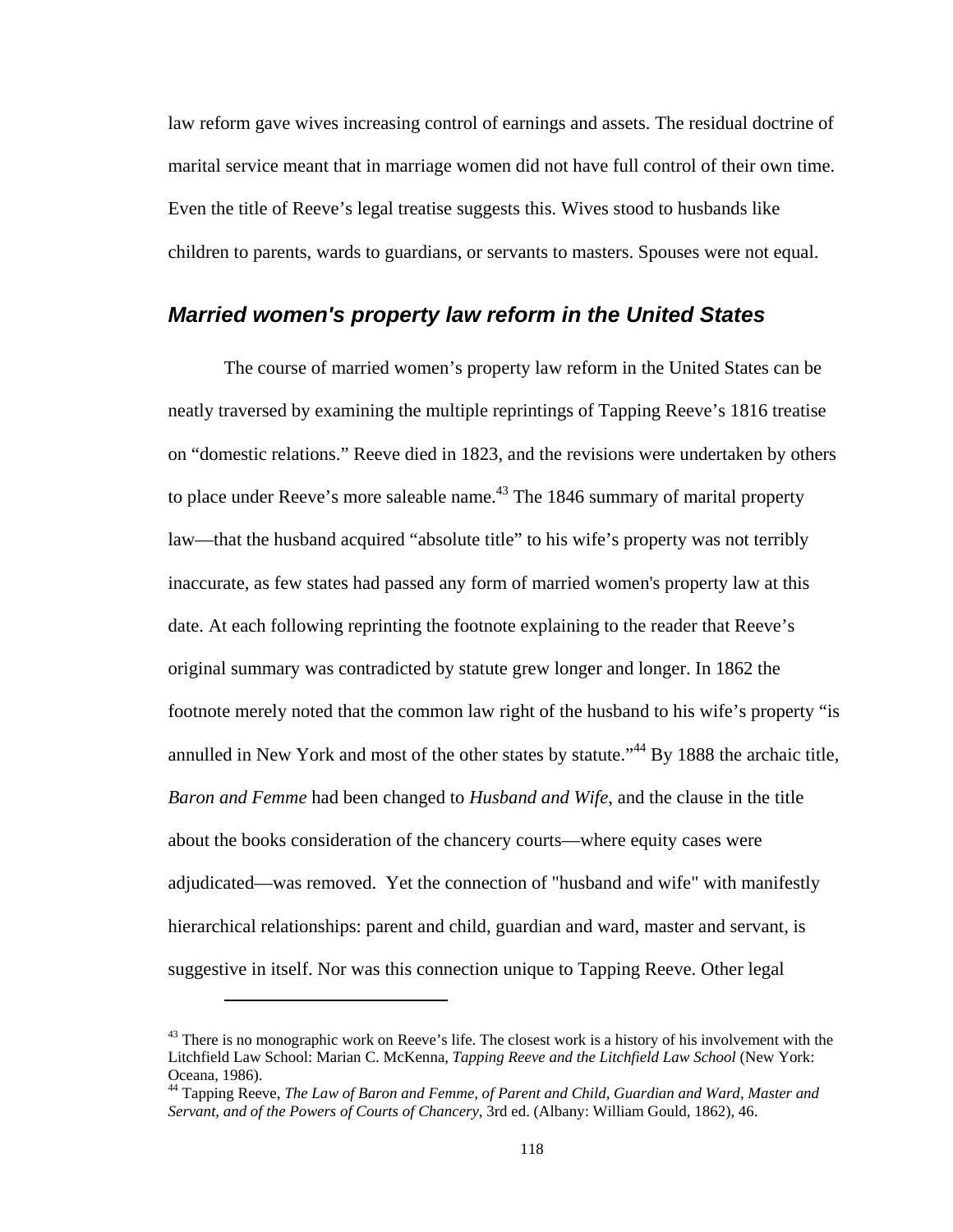treatises of the time, such as James Schouler's had very similar titles.<sup>45</sup> The original text of the husband acquiring absolute title remained, yet the footnote contradicting Reeve's original summary took up more space than the original text:

> The great and sweeping changes made, both in this country and England, in respect to the property rights and liabilities of married women, by what may be termed the married women's legislation of the last half century, are too well known to extended reference in this connection. In nearly all, if not all of the states of the Union … property of a married woman belonging to her at the time of marriage, or acquired subsequently thereto, becomes and remains her separate estate, free from the interference of her husband and not liable for his debts .... This is the statement of a general rule which is subject to some slight qualifications when applied to the statutes of particular states.<sup>46</sup>

In 72 years the laws had changed so much that Reeve's summary was nearly

entirely contradicted. As Reeve's 1888 interlocutor, James W. Eaton, noted the general statement that coverture had been largely abolished manifested itself in different ways in different states. Reform of married women's property laws took three main forms.<sup>47</sup> The initial wave of reforms granted married women control over their separate estates and property, with the first of these laws being passed in Mississippi in 1839.<sup>48</sup> Some of the initial acts were stimulated by the financial panic of  $1837<sup>49</sup>$  In the remainder of this

<sup>&</sup>lt;sup>45</sup> James Schouler, *Law of the Domestic Relations* (Boston: Little Brown, 1905).<br><sup>46</sup> Tapping Reeve, *The Law of Husband and Wife, of Parent and Child, Guardian and Ward, Master and Servant, 4th ed. (Albany: William Goul* 

<sup>&</sup>lt;sup>47</sup> Joan Hoff, *Law, Gender and Injustice: A Legal History of U.S. Women* (New York: New York University Press, 1991), 128.

<sup>48</sup> Sandra Moncrief, "The Mississippi Married Women's Property Act of 1839," *Journal of Mississippi History* 47, no. 2 (1985): 110-25. Elizabeth Gaspar Brown, "Husband and Wife: Memorandum on the Mississippi Women's Law of 1839," *Michigan Law Review* 42, no. June (1944): 1110-21.

<sup>&</sup>lt;sup>49</sup> Richard Chused, "Late Nineteenth Century Married Women's Property Law: Reception of the Early Married Women's Property Acts by Courts and Legislatures," *American Journal of Legal History* 29, no. 1 (1985): 4.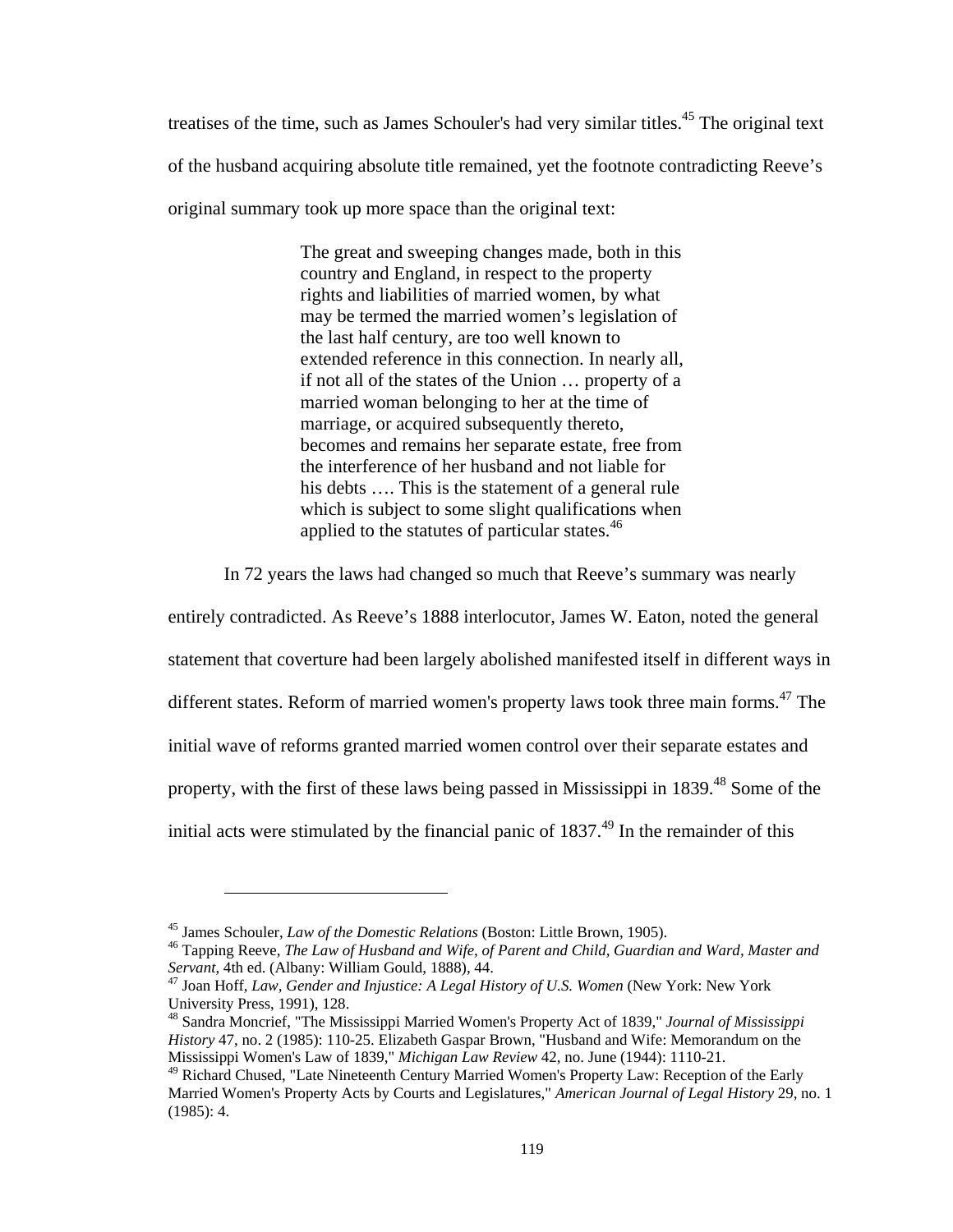paper, I refer to these acts as the "property acts," as they dealt with the control and ownership of assets. A second phase of reform—beginning in Maine in 1857—allowed married women to exercise some control over their earnings in the labor market. In a third aspect of reforms, states allowed married women to operate as sole traders, independent of their husbands.

Scholars disagree about the effective date of passage of the married women's property laws. For example, Joan Hoff's 1991 book *Law, Gender and Injustice* traces some acts as far back as an 1811 Ohio law permitting wives to be sole traders, contradicting the textbook women's history narrative that grants Mississippi's 1839 law first place.<sup>50</sup> Conversely, Khan's research ignores these earlier laws, and indicates that Maine's 1844 combined sole trade and property legislation was the first effective married women's property act. Geddes and Lueck's recent work on the state-level determinants of property law reform proposes yet another set of dates.<sup>51</sup> The disagreement stems not from a failure of basic research in historical legislation identifying when laws were passed, but division over when effective laws were passed. For example, some sole trade legislation required that a woman place an advertisement in a newspaper stating her intention to take advantage of the legislation (See Figure 2.1).<sup>52</sup> This was a barrier to married women's

<sup>50</sup> For attribution of the first act to Mississippi, see *inter alia* Christine A. Lunardini and Catherine Clinton, *The Columbia Guide to American Women in the Nineteenth Century* (New York: Columbia University Press, 2000), 63. Laura Edwards, *Scarlett Doesn't Live Here Anymore: Southern Women in the Civil War Era* (Chapel Hill: University of North Carolina Press, 2002), 29. For evidence that Arkansas Territory passed an act in 1835, four years before Mississippi, see Richard Chused, "Married Women's Property Law: 1800-1850," *Georgetown Law Journal* 71 (1983): 1398-400. On the Arkansas act, see Michael B. Dougan, "The Arkansas Married Woman's Property Law," *Arkansas Historical Quarterly* 46, no. 1 (1987).<br><sup>51</sup> See the Appendix to Geddes and Lueck, "The Gains from Self-Ownership and the Expansion of Women's Rights." Working paper version: http://papers.ssrn.com/sol3/papers.cfm?abstract\_id=236012. [Accessed: 18 September 2005].

<sup>&</sup>lt;sup>52</sup> Smith, "Legal and Administrative Restrictions Affecting the Rights of Married Women to Work," 260. This article noted that in some states wives had to receive a judge's permission to be a soletrader. In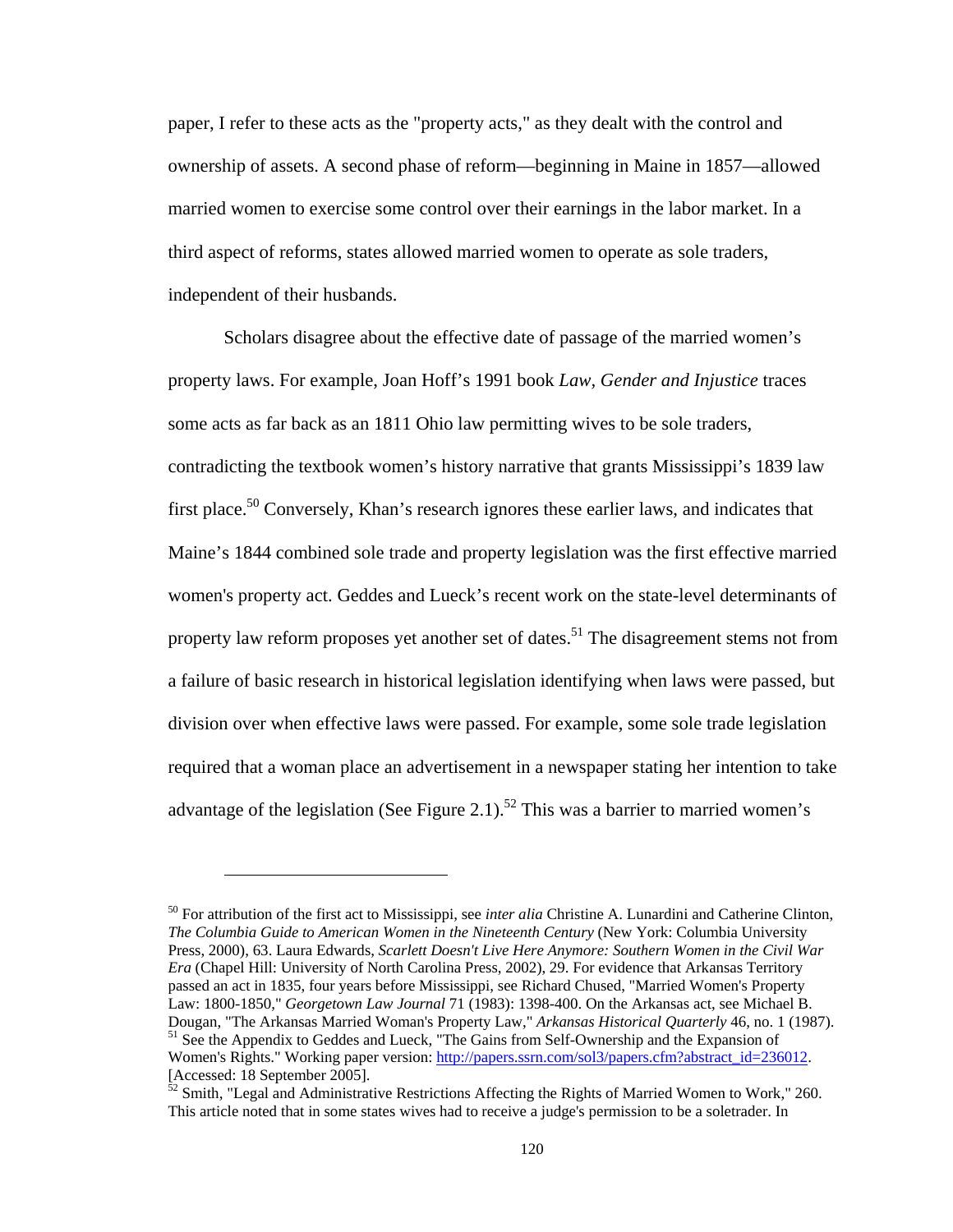independent trading, reinforcing the control of husbands over wives labor. Legal details mattered, as they imposed transaction costs on wives who wanted to deviate from the default presumption of a husband's control of his wife's labor.

The passage from coverture to constrained choice in married women's property rights took over a century. In the vast majority of states legislation about different types of property passed separately, and was then revised. For example, Hoff identifies only three states that passed all their acts in the same year (Colorado, Montana, and Utah). Compared to Khan, Hoff is more likely to cite the earliest version of an act, whereas Khan cites the dates of passage of laws that gave women some level of substantive control over property. Despite this, Khan only identifies 12 states which passed all their laws in the same year ( California, Colorado, Kansas, Maryland, Mississippi, Nebraska, Nevada, North Dakota, South Dakota, Utah, Washington, Wyoming). Married women's property law reform was repeatedly reformed and clarified in most states in the course of the nineteenth century.

Laws about title and control of assets were revised the most frequently, with different aspects of ownership being reformed separately. According to Hoff acts dealing purely with ownership of property can be further sub-divided into four different classes:

- Debt-free estates
- Separate estates

- Wills
- Personal estate access. $53$

Wisconsin the wife had to prove to a judge that her husband was unable to support her by reason of drunkenness, disability, or otherwise before she could be a soletrader.

<sup>53</sup> Hoff, *Law, Gender and Injustice: A Legal History of U.S. Women*, 129, 377-82, Zeigler, "Wifely Duties: Marriage, Labor and the Common Law in Nineteenth-Century America," 64, 72-3.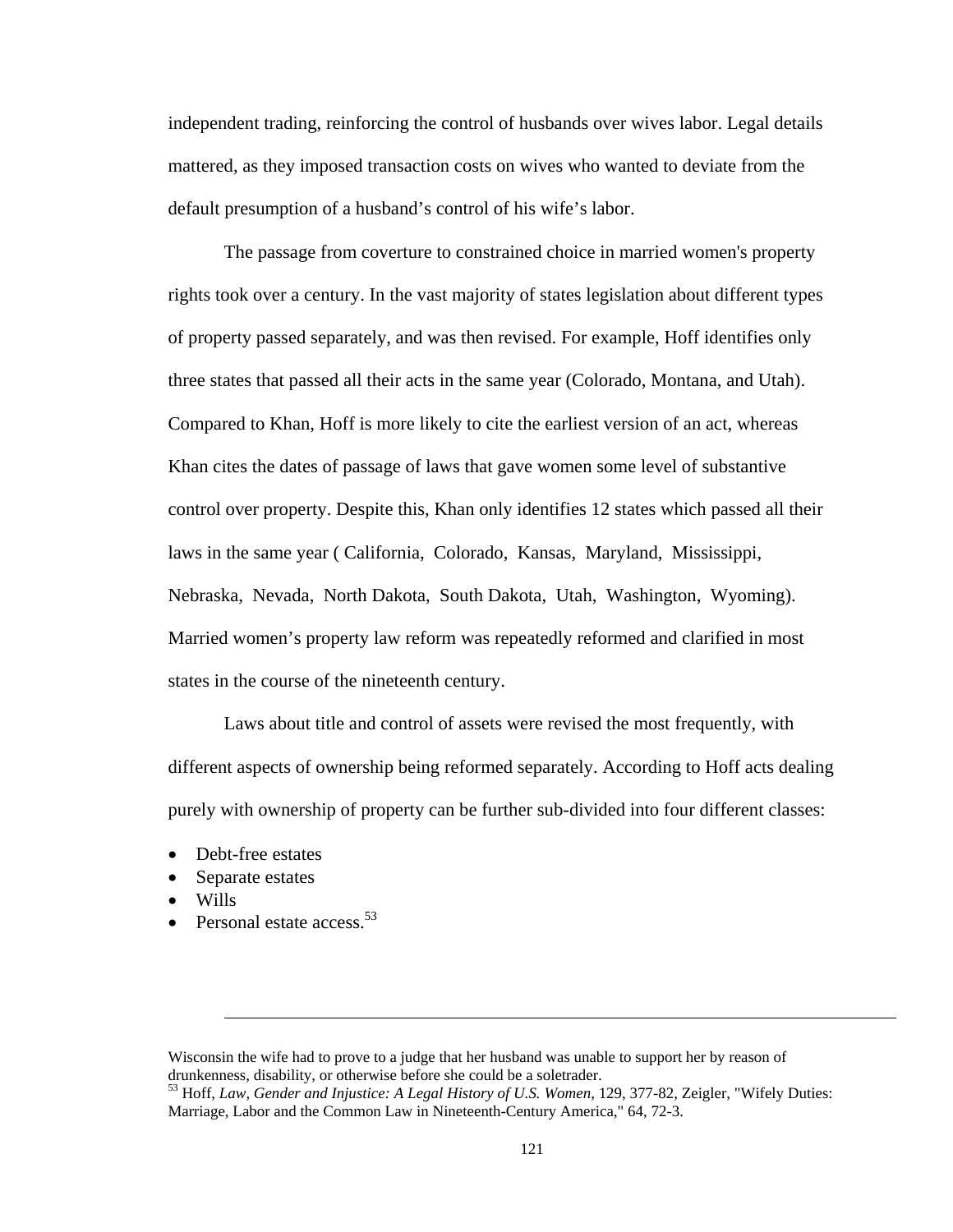The laws which—following Khan—I refer to as "property acts" are the acts Hoff distinguishes as dealing with debt-free estates and separate estates. Respectively, these pieces of legislation enabled women to inherit property unencumbered by any debts their husbands might have had, and to hold separate title to property. While these property acts gave women *title* to their estates within marriage, some legislation did not give women *control* over the property.<sup>54</sup> Legislation reforming married women's ability to will property generally made the change from a regime where women could not will property without their husband's consent to a regime where married women could will their separate property without their husband's involvement. Personal estate access acts gave widows greater access to proceeds from their husbands estate before creditors could use the estate to meet any debts the husband had.

#### **Historiography**

 $\overline{a}$ 

The early historiography of the property acts largely focused on the property and estate acts.<sup>55</sup> Recent scholarship has begun to show that the most potentially significant legislation were the earnings acts.<sup>56</sup> This is borne out by the mid-nineteenth-century census enumeration of wealth. In 1850, just one third of one percent of white married

55 Norma Basch, "The Emerging Legal History of Women in the United States: Property, Divorce, and the Constitution," *Signs* 12 (1986): 97-117. Chused, "Late Nineteenth Century Married Women's Property Law: Reception of the Early Married Women's Property Acts by Courts and Legislatures," 129-51, Marylynn Salmon, "The Legal Status of Women in Early America: A Reappraisal," *Law and History* 

<sup>54</sup> Lazarou, "Concealed under Petticoats: Married Women's Property and the Law of Texas, 1840-1913", 13.

<sup>&</sup>lt;sup>56</sup> Beginning with Amy Dru Stanley's work, and continuing into the work be legal historians Siegel and Sillbaugh: Siegel, "Home as Work: The First Woman's Rights Claims Concerning Wives' Household Labor, 1850-1880.", Siegel, "The Modernization of Marital Status Law: Adjudicating Wives' Rights to Earnings, 1860-1930.", Reva B. Siegel, "Valuing Housework - Nineteenth-Century Anxieties About the Commodification of Domestic Labor," *American Behavioral Scientist* 41, no. 10 (1998), Silbaugh, "Turning Labor into Love: Housework and the Law."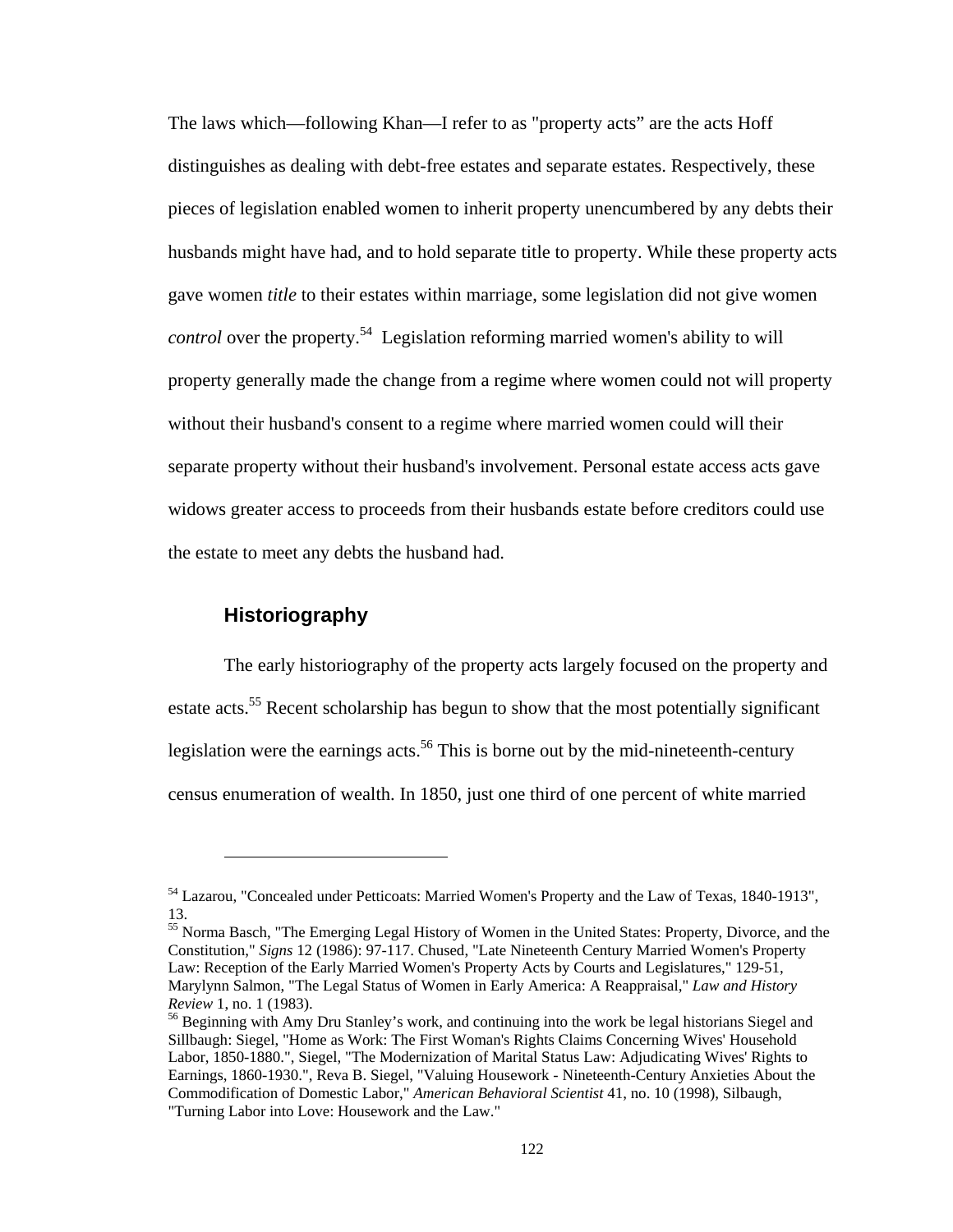women reported any real estate wealth. While this figure advanced to 0.77 percent in 1860, and 1.45 percent in 1870, the proportion of white married women reporting wealth was small. In 1860 and 1870, a broader measure of wealth—personal property—was also enumerated. White married women's wealth holding on this measure advanced from 0.92 percent in 1860 to 1.58 percent in 1870. By contrast, even in 1860 and 1870 at least 4 percent of married women were working outside the home—more than twice the proportion of women who said they held even a little property. It is likely that this comparison *understates* the difference between wealth holding by women and labor force participation. On the one side, it is nearly universally agreed that the nineteenth century American census under-counted women's work.<sup>57</sup> Conversely, census estimates of wealth were quite accurate, or somewhat overstated.<sup>58</sup> It is unsurprising that the census would report few women holding real or other wealth with reforms to property laws only recently enacted, or not enacted at all by 1870. From 1850 to 1870 just over a quarter of white married men reported owning real property, while two in every five white husbands reported having some form of wealth in 1860 and 1870. Reform of property laws had the potential to affect the intra-family claim on wealth for a significant minority of American families.

The motivation of male legislators for introducing the married women's property acts was not to strike a blow for female equality. While reform of property law was an

<u>.</u>

 $57$  Folbre, "The Unproductive Housewife: Her Evolution in Nineteenth-Century Economic Thought.", Lisa Geib-Gunderson, *Uncovering the Hidden Work of Women in Family Businesses: A History of Census Undernumeration*, *Garland Studies in the History of American Labor* (New York: Garland, 1998). Susan B. Carter and Richard Sutch, "Fixing the Facts: Editing of the 1880 U.S. Census of Occupations with Implications for Long-Term Labor-Force Trends and the Sociology of Official Statistics," *Historical Methods* 29, no. 1 (1996).<br><sup>58</sup> Joshua L. Rosenbloom and Gregory W. Stutes. "Reexamining the distribution of wealth in 1870"

University of Kansas. Working papers series in theoretical and applied economics. Number 200501. January 25, 2005.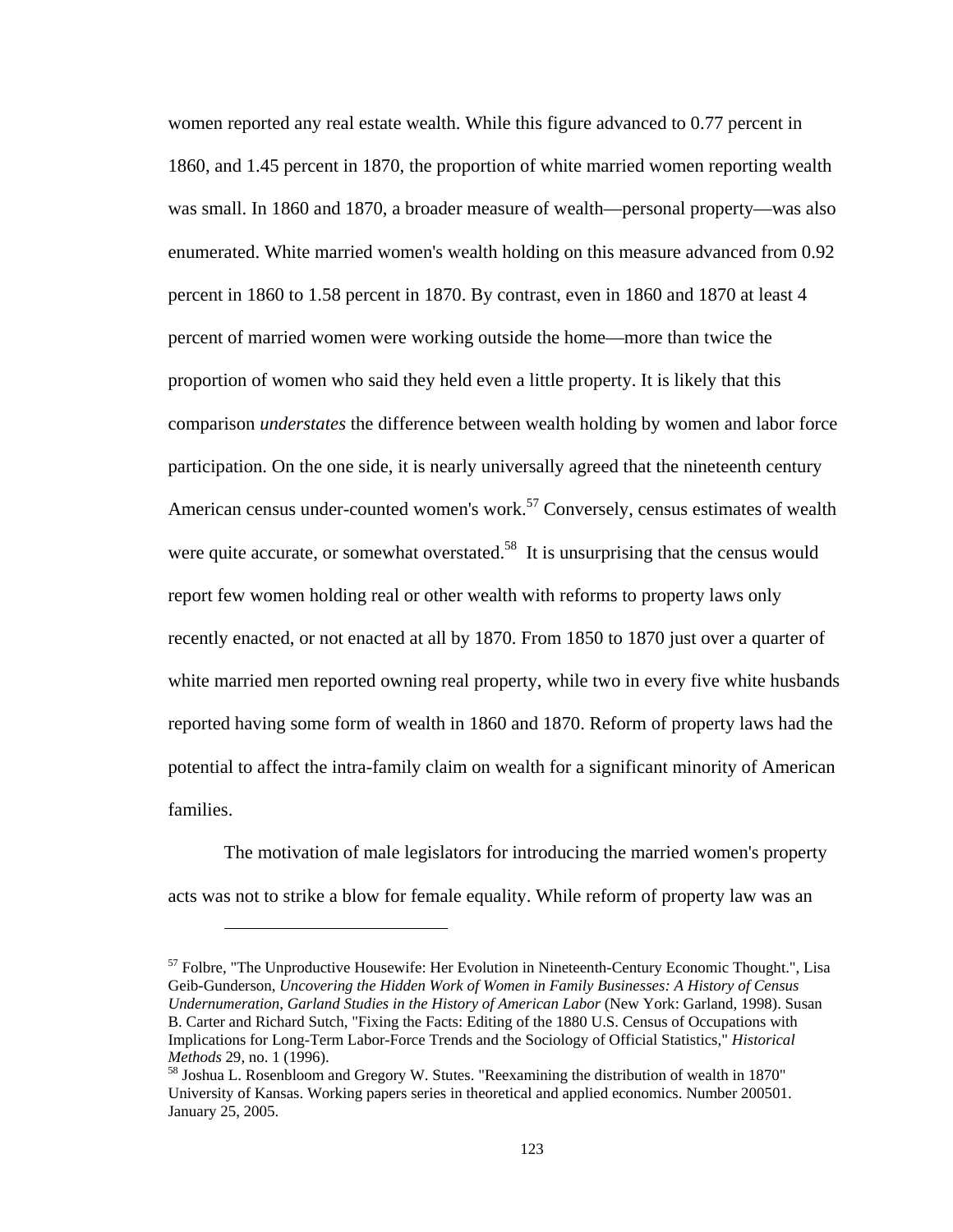object of nineteenth-century feminists, in general their lobbying efforts were not the primary reason for the passage of laws. The initial wave of reforms—the property laws that gave married women title to their separate property and estates—were motivated in part by the periodic financial crises of the nineteenth-century American economy. By securing married women's continuing title to assets they brought with them into a marriage, married women had some possibility of financial fallback if their husband were to die, desert or divorce them. The public interest in protecting married women's property from the claims of their husband's creditor was to minimize calls by widows on public assistance. In short, married women's property reform was a form of welfare policy.59

Another motivation for married women's property law reform was attracting families to western territories. Legal historian Richard Chused analyzed the midnineteenth century Congressional debates on the Oregon donation acts, and found that Congress wanted to attract women to the Oregon territory by granting married men twice the land of single men, with half the couple's land held by the wife. The Donation Acts provided that women could use and transfer the property without their husband's consent, and the land was immune to the claims of her husband's creditors if he died encumbered with debts.<sup>60</sup> The Oregon Donation Act was a rare piece of federal legislation expanding married women's property rights. Most legislation and litigation regarding married women's property rights took place at the state level. The limited examples of federal action on married women's property rights were all relatively liberal. Congress passed a married woman's property act for the District of Columbia in 1869 that was described by

<sup>&</sup>lt;sup>59</sup> Lazarou, "Concealed under Petticoats: Married Women's Property and the Law of Texas, 1840-1913".<br><sup>60</sup> Richard Chused, "The Oregon Donation Act of 1850 and Nineteenth Century Federal Married Women's

Property Law," *Law and History Review* 2, no. 1 (1985): 44-78. See also U.S. House of Representatives, *The Public Domain: Its History, With Statistics*, (Washington D.C., 1881): 296.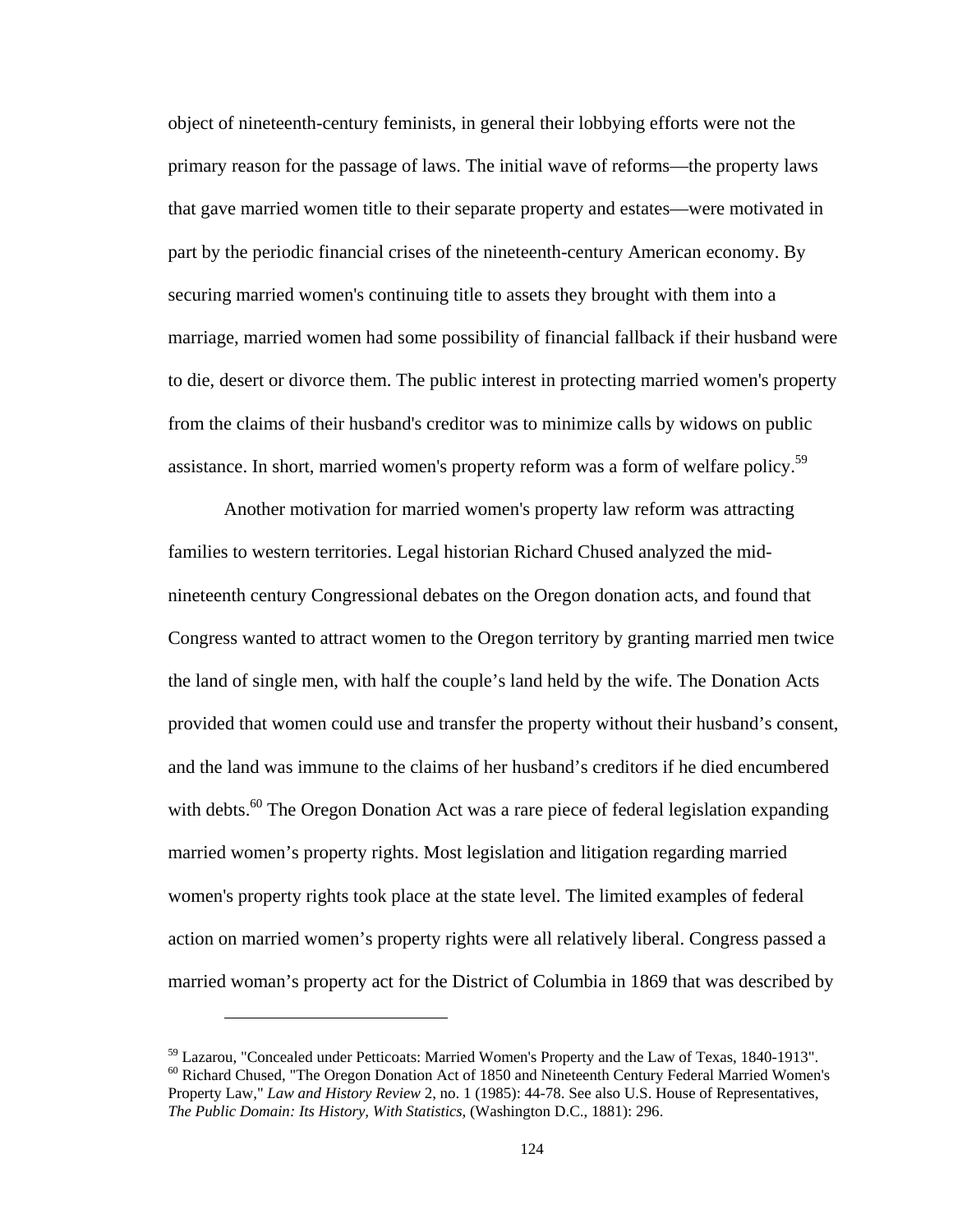a contemporary scholar as "one of the most radical on this subject …. [granting] a married woman  $\ldots$  all the legal rights and powers of a single woman."<sup>61</sup>

Whereas the British Married Women's Property acts of 1870 and 1882 occasioned a great deal of interested comment in the press, pamphlets and broadsides of the time, a striking aspect of the American reforms was a lack of interest by the press and contemporary commentators. One index of greater public awareness of the British Acts may be Oscar Wilde's reference to the Acts in *An Ideal Husband*, where Mrs Allonby argues that "All men are married women's property. That is the only true definition of what married women's property really is. But we don't belong to any one.<sup> $62$ </sup> When legislation appears in the theater it is almost certainly well known.

By contrast, the American press barely covered the numerous reforms to married women's property acts in the various states. The New York Times, for example, scarcely covered the passage of the New York state earnings act in 1860, reprinting the text of the act but providing no report of the debate, commentary, or letters.<sup>63</sup> While historians view the New York earnings act of 1860 as a model for later acts in other states, it was not regarded as an important piece of legislation by contemporaries. Indeed, writing in 1891 the American feminists Annie Meyer and Julia Howe commented about the reform of property law that "the emancipation of married women has been gradually, *silently*, successfully accomplished."<sup>64</sup>

<sup>61</sup> Henry Hitchcock, "Modern Legislation Touching Marital Property Rights," *Journal of Social Science*, no. 13 (1881): 29.

<sup>&</sup>lt;sup>62</sup> Oscar Wilde, *An Ideal Husband: A Woman of No Importance*, (Boni & Liveright, New York, 1919): 153.<br><sup>63</sup> "Rights of Married Women: An Act Concerning the Rights and Liabilities of Husband and Wife," *New York Times*. M

<sup>&</sup>lt;sup>64</sup> Emphasis added. Annie Nathan Meyer and Julia Ward Howe, *Woman's Work in America* (New York: Henry Holt, 1891), 447.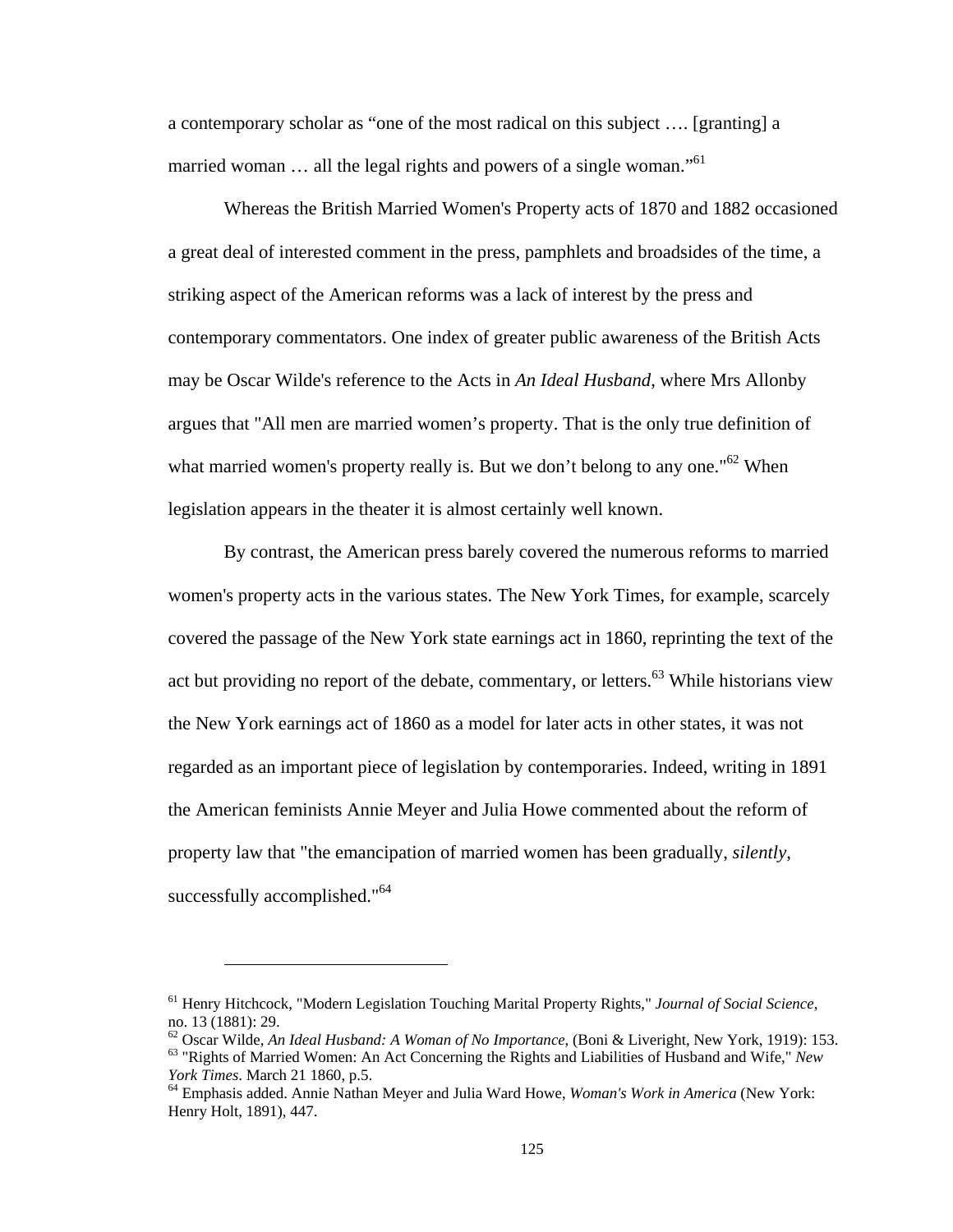#### **Historiography of consequences**

Despite the relative silence of contemporaries, historians since the 1970s have taken with enthusiasm to studying the nineteenth century married women's property acts in both the United States and Great Britain. The literature has grown sufficiently to encompass both synthesis and challenge to the synthesis.<sup>65</sup> The first wave of historiography in the 1970s and 1980s largely looked at the campaigns to achieve property law reform, and evaluated their impact as instruments and objects of women's political organization.<sup>66</sup> As the acts had been passed, despite women's lack of political rights, perforce they were some sort of success. The first historical assessments of the consequences of the acts concluded that their impact was selective and limited.<sup>67</sup> The only women who benefited were women with property, and change occurred only slowly even for them. For example, Norma Basch writes that "the married women's property acts failed to make ... a significant alteration [in the patriarchal family] One reason for the failure of the statutes was the common law doctrine of marital unity."<sup>68</sup> Basch is not alone in emphasizing that while the text of the acts could have been construed liberally, they were largely interpreted in the most conservative manner possible. Sandra vanBurkleo argues that it took sixty years—until 1908—for the New York Court to acknowledge that the legislature may actually have intended to give married women

<sup>&</sup>lt;sup>65</sup> Shammas, "Re-assessing the Married Women's Property Acts." Zeigler, "Uniformity and Conformity: Regionalism and the Adjudication of the Married Women's Property Acts," 467-95.

<sup>&</sup>lt;sup>66</sup> e.g; Basch *In the Eyes of the Law*.<br><sup>67</sup> Richard Chused, "Married Women's Property and Inheritance by Widows in Massachusetts: A Study of Wills Probated between 1800 and 1850," *Berkeley Women's Law Journal* (1986): 42-88, Michael Dahlin, Carole Shammas, and Marylynn Salmon, *Inheritance in America from Colonial Times to the Present* (New Brunswick: Rutgers University Press, 1987). Norma Basch, "Invisible Women: The Legal Fiction of Marital Unity in Nineteenth-Century America," *Feminist Studies* 5 (1979): 346-47. Carole Shammas, "Re-Assessing the Married Women's Property Acts," *Journal of Women's History* 6, no. 1 (1994): 16-21.<br><sup>68</sup> Basch, "Invisible Women: The Legal Fiction of Marital Unity in Nineteenth-Century America," 346-47.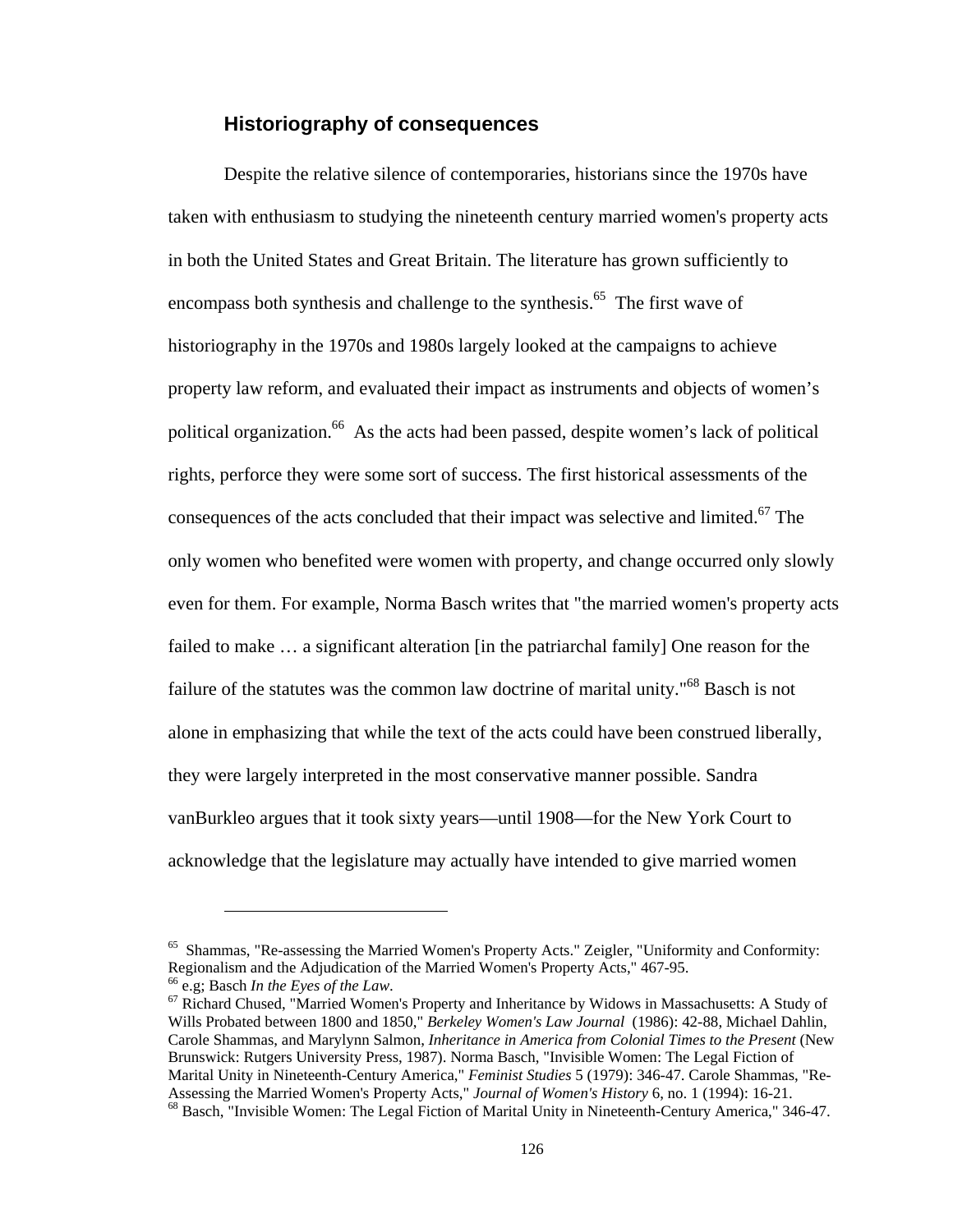control over property and earnings. In the interim, they ruled that married women " may elect to labor on her own account and thereby entitle herself to her earnings, but in the absence of such an election …. the husband's common law rights to her earnings remains unaffected." In other words, if a woman did not explicitly state that she would retain control of her earnings, it was presumed that her husband did. In 1895, the New York court hardened this view into the notion that by getting married a woman assented to her husband's claim on her labor, and gave up her title to earnings.<sup>69</sup> What was true for New York was also true in other jurisdictions. Zeigler has argued that the jurisprudence of the married women's property acts was remarkably uniform across the United States, and that the doctrine of marital service retarded the property acts from having any immediate effect on women's situation.<sup>70</sup> While Zeigler blames the courts for using marital service obligations to undermine the liberalizing intentions of property law statutes, Kathleen Sullivan argues that legislatures did not intend to transform the hierarchical family. Judges adherence to marital service doctrine was a way to preserve the unity of the family when the property acts gave both spouses an individual legal identity.<sup>71</sup>

By contrast with the early historiography, more recent quantitative assessments show that married women did benefit from the passage of the acts. After reviewing historians' pessimism about the acts' consequences, Shammas uses studies of probating—property willed at death—to show that women's share of probated wealth, and the proportion of women among people leaving wealth, rose rapidly between 1860

<sup>&</sup>lt;sup>69</sup> Sandra F. Vanburkleo. *Belonging to the World*. (New York: Oxford University Press, 2001): 134-135.<br><sup>70</sup> Zeigler, "Wifely Duties: Marriage, Labor and the Common Law in Nineteenth-Century America."<br><sup>71</sup> Kathleen Sulli Ordering" (PhD, University of Texas, 2002).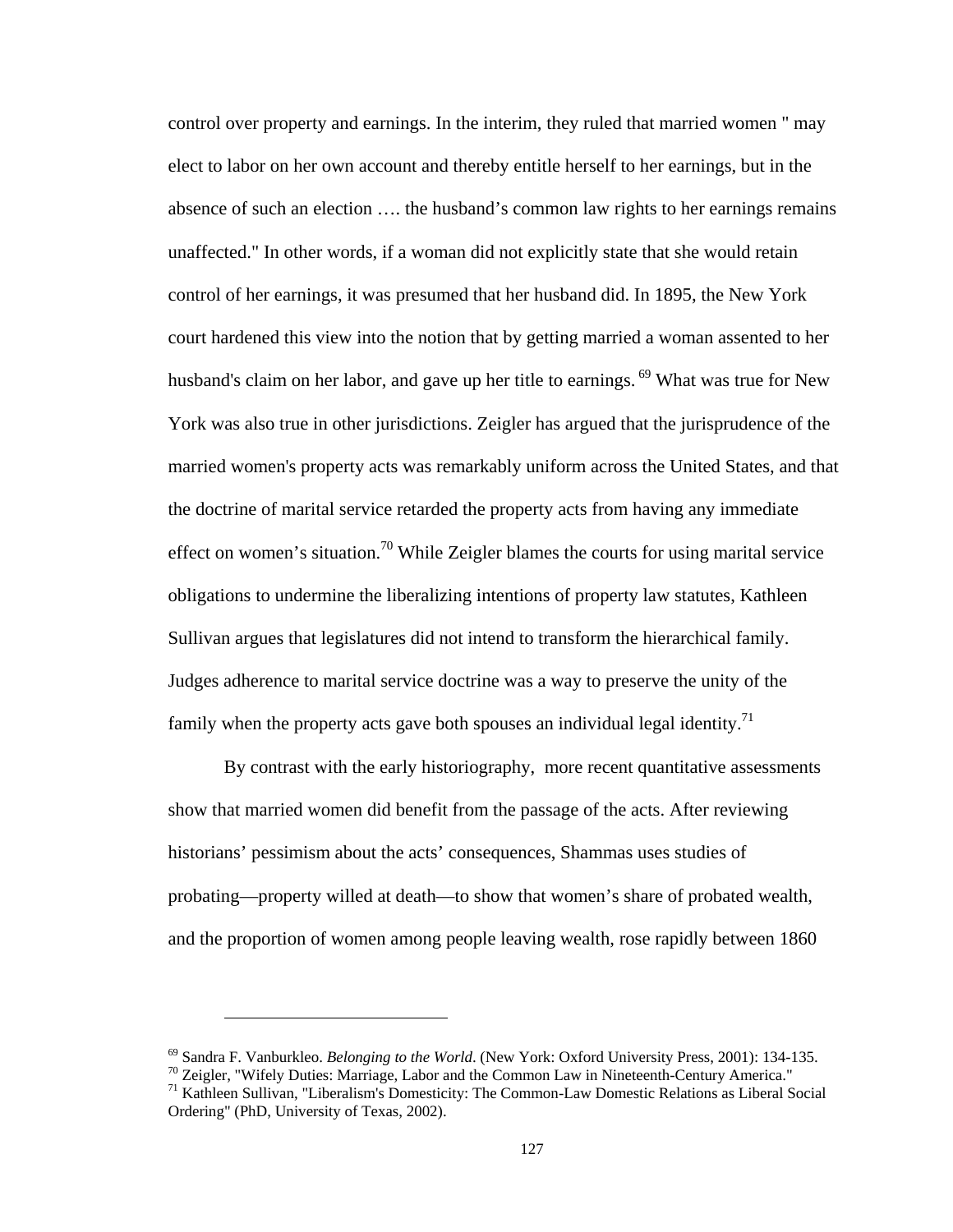and 1900, soon after acts were passed.<sup>72</sup> Similarly, economic historian B. Zorina Khan argues that the property acts had a substantial act on women's inventive activity. Khan argues that women *did* respond to the changes in incentives provided by the acts. She finds that states that reformed married women's property acts saw more rapid increases in women's filing of patents, and had a higher absolute level of patenting by women even after controlling for state characteristics such as the level of industrialization and urbanization.73

While Khan's paper is the only scholarly work on the economic consequences of the nineteenth-century American property acts, similar acts were passed in Britain and Canada.74 Research on women's wealth holding and business ownership after the British and Canadian acts suggests that the acts did have some effect on women's economic behavior and status. In Britain, Mary Beth Combs finds that "women shifted the majority of their wealth-holding into forms of property that they could legally control during marriage."<sup>75</sup> Combs uses a research design that exploits the differential treatment of

<sup>&</sup>lt;sup>72</sup> Shammas, "Re-Assessing the Married Women's Property Acts." 16-21.<br><sup>73</sup> Khan, "Married Women's Property Laws and Female Commercial Activity: Evidence from United States Patent Records, 1790-1895."

<sup>74</sup> Constance B. Backhouse, "Married Women's Property Law in Nineteenth-Century Canada," *Law and History Review* 6, no. 2 (1988): 211-57. Much of the research has concentrated on Ontario. See, for example: Anne Lorene Chambers, *Married Women and Property Law in Victorian Ontario* (Toronto: Osgoode Society for Canadian Legal History and University of Toronto Press, 1997), Lee Holcombe, *Wives and Property: Reform of the Married Women's Property Law in Nineteenth Century England* (Toronto: University of Toronto Press, 1983). remains the standard work on the politics of the British acts. Acts in the Australian colonies and New Zealand were, as in Canada, more directly and admittedly influenced by British practice than in the American states. See Bettina Bradbury, "From Civil Death to Separate Property: Changes in the Legal Rights of Married Women in Nineteenth-Century New Zealand," *New Zealand Journal of History [New Zealand]* 29, no. 1 (1995), Hilary Golde and Diane Kirkby, "Mrs. Mayne and Her Boxing Kangaroo: A Married Woman Tests Her Property Rights in Colonial New South Wales," *Law and History Review* 21, no. 3 (2003).<br><sup>75</sup> M. B. Combs, "Cui Bono? The 1870 British Married Women's Property Act, Bargaining Power, and the

Distribution of Resources within Marriage," *Feminist Economics* 12, no. 1 (2006), Mary Beth Combs, "A Measure of Legal Independence": The 1870 Married Women's Property Act and the Portfolio Allocations of British Wives," *Journal of Economic History* 65, no. 4 (2005), Mary Beth Combs, "Wives and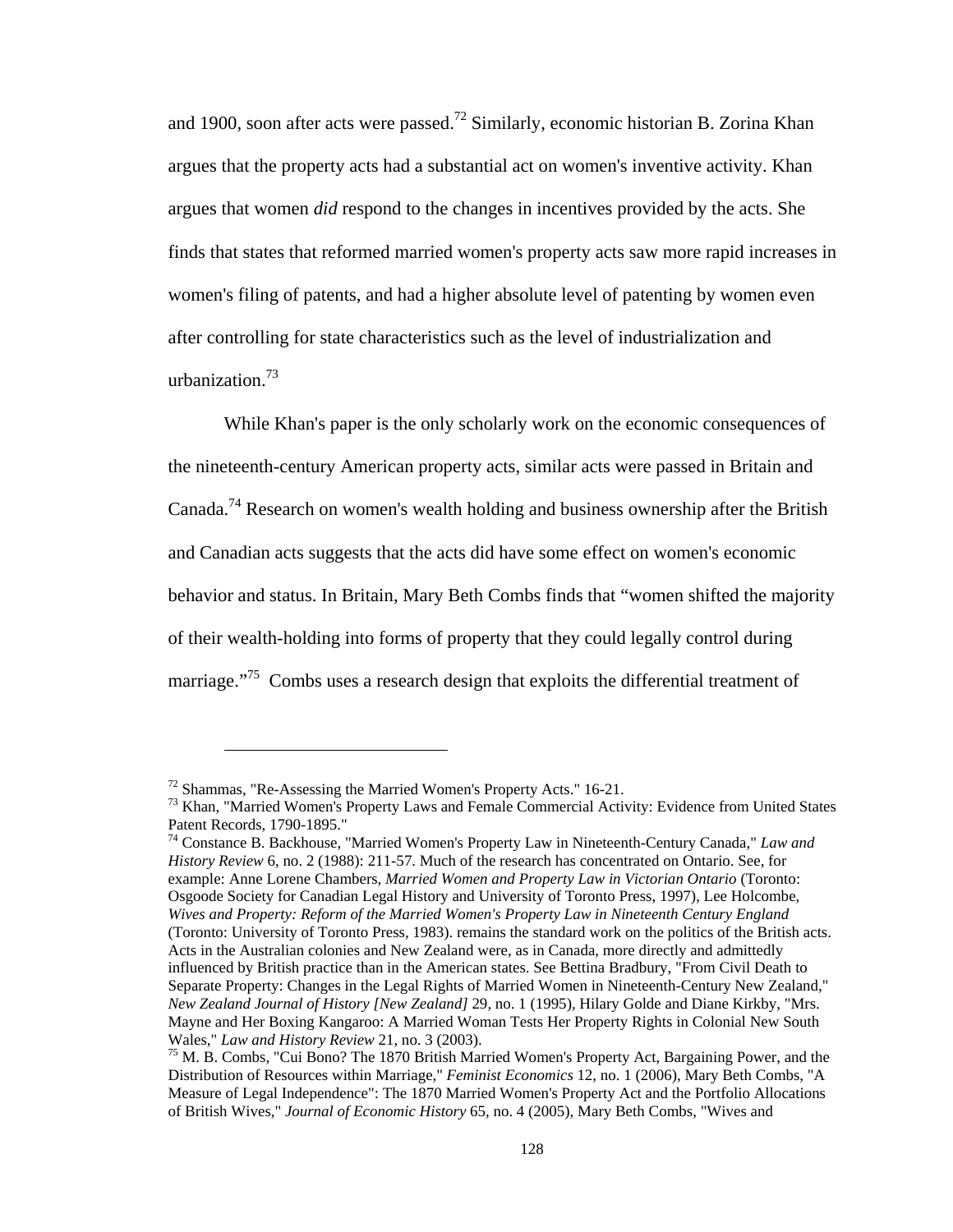already-married and newly-married women under the British laws, allowing her to attribute the change in behavior between groups to the effects of the property law reforms. In Canada, Inwood finds that property ownership by women in Guelph (Ontario) grew more rapidly after the passage of married women's property legislation.<sup>76</sup> Peter Baskerville compares women's investments in Victoria (British Columbia) and Hamilton (Ontario), and also finds that after property law reform, married women's investments grew more rapidly than before.<sup>77</sup> Both Inwood and Baskerville acknowledge that the design of their research is not ideal for attributing causality to the property acts, yet the rapid growth in property ownership following the acts is suggestive of some effect. In summary, on some specific measures of economic activity there is clear evidence that married women's property law reform had an impact on women's economic behavior, yet it is still not clear how widely those changes rippled through American society.

### *New evidence on the consequences of reform*

1

I extend the existing literature on the effects of the property in three ways. First I estimate the effect of property and earnings law reform on married women's chances of having a gainful occupation recorded in the census. Second, for women who are already in the labor market, I examine whether the passage of sole-trader acts increased their chances of being sole-traders. Finally, I look at the consequences of the property acts for

Household Wealth: The Impact of the 1870 British Married Women's Property Act on Wealth-Holding and Share of Household Resources," *Continuity and Change* 19, no. 1 (2004).

<sup>&</sup>lt;sup>76</sup> Susan Ingram and Kris Inwood, "Property Ownership by Married Women in Victorian Ontario," *Dalhousie Law Journal* 23 (2000): 405-49, Kris Inwood and Sarah VanSligtenhorst, "The Social Consequences of Legal Reform: Women and Property in a Canadian Community," *Continuity and Change* 19, no. 1 (2004): 165-97.

 $77$  Peter Baskerville, "Women and Investment in Late-Nineteenth-Century Urban Canada: Victoria and Hamilton, 1880-1901," *Canadian Historical Review [Canada]* 80, no. 2 (1999).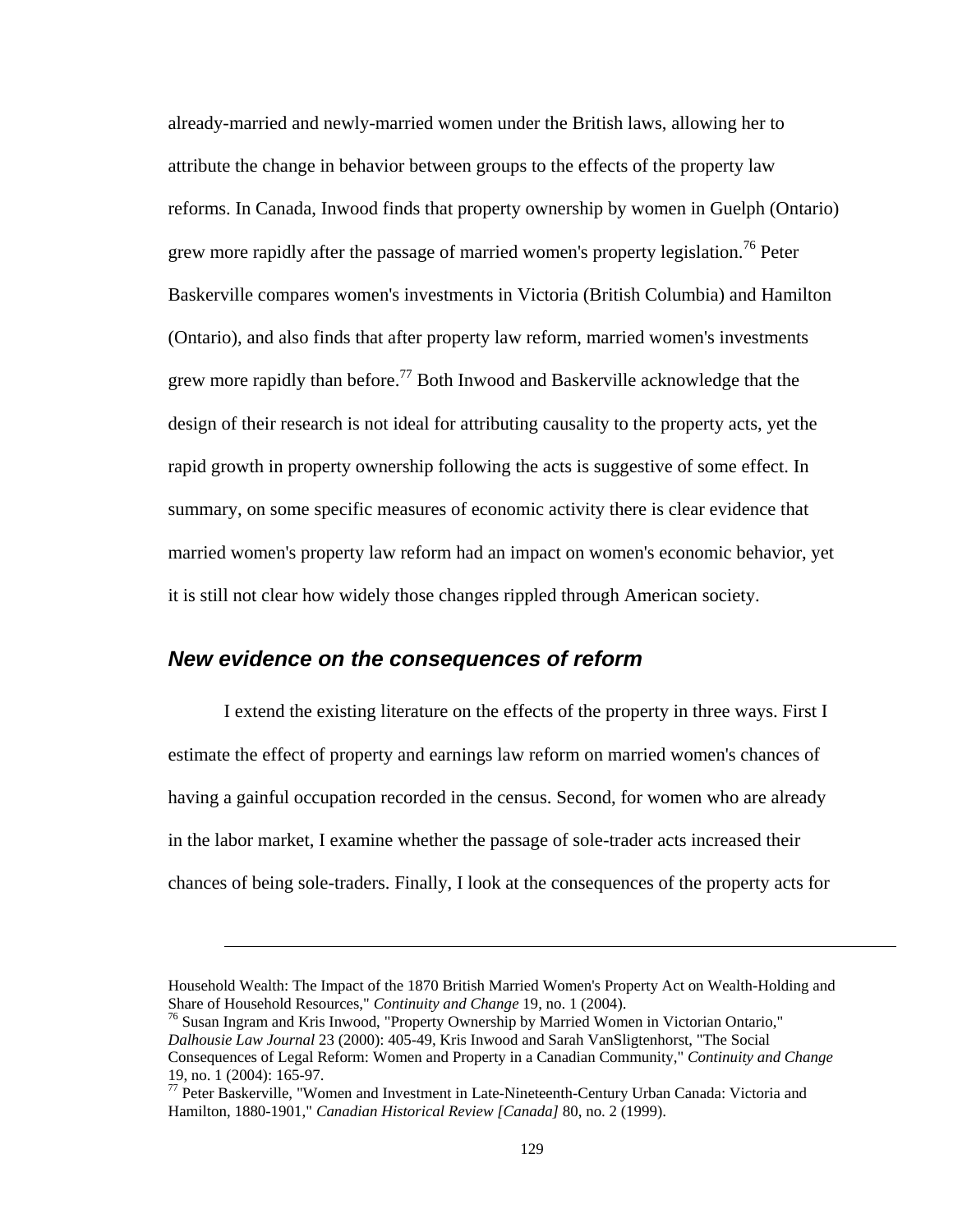young women's education and marriage behavior, and the long-term effects of those decisions in the early twentieth century. To investigate these issues, I use data from the decennial censuses of the United States from 1870-1900, available in the IPUMS.<sup>78</sup> Women's occupations were not enumerated by the American census until 1860, making it impossible to estimate the effect of changes in laws during the 1850s. Only a small number of states passed acts in the 1860s, making it statistically difficult to estimate the impact of acts in this decade.<sup>79</sup> Thus, I focus on changes from 1870 to 1880, and 1880 to 1900.

For consistency with previous research in economic history, I use Khan's list of legal changes, and the dating of the legislation by Joan Hoff that is more widely cited by scholars in gender and legal history. Although Hoff and Khan disagree on the dates of passage of legislation in some states, the substantive results I obtain are not sensitive to the assignment of particular states to particular decades. This serves as some form of check on the robustness of the underlying results. The extent of Hoff and Khan's disagreement on when states passed *effective* legislation can be seen in Table 2.1. Note, however, that for the estimation of the impact of the laws from census data, it only matter that they agree on the decade of passage, or for the 1880s and 1890s on the effective act being passed in that twenty year period. In summary, they agree on the dates of passage of sole trader acts in just 20 states; on the passage of earnings acts in 29 states, and on the passage of property acts in 25 states. Further disagreement on the dating of the property acts can be seen in Geddes and Lueck's 2002 *AER* article on the state-level determinants

<sup>78</sup> Steven Ruggles et al., *Integrated Public Use Microdata Series: Version 3.0* ([Machine-readable database] Minneapolis, MN: Minnesota Population Center [producer and distributor], 2004).

 $79$  Technically, there is collinearity between the dummy variables for passing acts in particular decades and the dummy variables identifying the second year in the sample.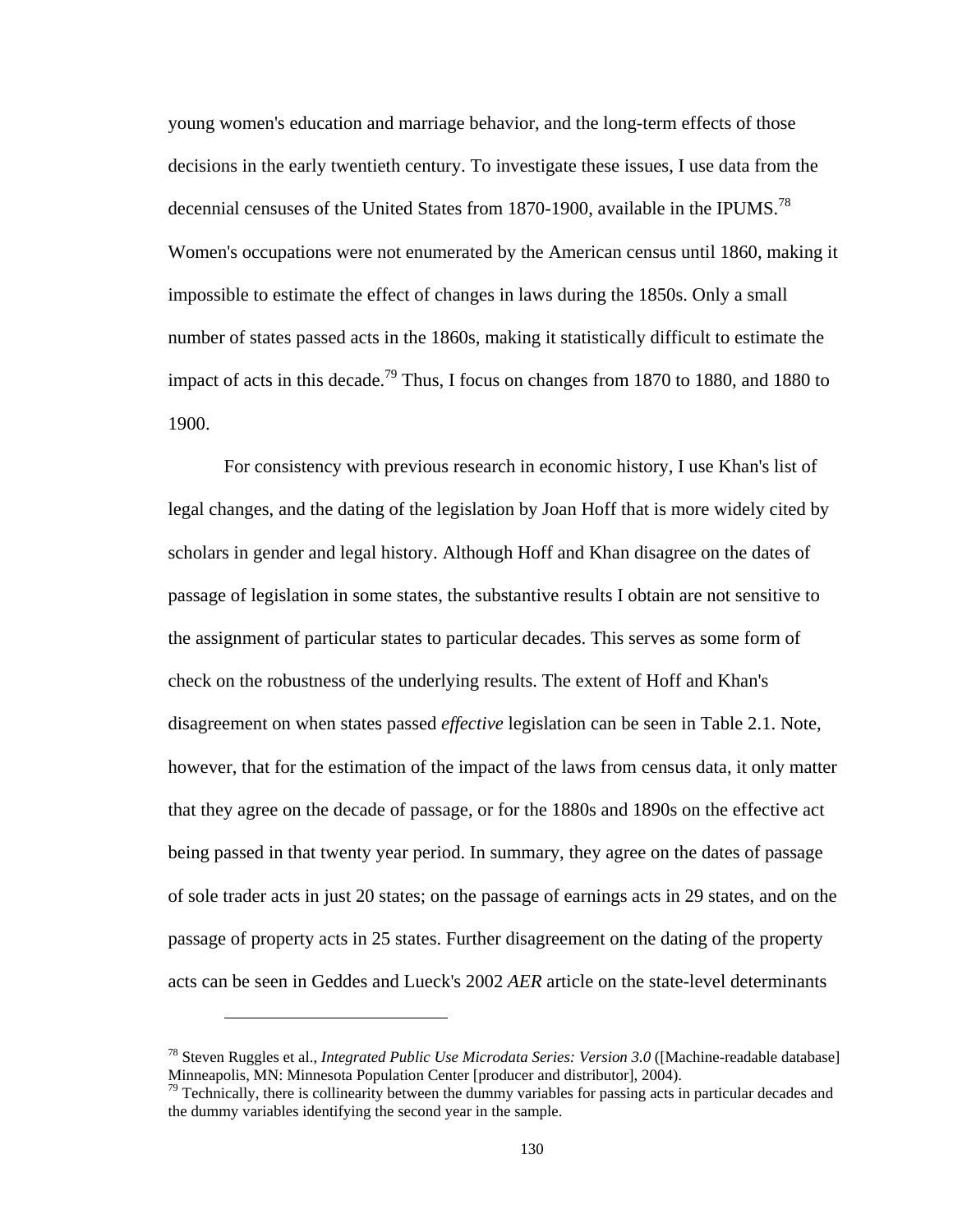of the dates of passage of married women's property law reform.<sup>80</sup> The disagreement among scholars about the effective dates of passage is in some ways illustrative of the convoluted process of property law reform.

#### *Legal change and labor force participation*

Reform of the married women's property laws was a national trend, yet certain regional patterns are evident. States in the Northeast, Midwest, and West were more likely to have passed legislation at a given date than were states in the south. Midwestern and Western states that came into the union during the nineteenth century sometimes incorporated protection for married women's property rights in their state constitutions.<sup>81</sup> While states in the South were less likely to have passed married women reforms, overall married women's labor force participation rates in the South were somewhat higher. This is entirely attributable to the greater proportion of black women in the Southern population and labor force, since white women's participation in the South was lower than in other regions of the country. To disentangle the effects of race and legal reform, I estimate the changes in labor force participation conditional on legal reform separately for black and white women.

The dates of passage of married women's property laws give a somewhat optimistic picture of the number of married women affected by the legislation. Many of the Midwestern and Western states that were in the vanguard of legal reform had small populations, and the Eastern and Southern states that lagged somewhat behind in passing

<sup>&</sup>lt;sup>80</sup> Geddes and Lueck<br><sup>81</sup> See, for example: Report of the debates and proceedings of the Convention for the revision of the constitution of the state of Indiana. 1850. (Indianapolis, (IN). A. H. Brown, printer to the Convention, 1850-51). Available at *Making of America*. http://www.hti.umich.edu/m/moagrp/. [Accessed 23 April 2006]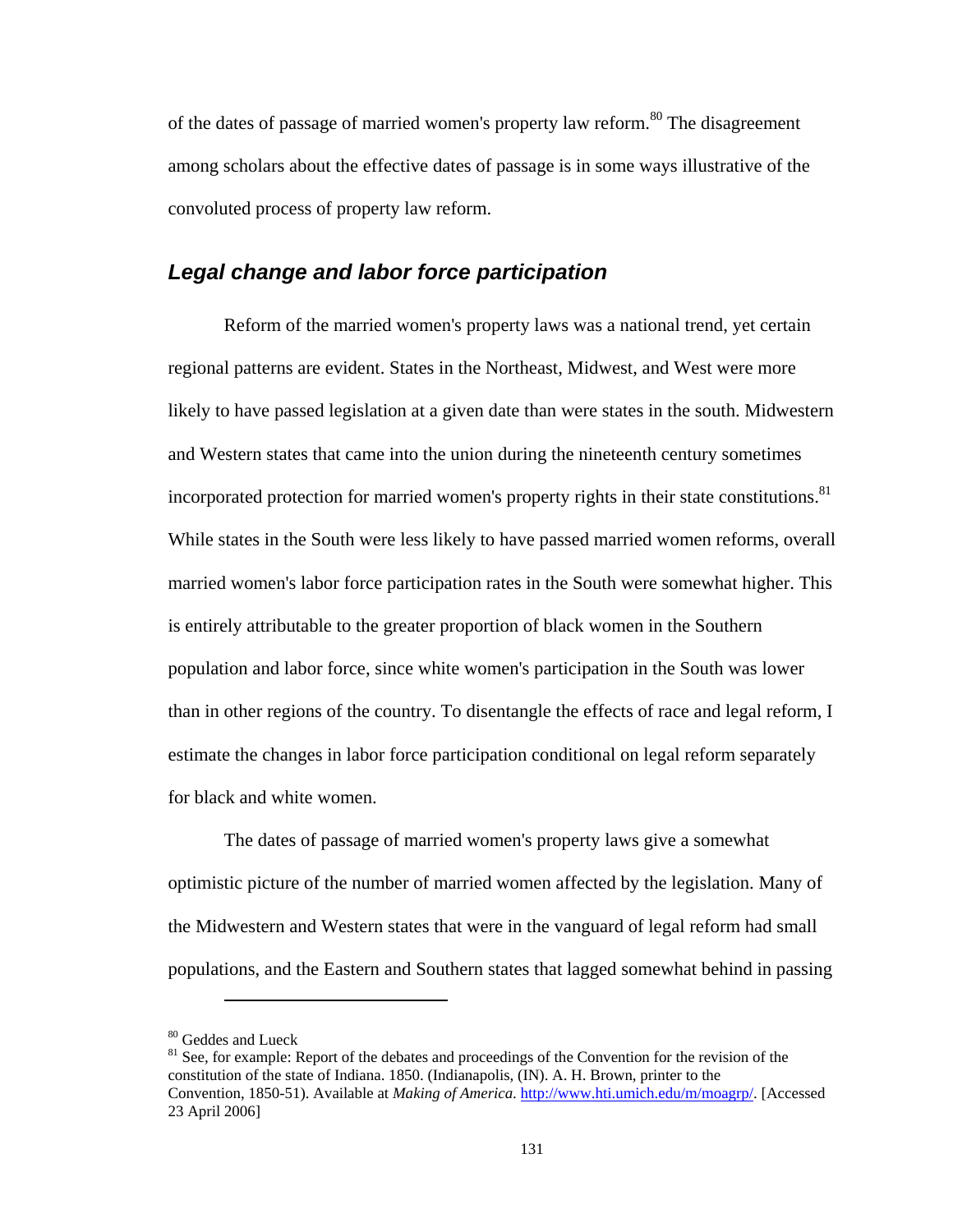legal reforms had more married women living there (Table 2.2). The critical decade for the earnings acts, in particular, was the 1870s when the proportion of women covered by earnings acts more than doubled. Many of these acts were passed in conjunction with, or influenced by, the efforts of radical Republicans during Reconstruction.<sup>82</sup>

Examining how labor force participation varied by the laws in effect at the decennial census dates shows the influence of the racial composition of the labor force. Labor force participation was higher in states that did not have earnings or property laws (Table 2.3 and 2.4). When we examine white married women alone, the differences between legal regimes narrow significantly; reflecting the overall low level of white women's labor force participation. No consistent conclusion on the influence of legislation can be taken from this table. Turning to simple comparisons of changes in labor force participation and changes in earnings legislation, there is again no clear impact of the legislation for whites. The overall level of labor force participation is low, and the differences between states are small. Black labor force participation was somewhat higher in the south, where there was less likely to be married women's property law reform, giving the impression that legislation actually had a negative effect on black women's participation in paid work (Table 2.5 and 2.6).

## *Difference-in-differences estimates: earnings and property laws*

To make sense of these conflicting influences on married women's labor force participation I estimate a probit model of women's labor force participation that controls

<sup>82</sup> Lebsock.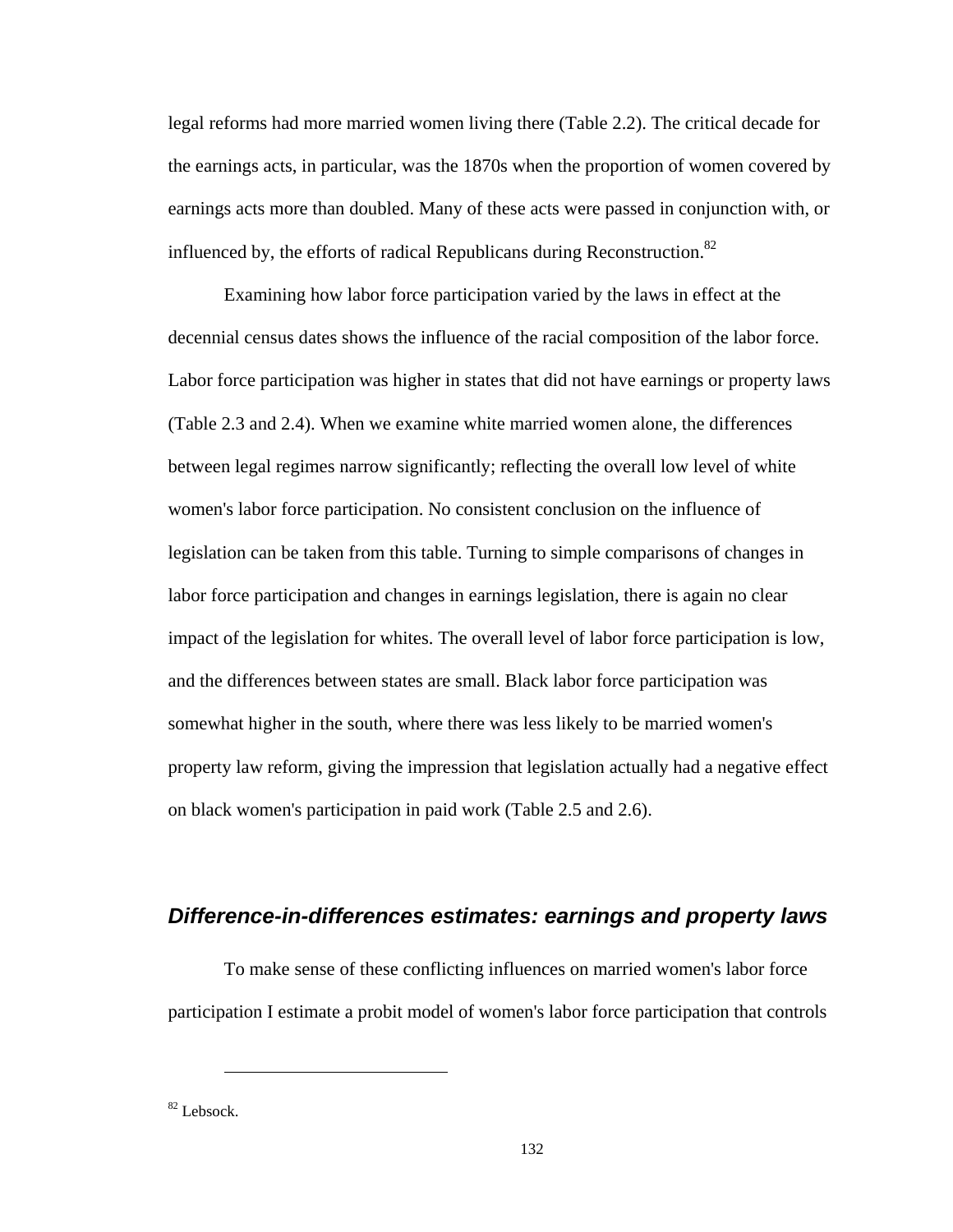for individual and household factors affecting a woman's decision to work, state legal reform measures, and the extent of urbanization and manufacturing within a state to reflect both the possibilities for women's work outside the home, and the influence of the urbanization and industry on legal reform itself. $83$  The analyses include all married women between the ages of 16 and 70 whose spouses were present in the household. The models are estimated for all women, and then separately for white women and black women. Because of the small population size of other racial groups I do not estimate models separately for Asian or Native American groups.

Setting other variables equal to their mean, I then estimate the probability for different years (1870, 1880, 1900) and different legal regimes (no earnings law, earnings law in effect in both time periods, and earnings law introduced). Using these predicted probabilities I then compute the difference over time in married women's labor force participation between states that had no earnings laws, and states that introduced earnings laws. This is the "difference in differences" estimate.

The intuition and assumptions behind the difference in differences approach are straightforward.<sup>84</sup> Differences-in-differences estimation has become a common strategy for applied research in labor economics in the United States. The existence of fifty states making varying policy choices over time allows the effect of policy on behavior to be empirically tested. For example, several recent articles examine the consequences of divorce law changes on women's labor supply. The move to no-fault divorce law is

<sup>&</sup>lt;sup>83</sup> See Geddes and Lueck, "The Gains from Self-Ownership and the Expansion of Women's Rights." and Gignesi, "Relinquishing Control: The Married Women's Property Acts in Mid-Nineteenth Century America".

<sup>&</sup>lt;sup>84</sup> Meyer (1995) and Blundell and Costas Dias (2001) are concise introductions to differences in differences.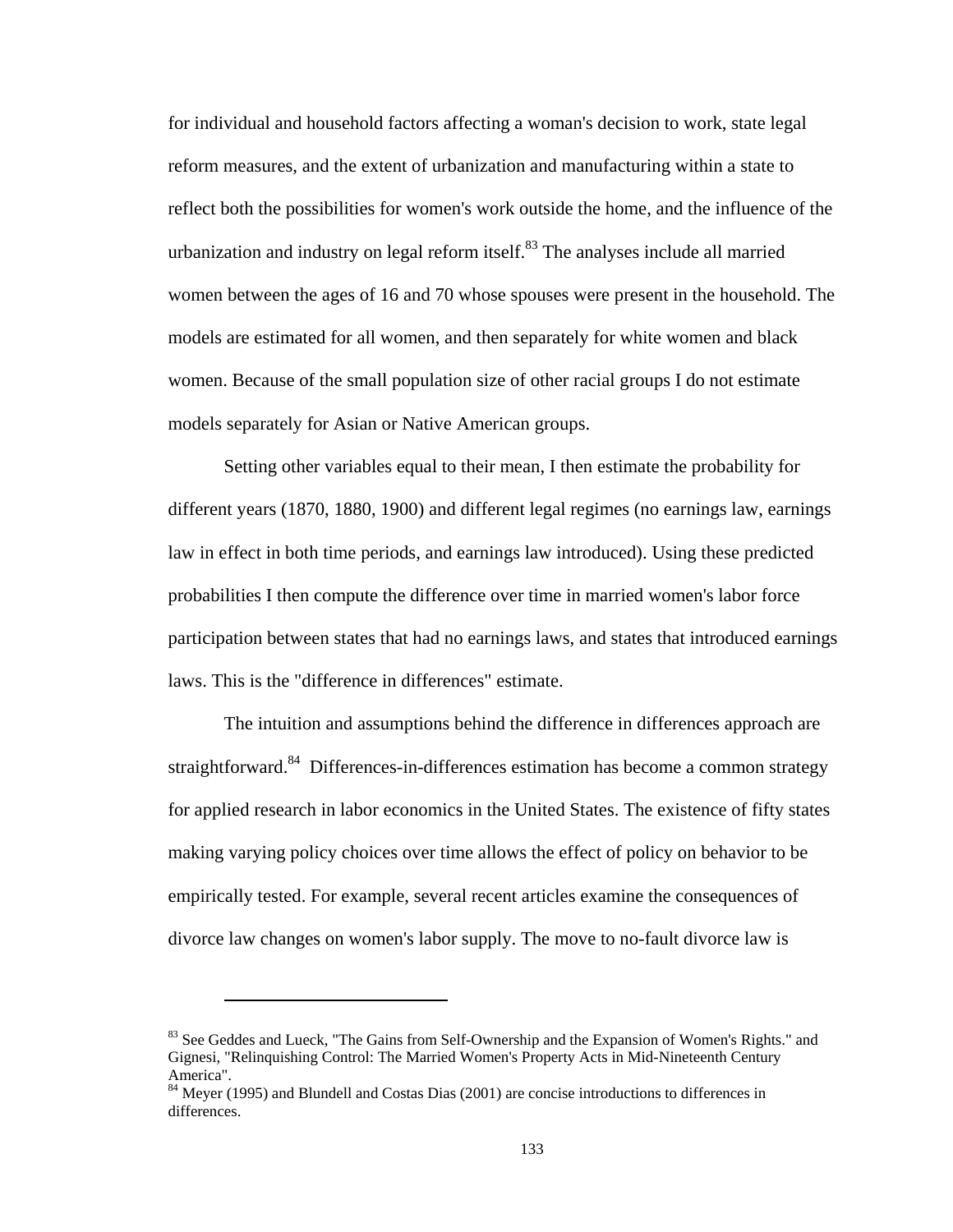generally agreed to have increased American women's labor supply.<sup>85</sup> In other words, changes in family law do matter for the decisions families make. In the economic history literature difference-in-differences has been used to show that child labor laws had little effect on the reduction in child labor supply in the early twentieth century.<sup>86</sup>

Historians may wonder why go to the trouble of using a more complex method when simpler ones are available. We are interested in finding out what the impact of passing a married women's property law is on married women's propensity to work. A naïve measure of the impact would be to compare the difference in labor force participation *within a single state* before and after legal change. Inwood's research on the effect of the Ontario acts is an example of this research strategy. $87$  This method is known as a "pre-post comparison," and has the virtue of being simple to estimate. The extension to multiple states requires only that we average the before and after changes across states, weighting by the numbers of women affected in each time period. This measure requires the very strong assumptions that there are no differences among states in economic or demographic characteristics or behavior that would affect either the possibility of legal change, or labor force participation.

The difference in differences approach requires only the weaker assumption that there are no factors that affect the time trend in labor force participation differently in different states. As it happens, many married women's property acts were introduced

<sup>&</sup>lt;sup>85</sup> Katie R. Genadek, Wendy A. Stock, and Christiana Stoddard, "No-Fault Divorce Laws and the Labor Supply of Women with and without Children," *Journal of Human Resources* 42, no. 1 (2007): 247-74, Jeffrey S. Grey, "Divorce Law Changes, Household Bargaining, and Married Women's Labor Supply," *American Economic Review* 88, no. 3 (1998): 628-42.<br><sup>86</sup> Carolyn M. Moehling, "State Child Labor Laws and the Decline of Child Labor," *Explorations in* 

*Economic History* 36, no. 1 (1999).<br><sup>87</sup> Ingram and Inwood, "Property Ownership by Married Women in Victorian Ontario.", Inwood and

VanSligtenhorst, "The Social Consequences of Legal Reform: Women and Property in a Canadian Community."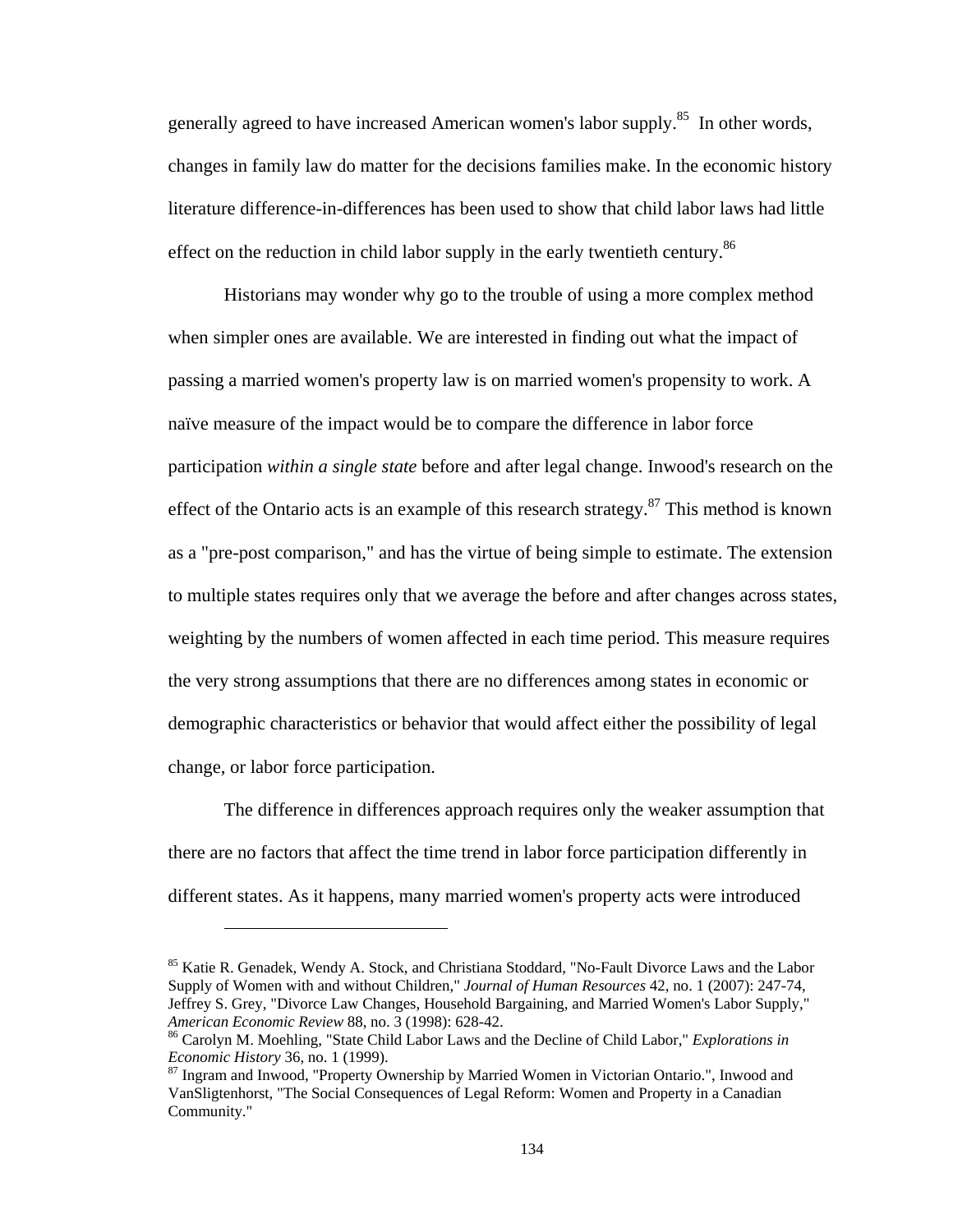during Reconstruction when even this weaker assumption may not hold.<sup>88</sup> It may be that married women in southern states were more likely to go out to work during the 1870s because of economic conditions unrelated to the passage of property laws. Yet we can test this assumption by estimating the impact of property laws for northern and southern states separately. It turns out there is little difference for white women in the north and the south.

An illustration of the difference in differences approach can be seen in Figure 2.2. The dates, states and levels of labor force participation are entirely illustrative. The concept is perhaps clearer to understand by using neighboring states as examples, since we can imagine that women living in Danville (IL) and Lafayette (IN), for example, are part of relatively similar societies, except for the state line between them. Families that migrated to this area might well have been indifferent between Indiana and Illinois *per se,* instead choosing where to live in the area on grounds unrelated to the states. It is also possible to imagine that the families in this area were relatively similar, and might have acted in the same way had the laws been the same. The ideal estimate of the effect of a policy like property law reform would be to see how the same family reacted to different laws at the same time. Then we could we sure that the only thing changing the family's behavior was the different law. However, this ideal is impossible as we cannot observe the same family living parallel lives under two different laws in the same place at one time. Therefore, in order to estimate the effect of the laws we have to compare similarlooking families under different laws, and assume that what we do not know about the

<sup>88</sup> Lebsock on the south.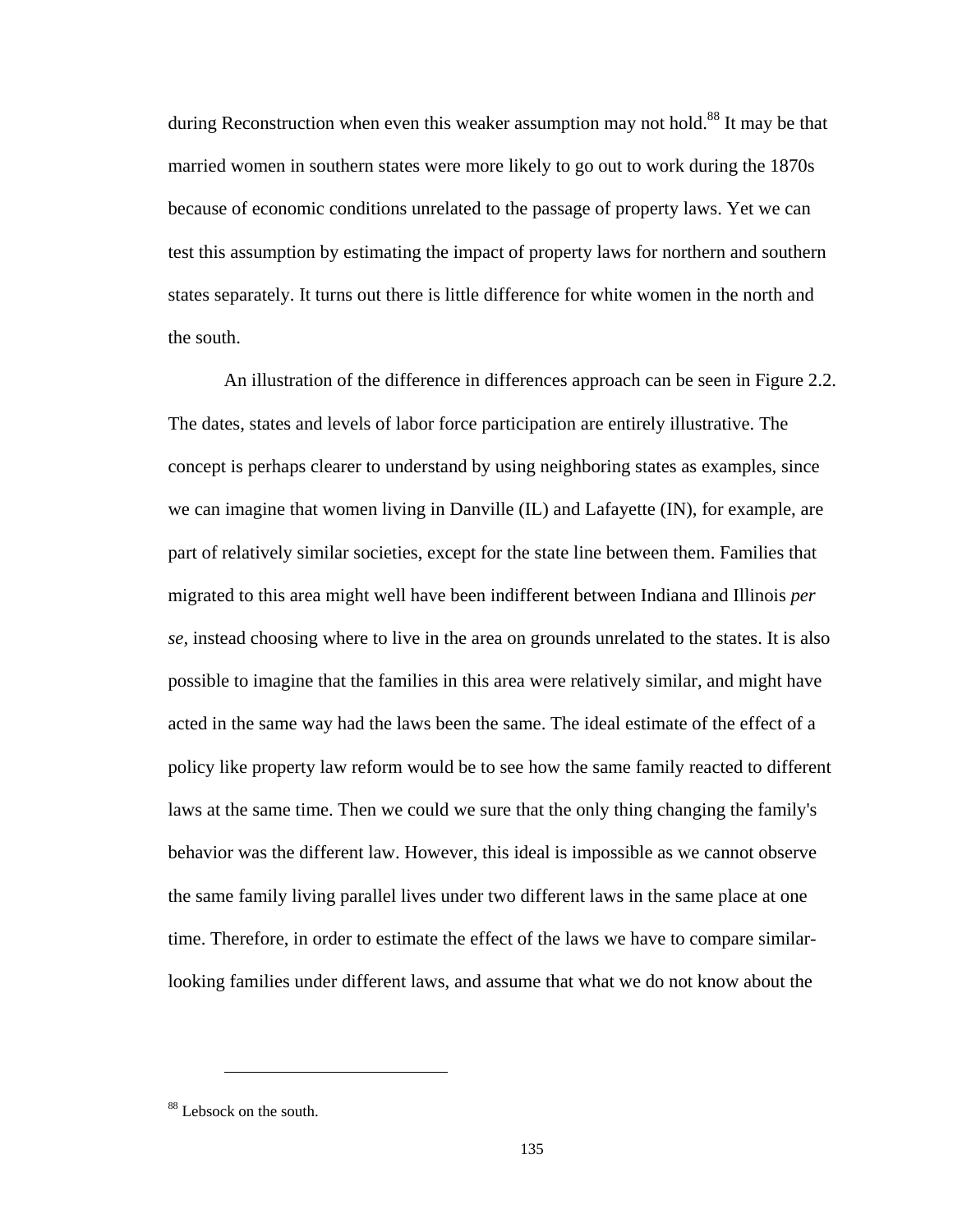families does not affect how they behave—that only the difference in the laws affects what they do. $89$ 

In the illustration, the level of labor force participation by married women is always higher in Indiana than in Illinois, and is 0.4 percentage points higher in 1870 (5 compared to 4.6). Assume that Illinois introduces a married women's property law in 1873. At the next census in 1880, 5.5 per cent of Indiana wives are working, and 5.4 per cent of Illinois wives. In the decade Illinois wives increased their participation by 0.8 percentage points, and Indiana wives by 0.5 percentage points.

The difference in differences estimate is that introducing a married women's property law increased labor force participation by 0.3 percentage points. This change of 0.3 percentage points can be expressed in two ways:

$$
(IN1880 - IL1880) - (IN1870 - IL1870)
$$
  
(5.5 - 5.4) - (5.0 - 4.6)  
(IL<sub>1880</sub> - IL<sub>1870</sub>) - (IN<sub>1880</sub> - IN<sub>1870</sub>)  
(5.4 - 4.6) - (5.5 - 5.0) (2)

 $\overline{a}$ 

By taking out the initial difference in 1870 we are able to "take care" of any statespecific factors that do not change over time, and by comparing multiple states across the same time period we are able to eliminate any changes over time that affect states uniformly. This leaves us with a purer estimate of the effect of property law reform that will not be affected by other historical changes.

<sup>89</sup> This summary of the logic of difference-in-differences is derived from *inter alia* A. Colin Cameron and Pravin K. Travedi, *Microeconometrics* (Cambridge: Cambridge University Press, 2005), 55-57, 878-79.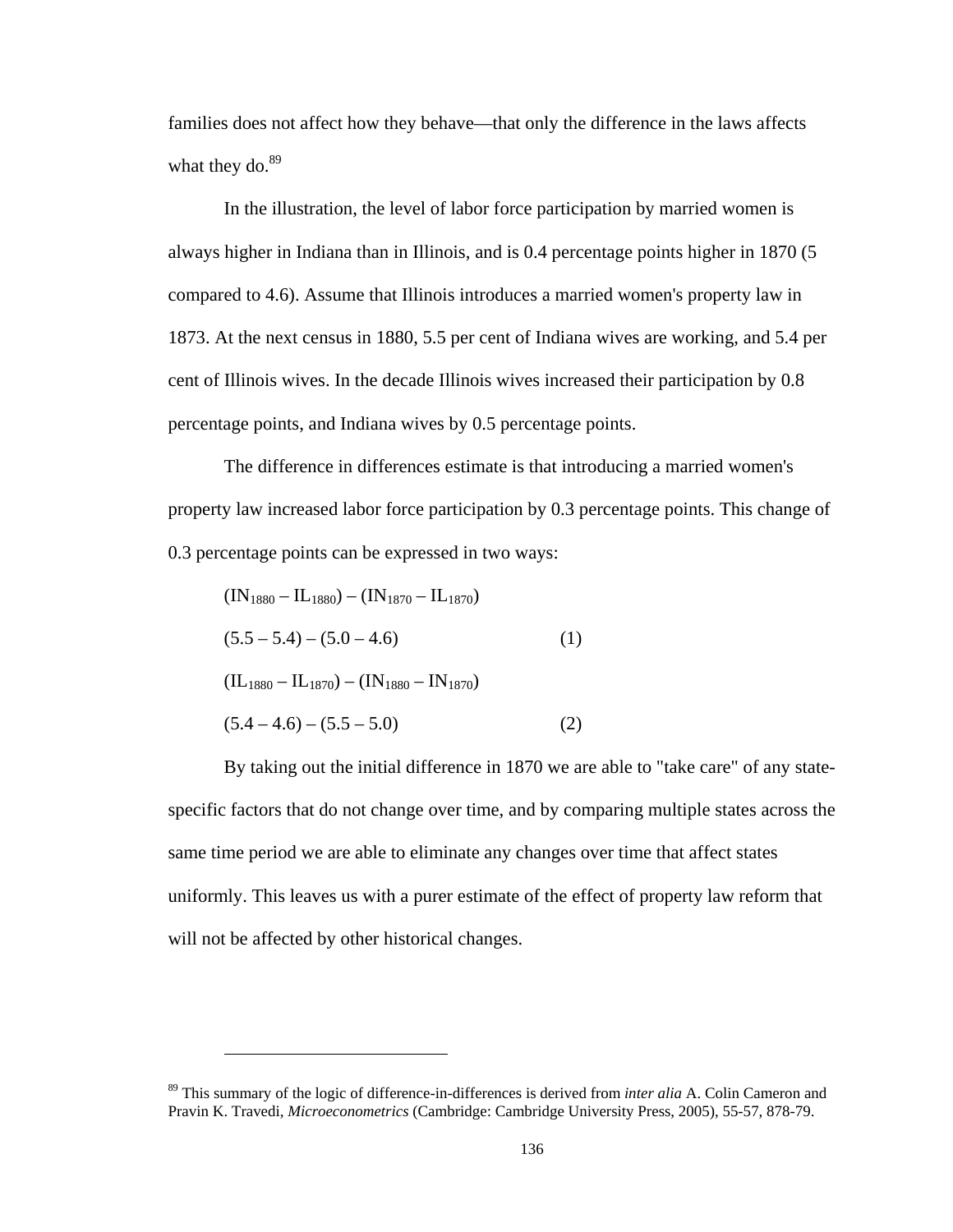### **Results: Earnings and property acts**

For both black and white women I find small effects on labor force participation of the introduction of earnings and property laws. The tables refer to the estimates using the dates used by Khan, which were similar to the results using Hoff's dates. Estimates for the earnings and property law effects do not change substantially with the inclusion of state fixed effects. The effect of other demographic and economic controls included in the models are similar across models. The impact of earnings laws was neither substantively large, nor statistically significant, leaving the conclusion that the impact of the laws on married women's labor force participation was trivial if there was any effect at all (Tables 2.7 and 2.8). For black women, the magnitude of the effect of legislation appears to be substantially greater between 1880 and 1900. However, this result is entirely due to the passage of legislation in four states with tiny black populations—Nebraska, Oregon, Utah, and Washington.<sup>90</sup> While there was an increase in black married women's labor force participation in those states consistent with the estimated effect, it is not clear that this result can be generalized to other states. It is quite unlikely that the assumption that nothing else was affecting labor force participation holds in this case. The small number of black women who lived in the west were likely to have been different than black women living elsewhere in the country.<sup>91</sup> If we compare states that had laws before

 $90$  In 1880 these states had the following numbers of black married women (16 and over): Nebraska: 706, Oregon: 560, Utah: 303, and Washington: 1289. The total number of black married women in the West or Mountain states was 15,930. (Own calculations from the complete-count United States census). The contemporary tabulations from the 1900 census do not provide sex-marital status-color by state tables.

<sup>&</sup>lt;sup>91</sup> There has been comparatively little research on blacks in the American west before World War II, compared to the other major regions of the United States. See Douglas Flamming, *Bound for Freedom: Black Los Angeles in Jim Crow America* (Berkeley: University of California Press, 2005), Quintard Taylor, *In Search of the Racial Frontier: African Americans in the American West, 1528-1990* (New York: W.W. Norton, 1998).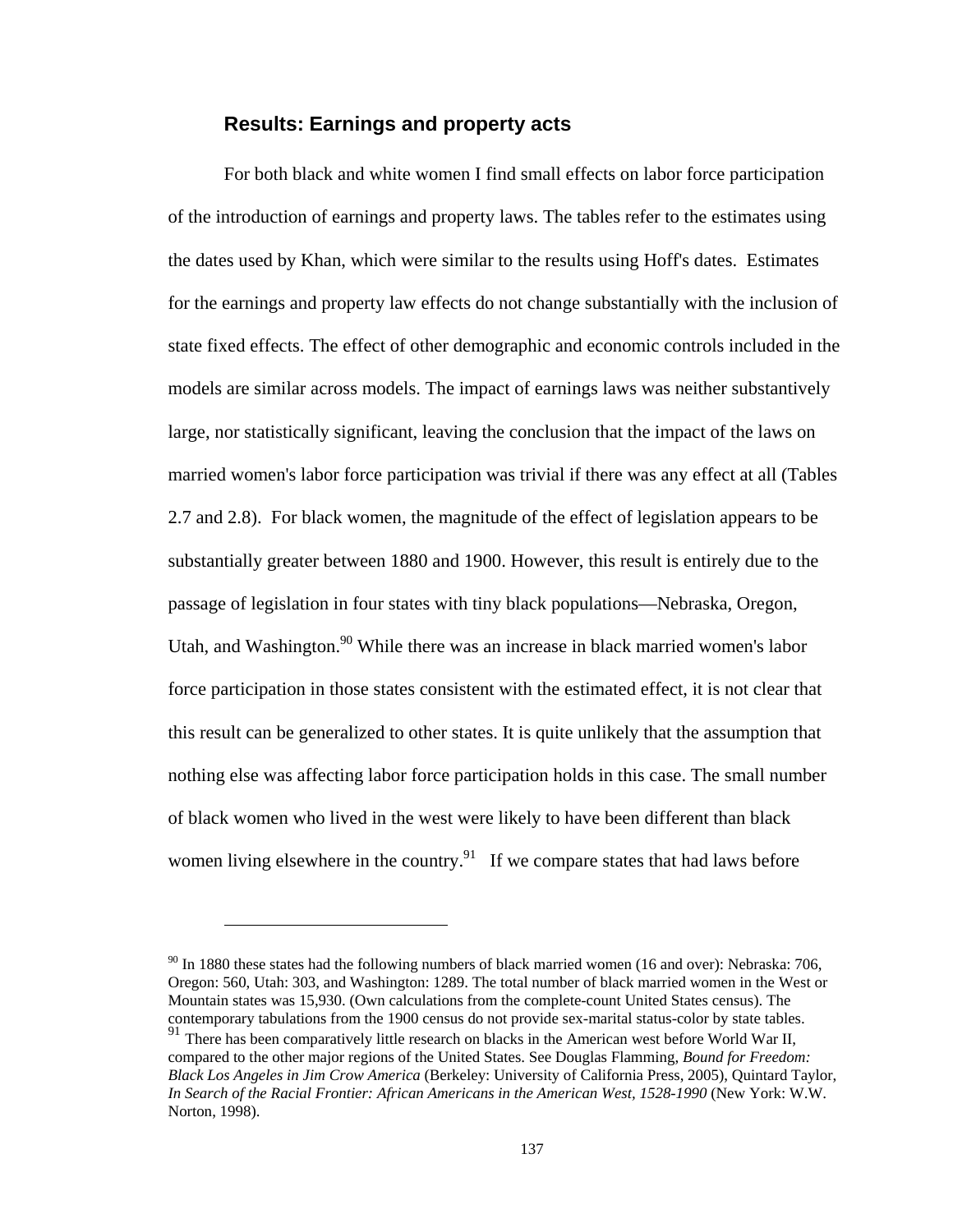1880 with states that continued to have no laws, the estimated effect for black women is similar to that for white women: essentially zero.

Despite the disagreement about the dates of passage of the earnings laws, the difference in difference estimates are substantially similar when using the dates given by Hoff or the dates given by Khan. Using both sets of dates, there is an apparently large impact of introducing earnings laws for non-farm black women in the last two decades of the nineteenth century. However, in both cases the estimate is based on a tiny number of non-farm black women living in western and mountain states, for which Hoff and Khan basically agree on the dates legislation was passed. By 1900, while there are somewhat more non-farm black women in these states, and the estimates of labor force participation are not subject to huge standard errors, the comparison is still affected by the near total absence of black women from these states in the first period. Comparing the change in labor force participation between states that had laws prior to 1880, with the change in labor force participation in states that had no laws until after 1900—these states having much larger black populations—the effect of having an earnings law is insignificantly different from zero.

### **Results: Keeping boarders as a form of labor force participation**

Boarding and lodging was common in the United States in the late nineteenth century, and there is ample qualitative evidence that the day-to-day responsibility for looking after boarders was left to wives.<sup>92</sup> Census enumerators were instructed not to

 $92$  See, for example, Joan M. Jensen, "Cloth, Butter and Boarders: Women's Household Production for the Market," *Review of Radical Political Economics* 12, no. 2 (1980), Barbara Laslett, "Women's Work in Late-Nineteenth-Century Los Angeles: Class, Gender and the Culture of New Womanhood," *Continuity and Change* 5, no. 3 (1990), Modell and Hareven, "Urbanization and the Malleable Household: An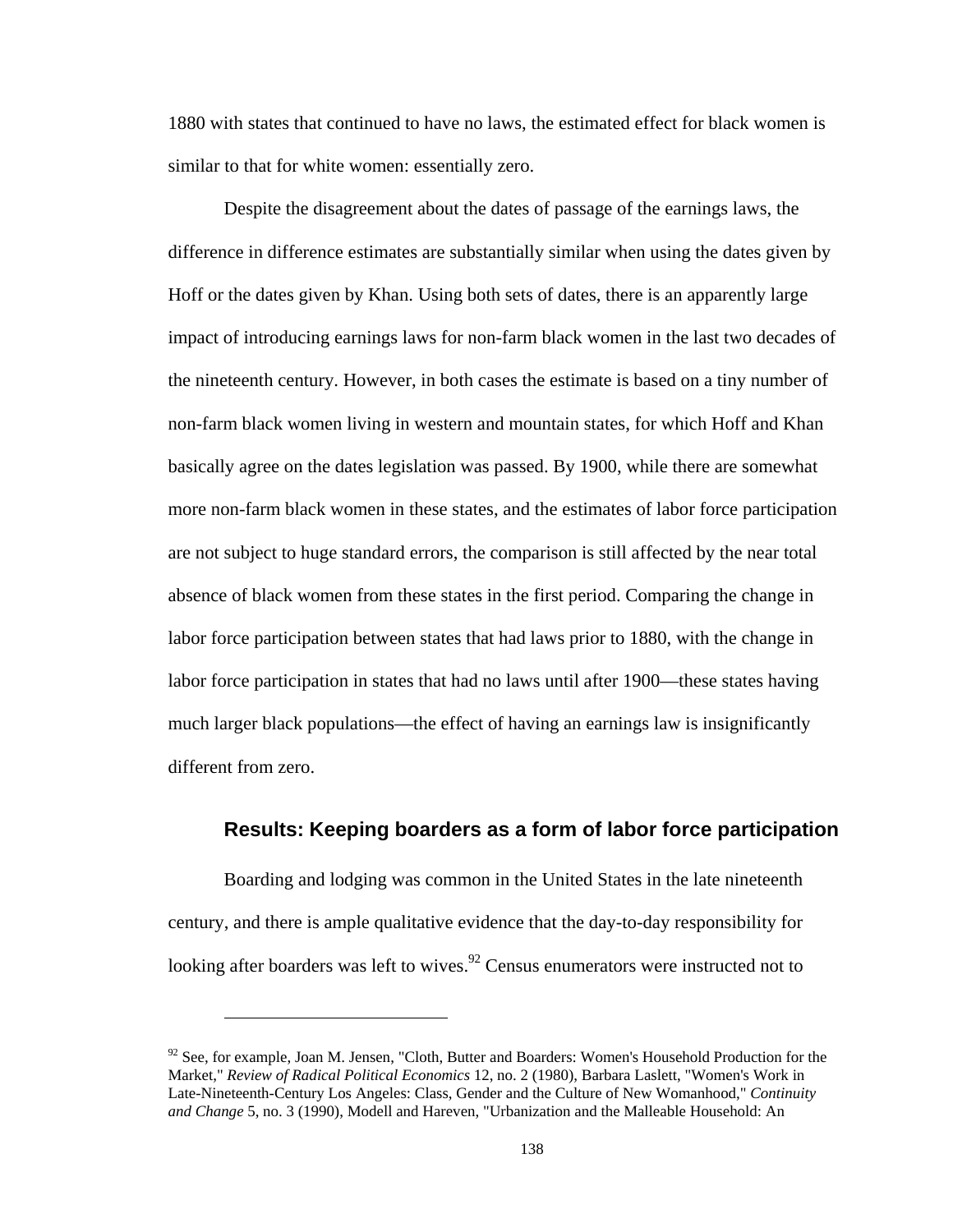record wives who looked after boarders as gainfully employed. The wording of the instructions in 1920 hint at the contemporary understanding of women's role in the family economy:

> Keeping boarders or lodgers should be returned as an occupation if the person engaged in it relies upon it as his (or her) principal means of support or principal source of income. In that case the return should be *keeper—boarding house* or *keeper—lodging house*. If, however, a family keeps a few boarders or roomers merely as a means of supplementing or eking out the earnings or income obtained from other occupations or from other sources, no one in the family should be returned as a boarding or lodging house keeper.  $93$

The placement of "his" before "(or her)" show quite clearly that running a large boarding house was a gainful occupation, but keeping a few was pin-money for women, and not really an occupation. Despite this convention about recording *occupations*, the census samples allow us to determine who kept boarders through information about

*relationships* among household members.

From 1880 the American census asked about the relationship of every respondent to the head of household.<sup>94</sup> Census enumerators typically wrote down the occupants of a household with a primary family listed first: head, wife and children, followed by any extended family members, and then people unrelated to the head of household, such as visitors, employees and boarders and lodgers. While it is possible to make an informed

Examination of Boarding and Lodging in American Families.", Mark Peel, "On the Margins: Lodgers and Boarders in Boston, 1860-1900," *Journal of American History* 72, no. 4 (1986), Susan L. Richards, "Making Home Pay: Italian and Scottish Boardinghouse Keepers in Barre, 1880-1918," *Vermont History* 74, no. Winter/Spring (2006), Robert V. Robinson, "Making Ends Meet: Wives and Children in the Family Economy of Indianapolis, 1860-1920of Indianapolis, 1860-1920," *Indiana Magazine of History* 92, no. 3

<sup>(1996).</sup> 

<sup>&</sup>lt;sup>93</sup> 1920 Census, Instructions to Enumerators. Available:  $\frac{http://usa.ipums.org/usa/voliii/inst1920.shtml}{$ . <sup>94</sup> Steven Ruggles and Susan Brower, "The Measurement of Household and Family Composition in the

United States, 1850-2000," *Population and Development Review* 29, no. 1 (2003).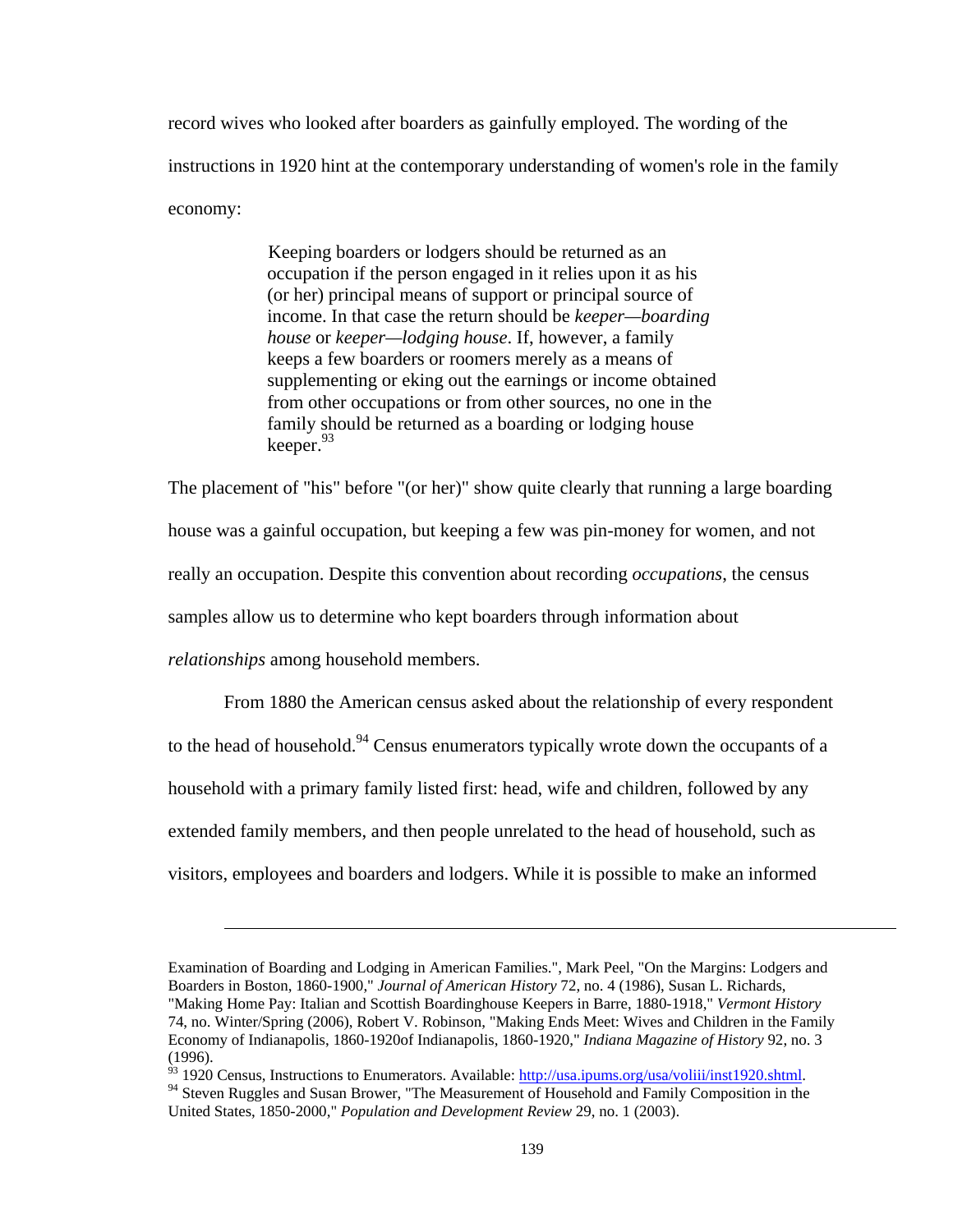guess about relationships between household members in the earlier censuses (1850- 1870) it is not possible to distinguish between visitors, boarders and employees. Whereas the presence of boarders in the household suggests that the wife of the head of household was looking after boarders, visitors and employees do not generate any extra income.<sup>95</sup> Therefore, I restrict my analysis to the period from 1880 to 1900. As in the analysis with the original measures of gainful employment, I estimate labor force participation models for married women between the ages of 16 and 70, whose husbands were present. I estimate models for all married women, and then separate models for blacks and whites. In this section I restrict the sample to women who were married to the head of household (or, in some rare cases were the head of household), and were not living in group quarters. Women who are not married to the head of household are less likely to be earning money from the boarders living in the house. The restriction to women married to the head of household does not reduce the sample size greatly. In 1880, this sample includes 96% of all married women from 16-70, and in 1900 it includes 95%. However, the women excluded from the sample—often children or children in law of the household head, or boarders themselves—were more likely to be in the labor force than the 95% of women who were married to the household head and lived in regular households. In 1880, 13% of the excluded sample was in gainful employment compared to 4% of the women included, and in 1900 10% of the excluded women had gainful employment compared with 4% of the women included. Although the sample women—married to the head of household, and living in regular households—had lower labor force participation

<sup>&</sup>lt;sup>95</sup> IPUMS Users Guide, Chapter 5: "Family Inter-relationships." Available: http://usa.ipums.org/usa/chapter5/chapter5.shtml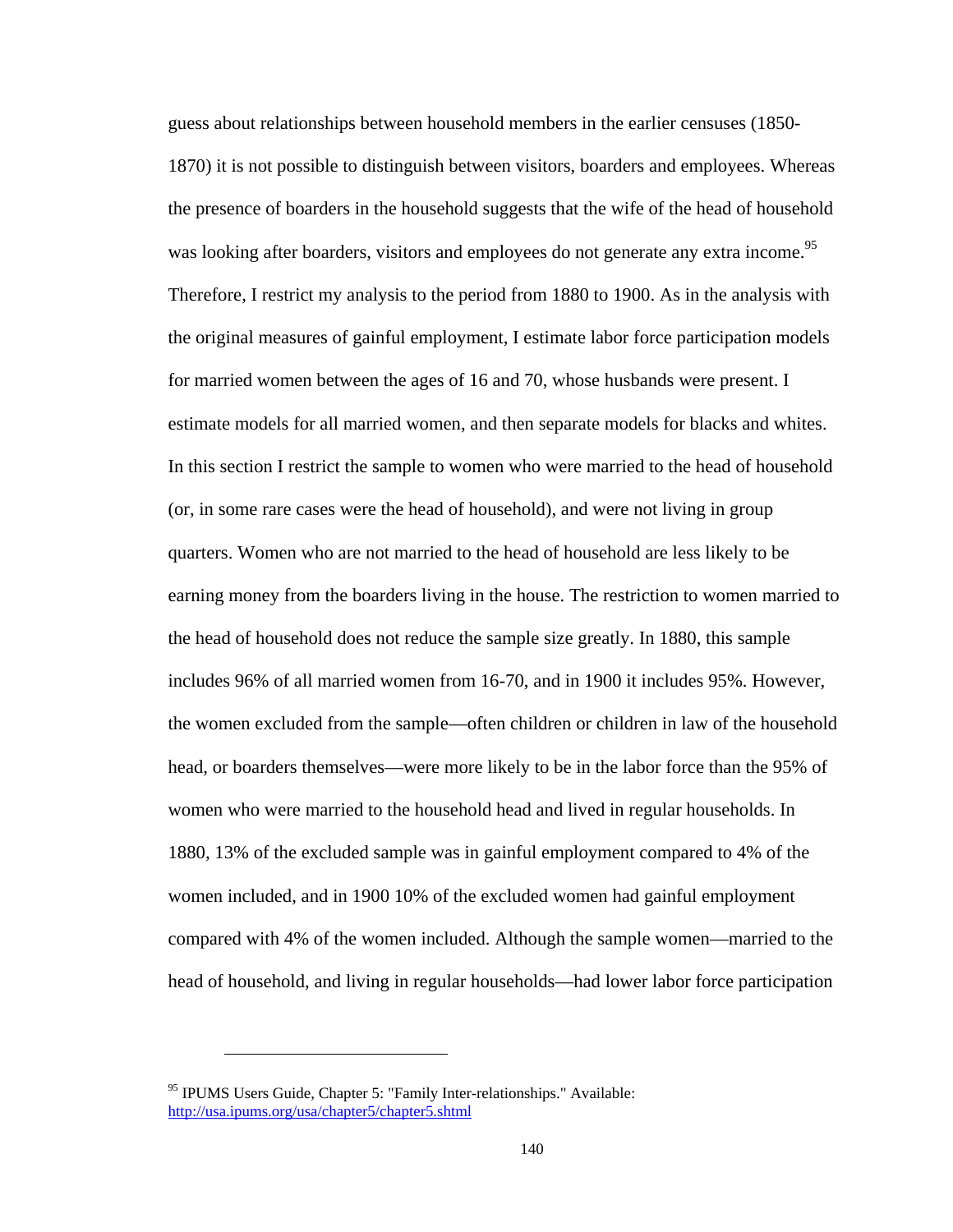rates, they are the most likely wives to have been responsible for the boarders in the household.

Keeping boarders was common. Augmenting labor force participation rates by an indicator of whether the family had boarders living with them more than doubles the labor force participation rate for white married women in both 1880 and 1900. The proportionate increase in black women's labor force participation was smaller, but the percentage increase was similar in both years (See Table 2.11). Keeping boarders was more common in urban areas. In 1880, wives in urban areas—towns with a population greater than 2,500—were twice as likely to have boarders or lodgers in the house. The gap had narrowed somewhat by 1900, but the proportion of wives keeping boarders was still about 50% higher in towns than in the country. It should also be noted that the proportion of wives who kept boarders, *and* had a gainful occupation was very small. This is suggestive of keeping boarders being a substitute for other occupations.

Unlike the gainful employment measure of labor force participation, the proportion of families taking in boarders increased between 1880 and 1900. Augmenting the measure of labor force participation with the indicator for keeping boarders does not change the conclusion about the immediate effects of the earnings acts. Married women's labor force participation did not change significantly immediately after the passage of the acts. The pattern of results is very similar to the results without including boarders. White women's labor force participation decreases slightly after the passage of the property acts, but the estimate is not statistically significant, and increases slightly after the passage of earnings acts (Table 2.12 and Table 2.13). Although the magnitude of the effects are small, the direction of the effect is in the expected direction. Property acts which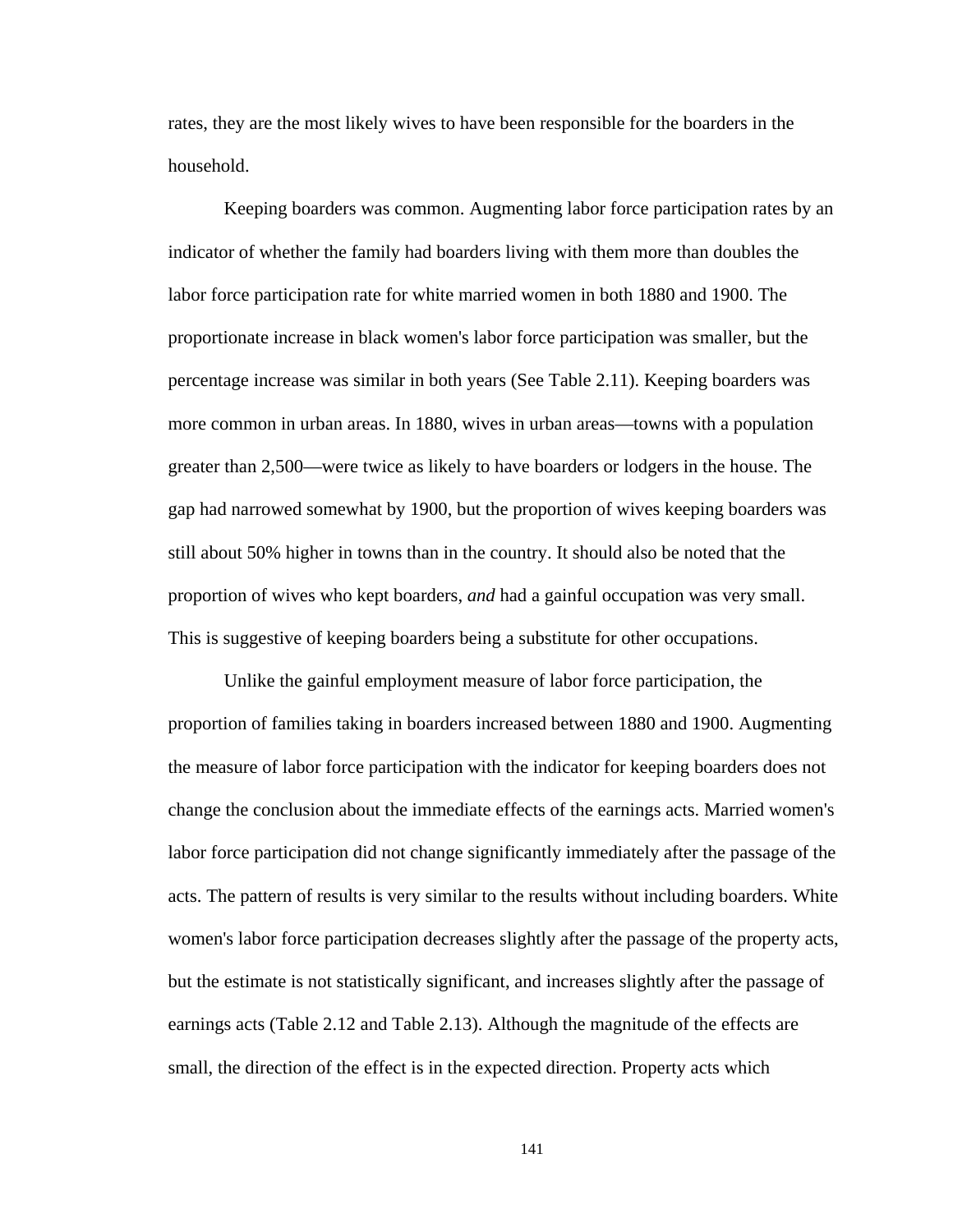increased married women's ability to hold and inherit wealth are associated with slight decreases in participation. Earnings acts which gave women greater legal title to market labor increased participation. Similar to the estimation without including boarders, apparently large increases in black women's labor force participation after the earnings acts are due to the small numbers in the states passing earnings laws in these two decades.

### *Difference in differences estimates of sole-trader laws*

The impact of introducing earnings and property laws on married women's labor force participation was small. Given the limitations of the data—lacking information on family earnings, for example—and the robustness of the results to different estimates of when legislation was passed in particular states, it appears that the most concise preliminary conclusion is that the earnings acts and property had very little effect on married women's labor force participation in nineteenth century America. At first glance, this appears to contradict the conclusions reached by Khan and Combs that women and families were sensitive to legal change; shifting their allocations of assets in response to legislation, and increasing their involvement in patenting in response to the passage of property laws. However, given the otherwise strong cultural and social restrictions on women's entry into the labor market, it is less surprising that the mere passage of these laws was not enough to bring large numbers of married women into the labor market. What the research by Khan, Combs, and earlier authors has shown is that women and families were responsive to quite specific legal changes. Earnings laws, while plausibly the most likely to affect overall labor force participation by women, were quite general. The response we could have observed—increased work in the marketplace—was also the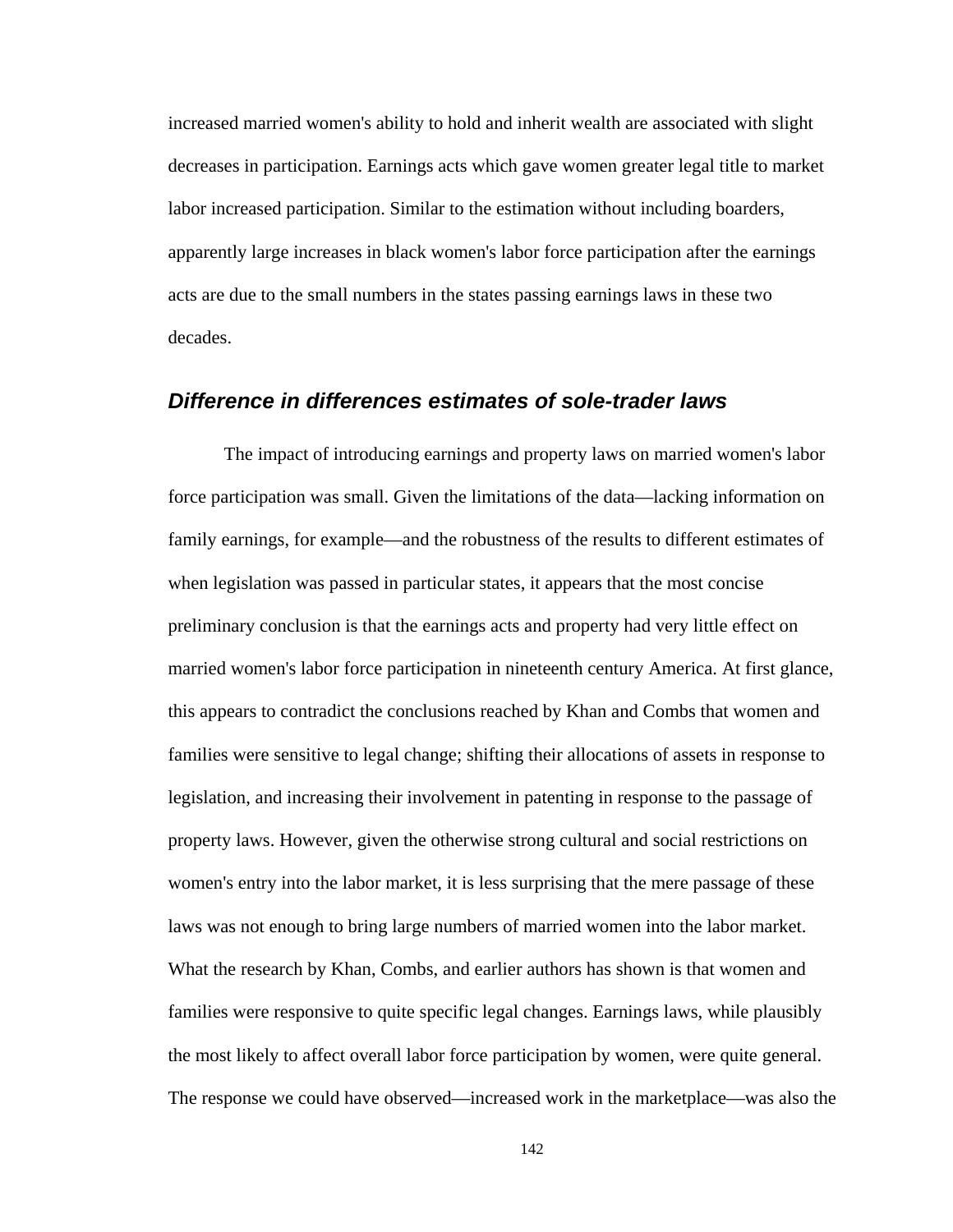most prone to under-enumeration in the nineteenth century American census. There are material incentives for people to keep accurate probate records, such as those used by Shammas to show that women received and willed more wealth than before the property acts.<sup>96</sup> If a wife worked somewhat more outside the home than before, but still not fulltime, there was no material incentive for her to tell the census enumerator about her extra work. Moreover, it is entirely possible that the wealth effects from the property acts dominated the incentives to enter market work from the earning acts.

It is also plausible that given a woman's existing participation in the labor market that she would adjust her activities at the intensive margin in response to earnings acts, working more hours—which we cannot detect with nineteenth century data—or adjusting occupational or entrepreneurial choices. We cannot detect changes at the intensive margin for working women in the late nineteenth century, because hours or weeks of work were not recorded in any source suitable for answering this question.<sup>97</sup> Nevertheless, we can make some estimates about occupational shifts towards or away from self-employment. It is to this question, of whether married women in states that introduced sole trader legislation were more likely to become sole traders that I now turn.

### **Data and methodology**

Sole traders cannot be definitively identified in the nineteenth-century American census. The first census to identify whether a worker was an employee, employed workers, or worked on their own account was the 1910 census, which introduced this classification of "class of worker" and has been retained in all subsequent censuses. The

<sup>&</sup>lt;sup>96</sup> Shammas, "Re-Assessing the Married Women's Property Acts."

<sup>&</sup>lt;sup>97</sup> There is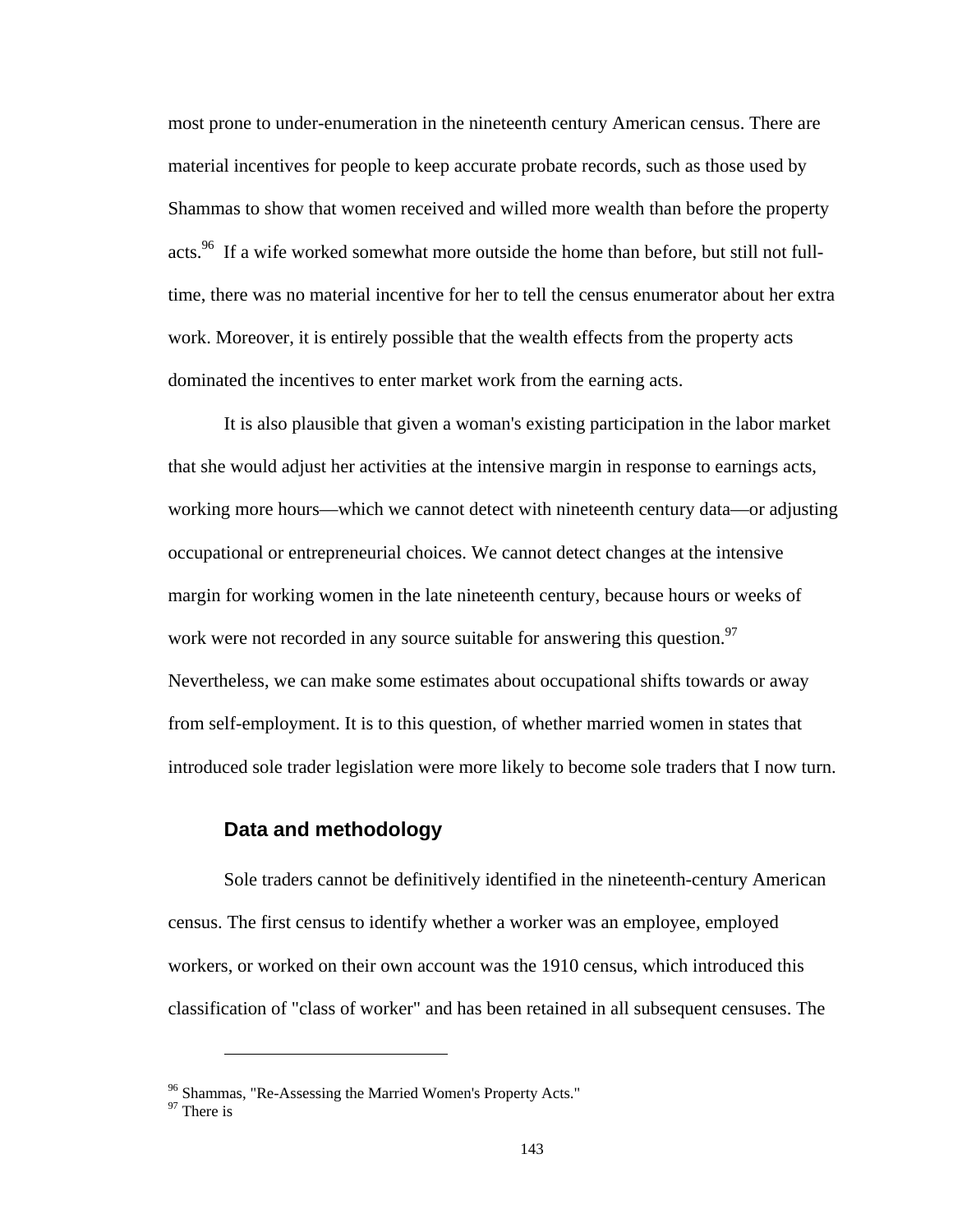correlates of a married woman in the labor force being an employer or working on their own account were very stable in 1910 and 1920. Women reporting an occupation as farmers were more than 70 percentage points more likely to be employers or sole traders than the average married women in the labor force (Table 6) . Women who had an occupation classified as managerial were more than 40 percentage points more likely to be sole traders than the average married woman.<sup>98</sup> Introduction of other covariates including husband's occupation and industry does not alter these results substantially.

Using the coefficients from 1910 and 1920 I then generate predicted probabilities for being an employer or working on own account for married women in 1870, 1880 and 1900 (Table 2.14). I then use these predicted probabilities as the dependent variable in a Heckman model, conditional on women being in the labor force. In the second stage regression I am particularly interested in the coefficients on the dummy variables for the passage of sole trade laws in the state between 1870 and 1880, or between 1880 and 1900. Conditional on being in the labor force, the main influence on being in selfemployment was having the occupation "Farmer." The selection equation for labor force participation does not contain dummies for reform of sole trade laws. Using this model, I then simulate the predicted probability a married woman in the labor force will be a sole trader in the different legal regimes—states with a sole trade law before the first period, states passing a law in the period, and states with no sole-trade law until later. As in the previous section I use the dates of passage given by both Khan and Hoff.

<sup>&</sup>lt;sup>98</sup> Managerial occupations are part of major group 2 in the IPUMS OCC1950 classification scheme. http://www.ipums.umn.edu/usa/pwork/occ1950a.html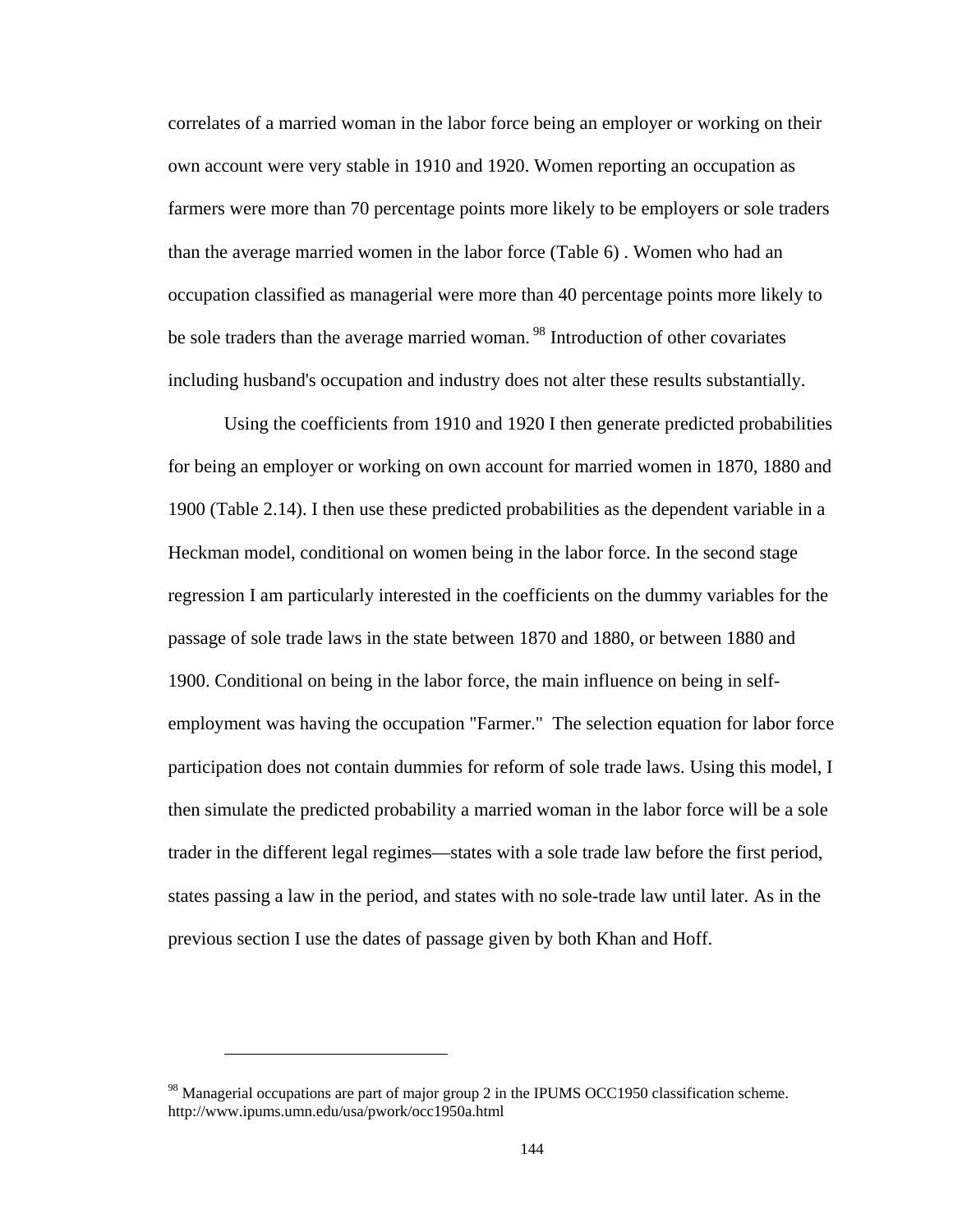#### **Results**

While Hoff and Khan disagree on the dates of passage of effective sole-trader legislation for three-fifths of the states (Table 2.1), the variation in dates of passage has little substantive impact on the results. As with earnings laws, the passage of sole-trader laws had little conclusive effect on married women's predicted propensity to be soletraders. In the Heckman models, the coefficients on the dummies for passage of soletrade laws are of opposite signs (Table 2.15), or differ by an order of magnitude (Table 2.16) depending on whether the dates of passage used are obtained from Hoff or Khan. The coefficients translate into minor marginal effects of the laws, with the passage of sole-trader legislation altering predicted probabilities of participation (with all other variables set to their mean values) by less than four percentage points, relative to baseline expected probabilities of being a sole trader around 30 per cent.

Difference-in-differences estimates give more consistent conclusions, despite the divergent dates of passage for many states. As with the earnings laws, the estimated impacts of sole-trader legislation are clustered around zero, with estimates of opposite sign for different decades and different dates of passage. One result consistent across both sets of dates is a small *decline* in white married women's predicted propensity to be soletraders between 1880 and 1900 after passage of sole-trade legislation (Table 2.17 and Table 2.18). Hoff and Khan actually largely agree on which states passed sole trader legislation for married women in this period—agreeing on Nebraska, Idaho, Washington, West Virginia, Louisiana, and Utah. Hoff includes the Dakotas in this group, and Khan includes Vermont. It is likely that the explanation for declines in propensity to be soletraders in this period, if in fact real, are unrelated to the passage of legislation. The most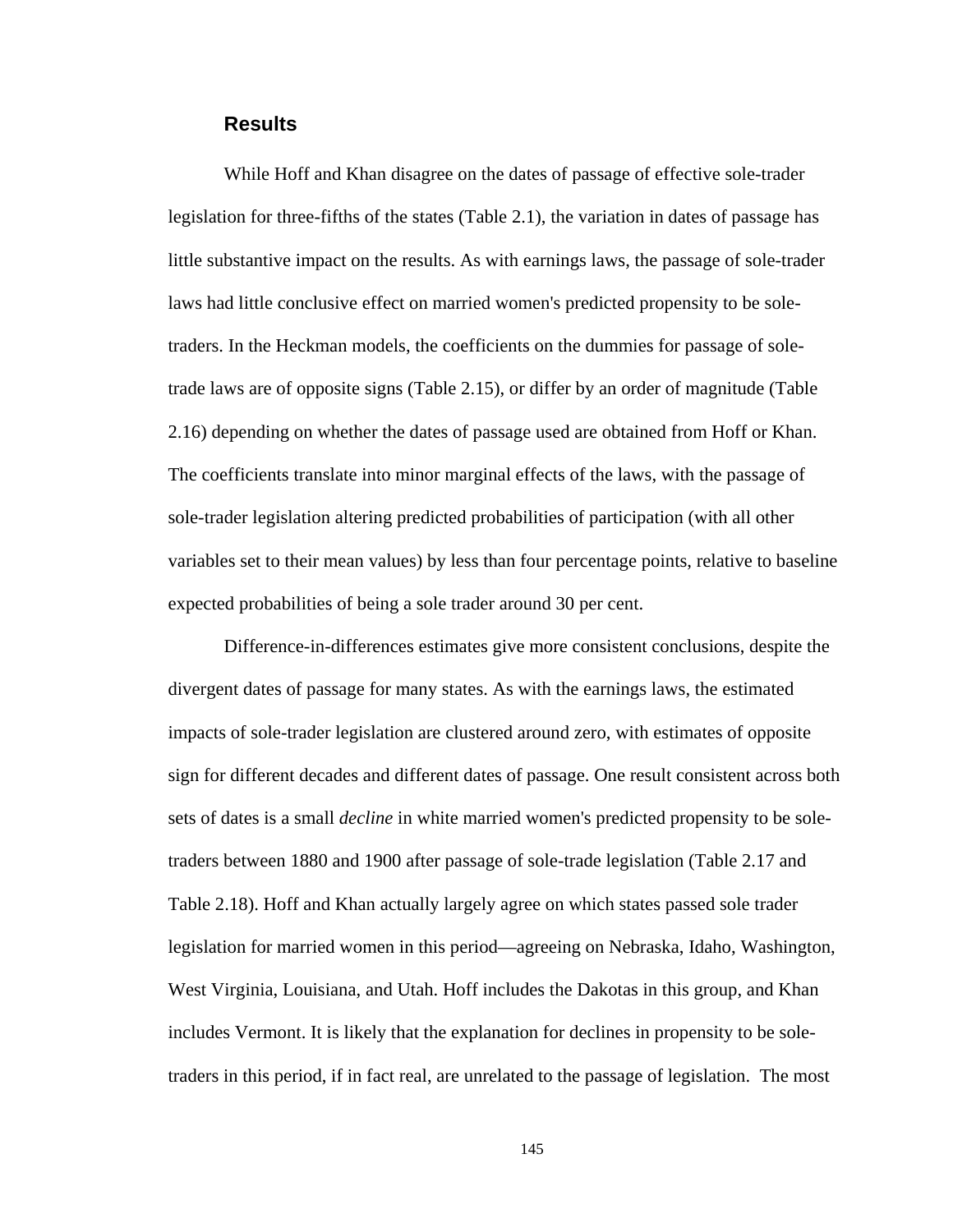common form of self-employment was farming, and the proportion of the labor force in agriculture was declining over the same time period as legal reform was taking place. Moreover, as more married women entered the labor market, the marginal woman was probably less likely than the average woman already in the labor market to become a sole-trader.

### *3. Effects of property laws on young women's marriage and education*

Although married women's labor force participation was not immediately influenced by the passage of property acts, economists and historians have shown that rising educational levels among girls in the late nineteenth century was correlated with subsequent increases in labor force participation.<sup>99</sup> Thus, if the passage of property acts was immediately—within the decade—associated with declines in propensities to marry, increasing propensity to be literate, and increasing likelihood of working outside the home while single, we can begin to connect the married women's property acts with changing outcomes for women.

Young women were covered by the various property acts in much the same proportions as all women (See Figure 2.3). Because young women were slightly more likely to be living in western and Midwestern "frontier" states that were more likely to have passed property law reform, the coverage of the acts for young women was slightly above the coverage rate for all women. As with overall levels of labor force participation for women, the variation over time in young women's propensity to marry was relatively small. The proportion of young women ever married dropped from 65 per cent to 61 per

<sup>99</sup> Goldin, *Understanding the Gender Gap: An Economic History of American Women*.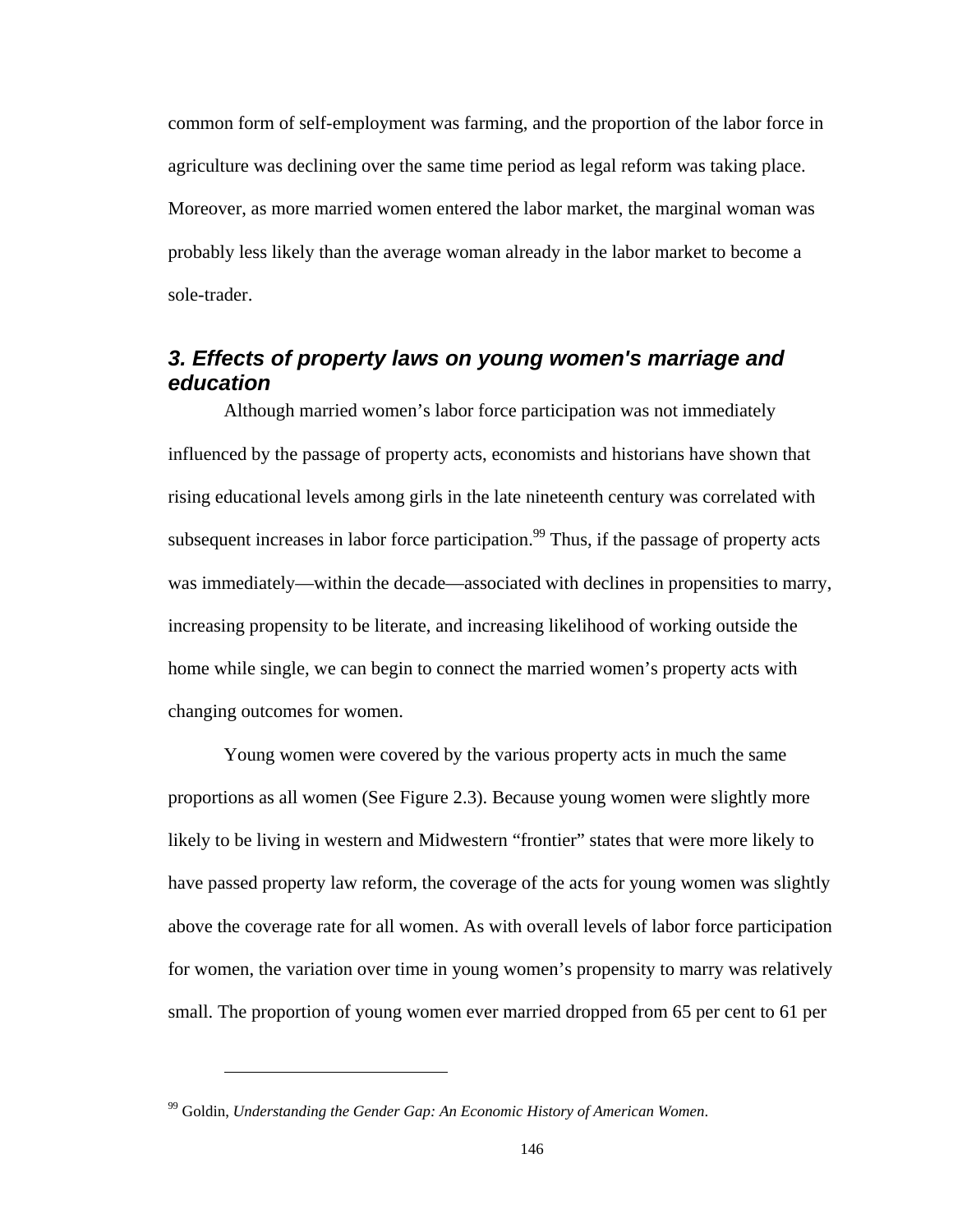cent between 1880 and 1900, with estimated median ages at first marriage rising slightly at the same time.<sup>100</sup> Nuptiality varied less by race than labor force participation did, with parallel trends for black and white women after 1870 (cf. Figure 2.4). Comparisons of pre-Civil War marriage behavior for blacks with post-Civil War behavior is problematic. While there was a census of slaves in 1850 and 1860, it did not collect information that would allow identification of married couples.<sup>101</sup>

Because black and white marriage behavior followed the same trends—if not exact levels—for women in the last three decades of the nineteenth century, I examine the effect of property law reform on marriage behavior for black and white women combined. States that had passed property law reform had consistently lower levels of marriage among young women for all three of the main categories of property law reform—real and financial asset claims, earnings, and sole-trader laws (Figures 2.5-2.7). The gap in nuptial behavior between states with and without laws is persistent and substantial, on the order of at least five per cent in every decade. Passage of property law reform within a state was correlated—if a state passed one law it was likely, but not certain, to pass another. Thus, it is not clear from these figures whether we are observing an effect of legal change, or persistent demographic differences between states that is unrelated to legal change. The persistence of the gap as additional states reform property laws in the last two decades of the nineteenth century suggests that at least some of the gap in marriage behavior could be related to the passage of property law reform.

<sup>&</sup>lt;sup>100</sup> Catherine Fitch and Steven Ruggles, "Historical Trends in Marriage Formation," in *Ties That Bind: Perspectives on Marriage and Cohabitation*, ed. Linda Waite, et al. (Hawthorne: Aldine de Gruyter, 2000). <sup>101</sup> Russell Menard, Trent Alexander, Jason Digman, and J. David Hacker. Minneapolis: Minnesota Population Center, *Public Use Microdata Samples of the Slave Population of 1850-1860*, University of Minnesota, 2004. http://usa.ipums.org/usa/slavepums. [Accessed: 16 February 2007].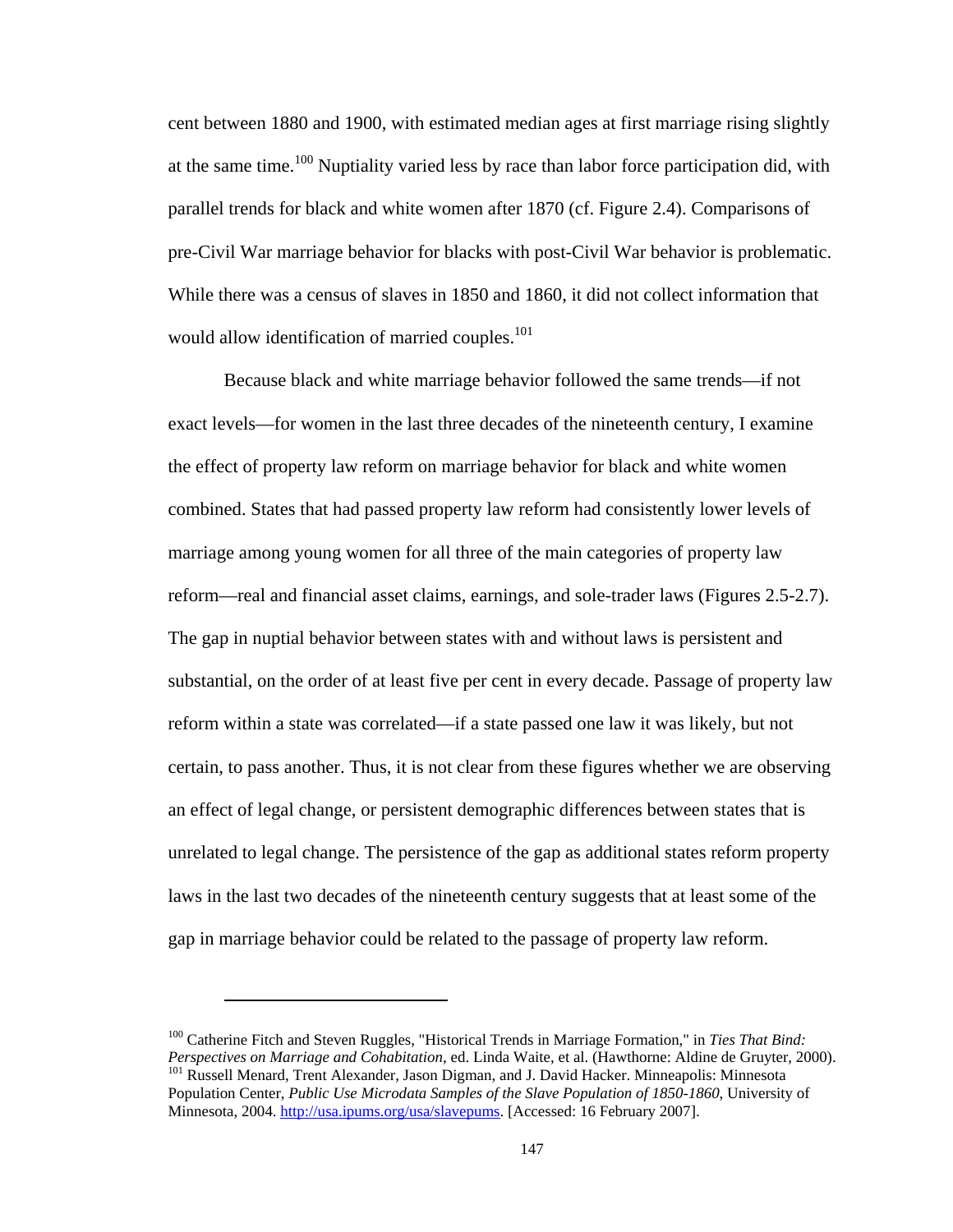To disentangle the effects of persistent state level differences, individual opportunities for marriage and property law reform I again use a difference-in-differences approach to assess changes in marriage behavior for young women between 1870 and 1880 and 1880 and 1900. As well as controls for state and local economic characteristics, I include measures affecting women's marriage chances such as the local sex ratio, dummies for individual years of age, nativity, and farm or urban residence.

In both the 1870s, and the 1880s and 1890s, passage of earnings law reform was associated with declines in young women's propensity to marry. The marginal effect of passing an earnings law in the 1870s was to decrease the chances an otherwise average young woman was married by about 2 percentage points overall. The effect was different for blacks and whites. Following the passage of an earnings act, young white women were less likely to be married, while young black women were slightly more likely to be married. The increase in marriage chances for black women was not statistically significant. In the 1880s and 1890s, passage of an earnings law was associated with a 6-7 percentage point drop in the chances of being married for white women. The effects were again reversed, and statistically insignificant for black women. In the 1870s, passage of earnings laws was associated with slight declines in the chances a woman would be married in her 20s, and the effect grew in the 1880s (See tables 2.19 and 2.20). Results for property laws that gave married women stronger claims to their own real or financial assets showed less effect on marriage behavior, but passage of property laws was also associated with declines in young women's propensity to be married (Tables 2.21 and 2.22). The estimate of the effect of passing earnings and property laws is quite robust to the choice of states included as a comparison group. The highlighted line in each table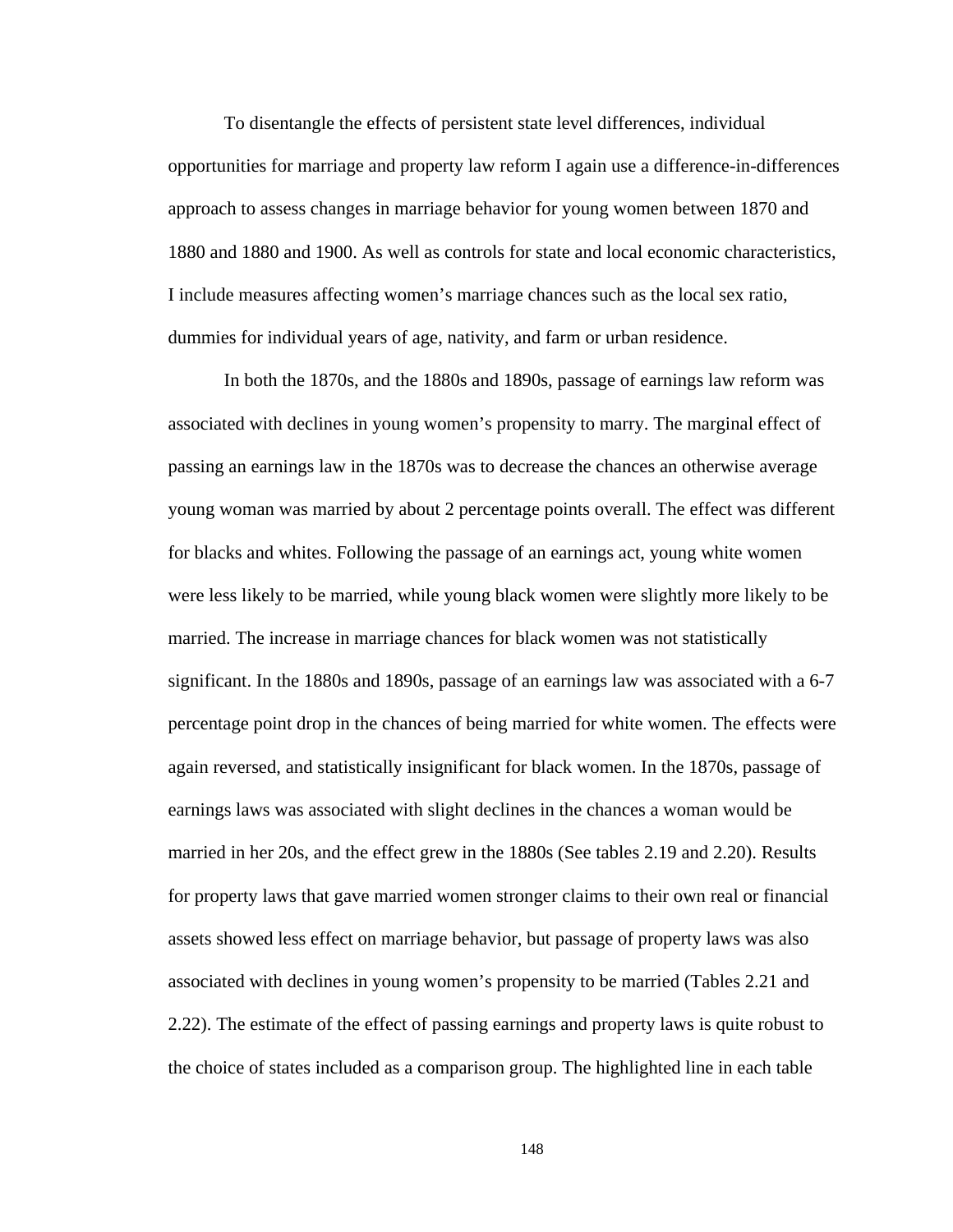compares states passing an act in the period to states with no act. To compare states that passed with a new act with states with an existing act we subtract the row above the highlighted interaction term. In all the estimates this term to be subtracted is close to zero, establishing that the passage of the new law was the significant event, not the existence of the law.

How important was a 6-7 percent fall in the chance of chance a young woman was married? For each additional year of age a woman's chance of being married increased between 2% and 9%, with the impact of the marginal year having a mean of about 5-6%. This suggests that the impact of passing earnings laws was similar to remaining unmarried for another year. About a third of white single women participated in the labor market. On average remaining unmarried an additional year gave women 3-6 months more paid work experience before marriage. If a single woman worked for ten years before marriage, an extra 3-6 months is about 5% additional work experience. For young women with a smaller gap between finishing school and getting married, 3-6 months extra work experience was even more valuable. These are back of the envelope calculations, but suggest that the impact of the property laws had an important effect on single women's work experience in the late nineteenth century.

The passage of earnings and property laws was not associated with any change in literacy for women in their twenties, but was associated with an increase in schooling for school-age children. Women had largely completed their schooling by age 20, so we would not expect to see effects of the property acts on this older group. Results for these estimation are not included, as they were estimated solely to establish that the effects on marriage and school attendance were real. By not picking up an effect on literacy for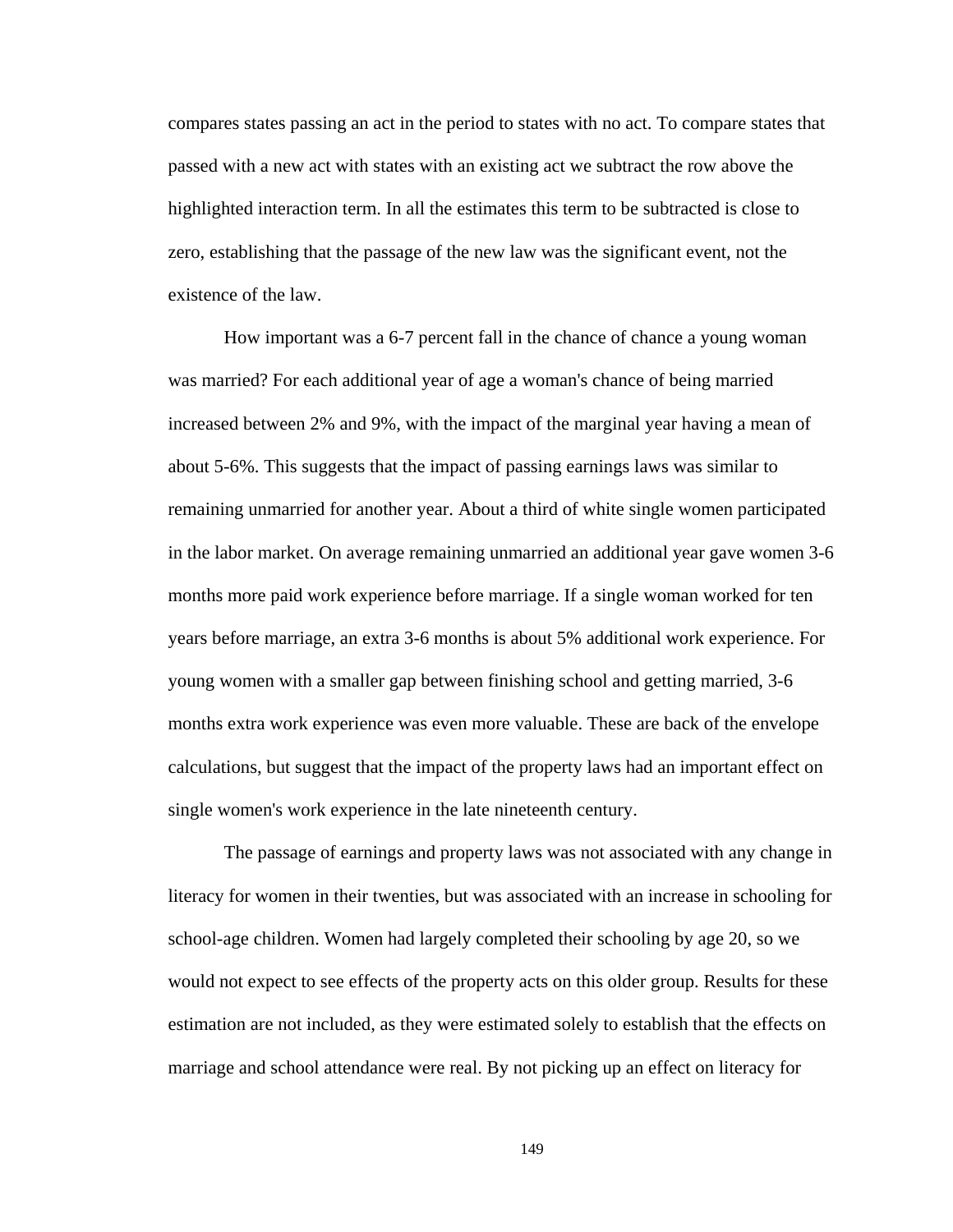young adult women, which would be implausible, it is more likely that we are not just estimating the effects of proxy laws. The effect of changes in earnings laws on young women's literacy was statistically insignificant, and small relative to the observed level of literacy. The property and earnings acts did have an immediate and important effect on school attendance, for both boys and girls. Because schooling for black children was of varied quality, I restrict the estimates to white children.<sup>102</sup> Schooling for children became slightly more common in the United States in the course of the late nineteenth century (Table 2.23). Like the property laws, schooling was handled below the national level, but whereas the property laws were a state responsibility, schooling was a local one. Nevertheless it is possible that the same factors that affected the passage of property laws could have motivated local decisions about schooling. As Geddes and Lueck, and Gignesi have shown the level of wealth in a state influenced the passage of property laws. Wealth was likely to influence schooling as well. There is a natural control group for the effect of the property laws on school attendance: single-parent families. They will be subject to the same educational trends as two-parent families, but might be less affected by the changes in family dynamics caused by the property or earnings laws. This gives us another opportunity to test the robustness of the results by seeing if children of one-parent families were similarly affected, by comparing the change in school attendance differences after the passage of laws between different types of families. School attendance will also be correlated within families. To account for this, I adjust the standard errors using the –cluster– option in Stata, and control for the number of siblings

<sup>102</sup> James D. Anderson, *The Education of Blacks in the South, 1860-1935* (Chapel Hill: University of North Carolina Press, 1988), Robert A. Margo, *Race and Schooling in the South, 1880-1950: An Economic History*, *Long-Term Factors in Economic Development* (Chicago: University of Chicago Press, 1990).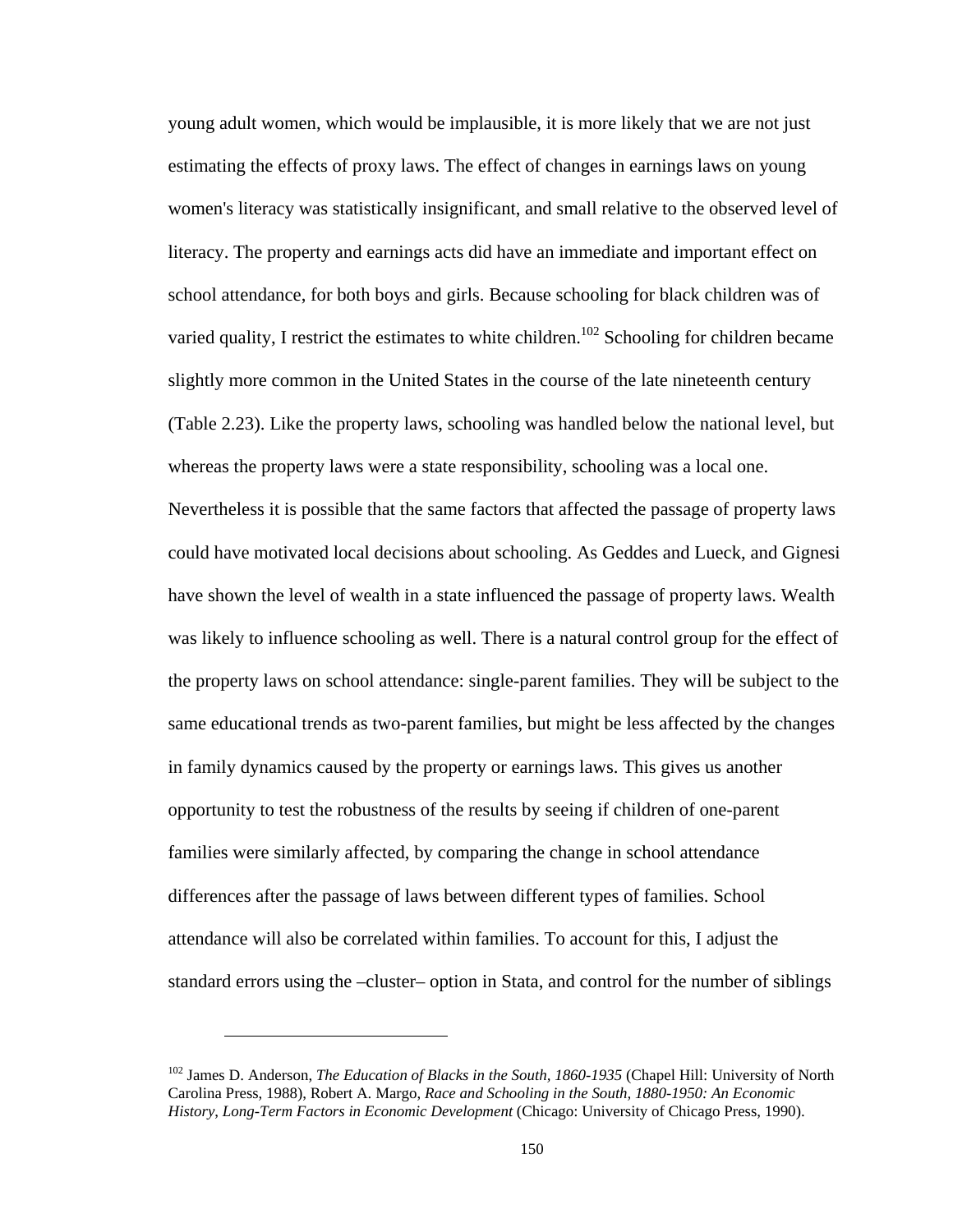in the family.<sup>103</sup> I also include controls for other variables likely to impact parent's choices to invest in schooling for their children, such as the occupational class of the head of household, the age of the child, nativity and place of residence.<sup>104</sup>

The property laws had a substantial effect on white children's school attendance, though the difference between single and two parent families was not great. From 1870 to 1880 the proportion of white children aged 5-17 in two-parent families attending school rose from 60% to 63%**,** before dropping slightly to 62% in 1900 (see Table 2.23). The impact of the earnings and property laws were slightly different. The earnings laws had little effect on school attendance. After controlling for other factors the passage of a *new* act in the 1870s was associated with a slight *decrease* in children's school attendance, though the effect is not statistically significant. In the 1880s there is a weak evidence of a slightly larger positive effect (see Table 2.24). The passage of an earnings act was associated with a rise in school attendance of 4.5 per cent in the 1880s, relative to an overall school attendance rate of around 60%. The effect was somewhat larger and stronger for girls, with the difference being statistically significant. Children living with both their parents received little additional benefit from the passage of earnings acts than children with one parent. Other variables impacting school attendance have the expected effects. The chance of school attendance rises from age 6 to age 11 and then decreases (the omitted category are five year old children). Children living in households with literate head of households, or households headed by professional or clerical workers were 8-12 per cent more likely to attend school. Children of farmers were 1-2 per cent more likely than the average child to attend school, compared to children in households

<sup>&</sup>lt;sup>103</sup> Stata Corporation, *Base Reference Manual K-Q* (College Station: 2005).<br><sup>104</sup> Moehling, "State Child Labor Laws and the Decline of Child Labor."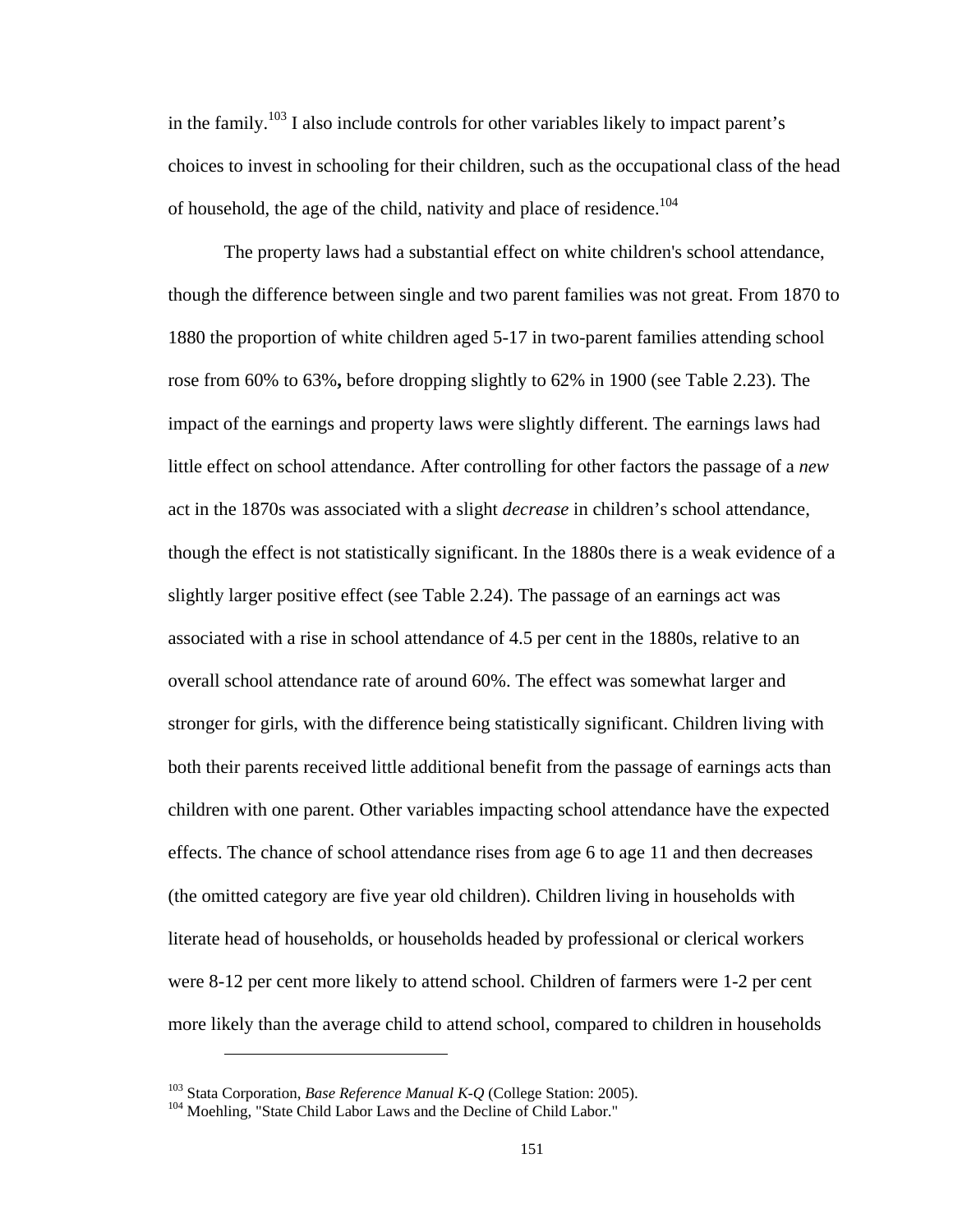headed by unskilled workers in manufacturing, agriculture or domestic service. Native born children were more likely to attend school, but the impact of having native born parents was slight (2-3%). Children in the south were much less likely to attend school, with the gap narrowing over time. The demographic and economic controls are of the same magnitude in the estimates for the impact of property law reform, suggesting that the equations are not mis-specified.

The impact of the property laws was greater than for earnings laws. In both the 1870-1880 and 1880-1900 periods, the passage of a new property law increased the chances a child would attend school by  $7.5 - 10$  percent (see Table 2.25). The estimates are statistically significant, and the impact is larger for girls. The larger impact for girls is consistent with the property acts increasing the incentives to invest in girls' education. States that passed property law reform in the 1870s through 1890s were diverse and located across all four regions of the country. With the exception of Montana and North and South Dakota there is agreement on the decades these states passed their laws (see Table 2.1) . They were relatively late to pass property acts, and were not community property states. The dates of passage of their property laws relative to earnings laws suggests we are picking up a genuine effect of the property laws on investment in schooling. The similar magnitude of the effect in two separate time periods, for different groups of states, suggests that we are not merely picking up state fixed effects. In the 1880-1900 regression, the states that had introduced a property law in the 1870s are now included in the control group of states with a property law. In all cases, the states either did not pass an earnings act until after 1900, or passed the earnings act at approximately the same time. Inclusion of state fixed effects slightly reduces the significance of the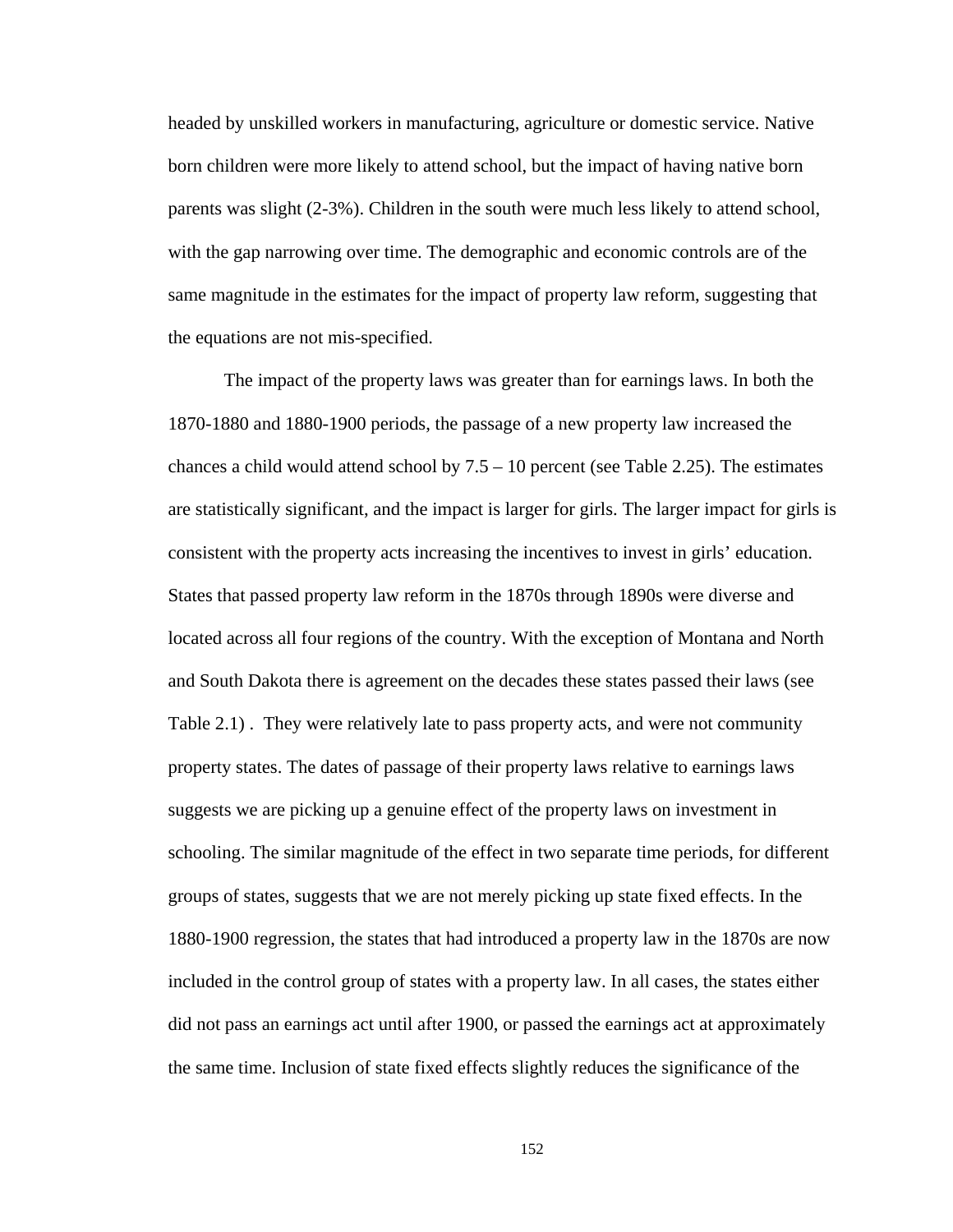estimates, but not the magnitude. Moreover, the comparison to both groups of control states—those with existing laws before the period, or states that had yet to pass laws—is similar. In Table 2.25 the time trends for states that had existing property laws are of a small magnitude and not statistically significant. This is again suggestive of a genuine effect of a new property law on investments in education.

The first cohort of white girls affected by this change in property laws—the cohort entering school in the 1870s—did not have substantially greater labor force participation later in life than earlier cohorts. The next cohort, born between 1885 and 1894 did increase their participation later in life, relative to other cohorts. In middle age, nearly ten percent of this cohort participated in the labor force, twice the rate of earlier cohorts at the same age. The same figure, reproduced for blacks—who did not benefit from increasing investment in schooling in the late nineteenth century—shows no increase in labor force participation by cohort in the same periods that white women's labor force participation increased. This suggests that the later increase in white women's participation was not a period effect for all women.

### *Conclusion*

Historians have argued that the nineteenth century married women's property acts had little effect on married women's social status at the time. However, economic historians have found that in some specific areas of economic behavior married women, and their husbands, did alter their behavior in response to the passage of legislation. In this chapter I find some evidence consistent with the claims of historians that the immediate impact of the married women's property acts on married women's behavior was slight. Women's participation in market work did not change substantially with the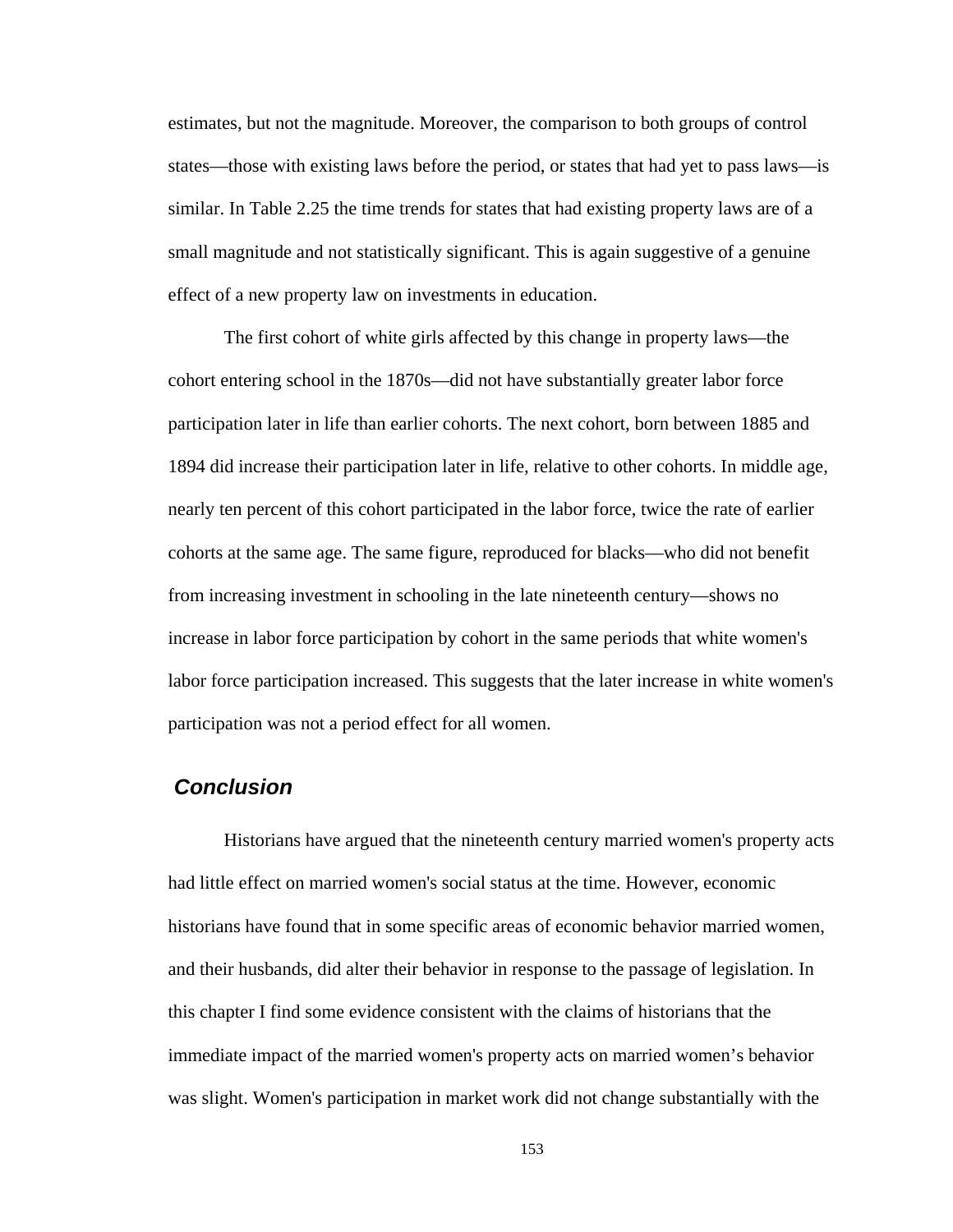passage of the property acts. Married women who were already in the labor market did not appear to have substantially altered their choice between sole-trade and employee occupations in response to passage of sole-trader legislation in different states. However, young women did delay marriage in response to the passage of earnings acts. This result is consistent with the property acts increasing the incentives for unmarried women to increase their human capital investments, and obtain stronger bargaining positions within marriage. The passage of property acts was also associated with significant increases in investments in girls education in the late nineteenth century. The cohorts of girls whose education increased after the property acts were the same girls, who as married women in the early twentieth century entered the labor market at an increasing rate. While the property and earnings acts did not affect their mothers work at the time, the long run effects were significant. The married women's property acts did not alter married women's work choices immediately, but their long run effects were significant.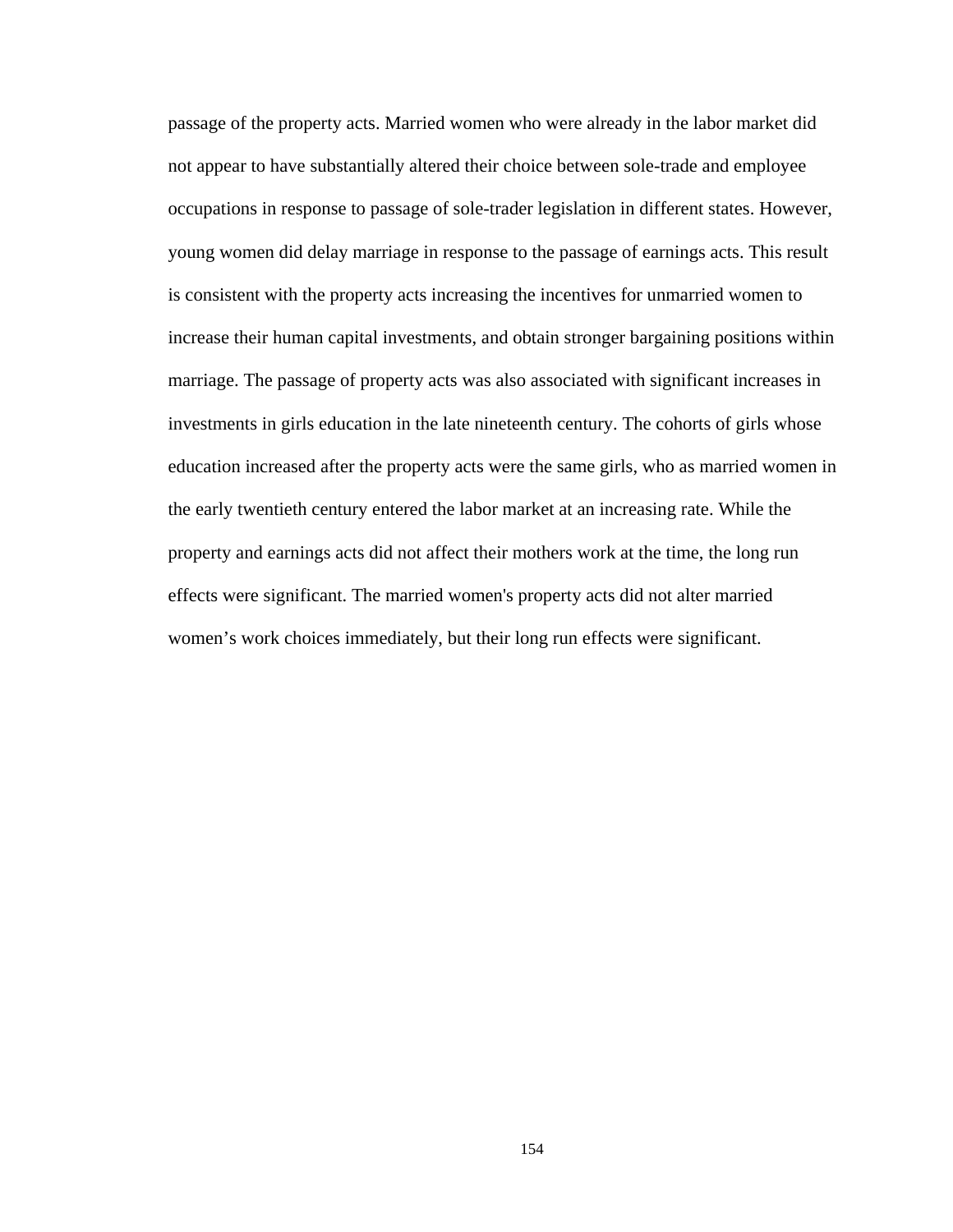**Figure 2.1 Examples of notifications of intention to take advantage of sole-trader acts**  Figure 2.1 Examples of notifications of intention to take advantage of sole-trader acts Sole

3

Becoure

Notice of Application to

Trader.

# lusy, are not there are the basic lusy of the position of the distribution in the basic distribution of said for positioned by the Court, for an order of said Court authorizing me to carry on and transact business in my ow own name as Bole Traders," approved February 6th, 1867, intend to make application to the above entitled Court, at the Court roun thereof, in the town of Ecno, aforeasid, on the 12th day of July, A. D. 1879, at 10 o'clock  $\blacksquare$  Judicial District, State of Nevada, held in and for the county of Washoe. In the matter of the splitestion of ERNESTINE STENGE to be-Notice is hereby given that I. Ernestine Stenge,<br>a resident of Reno, county of Washoe, and State<br>aforesaid, being desirous of availing myself of<br>the provisions of an Act of the Legislature of the State of Nevada, entitled "An Act to authorize married women to transact business in their **TN THE DISTRICT COURT OF THE SECOND** ERNESTINE STESS S. A. MANN, Attorney for Applicant.<br>Dated Reno, Nev., June 12th, 1879. SOLE TRADER. come a Sole Trader. tor the same.

A including international country of Freman since of collineration in the collineration in the collineration of the country of Freman in the control in the colliner of the second with  $\alpha$  is a second of the colliner of co free and selling real and personal property.<br>Inating money, reating and leading hand and<br>houses and keeping a lidging and boarding<br>house, old in the city of Farsino, country of hearing may be postponed by the court for a hearing may be postponed by the court for a nestin my own name and on my own account<br>as a solo tradet. The nature of the business i sa a noto traver, a condition in that of buy-<br>propose to carry on and condition in that of buy-N OTICE IE HEREEN GIVEN THAT I, ALICE authorizing me tu carry on and traceatt busi-In the Superior court, county of Fresno, State in the matter of the application of Alice B. Hilton, to become a sols trader. Fresno, state of California.<br>Dated December 28d, 1895. of California.

*Daily Nevada State Journal*. Reno (NV), 13 June 1879 (no page numbering). *Fresno Weekly Republican*. Fresno (CA), 1 January 1896, p.16.Daily Nevada State Journal. Reno (NV), 13 June 1879 (no page numbering).

Fresno Weekly Republican. Fresno (CA), 1 January 1896, p.16.

Atter R. Hurok,

entin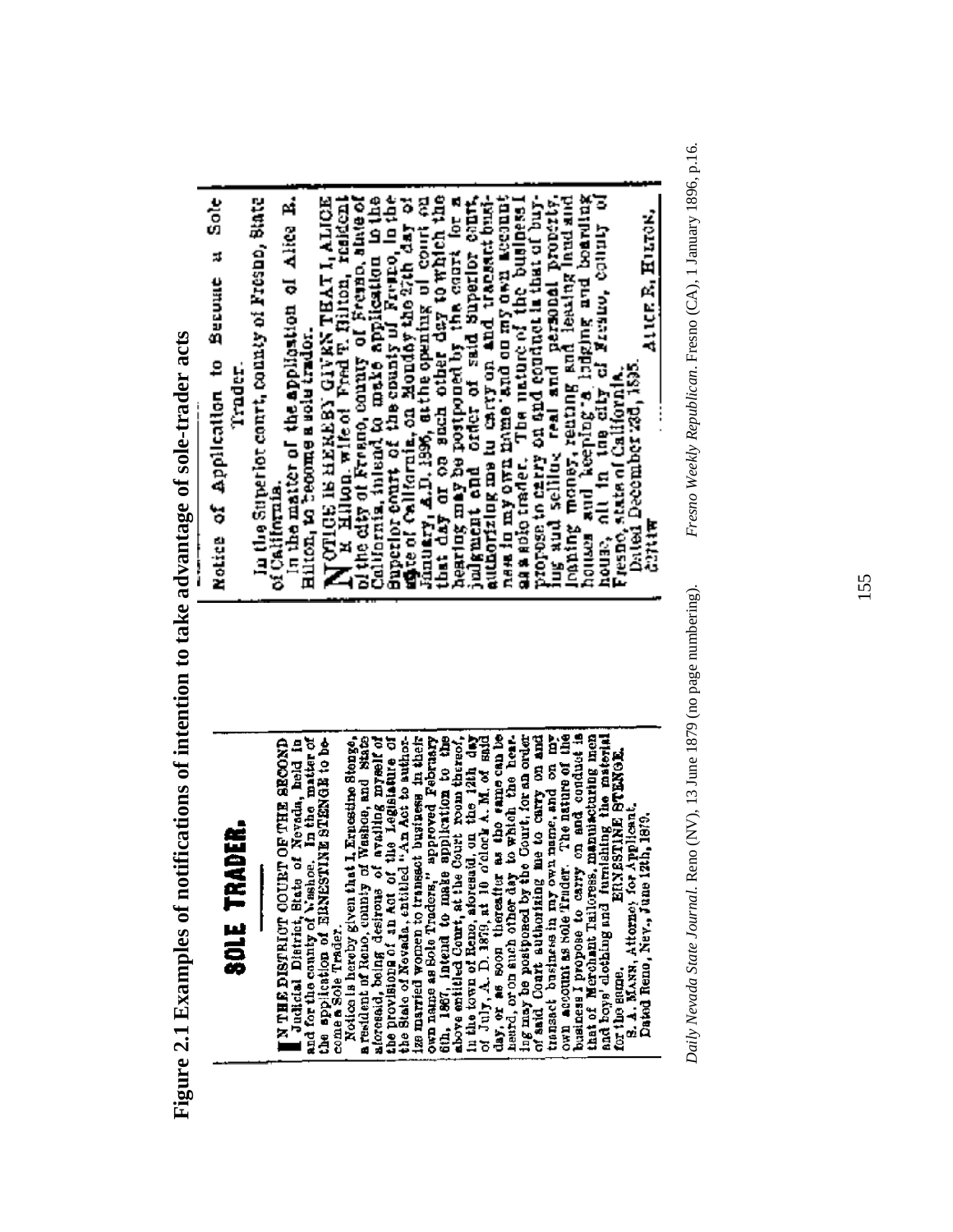

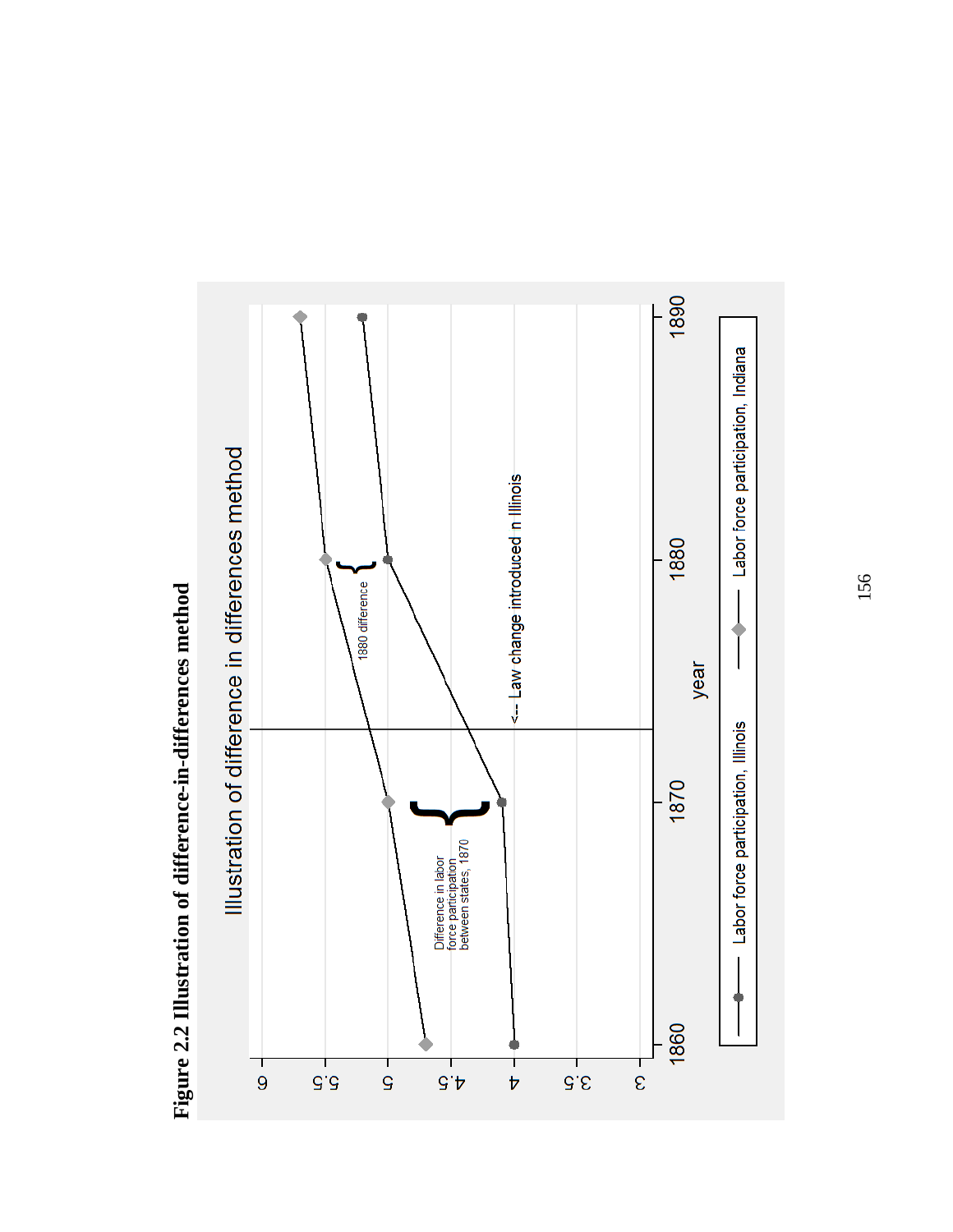

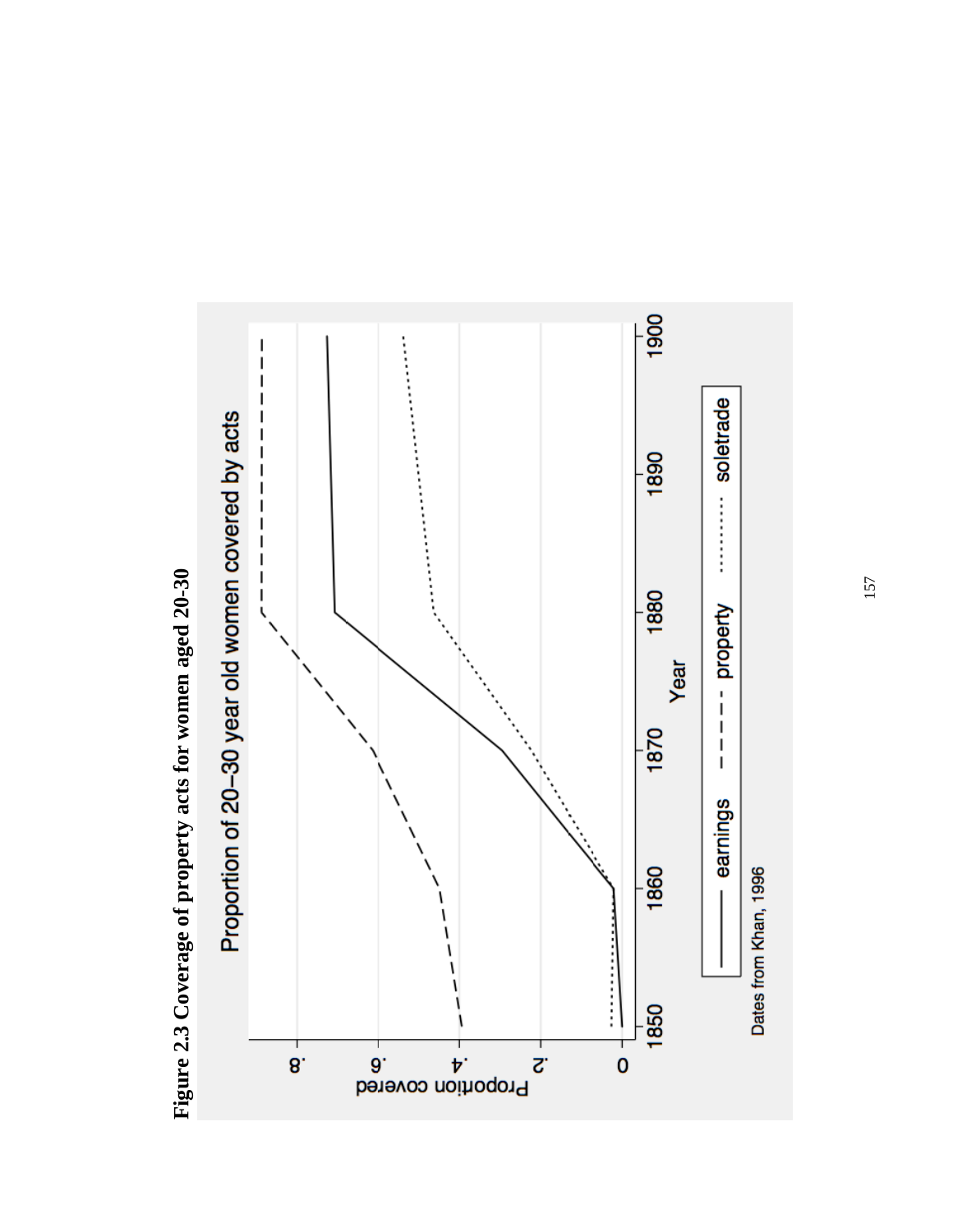

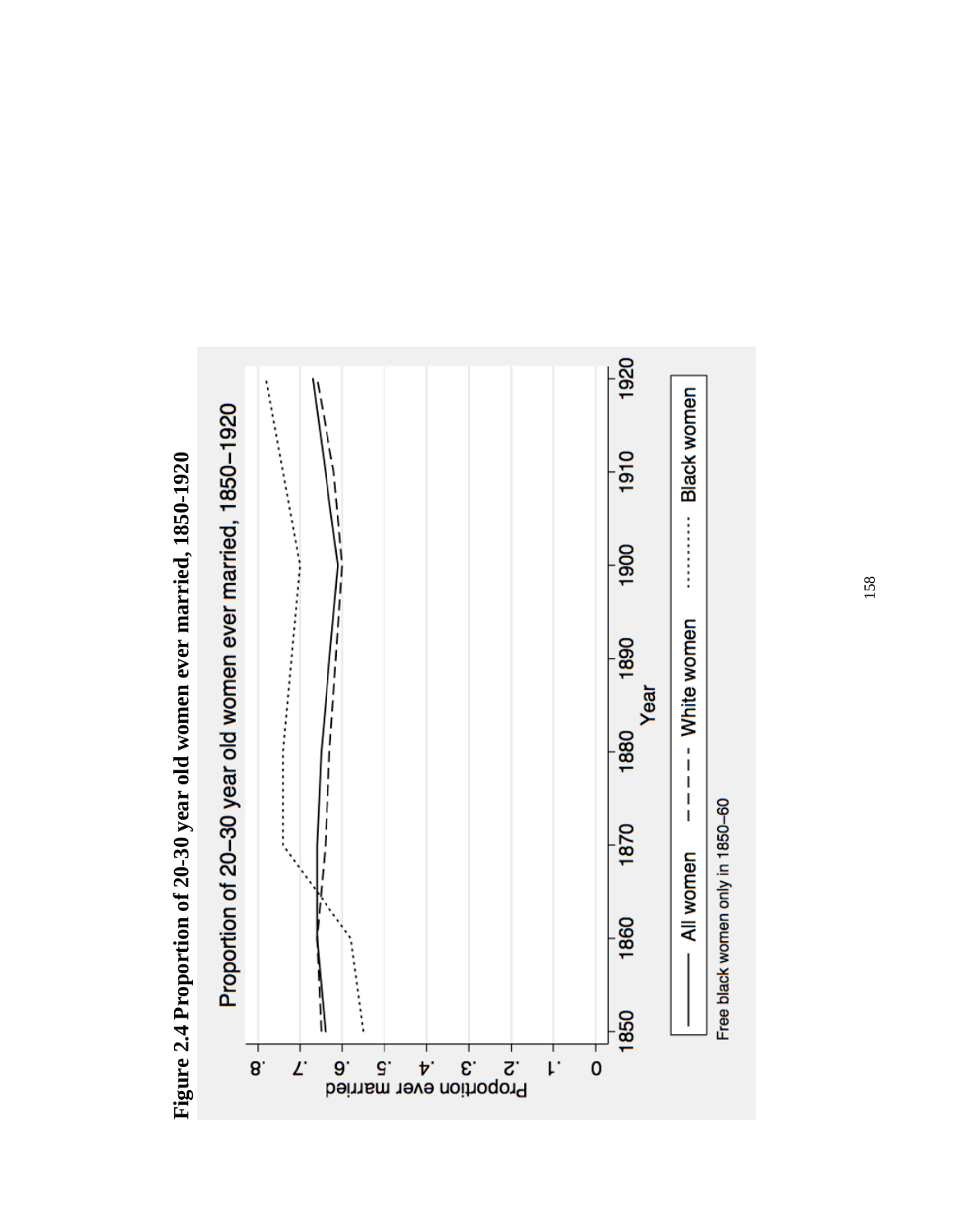

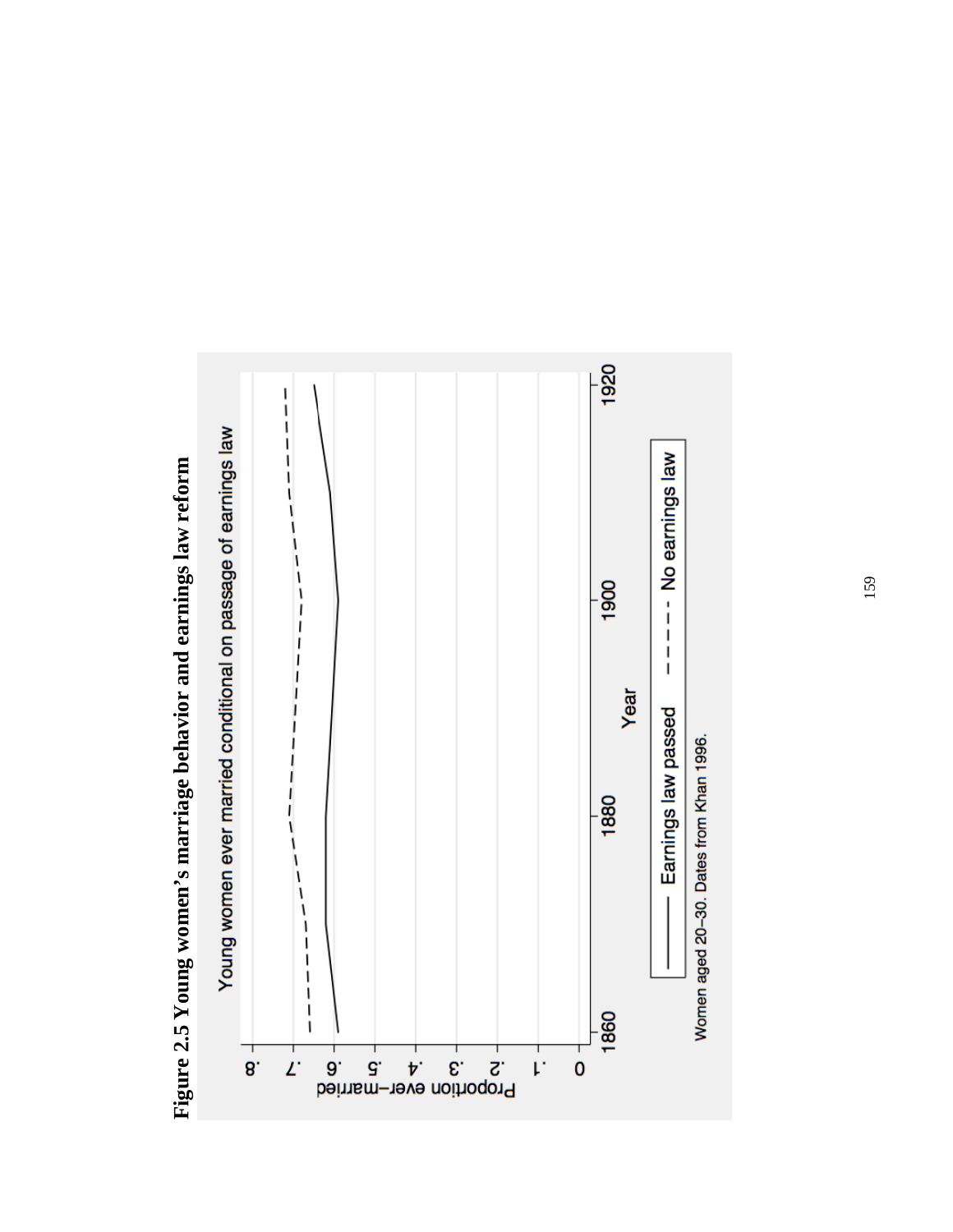

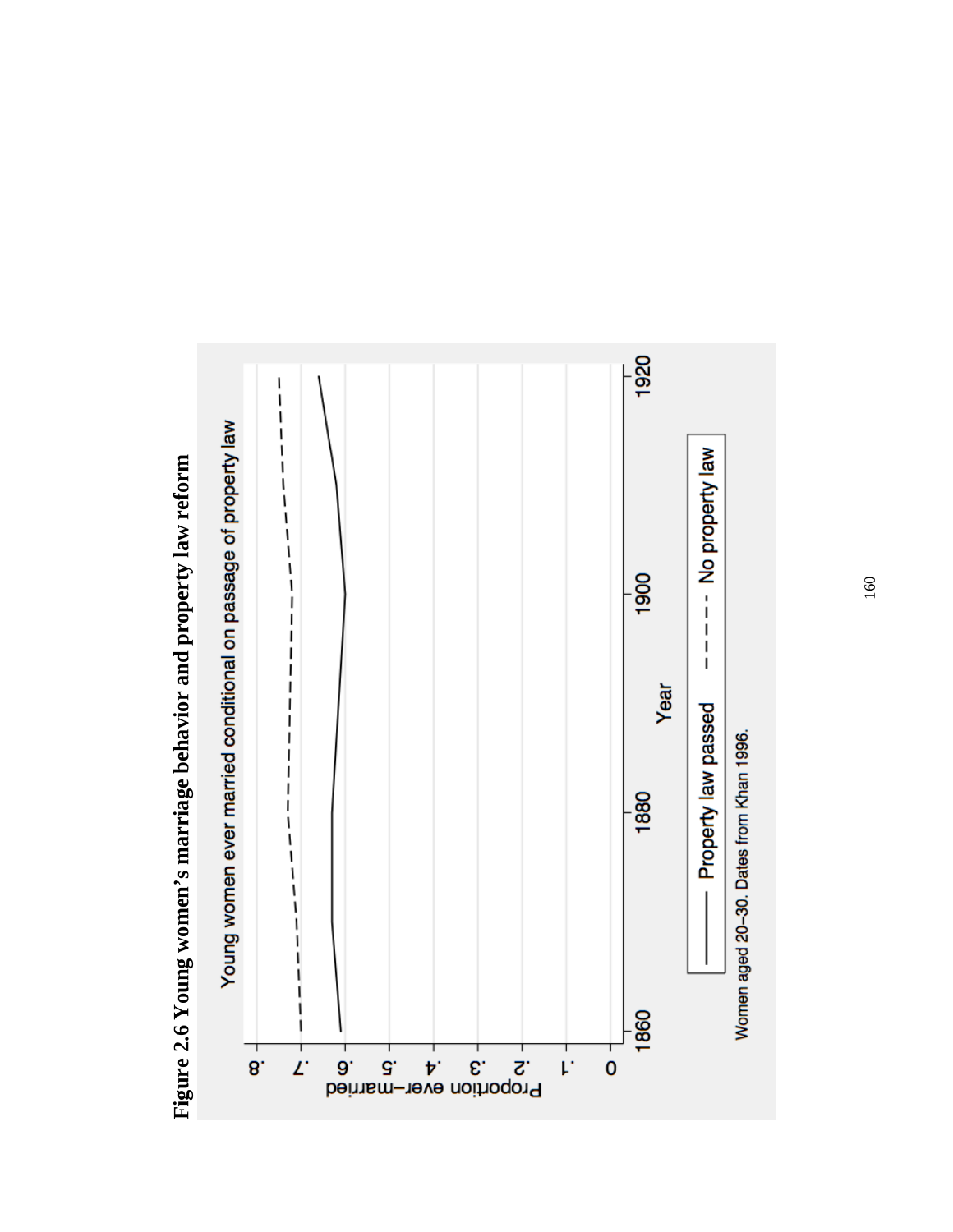

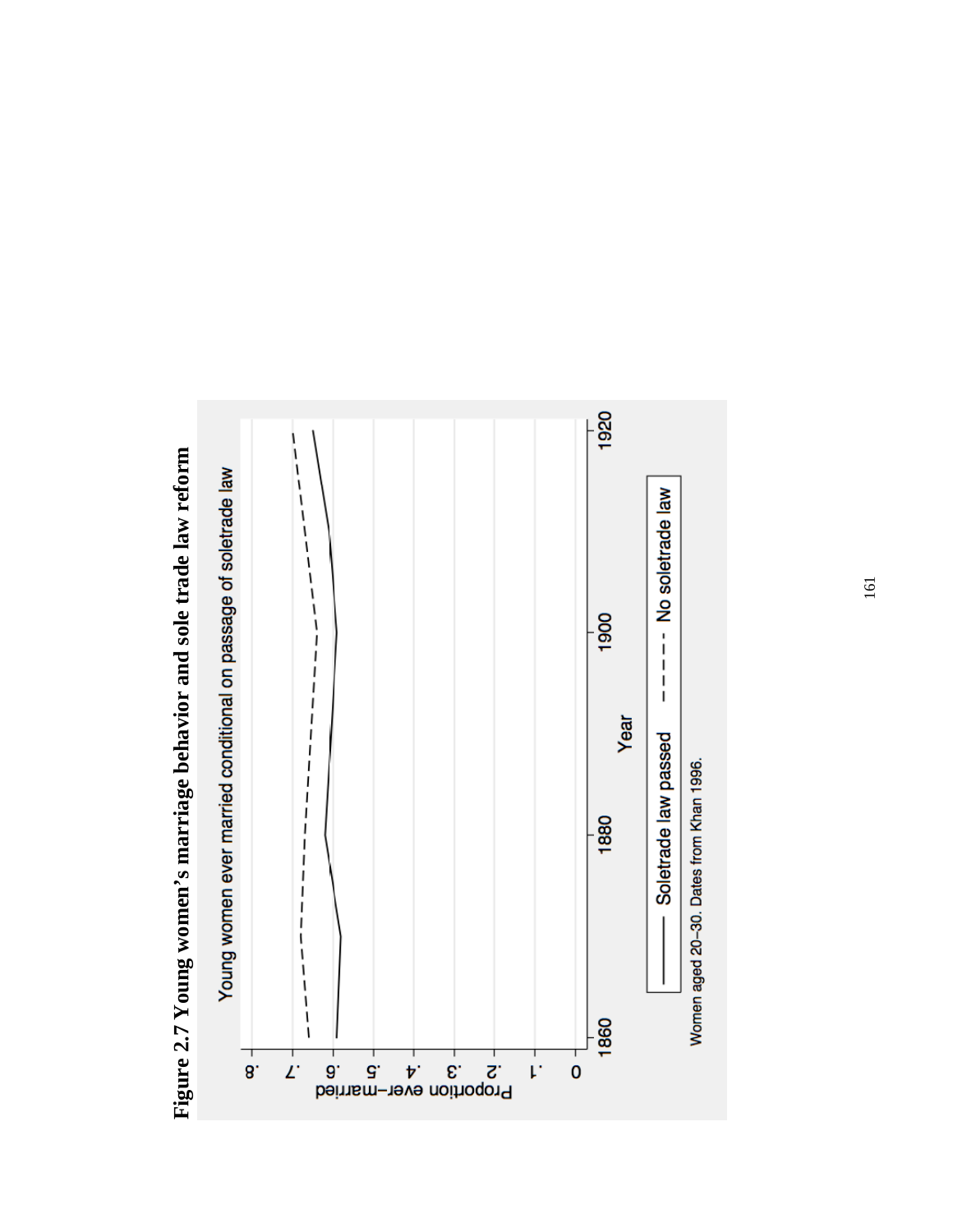

### **Figure 2.8 Schooling and labor force participation by cohort for whites**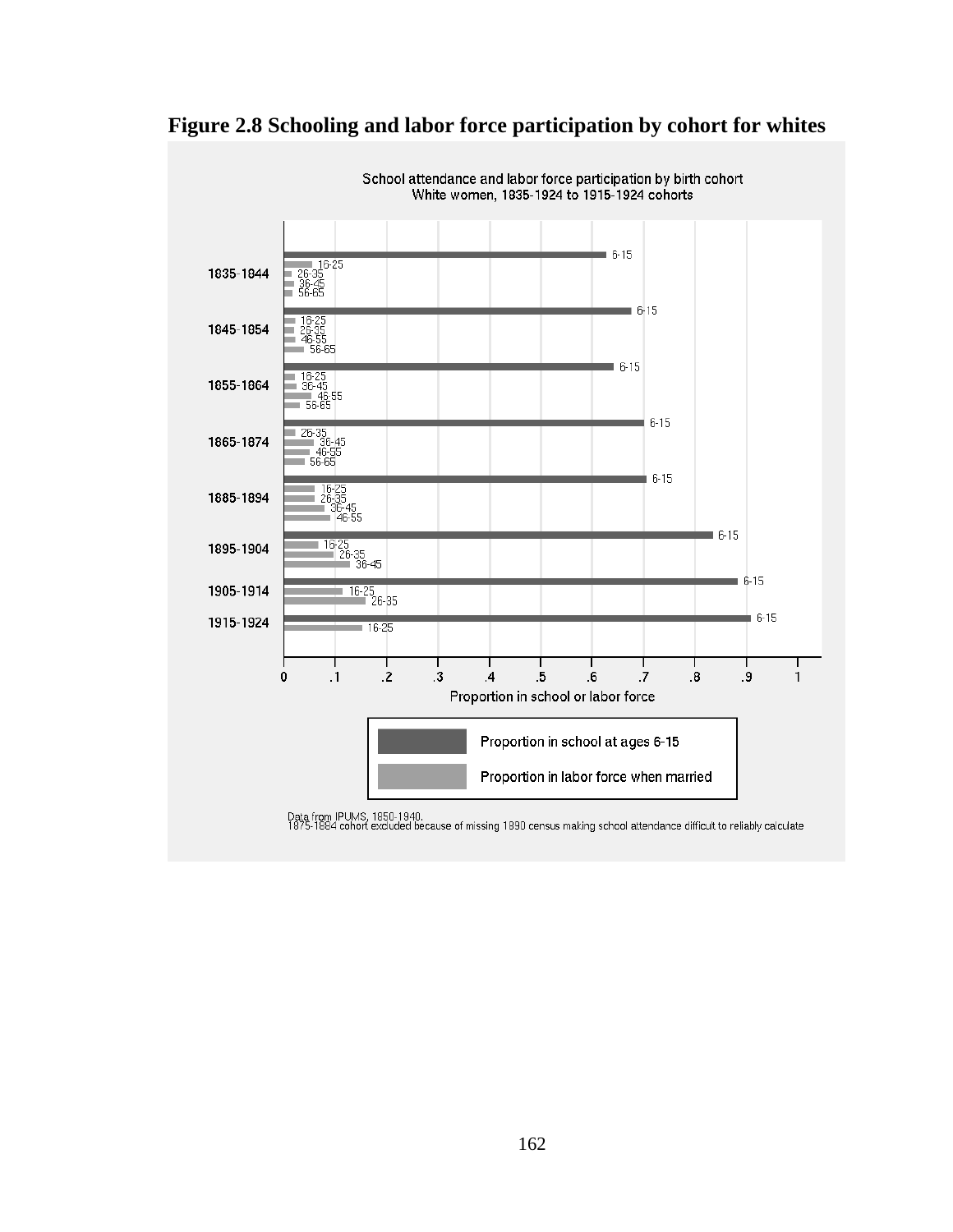

## **Figure 2.9. Schooling and labor force participation for blacks**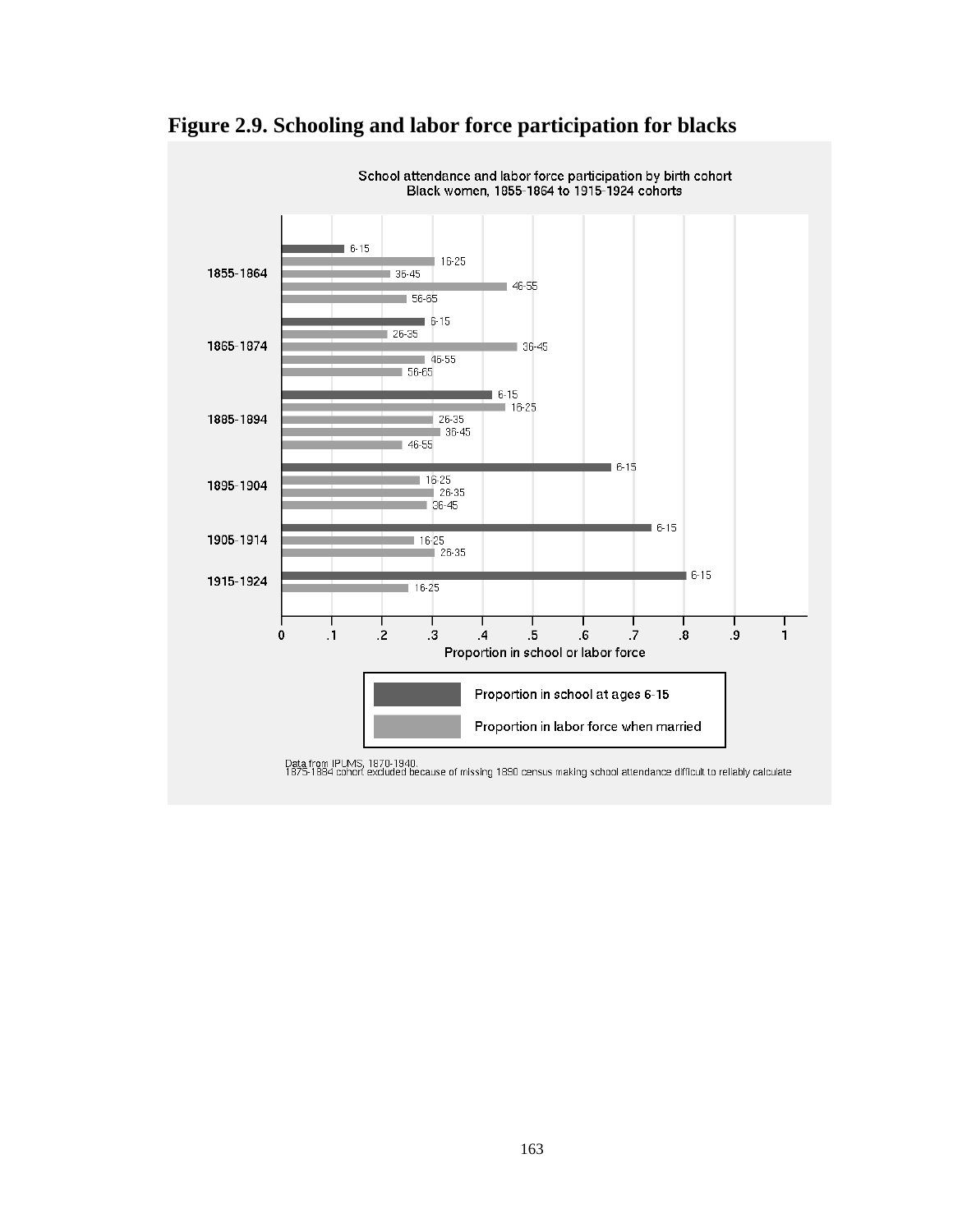|           |               |          | $\frac{2}{3}$ |          |      |           |      |
|-----------|---------------|----------|---------------|----------|------|-----------|------|
|           | <b>State</b>  | Property |               | Earnings |      | Soletrade |      |
|           |               | Hoff     | Khan          | Hoff     | Khan | Hof       | Khan |
| Northeast | Connecticut   | 1849     | 1856          |          | 1877 |           | 1877 |
|           | Maine         | .844     | 1844          | 860      | 1857 | 828       | 1844 |
|           | Massachusetts | 1845     | 1845          | 1855     | 1874 | 1846      | 1860 |
|           | New Hampshire | 1850     | 1867          |          |      | 840       | 1876 |
|           | New Jersey    | 1852     | 1852          | 878      | 1874 |           | 1874 |
|           | New York      | 1848     | 1845          | 1860     | 1860 |           | 1860 |
|           | Pennsylvania  | 848      | 1848          | 1872     | 1872 |           |      |
|           | Rhode Island  | .848     | 1848          |          | 1874 | 841       |      |
|           | Vermont       | 867      | 1881          | 1866     |      | 1846      | 1881 |
| Midwest   | Illinois      | 1861     | 1861          | 1869     | 1861 | 1874      | 1874 |
|           | Indiana       | 879      | 1879          | 1879     | 1879 |           |      |
|           | Iowa          |          | 1873          | 1870     | 1870 | 1840      | 1873 |
|           | Kansas        | 868      | 1868          | 1868     | 1868 |           | 1868 |
|           | Michigan      | .855     | 1855          |          |      |           |      |
|           | Minnesota     | 869      | 1869          |          |      | 1874      | 1874 |
|           | Missouri      | 1849     | 1879          |          | 1879 |           |      |
|           | Nebraska      | 1889     | 1881          |          | 1881 | 882       | 1881 |
|           | North Dakota  | 899      | 1877          |          | 1877 | 899       | 1877 |
|           | Ohio          | 1861     | 1861          | 1871     | 1861 | 1811      |      |
|           | South Dakota  | 1889     | 1877          | 1887     | 1877 | 889       | 1877 |
|           | Wisconsin     | .850     | 1850          |          | 1872 |           |      |
| South     | Alabama       | 848      | 1867          |          |      | 1846      |      |
|           | Arkansas      | 848      | 1873          | 1873     | 1873 | 1868      | 1868 |
|           | Delaware      | 865      | 1875          | 1873     | 1873 |           |      |
|           | District of   |          |               |          |      |           |      |
|           | Columbia      |          | 1869          |          |      |           | 1869 |
|           | Florida       | 855      |               |          |      |           |      |
|           | Georgia       | 1866     | 1873          | 870      |      |           |      |
|           | Kentucky      |          |               | 1873     | 1873 | 1843      | 1873 |
|           | Louisiana     |          |               |          |      | 1894      | 1894 |

**Table 2.1 Passage of married women's property laws**  Table 2.1 Passage of married women's property laws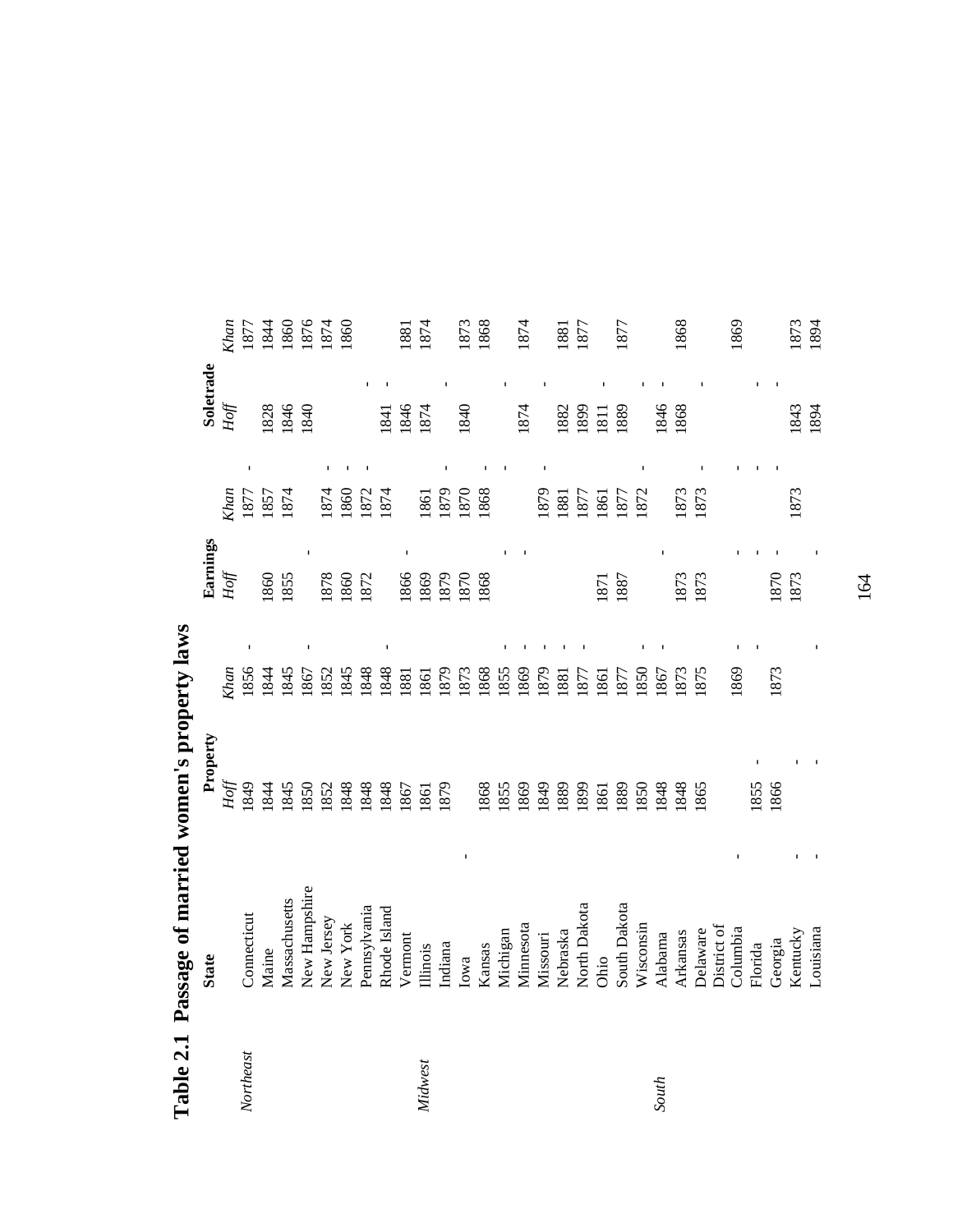|       | <b>State</b>                  | Property             |             | Earnings              |                      | Soletrade |                      |
|-------|-------------------------------|----------------------|-------------|-----------------------|----------------------|-----------|----------------------|
|       |                               | Hoff                 | <b>Shan</b> | $Hof\hspace{-0.1cm}f$ | <b>Shan</b>          | $H$ off   | Khan                 |
| South | Aaryland                      | 1853                 | 1860        |                       |                      |           | 1860<br>1871         |
|       |                               | 1873<br>1850         | 1871        | 1860<br>1871          | 1860<br>1871<br>1873 |           |                      |
|       | Mississippi<br>North Carolina |                      | 1868        | 1868                  |                      | 1828      |                      |
|       | <b>Oklahoma</b>               |                      |             |                       |                      |           |                      |
|       | South Carolina                |                      | 1870        | 1870                  |                      | 1868      | 1870                 |
|       | Tennessee                     | 1870<br>1845<br>1845 | 1870        |                       |                      | 1850      |                      |
|       | Texas                         |                      |             |                       |                      | 1845      |                      |
|       |                               |                      | 1878        |                       |                      |           |                      |
|       | Virginia<br>West Virginia     | 1866                 | 1868        | 1891                  | 1893                 | 1891      | 1893                 |
| West  | Arizona                       |                      | 1871        |                       |                      |           | 1871                 |
|       | California                    |                      | 1872        |                       | 1872                 | 1874      | 1872                 |
|       | Colorado                      |                      | 1874        | 1876                  | 1874                 | 1876      | 1874<br>1887<br>1874 |
|       | Idaho                         | 1876<br>1887         | 1887        |                       |                      | 1887      |                      |
|       | Montana                       | 1889                 | 1872        | 1889                  | 1874                 | 1889      |                      |
|       | Nevada                        | 1873                 | 1873        |                       | 1873                 | 1867      | 1873                 |
|       | New Mexico                    |                      |             |                       |                      |           |                      |
|       |                               |                      |             | 1880                  | 1880                 | 1859      | 1880                 |
|       | Oregon<br>Utah                | 1895                 | 1895        | 1895                  | 1895                 | 1895      | 1895                 |
|       | Washington                    | 1888                 | 1889        | 1889                  | 1889                 | 1889      | 1889                 |
|       | Wyoming                       | 1876                 | 1876        |                       | 1876                 | 1882      | 1876                 |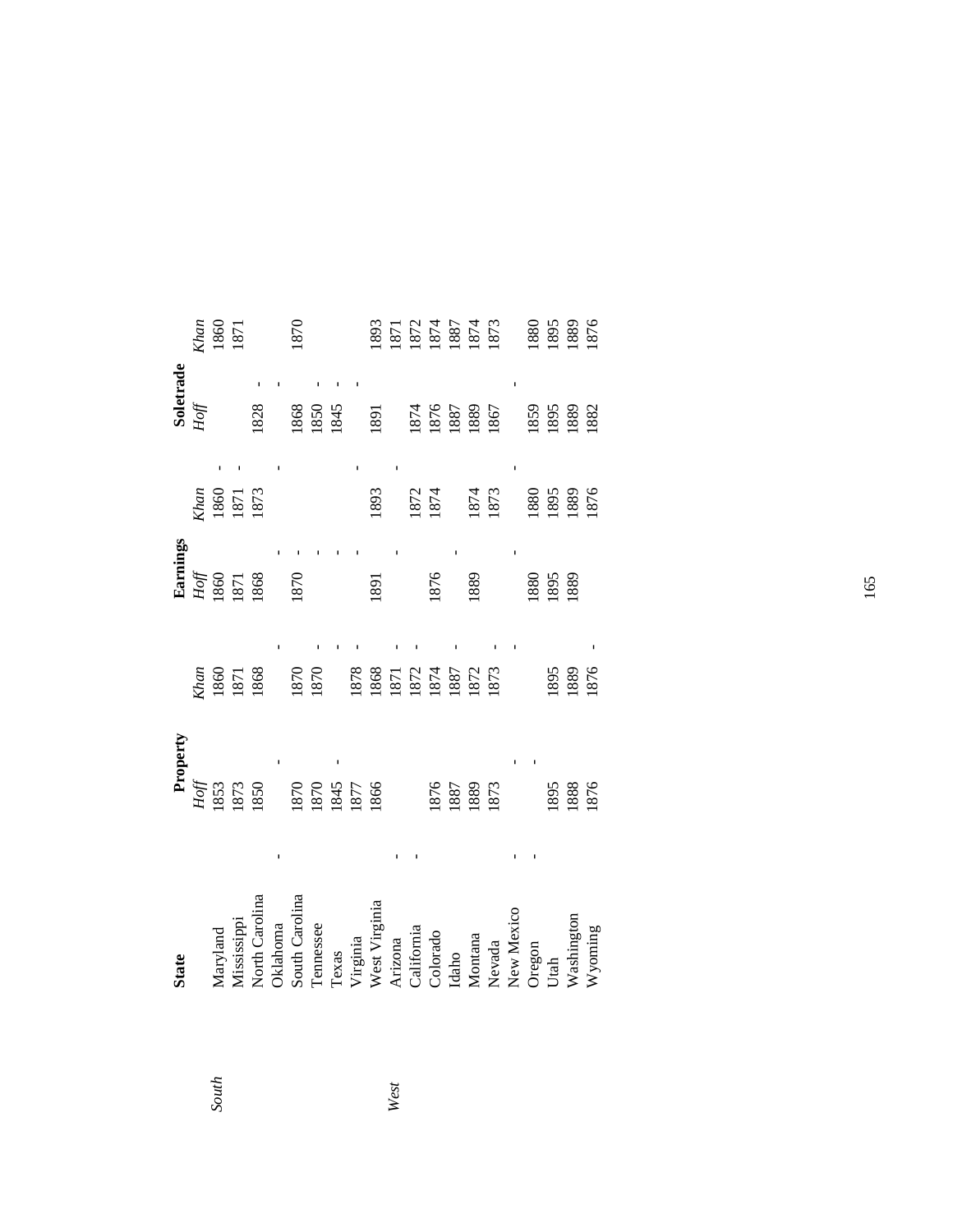|      | All mari          | ried women   |           |                                  | White married women     |                |                         | <b>Black married women*</b> |                         |
|------|-------------------|--------------|-----------|----------------------------------|-------------------------|----------------|-------------------------|-----------------------------|-------------------------|
| Year | Earnings          | operty<br>Pr | Soletrade | Earnings                         | Property                | Soletrade      | Earnings                | Property                    | Soletrade               |
|      | Khan (1996) dates |              |           |                                  |                         |                |                         |                             |                         |
| 1850 | 0.000             | 0.371        | 0.030     | 0.000                            | 0.300                   | 0.010          | 0.000                   | 0.347                       |                         |
| 1860 | 0.024             | 0.443        | 0.024     |                                  | 0.445                   |                | 0.008                   | 0.376                       | $0.007$<br>$0.008$      |
| 1870 | 0.308             | 0.634        | 0.225     | 0.024<br>0.340<br>0.762<br>0.779 | 0.680                   | 0.024<br>0.243 | 0.066                   | 0.284                       | 0.086<br>0.342<br>0.435 |
| 1880 | 0.717             | 0.891        | 0.465     |                                  | 0.902                   | 0.481<br>0.541 | 0.378                   | 0.803                       |                         |
| 1900 | 0.737             | 0.892        | 0.530     |                                  | 0.906                   |                | 0.382                   | 0.790                       |                         |
|      | Hoff (1991) dates |              |           |                                  |                         |                |                         |                             |                         |
| 1850 | 0.000             | 0.457        | 0.331     | 0.000                            | 0.390                   | 0.135          | 0.000                   | 0.380                       | 0.187                   |
| 1860 | 0.050             | 0.579        | 0.334     | 0.050                            |                         | 0.336          |                         | 0.612                       | 0.236                   |
| 1870 | 0.314             | 0.750        | 0.349     |                                  | 0.579<br>0.783<br>0.881 | 0.334          | 0.023<br>0.137<br>0.556 | 0.498                       | 0.468                   |
| 1880 | 0.662             | 0.879        | 0.445     | 0.337<br>0.677<br>0.674          |                         | 0.439          |                         | 0.870                       | 0.483                   |
| 1900 | 0.661             | 0.882        | 0.505     |                                  | 0.887                   | 0.500          | 0.569                   | 0.870                       | 0.559                   |

| $-1850 - 100$<br><b>NAL-ACAT</b>                             |
|--------------------------------------------------------------|
|                                                              |
| $\ddotsc$                                                    |
|                                                              |
|                                                              |
|                                                              |
|                                                              |
| ronoriton of women covered by property acts<br>wa ma co hair |
|                                                              |
|                                                              |
|                                                              |
|                                                              |
|                                                              |
|                                                              |
| Table 2.2 P                                                  |
|                                                              |
|                                                              |
|                                                              |
|                                                              |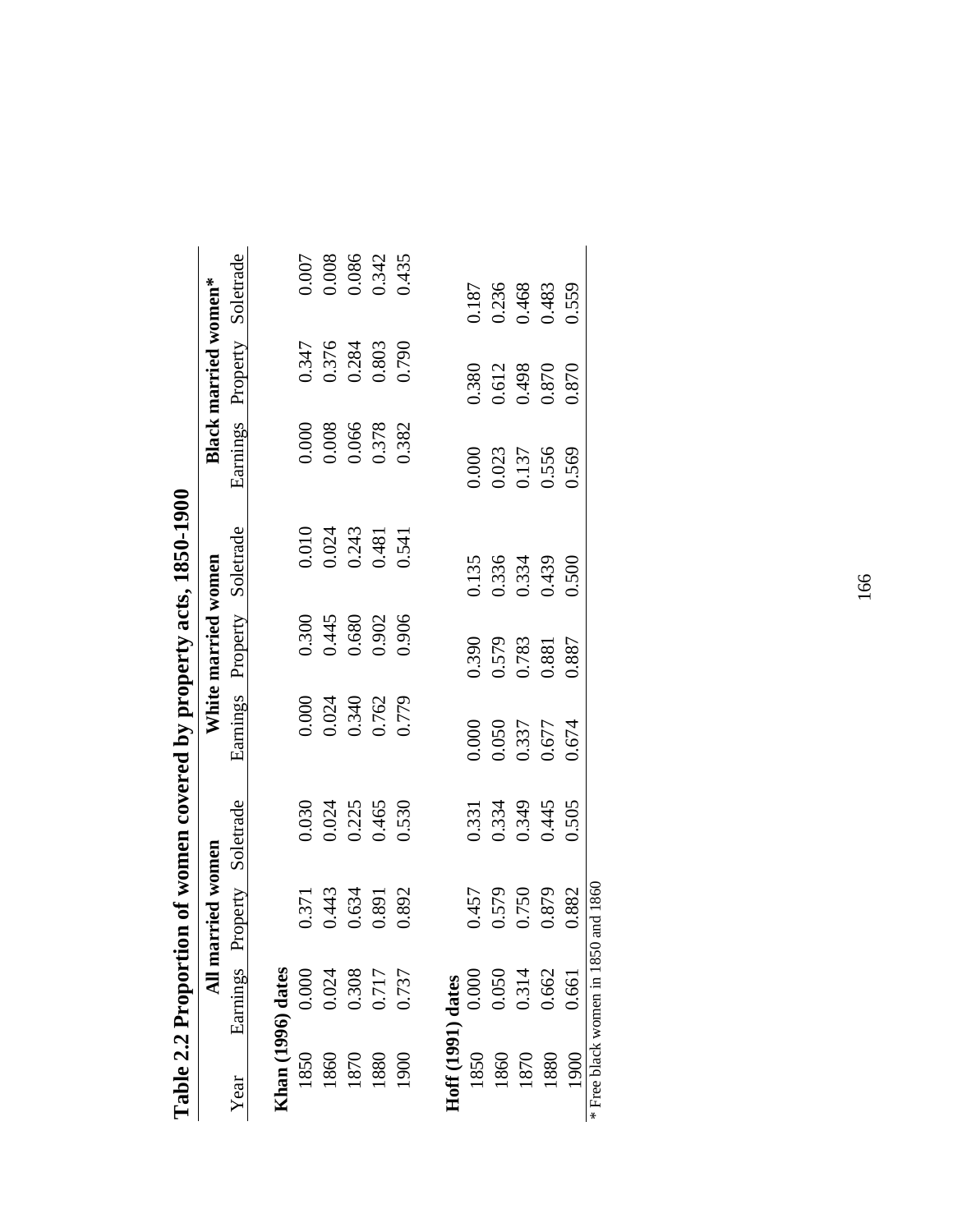| Dates of passage according to Khan      |                                                                 | <b>1996</b>                                                     |                                                                 |                                                                           |                                          |                                  |
|-----------------------------------------|-----------------------------------------------------------------|-----------------------------------------------------------------|-----------------------------------------------------------------|---------------------------------------------------------------------------|------------------------------------------|----------------------------------|
| legislation<br><b>Status of</b><br>Year | Earnings law                                                    | earnings law<br>$\tilde{\mathsf{z}}$                            | Property law                                                    | No property law                                                           | Soletrade law                            | No soletrade law                 |
| All married women                       |                                                                 |                                                                 |                                                                 |                                                                           |                                          |                                  |
| 1860                                    |                                                                 |                                                                 |                                                                 |                                                                           |                                          |                                  |
| 1870                                    |                                                                 |                                                                 |                                                                 |                                                                           |                                          |                                  |
| 1880                                    | $\begin{array}{c} 0.038 \\ 0.015 \\ 0.030 \\ 0.030 \end{array}$ |                                                                 |                                                                 |                                                                           |                                          |                                  |
| 1900                                    |                                                                 | $\begin{array}{c} 0.043 \\ 0.052 \\ 0.089 \\ 0.072 \end{array}$ | 0.031<br>0.025<br>0.045<br>0.039                                | 0.051<br>0.068<br>0.064<br>0.055                                          | $0.038$<br>$0.025$<br>$0.046$<br>$0.043$ | 0.043<br>0.045<br>0.047<br>0.039 |
| White married                           |                                                                 |                                                                 |                                                                 |                                                                           |                                          |                                  |
| women                                   |                                                                 |                                                                 |                                                                 |                                                                           |                                          |                                  |
| 1860                                    |                                                                 |                                                                 |                                                                 |                                                                           |                                          |                                  |
| 1870                                    |                                                                 |                                                                 |                                                                 |                                                                           |                                          |                                  |
| 1880                                    | $\begin{array}{c} 0.039 \\ 0.013 \\ 0.018 \\ 0.021 \end{array}$ | 0.041<br>0.014<br>0.017<br>0.021                                | $\begin{array}{c} 0.030 \\ 0.015 \\ 0.018 \\ 0.021 \end{array}$ | $\begin{array}{c} 0.05 \\ 0.01 \\ 0.015 \\ 0.015 \\ 0.017 \\ \end{array}$ | 0.039<br>0.019<br>0.021<br>0.024         | 0.041<br>0.012<br>0.014<br>0.017 |
| 1900                                    |                                                                 |                                                                 |                                                                 |                                                                           |                                          |                                  |
| Black married                           |                                                                 |                                                                 |                                                                 |                                                                           |                                          |                                  |
| women                                   |                                                                 |                                                                 |                                                                 |                                                                           |                                          |                                  |
| 1860                                    |                                                                 |                                                                 |                                                                 |                                                                           |                                          |                                  |
| 1870                                    | 0.074                                                           |                                                                 |                                                                 |                                                                           |                                          |                                  |
| 1880                                    | 0.219<br>0.184                                                  | 0.263<br>0.296<br>0.228                                         |                                                                 |                                                                           |                                          | 0.257<br>0.243<br>0.186          |
| 1900                                    |                                                                 |                                                                 | 0.203<br>0.272<br>0.217                                         | 0.269<br>0.244<br>0.191                                                   | 0.177<br>0.313<br>0.244                  |                                  |

Table 2.3 Married women's labor force participation and legislation in effect<br>Dates of passage according to Khan (1996) **Table 2.3 Married women's labor force participation and legislation in effect** 

167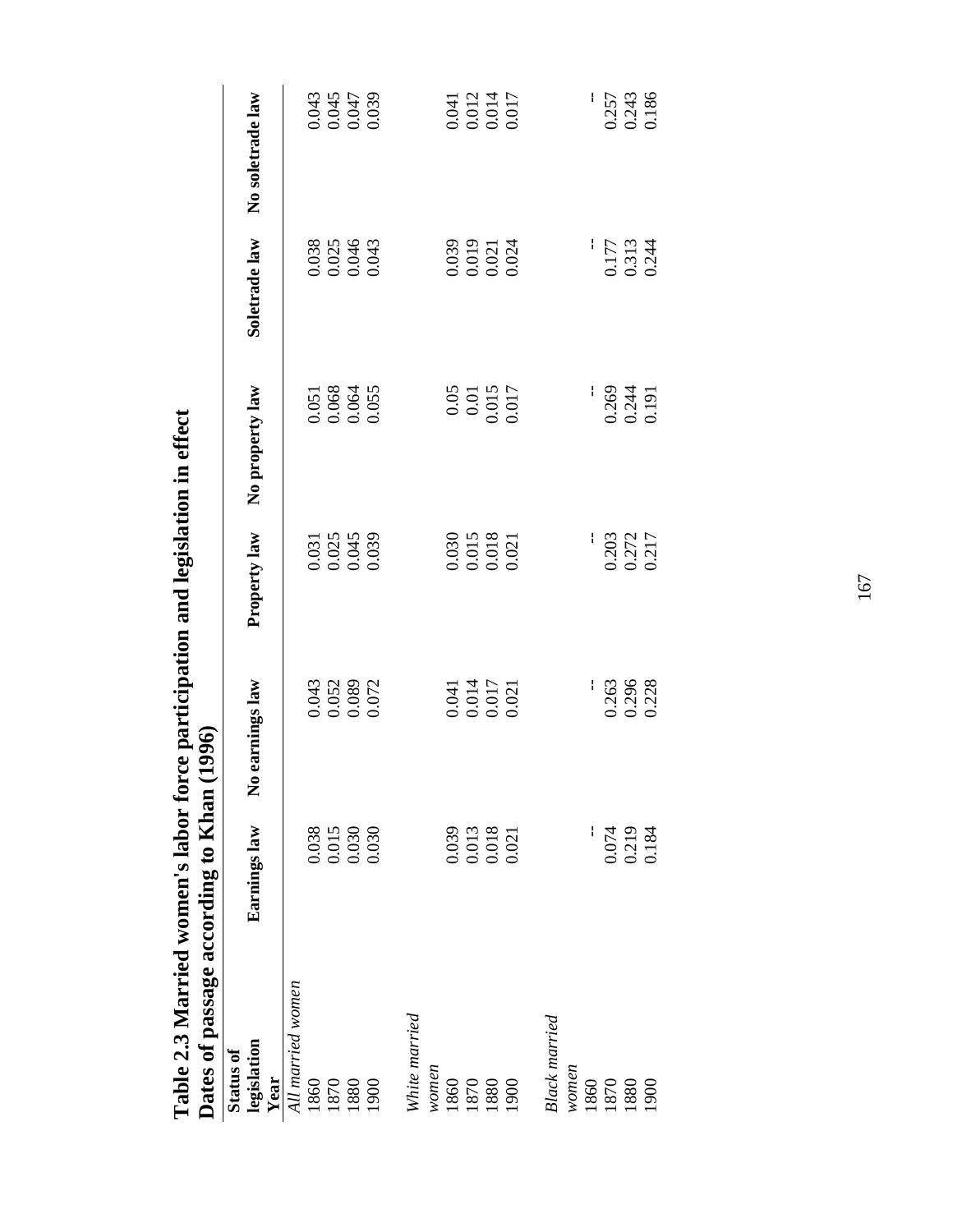| Table 2.4 Married women's labor force participation and legislation in effect |              |                 |              |                 |               |                  |
|-------------------------------------------------------------------------------|--------------|-----------------|--------------|-----------------|---------------|------------------|
| Dates of passage according to Hoff (1991)                                     |              |                 |              |                 |               |                  |
| <b>Status of legislation</b>                                                  | Earnings law | No earnings law | Property law | No property law | Soletrade law | No soletrade law |
| All married women<br>Year                                                     |              |                 |              |                 |               |                  |
| 1860                                                                          | 0.022        | 0.044           | 0.042        | 0.043           | 0.052         | 0.038            |
| 1870                                                                          | 0.020        | 0.050           | 0.031        | $0.070\,$       | 0.052         | 0.035            |
| 1880                                                                          | 0.045        | 0.050           | 0.046        | 0.050           | 0.049         | 0.045            |
| 1900                                                                          | 0.039        | 0.044           | 0.040        | 0.047           | 0.043         | 0.039            |
| White married women                                                           |              |                 |              |                 |               |                  |
| 1860                                                                          | 0.021        | 0.042           | 0.040        | 0.043           | 0.051         | 0.036            |
| 1870                                                                          | 0.016        | 0.013           | 0.015        | $0.010\,$       | 0.014         | 0.013            |
| 1880                                                                          | 0.018        | 0.016           | 0.018        | 0.014           | 0.017         | 0.018            |
| 1900                                                                          | 0.022        | 0.019           | 0.022        | 0.016           | 0.022         | 0.020            |
| Black married women                                                           |              |                 |              |                 |               |                  |
| 1860                                                                          | 0.077        | 0.133           | 0.151        | 0.103           | 0.143         | 0.129            |
| 1870                                                                          | 0.101        | 0.274           | 0.230        | 0.270           | 0.259         | 0.242            |
| 1880                                                                          | 0.291        | 0.236           | 0.263        | 0.292           | 0.268         | 0.265            |
| 1900                                                                          | 0.220        | 0.200           | 0.206        | 0.247           | 0.212         | 0.211            |
|                                                                               |              |                 |              |                 |               |                  |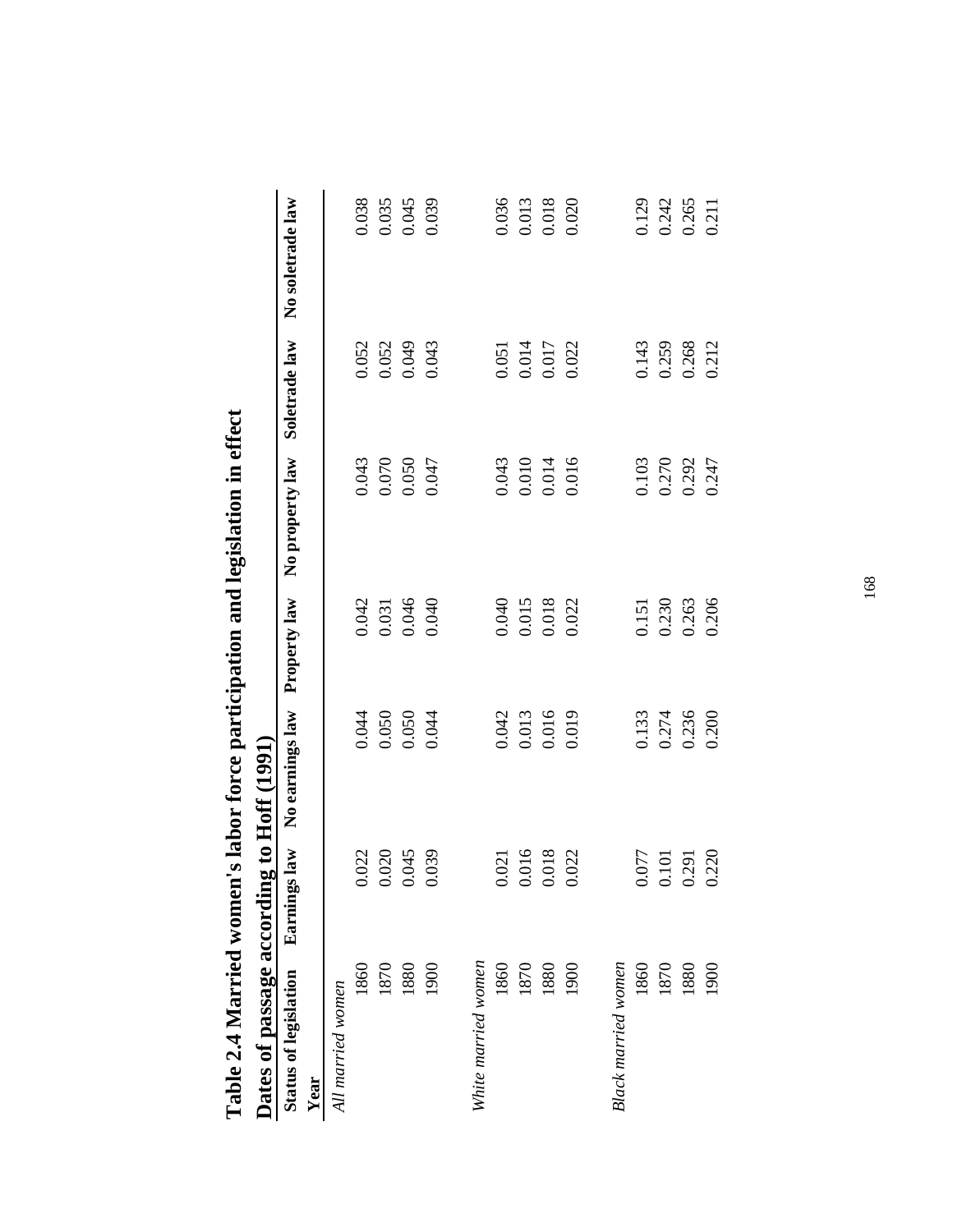| $\zeta$                               |
|---------------------------------------|
| * as of passage according to Khan (1) |
| د<br>م                                |
|                                       |
| <b>Pates</b>                          |
|                                       |

|                    | ₹      |                         | White                       |                            | <b>Black</b>            |                         | Non-farm white          |                         | Non-farm black          |                         |
|--------------------|--------|-------------------------|-----------------------------|----------------------------|-------------------------|-------------------------|-------------------------|-------------------------|-------------------------|-------------------------|
|                    | Գ<br>Կ |                         | <u>مو</u>                   |                            | լ<br>1                  |                         | Գ<br>Մ                  |                         | £                       |                         |
|                    | 1860   | 1870                    | 1860                        | 1870                       | 1860                    | 1870                    | 1860                    | 1870                    | 1860                    | 1870                    |
| No law             | 0.046  |                         |                             |                            |                         |                         |                         |                         |                         |                         |
| New law, 1860-1870 | 0.030  | 0.052<br>0.009<br>0.020 | 0.044<br>0.029<br>0.039     | 0.014<br>0.008<br>0.018    | 0.154<br>0.048<br>0.112 | 0.261<br>0.048<br>0.087 | 0.037<br>0.024<br>0.034 | 0.021<br>0.011<br>0.020 | 0.158<br>0.040<br>0.118 | 0.294<br>0.055<br>0.080 |
| Law pre-1860       | 0.041  |                         |                             |                            |                         |                         |                         |                         |                         |                         |
|                    | 1870   | 1880                    | 1870                        | 1880                       | 1870                    | 1880                    | 1870                    | 1880                    | 1870                    | 1880                    |
| No law             | 0.086  |                         |                             |                            |                         |                         |                         |                         |                         |                         |
| New law, 1870-1880 | 0.034  | 0.089<br>0.037<br>0.021 | 0.012<br>0.015<br>0.013     | 840.017<br>240.0<br>240.01 | 0.279<br>0.227<br>0.073 | 0.295<br>0.234<br>0.148 | 0.020<br>0.021<br>0.016 | 0.029<br>0.025<br>0.025 | 0.313<br>0.251<br>0.072 | 0.337<br>0.277<br>0.160 |
| Law pre-1870       | 0.014  |                         |                             |                            |                         |                         |                         |                         |                         |                         |
|                    | 1880   | 1900                    | 1880                        | 1900                       | 1880                    | 1900                    | 1880                    | 1900                    | 1880                    | 1900                    |
| No law             | 0.097  |                         |                             |                            |                         | 0.228<br>0.121<br>0.184 |                         |                         | 0.340                   |                         |
| New law, 1880-1900 | 0.013  | 0.072<br>0.015<br>0.030 | 110.017<br>110.00<br>110.00 | 0.021<br>0.013<br>0.021    | 0.297<br>0.059<br>0.219 |                         | 0.030<br>0.020<br>0.025 | 0.029<br>0.013<br>0.027 |                         | 0.262<br>0.125<br>0.193 |
| Law pre-1880       | 0.030  |                         |                             |                            |                         |                         |                         |                         | 0.249                   |                         |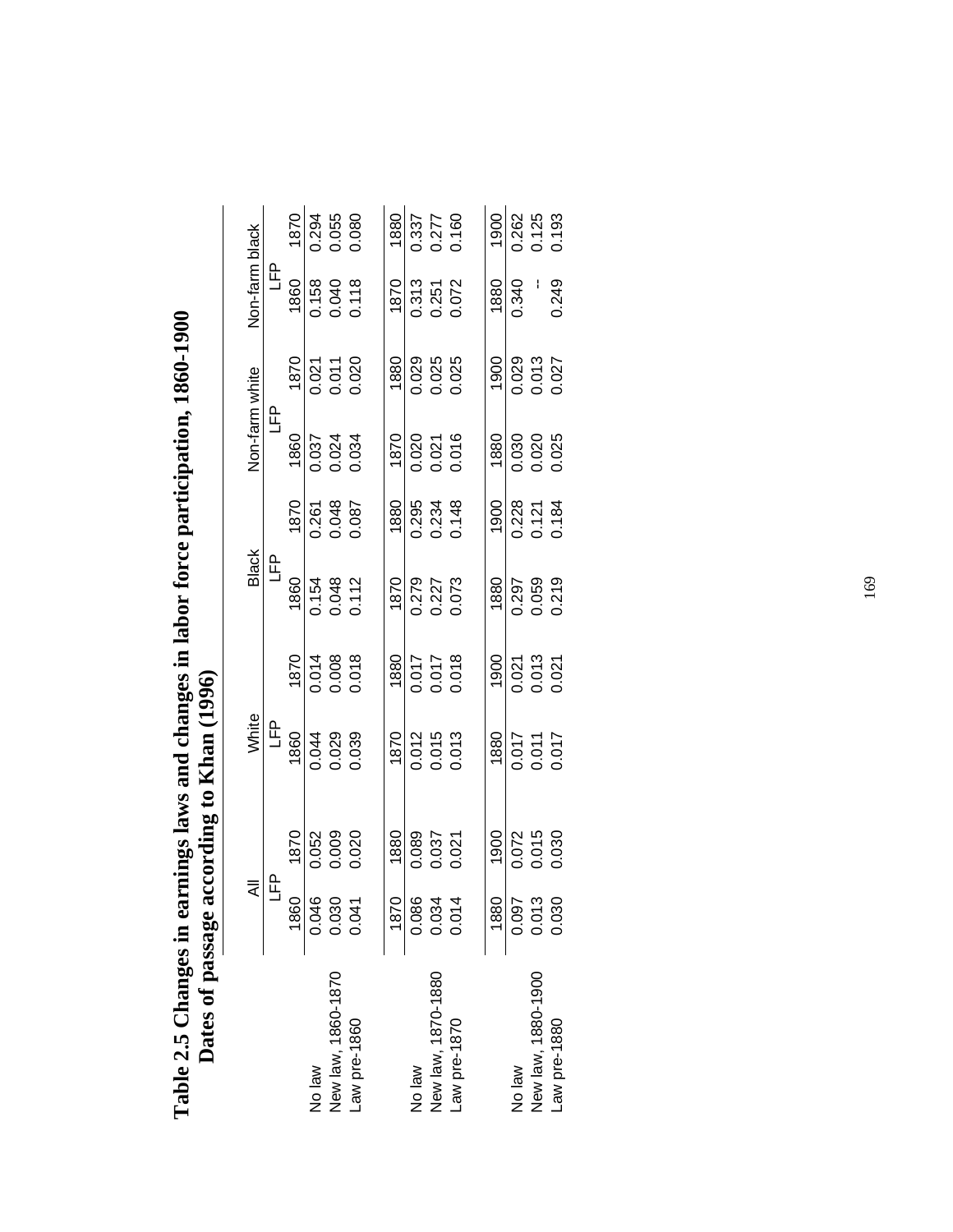| · nanges in earnings laws and changes in labor force participation, 1860-1900 | of passage according to Hoff (1991)<br>J |
|-------------------------------------------------------------------------------|------------------------------------------|
| Table 2.                                                                      |                                          |

| The company with the summer way of the same |        |                         |                         |                         |                         |                         |                         |                         |                         |                         |
|---------------------------------------------|--------|-------------------------|-------------------------|-------------------------|-------------------------|-------------------------|-------------------------|-------------------------|-------------------------|-------------------------|
|                                             | ₹      |                         | White                   |                         | <b>Black</b>            |                         | Non-farm white          |                         | Non-farm black          |                         |
|                                             | Գ<br>Կ |                         | 요<br>그                  |                         | LFP<br>L                |                         | Գ<br>Մ                  |                         | <u>مو</u>               |                         |
|                                             | 1860   | 1870                    | 1860                    | 1870                    | 1860                    | 1870                    | 1860                    | 1870                    | 1860                    | 1870                    |
| No law                                      | 0.043  |                         |                         |                         | 0.125<br>0.272<br>0.108 | 0.272<br>0.106<br>0.091 |                         |                         | 0.133<br>0.230<br>0.115 |                         |
| New law, 1860-1870                          | 0.049  | 0.050<br>0.017<br>0.022 | 0.042<br>0.047<br>0.036 | 0.013<br>0.008<br>0.020 |                         |                         | 0.038<br>0.040<br>0.032 | 0.019<br>0.011<br>0.022 |                         | 0.305<br>0.122<br>0.086 |
| Law pre-1860                                | 0.037  |                         |                         |                         |                         |                         |                         |                         |                         |                         |
|                                             | 1870   | 1880                    | 1870                    | 1880                    | 1870                    | 1880                    | 1870                    | 1880                    | 1870                    | 1880                    |
| No law                                      | 0.048  |                         |                         |                         |                         |                         |                         |                         |                         |                         |
| New law, 1870-1880                          | 0.032  | 0.050<br>0.033<br>0.053 | 0.014<br>0.011<br>0.016 | 0.016<br>0.012<br>0.022 | 0.217<br>0.278<br>0.273 | 0.236<br>0.262<br>0.308 | 0.023<br>0.015<br>0.020 | 0.028<br>0.017<br>0.031 | 0.243<br>0.310<br>0.301 | 0.269<br>0.300<br>0.347 |
| Law pre-1870                                | 0.042  |                         |                         |                         |                         |                         |                         |                         |                         |                         |
|                                             | 1880   | 1900                    | 1880                    | 1900                    | 1880                    | 1900                    | 1880                    | 1900                    | 1880                    | 1900                    |
| No law                                      | 0.053  |                         |                         |                         |                         |                         |                         |                         |                         |                         |
| New law, 1880-1900                          | 0.011  | 0.044<br>0.018<br>0.040 | 0.017<br>0.007<br>0.018 | 0.019<br>0.016<br>0.022 | 0.238<br>0.060<br>0.291 | 0.199<br>0.111<br>0.220 | 0.029<br>0.011<br>0.025 | 0.025<br>0.017<br>0.027 | 0.272<br>0.000<br>0.330 | 0.225<br>0.113<br>0.241 |
| Law pre-1880                                | 0.045  |                         |                         |                         |                         |                         |                         |                         |                         |                         |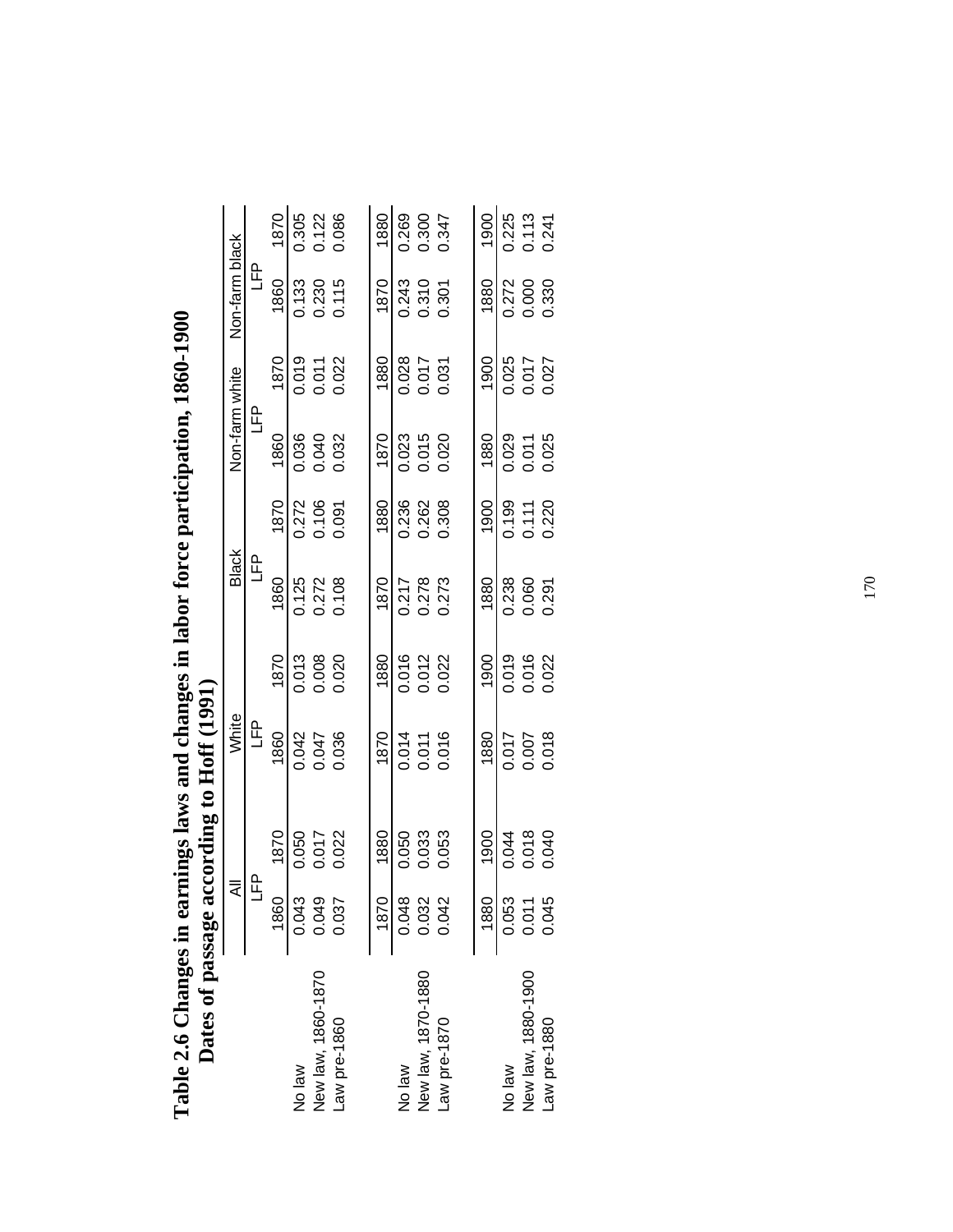| $\zeta$                                          |                                 |
|--------------------------------------------------|---------------------------------|
|                                                  |                                 |
| 1070 1000. Detect                                |                                 |
|                                                  |                                 |
| ı                                                |                                 |
|                                                  |                                 |
| $\frac{1}{2}$                                    |                                 |
|                                                  |                                 |
|                                                  |                                 |
|                                                  |                                 |
|                                                  |                                 |
|                                                  |                                 |
|                                                  |                                 |
|                                                  |                                 |
|                                                  |                                 |
| $\alpha$ of change in an animal same is $\alpha$ |                                 |
| $-$                                              |                                 |
|                                                  |                                 |
| こくしんしょう                                          |                                 |
|                                                  |                                 |
|                                                  |                                 |
| さく こくさ                                           |                                 |
|                                                  |                                 |
|                                                  |                                 |
| es in differ                                     |                                 |
|                                                  |                                 |
| ċ<br>Ç                                           |                                 |
|                                                  |                                 |
|                                                  |                                 |
| Table 2.7: Differer<br>$\blacksquare$            | Assage according to Khan (1770) |
|                                                  |                                 |
|                                                  |                                 |
|                                                  |                                 |

| es estimates of effects of changes in earnings laws, 1870-1880: Dates of<br>Table 2.7: Differences in difference<br>passage according to Khan (1996) |                           |                                        |                                                   |                                                        |                                                                                         |
|------------------------------------------------------------------------------------------------------------------------------------------------------|---------------------------|----------------------------------------|---------------------------------------------------|--------------------------------------------------------|-----------------------------------------------------------------------------------------|
| n's labor force<br>Dependent variable is married womar                                                                                               | Ę                         | White                                  | White                                             | Black                                                  | Black                                                                                   |
| participation                                                                                                                                        |                           |                                        | non-farm                                          |                                                        | non-farm                                                                                |
| Earnings act passed before 1870                                                                                                                      |                           | $-0.0027$                              | $-0.0064$                                         | $-0.0905$                                              |                                                                                         |
|                                                                                                                                                      | $-0.0146$<br>$(-7.93)$    | $(1.79)$<br>0.000999                   | $(-2.64)$                                         | $(-3.82)$                                              | $(-4.73)$                                                                               |
| Earnings act passed, 1870-1880                                                                                                                       | 0.00266                   |                                        | 0.0000600                                         | 0.011                                                  | 0.00717                                                                                 |
|                                                                                                                                                      |                           | $(0.60)$                               | (0.02)                                            | (0.95)                                                 | (0.51)                                                                                  |
| 880<br>Earnings act passed before $1870 \times$ year is 1                                                                                            | $(1.41)$<br>$0.00252$     | $-0.000158$                            | $-0.00037$                                        | $\frac{0.108}{(2.89)}$                                 | 0.148                                                                                   |
|                                                                                                                                                      | (0.91)                    | $(-0.08)$                              | $(-0.12)$                                         |                                                        | $\frac{(3.55)}{0.0243}$                                                                 |
| 880<br>Earnings act passed, 1870-1880 × year is 1                                                                                                    | $-0.00432$                | $-0.0027$                              | $-0.00463$                                        | $-0.00648$                                             |                                                                                         |
|                                                                                                                                                      | $\frac{(-2.12)}{0.00938}$ | $\frac{(-1.72)}{0.00539}$              | $\frac{(-1.70)}{(0.00919)}$                       |                                                        |                                                                                         |
| Year is 1880                                                                                                                                         |                           |                                        |                                                   | $\frac{(0.46)}{(0.0434)}$<br>0.0434<br>5.14)<br>0.0345 | $\frac{(1.31)}{0.0308}$                                                                 |
|                                                                                                                                                      | $(5.78)$<br>$0.00506$     | $(3.15)$<br>0.00488                    | $(3.01)$<br>$0.00610$                             |                                                        |                                                                                         |
| Living in urban area                                                                                                                                 |                           |                                        |                                                   |                                                        |                                                                                         |
|                                                                                                                                                      | $(3.70)$<br>0.0975        | $(4.98)$<br>0.0677<br>0.077<br>0.00180 | $(4.52)$<br>0.0888<br>0.0888<br>(7.85)<br>0.00341 | $(3.16)$<br>0.324<br>0.324<br>(4.12)<br>0.00622        | $\begin{array}{c} (2.99) \\ 0.0388 \\ (3.26) \\ 0.213 \\ (2.09) \\ (0.0108 \end{array}$ |
| Living in group quarters                                                                                                                             |                           |                                        |                                                   |                                                        |                                                                                         |
|                                                                                                                                                      | $(9.58)$<br>0.00302       |                                        |                                                   |                                                        |                                                                                         |
| Age                                                                                                                                                  |                           |                                        |                                                   |                                                        |                                                                                         |
|                                                                                                                                                      | (9.13)                    | $(7.63)$<br>$-0.0000239$               |                                                   | $(3.39)$<br>-0.000101                                  | (4.10)                                                                                  |
| Age squared                                                                                                                                          | $-0.0000430$              |                                        |                                                   |                                                        | $-0.00016$                                                                              |
|                                                                                                                                                      | $(-10.39)$<br>-0.00176    | $(-8.37)$<br>-0.00134                  | $(-8.52)$<br>-0.00152                             | $(-4.53)$<br>-0.00419                                  | $(-4.83)$                                                                               |
| Spouse's age                                                                                                                                         |                           |                                        |                                                   |                                                        | $-0.0038$                                                                               |
|                                                                                                                                                      | $(-6.16)$<br>0.0000159    | $(-6.14)$<br>0.0000121                 |                                                   |                                                        | $(-1.73)$                                                                               |
| Spouse's age squared                                                                                                                                 |                           |                                        | $(-4.13)$<br>0.0000146                            | $(-2.47)$<br>0.0000354                                 | 0.0000294                                                                               |
|                                                                                                                                                      | $(5.08)$<br>0.0425        |                                        | $(3.60)$<br>0.134                                 | $(1.93)$<br>$-0.0413$                                  | $(1.22)$<br>-0.0340                                                                     |
| Spouse is black                                                                                                                                      |                           |                                        |                                                   |                                                        |                                                                                         |
|                                                                                                                                                      |                           | $(5.13)$<br>0.124<br>(3.71)<br>(3.71)  | (2.96)                                            |                                                        | $(-0.58)$                                                                               |
| Spouse is U.S. born                                                                                                                                  | $(3.04)$<br>0.0119        |                                        | $-0.00754$                                        | $(6.00-0.00)$                                          | $-0.0305$                                                                               |
|                                                                                                                                                      | $(-9.02)$                 | $(-7.61)$                              | $(-7.09)$                                         | $(-1.71)$                                              | $(-0.47)$                                                                               |
|                                                                                                                                                      |                           |                                        |                                                   |                                                        |                                                                                         |
|                                                                                                                                                      | $\overline{171}$          |                                        |                                                   |                                                        |                                                                                         |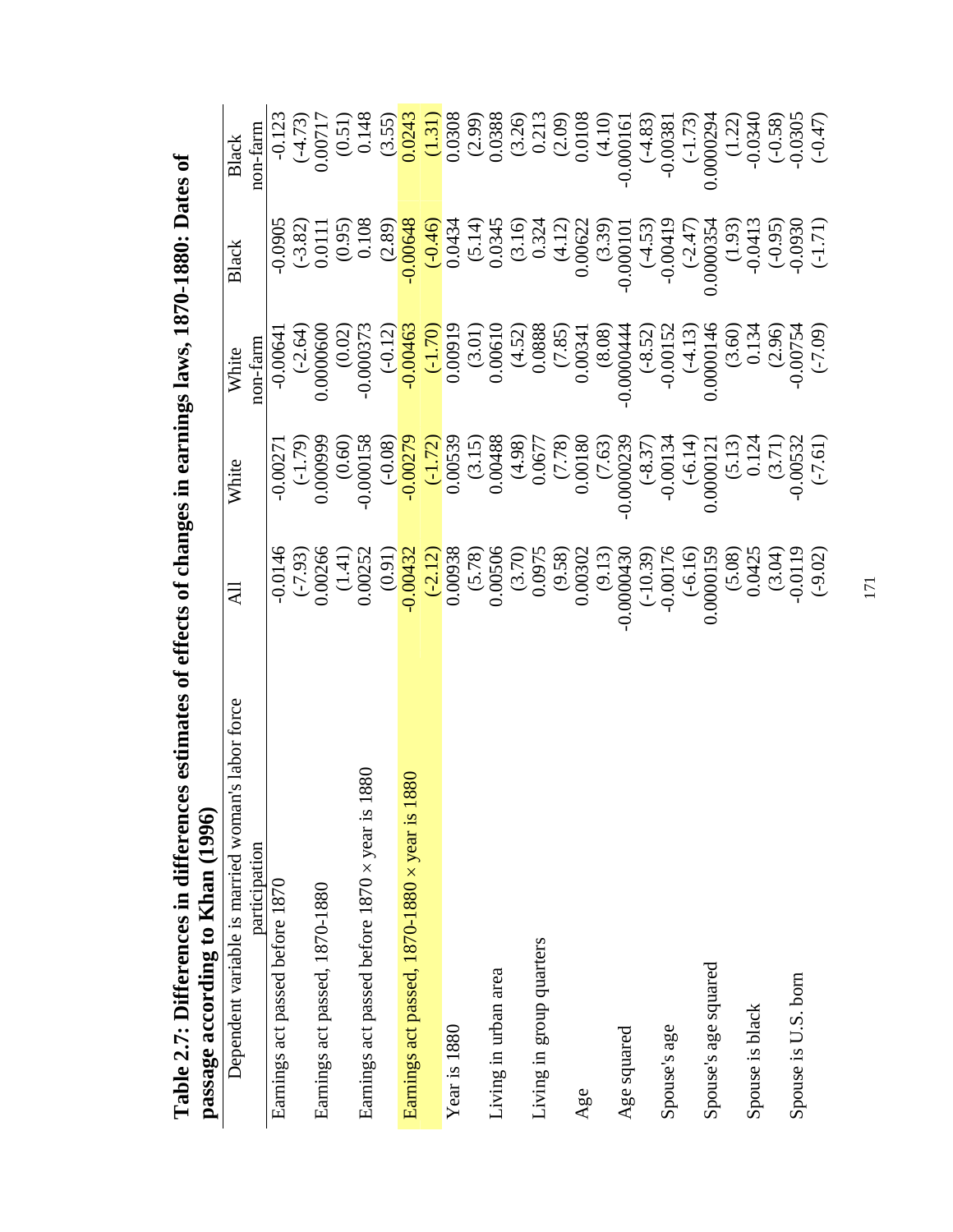| 's labor force<br>Dependent variable is married woman                  | $\Xi$                                                                                                                                                                                                                                                                                                           | White                                                                                                                                                                                                                                                                                         | White                                                                                                                                                                                                                                                                | <b>Black</b>                                                                                                                                                                                                                                                                                                              | Black                                                                                                                                                                                                             |
|------------------------------------------------------------------------|-----------------------------------------------------------------------------------------------------------------------------------------------------------------------------------------------------------------------------------------------------------------------------------------------------------------|-----------------------------------------------------------------------------------------------------------------------------------------------------------------------------------------------------------------------------------------------------------------------------------------------|----------------------------------------------------------------------------------------------------------------------------------------------------------------------------------------------------------------------------------------------------------------------|---------------------------------------------------------------------------------------------------------------------------------------------------------------------------------------------------------------------------------------------------------------------------------------------------------------------------|-------------------------------------------------------------------------------------------------------------------------------------------------------------------------------------------------------------------|
| participation                                                          |                                                                                                                                                                                                                                                                                                                 |                                                                                                                                                                                                                                                                                               | non-farm                                                                                                                                                                                                                                                             |                                                                                                                                                                                                                                                                                                                           | non-farm                                                                                                                                                                                                          |
| Spouse in labor force                                                  | 0.00812                                                                                                                                                                                                                                                                                                         | $-0.0119$                                                                                                                                                                                                                                                                                     | £6600'0                                                                                                                                                                                                                                                              |                                                                                                                                                                                                                                                                                                                           | 0.136                                                                                                                                                                                                             |
|                                                                        |                                                                                                                                                                                                                                                                                                                 | $\begin{array}{l} (-7.34) \\ (-9.00553 \\ 0.00156 \\ 0.00156 \\ 0.0012 \\ 0.0012 \\ 0.0012 \\ 0.0012 \\ 0.0033 \\ 0.0033 \\ 0.00739 \\ 0.000739 \\ 0.000739 \\ 0.000739 \\ 0.00000 \\ 0.00000 \\ 0.00000 \\ 0.0000 \\ 0.0000 \\ 0.0000 \\ 0.0000 \\ 0.0000 \\ 0.0000 \\ 0.0000 \\ 0.0000 \\ $ |                                                                                                                                                                                                                                                                      | $\begin{array}{c} 0.112 \\ 0.45 \\ 4.45 \\ -0.0620 \\ -0.0630 \\ -0.0600 \\ -0.0600 \\ -0.0600 \\ -0.0000 \\ -0.0000 \\ -0.0000 \\ -0.0000 \\ -0.0000 \\ -0.0000 \\ -0.0000 \\ -0.0000 \\ -0.0000 \\ -0.0000 \\ -0.0000 \\ -0.0000 \\ -0.000 \\ -0.000 \\ -0.000 \\ -0.000 \\ -0.000 \\ -0.000 \\ -0.000 \\ -0.000 \\ -0$ | $(4.75)$ $(0.0261$ $(0.09)$ $(0.037)$ $(0.0837)$ $(0.0855)$ $(0.055)$ $(0.055)$ $(0.000763)$ $(0.000763)$ $(0.000763)$ $(0.000763)$ $(0.000763)$ $(0.000763)$ $(0.0143)$ $(0.0125)$ $(0.015)$ $(0.015)$ $(0.015)$ |
| Number of own children in the household                                |                                                                                                                                                                                                                                                                                                                 |                                                                                                                                                                                                                                                                                               |                                                                                                                                                                                                                                                                      |                                                                                                                                                                                                                                                                                                                           |                                                                                                                                                                                                                   |
|                                                                        |                                                                                                                                                                                                                                                                                                                 |                                                                                                                                                                                                                                                                                               |                                                                                                                                                                                                                                                                      |                                                                                                                                                                                                                                                                                                                           |                                                                                                                                                                                                                   |
| Number of boys 13-19 at home                                           |                                                                                                                                                                                                                                                                                                                 |                                                                                                                                                                                                                                                                                               | $\begin{array}{l} (3.85)\\ -0.00817\\ -0.00294\\ 0.00260\\ 0.00260\\ 0.00162\\ 0.00162\\ 0.00162\\ 0.00134\\ 0.00360\\ 0.00134\\ 0.00360\\ 0.00361\\ 0.00360\\ 0.0000\\ 0.0000\\ 0.0000\\ 0.0000\\ 0.000\\ 0.000\\ 0.000\\ 0.000\\ 0.000\\ 0.000\\ 0.000\\ 0.000\\ $ |                                                                                                                                                                                                                                                                                                                           |                                                                                                                                                                                                                   |
|                                                                        |                                                                                                                                                                                                                                                                                                                 |                                                                                                                                                                                                                                                                                               |                                                                                                                                                                                                                                                                      |                                                                                                                                                                                                                                                                                                                           |                                                                                                                                                                                                                   |
| Number of girls 13-19 at home                                          |                                                                                                                                                                                                                                                                                                                 |                                                                                                                                                                                                                                                                                               |                                                                                                                                                                                                                                                                      |                                                                                                                                                                                                                                                                                                                           |                                                                                                                                                                                                                   |
|                                                                        |                                                                                                                                                                                                                                                                                                                 |                                                                                                                                                                                                                                                                                               |                                                                                                                                                                                                                                                                      |                                                                                                                                                                                                                                                                                                                           |                                                                                                                                                                                                                   |
| Number of own boys working                                             |                                                                                                                                                                                                                                                                                                                 |                                                                                                                                                                                                                                                                                               |                                                                                                                                                                                                                                                                      |                                                                                                                                                                                                                                                                                                                           |                                                                                                                                                                                                                   |
|                                                                        |                                                                                                                                                                                                                                                                                                                 |                                                                                                                                                                                                                                                                                               |                                                                                                                                                                                                                                                                      |                                                                                                                                                                                                                                                                                                                           |                                                                                                                                                                                                                   |
| Number of own girls working                                            |                                                                                                                                                                                                                                                                                                                 |                                                                                                                                                                                                                                                                                               |                                                                                                                                                                                                                                                                      |                                                                                                                                                                                                                                                                                                                           |                                                                                                                                                                                                                   |
|                                                                        |                                                                                                                                                                                                                                                                                                                 |                                                                                                                                                                                                                                                                                               |                                                                                                                                                                                                                                                                      |                                                                                                                                                                                                                                                                                                                           |                                                                                                                                                                                                                   |
| Community property state                                               |                                                                                                                                                                                                                                                                                                                 |                                                                                                                                                                                                                                                                                               |                                                                                                                                                                                                                                                                      |                                                                                                                                                                                                                                                                                                                           |                                                                                                                                                                                                                   |
|                                                                        |                                                                                                                                                                                                                                                                                                                 |                                                                                                                                                                                                                                                                                               |                                                                                                                                                                                                                                                                      |                                                                                                                                                                                                                                                                                                                           |                                                                                                                                                                                                                   |
| Equity laws in effect                                                  |                                                                                                                                                                                                                                                                                                                 |                                                                                                                                                                                                                                                                                               |                                                                                                                                                                                                                                                                      |                                                                                                                                                                                                                                                                                                                           |                                                                                                                                                                                                                   |
|                                                                        |                                                                                                                                                                                                                                                                                                                 |                                                                                                                                                                                                                                                                                               |                                                                                                                                                                                                                                                                      |                                                                                                                                                                                                                                                                                                                           |                                                                                                                                                                                                                   |
| $% 10+$ in manufacturing                                               |                                                                                                                                                                                                                                                                                                                 |                                                                                                                                                                                                                                                                                               |                                                                                                                                                                                                                                                                      |                                                                                                                                                                                                                                                                                                                           |                                                                                                                                                                                                                   |
|                                                                        |                                                                                                                                                                                                                                                                                                                 |                                                                                                                                                                                                                                                                                               |                                                                                                                                                                                                                                                                      |                                                                                                                                                                                                                                                                                                                           |                                                                                                                                                                                                                   |
| 25,000<br>Percentage of state population in cities over                |                                                                                                                                                                                                                                                                                                                 |                                                                                                                                                                                                                                                                                               |                                                                                                                                                                                                                                                                      |                                                                                                                                                                                                                                                                                                                           |                                                                                                                                                                                                                   |
|                                                                        |                                                                                                                                                                                                                                                                                                                 |                                                                                                                                                                                                                                                                                               |                                                                                                                                                                                                                                                                      |                                                                                                                                                                                                                                                                                                                           |                                                                                                                                                                                                                   |
| Sex ratio                                                              |                                                                                                                                                                                                                                                                                                                 |                                                                                                                                                                                                                                                                                               |                                                                                                                                                                                                                                                                      |                                                                                                                                                                                                                                                                                                                           |                                                                                                                                                                                                                   |
|                                                                        |                                                                                                                                                                                                                                                                                                                 |                                                                                                                                                                                                                                                                                               |                                                                                                                                                                                                                                                                      |                                                                                                                                                                                                                                                                                                                           |                                                                                                                                                                                                                   |
| Black                                                                  |                                                                                                                                                                                                                                                                                                                 |                                                                                                                                                                                                                                                                                               |                                                                                                                                                                                                                                                                      |                                                                                                                                                                                                                                                                                                                           |                                                                                                                                                                                                                   |
|                                                                        |                                                                                                                                                                                                                                                                                                                 |                                                                                                                                                                                                                                                                                               |                                                                                                                                                                                                                                                                      |                                                                                                                                                                                                                                                                                                                           |                                                                                                                                                                                                                   |
| Living on farm                                                         | $\begin{array}{l} (-2.90) \\[-2.3ex] -0.00807 \\[-2.3ex] -0.00520 \\[-2.3ex] -0.00520 \\[-2.3ex] -0.00824 \\[-2.3ex] -0.0081 \\[-2.3ex] -0.00468 \\[-2.3ex] -0.00468 \\[-2.3ex] -0.00468 \\[-2.3ex] -0.000620 \\[-2.3ex] -0.000620 \\[-2.3ex] -0.00000 \\[-2.3ex] -0.00000 \\[-2.3ex] -0.00000 \\[-2.3ex] -0.0$ | 0.00800<br>(-12.58)<br>131793                                                                                                                                                                                                                                                                 |                                                                                                                                                                                                                                                                      | $-0.112$<br>$(-18.17)$<br>$17169$                                                                                                                                                                                                                                                                                         |                                                                                                                                                                                                                   |
|                                                                        |                                                                                                                                                                                                                                                                                                                 |                                                                                                                                                                                                                                                                                               |                                                                                                                                                                                                                                                                      |                                                                                                                                                                                                                                                                                                                           |                                                                                                                                                                                                                   |
| Observations                                                           |                                                                                                                                                                                                                                                                                                                 |                                                                                                                                                                                                                                                                                               | 72691                                                                                                                                                                                                                                                                |                                                                                                                                                                                                                                                                                                                           | 11546                                                                                                                                                                                                             |
| Average partial effects for each variable. t-statistics in parentheses |                                                                                                                                                                                                                                                                                                                 |                                                                                                                                                                                                                                                                                               |                                                                                                                                                                                                                                                                      |                                                                                                                                                                                                                                                                                                                           |                                                                                                                                                                                                                   |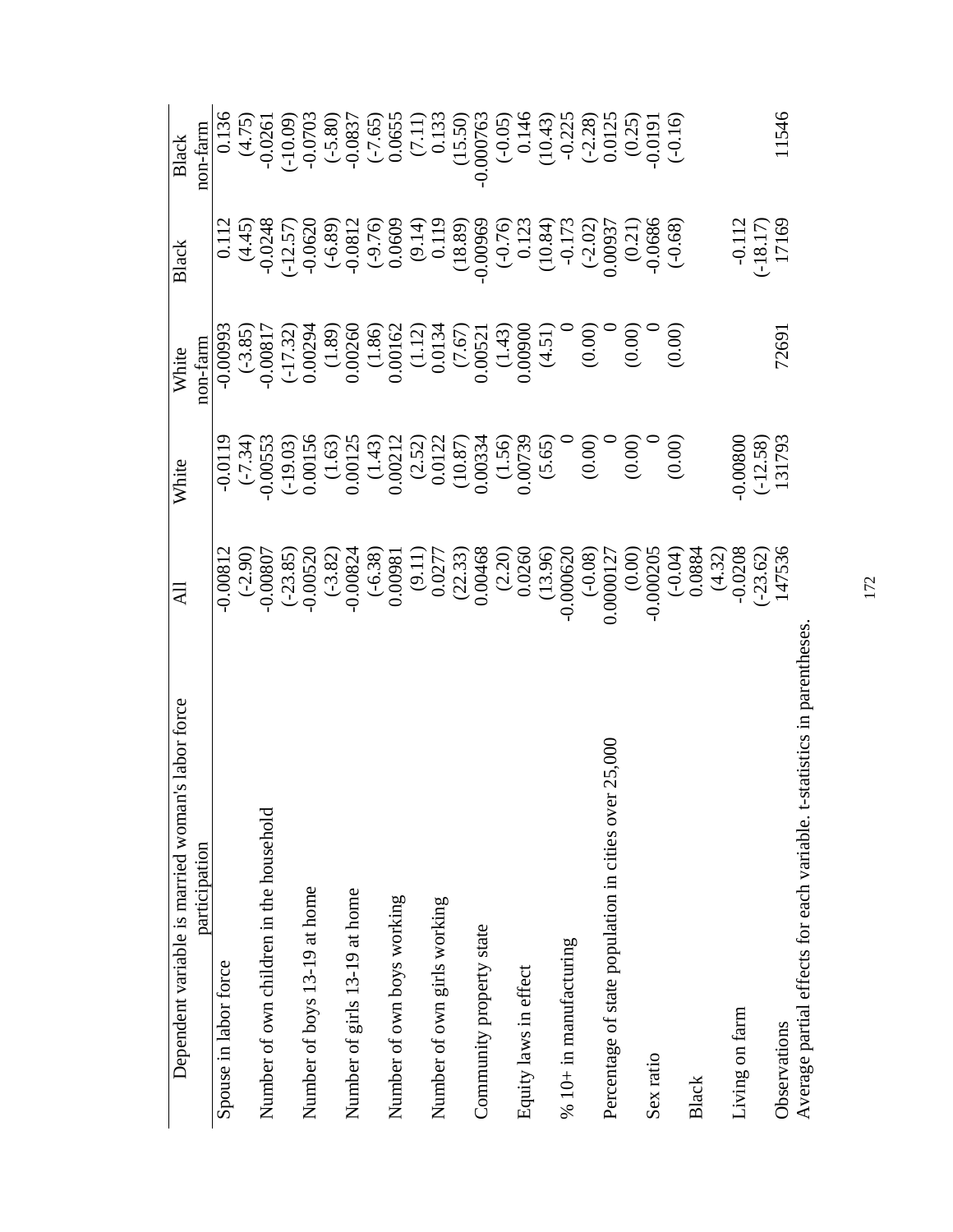| r<br>S                                         |                               |
|------------------------------------------------|-------------------------------|
|                                                |                               |
|                                                |                               |
| $\sim$                                         |                               |
|                                                |                               |
|                                                |                               |
| <br> <br> }                                    |                               |
|                                                |                               |
|                                                |                               |
|                                                |                               |
|                                                |                               |
| $\overline{\phantom{a}}$                       |                               |
|                                                |                               |
|                                                |                               |
|                                                |                               |
| atimates of affaots of changes in earnings law |                               |
| $\frac{1}{2}$                                  |                               |
|                                                |                               |
|                                                |                               |
|                                                |                               |
|                                                |                               |
|                                                |                               |
|                                                |                               |
| C<br>C<br>C<br>C                               |                               |
|                                                |                               |
|                                                |                               |
|                                                |                               |
|                                                |                               |
|                                                |                               |
|                                                |                               |
|                                                |                               |
|                                                |                               |
|                                                |                               |
| Table 2.8: Differences in differ               | passage according to Khan (1) |
|                                                |                               |
|                                                |                               |
|                                                |                               |

| Table 2.8: Differences in differences<br>passage according to Khan (1996) | estimates of effects of changes in earnings laws, 1880-1900 Dates of     |                       |                                                                             |                                                                                  |                        |
|---------------------------------------------------------------------------|--------------------------------------------------------------------------|-----------------------|-----------------------------------------------------------------------------|----------------------------------------------------------------------------------|------------------------|
| abor force<br>Dependent variable is married woman's                       | $\overline{AB}$                                                          | White                 | White                                                                       | <b>Black</b>                                                                     | Black                  |
| participation                                                             |                                                                          |                       | non-farm                                                                    |                                                                                  | non-farm               |
| Earnings act passed before 1880                                           | $-0.0149$                                                                | $-0.0011'$            | $-0.00527$                                                                  | 0.00507                                                                          | 0.0153                 |
|                                                                           | $(-10.13)$                                                               | $(-0.82)$             | $(-2.37)$                                                                   |                                                                                  | (1.23)                 |
| Earnings act passed, 1880-1900                                            | $-0.0229$                                                                | $-0.00185$            | $-0.0039$                                                                   | $(0.56)$<br>$-0.0824$                                                            | $-0.268$               |
|                                                                           | $(-6.12)$                                                                |                       |                                                                             | $(-1.13)$                                                                        | $(-71.70)$             |
| Earnings act passed before 1880 x year is 190                             | 0.00611                                                                  | $(-0.54)$<br>-0.00135 | $(-0.71)$<br>0.00232                                                        | 0.00322                                                                          | 0.00857                |
|                                                                           | (3.10)                                                                   | $(-0.86)$             | (0.87)                                                                      | (0.28)                                                                           | (0.54)                 |
| Earnings act passed, 1880-1900 × year is 1900                             | 0.0227                                                                   | $-0.00247$            | $-0.00783$                                                                  | 0.198                                                                            | 0.730                  |
|                                                                           | $(2.47)$<br>-0.000972                                                    | $(-0.64)$             | $-0.0000704$                                                                | $(1.41)$<br>0.000623                                                             | (195.36)               |
| Year is 1900                                                              |                                                                          | 0.00423               |                                                                             |                                                                                  | $-0.0190$              |
|                                                                           | $(-0.68)$<br>0.00209                                                     | $(2.77)$<br>$0.00257$ | $(-0.03)$<br>0.00268                                                        |                                                                                  | $(-1.93)$              |
| Living in urban area                                                      |                                                                          |                       |                                                                             |                                                                                  | 0.0812                 |
|                                                                           | $(1.78)$<br>0.0698                                                       | $(3.06)$<br>0.0647    | $(2.44)$<br>0.0781                                                          |                                                                                  | $(8.41)$<br>0.0339     |
| Living in group quarters                                                  |                                                                          |                       |                                                                             | $\begin{array}{c} (0.09) \\ 0.0754 \\ (8.42) \\ 0.0835 \\ (1.30) \\ \end{array}$ |                        |
|                                                                           |                                                                          | $(6.77)$<br>0.00228   | $(0.80)$<br>0.00421                                                         |                                                                                  | $(0.49)$<br>0.0130     |
| Age                                                                       |                                                                          |                       |                                                                             | 0.00791                                                                          |                        |
|                                                                           |                                                                          | (10.13)               |                                                                             | $(5.02)$<br>-0.000112                                                            | $(5.26)$<br>0.000174   |
| Age squared                                                               | $\begin{array}{c} (10.05) \\ 0.00413 \\ (14.02) \\ 0.000561 \end{array}$ | 0.0000299             |                                                                             |                                                                                  |                        |
|                                                                           | $(-15.61)$<br>-0.00196                                                   | $(-11.35)$            | $\begin{array}{c} (11.30) \\ -0.000547 \\ (-12.26) \\ -0.00127 \end{array}$ | $(-6.03)$                                                                        | $(-5.68)$              |
| Spouse's age                                                              |                                                                          | $-0.000980$           |                                                                             | $-0.00460$                                                                       | $-0.00678$             |
|                                                                           | $(-7.69)$<br>0.0000189                                                   | $(-4.66)$             | $(-3.92)$<br>0.0000134                                                      | $(-3.21)$<br>0.0000429                                                           | $(-3.36)$<br>0.0000710 |
| Spouse's age squared                                                      |                                                                          | 0.00000025            |                                                                             |                                                                                  |                        |
|                                                                           | $(7.01)$<br>$0.0650$                                                     | $(4.24)$<br>0.0848    | $(3.94)$<br>0.0913                                                          | $(2.88)$<br>$0.0328$                                                             | (3.32)                 |
| Spouse is black                                                           |                                                                          |                       |                                                                             |                                                                                  | $-0.000149$            |
|                                                                           |                                                                          | (3.10)                |                                                                             |                                                                                  |                        |
| Spouse is U.S. born                                                       | $(3.58)$<br>$-0.00483$                                                   | 0.00353               | $(2.63)$<br>$-0.00552$                                                      | $(0.63)$<br>$-0.0404$                                                            | $(-0.00)$<br>0.00314   |
|                                                                           | $(-4.27)$                                                                | $(-5.10)$             | $(-5.67)$                                                                   | $(-1.01)$                                                                        | (0.07)                 |
|                                                                           |                                                                          |                       |                                                                             |                                                                                  |                        |
|                                                                           | 173                                                                      |                       |                                                                             |                                                                                  |                        |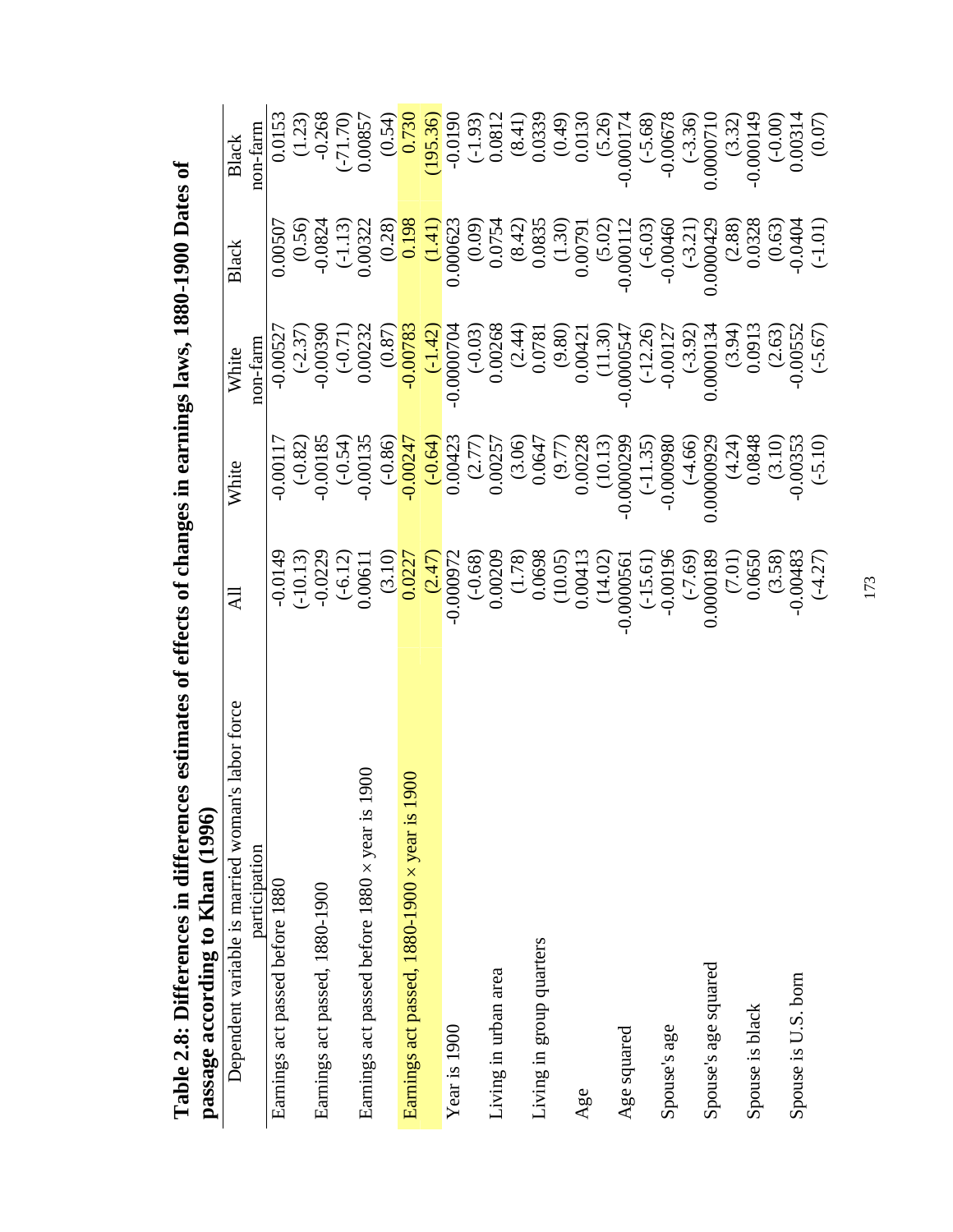| s labor force<br>Dependent variable is married woman                   | 굯                                                                                                                                                                                                                          | White                                                                                                                                                                                                                                                                                        | White                                                                                                                                                                                                                                                                                                   | Black                                                                                                                                                                                                                                                                                                                                                  | Black                                                                                                                                                                                                                          |
|------------------------------------------------------------------------|----------------------------------------------------------------------------------------------------------------------------------------------------------------------------------------------------------------------------|----------------------------------------------------------------------------------------------------------------------------------------------------------------------------------------------------------------------------------------------------------------------------------------------|---------------------------------------------------------------------------------------------------------------------------------------------------------------------------------------------------------------------------------------------------------------------------------------------------------|--------------------------------------------------------------------------------------------------------------------------------------------------------------------------------------------------------------------------------------------------------------------------------------------------------------------------------------------------------|--------------------------------------------------------------------------------------------------------------------------------------------------------------------------------------------------------------------------------|
| participation                                                          |                                                                                                                                                                                                                            |                                                                                                                                                                                                                                                                                              | non-farm                                                                                                                                                                                                                                                                                                |                                                                                                                                                                                                                                                                                                                                                        | non-farm                                                                                                                                                                                                                       |
| Spouse in labor force                                                  | 0.00352                                                                                                                                                                                                                    | $-0.0159$                                                                                                                                                                                                                                                                                    | 8910.0                                                                                                                                                                                                                                                                                                  | 0.0634                                                                                                                                                                                                                                                                                                                                                 | 0.0768                                                                                                                                                                                                                         |
|                                                                        |                                                                                                                                                                                                                            |                                                                                                                                                                                                                                                                                              |                                                                                                                                                                                                                                                                                                         |                                                                                                                                                                                                                                                                                                                                                        |                                                                                                                                                                                                                                |
| Number of own children in the household                                | $(-1.65)$<br>-0.00867                                                                                                                                                                                                      |                                                                                                                                                                                                                                                                                              |                                                                                                                                                                                                                                                                                                         | $(3.24)$<br>$-0.0214$                                                                                                                                                                                                                                                                                                                                  |                                                                                                                                                                                                                                |
|                                                                        |                                                                                                                                                                                                                            |                                                                                                                                                                                                                                                                                              |                                                                                                                                                                                                                                                                                                         |                                                                                                                                                                                                                                                                                                                                                        |                                                                                                                                                                                                                                |
| Number of boys 13-19 at home                                           |                                                                                                                                                                                                                            |                                                                                                                                                                                                                                                                                              |                                                                                                                                                                                                                                                                                                         |                                                                                                                                                                                                                                                                                                                                                        |                                                                                                                                                                                                                                |
|                                                                        |                                                                                                                                                                                                                            |                                                                                                                                                                                                                                                                                              | $(-8.64)$<br>$(-8.64)$<br>$(-3.70)$<br>$(-3.7)$<br>$(-3.7)$<br>$(-3.7)$<br>$(-3.7)$<br>$(-3.7)$<br>$(-3.7)$<br>$(-3.7)$<br>$(-3.7)$<br>$(-3.7)$<br>$(-3.7)$<br>$(-3.7)$<br>$(-3.7)$<br>$(-3.7)$<br>$(-3.7)$<br>$(-3.7)$<br>$(-3.7)$<br>$(-3.7)$<br>$(-3.7)$<br>$(-3.7)$<br>$(-3.7)$<br>$(-3.7)$<br>$(-$ | $\begin{array}{l} (13.06) \\ (-13.08) \\ (-4.08) \\ (-7.33) \\ (-7.33) \\ 0.0381 \\ (1.47) \\ (1.47) \\ (1.47) \\ (1.47) \\ (1.47) \\ (1.49) \\ (-1.49) \\ (-1.49) \\ (-1.43) \\ (-1.48) \\ (-1.49) \\ (-1.49) \\ (-1.49) \\ (-1.49) \\ (-1.49) \\ (-1.49) \\ (-1.49) \\ (-1.49) \\ (-1.49) \\ (-1.49) \\ (-1.49) \\ (-1.49) \\ (-1.49) \\ (-1.49) \\$ | $(3.27)$ $(9.51)$ $(9.51)$ $(9.51)$ $(9.51)$ $(9.51)$ $(9.51)$ $(9.51)$ $(9.51)$ $(9.51)$ $(9.51)$ $(9.51)$ $(9.51)$ $(9.51)$ $(9.51)$ $(9.51)$ $(9.51)$ $(9.51)$ $(9.51)$ $(9.52)$ $(9.51)$ $(9.52)$ $(9.53)$ $(9.53)$ $(9.5$ |
| Number of girls 13-19 at home                                          |                                                                                                                                                                                                                            |                                                                                                                                                                                                                                                                                              |                                                                                                                                                                                                                                                                                                         |                                                                                                                                                                                                                                                                                                                                                        |                                                                                                                                                                                                                                |
|                                                                        |                                                                                                                                                                                                                            |                                                                                                                                                                                                                                                                                              |                                                                                                                                                                                                                                                                                                         |                                                                                                                                                                                                                                                                                                                                                        |                                                                                                                                                                                                                                |
| Number of own boys working                                             |                                                                                                                                                                                                                            |                                                                                                                                                                                                                                                                                              |                                                                                                                                                                                                                                                                                                         |                                                                                                                                                                                                                                                                                                                                                        |                                                                                                                                                                                                                                |
|                                                                        |                                                                                                                                                                                                                            |                                                                                                                                                                                                                                                                                              |                                                                                                                                                                                                                                                                                                         |                                                                                                                                                                                                                                                                                                                                                        |                                                                                                                                                                                                                                |
| Number of own girls working                                            |                                                                                                                                                                                                                            |                                                                                                                                                                                                                                                                                              |                                                                                                                                                                                                                                                                                                         |                                                                                                                                                                                                                                                                                                                                                        |                                                                                                                                                                                                                                |
|                                                                        |                                                                                                                                                                                                                            |                                                                                                                                                                                                                                                                                              |                                                                                                                                                                                                                                                                                                         |                                                                                                                                                                                                                                                                                                                                                        |                                                                                                                                                                                                                                |
| Community property state                                               |                                                                                                                                                                                                                            |                                                                                                                                                                                                                                                                                              |                                                                                                                                                                                                                                                                                                         |                                                                                                                                                                                                                                                                                                                                                        |                                                                                                                                                                                                                                |
|                                                                        |                                                                                                                                                                                                                            |                                                                                                                                                                                                                                                                                              |                                                                                                                                                                                                                                                                                                         |                                                                                                                                                                                                                                                                                                                                                        |                                                                                                                                                                                                                                |
| Equity laws in effect                                                  |                                                                                                                                                                                                                            |                                                                                                                                                                                                                                                                                              |                                                                                                                                                                                                                                                                                                         |                                                                                                                                                                                                                                                                                                                                                        |                                                                                                                                                                                                                                |
|                                                                        |                                                                                                                                                                                                                            |                                                                                                                                                                                                                                                                                              |                                                                                                                                                                                                                                                                                                         |                                                                                                                                                                                                                                                                                                                                                        |                                                                                                                                                                                                                                |
| $% 10+$ in manufacturing                                               |                                                                                                                                                                                                                            |                                                                                                                                                                                                                                                                                              |                                                                                                                                                                                                                                                                                                         |                                                                                                                                                                                                                                                                                                                                                        |                                                                                                                                                                                                                                |
|                                                                        |                                                                                                                                                                                                                            |                                                                                                                                                                                                                                                                                              |                                                                                                                                                                                                                                                                                                         |                                                                                                                                                                                                                                                                                                                                                        |                                                                                                                                                                                                                                |
| 25,000<br>Percentage of state population in cities over                |                                                                                                                                                                                                                            |                                                                                                                                                                                                                                                                                              |                                                                                                                                                                                                                                                                                                         |                                                                                                                                                                                                                                                                                                                                                        |                                                                                                                                                                                                                                |
|                                                                        |                                                                                                                                                                                                                            |                                                                                                                                                                                                                                                                                              |                                                                                                                                                                                                                                                                                                         |                                                                                                                                                                                                                                                                                                                                                        | $(0.08)$<br>0.386                                                                                                                                                                                                              |
| Sex ratio                                                              |                                                                                                                                                                                                                            |                                                                                                                                                                                                                                                                                              |                                                                                                                                                                                                                                                                                                         |                                                                                                                                                                                                                                                                                                                                                        |                                                                                                                                                                                                                                |
|                                                                        |                                                                                                                                                                                                                            | $\begin{array}{l} (-11.85) \\ -0.00574 \\ 0.00203 \\ 0.00243 \\ 0.00243 \\ 0.00272 \\ 0.00272 \\ 0.00112 \\ 0.0112 \\ 0.00134 \\ 0.0112 \\ 0.00112 \\ 0.0112 \\ 0.00112 \\ 0.00112 \\ 0.000354 \\ 0.000354 \\ 0.0000 \\ 0.0000 \\ 0.0000 \\ 0.0000 \\ 0.000 \\ 0.000 \\ 0.000 \\ 0.000 \\ 0$ |                                                                                                                                                                                                                                                                                                         |                                                                                                                                                                                                                                                                                                                                                        | $(-3.28)$                                                                                                                                                                                                                      |
| Black                                                                  |                                                                                                                                                                                                                            |                                                                                                                                                                                                                                                                                              |                                                                                                                                                                                                                                                                                                         |                                                                                                                                                                                                                                                                                                                                                        |                                                                                                                                                                                                                                |
|                                                                        |                                                                                                                                                                                                                            |                                                                                                                                                                                                                                                                                              |                                                                                                                                                                                                                                                                                                         |                                                                                                                                                                                                                                                                                                                                                        |                                                                                                                                                                                                                                |
| Living on farm                                                         | $(29.02)$ $(30.00235)$ $(3.15)$ $(4.49)$ $(0.00469)$ $(11.00)$ $(0.00468)$ $(11.00)$ $(0.00322)$ $(10.53)$ $(15.45)$ $(15.45)$ $(15.45)$ $(0.0000137)$ $(0.000014)$ $(0.000014)$ $(0.0000014)$ $(0.0000014)$ $(0.0000000)$ | $-0.0104$<br>$(-17.32)$<br>$194876$                                                                                                                                                                                                                                                          |                                                                                                                                                                                                                                                                                                         | $-0.0744$<br>$(-13.23)$<br>$23132$                                                                                                                                                                                                                                                                                                                     |                                                                                                                                                                                                                                |
|                                                                        | $(-18.60)$<br>228093                                                                                                                                                                                                       |                                                                                                                                                                                                                                                                                              |                                                                                                                                                                                                                                                                                                         |                                                                                                                                                                                                                                                                                                                                                        |                                                                                                                                                                                                                                |
| Observations                                                           |                                                                                                                                                                                                                            |                                                                                                                                                                                                                                                                                              | 116748                                                                                                                                                                                                                                                                                                  |                                                                                                                                                                                                                                                                                                                                                        | 12891                                                                                                                                                                                                                          |
| Average partial effects for each variable. t-statistics in parentheses |                                                                                                                                                                                                                            |                                                                                                                                                                                                                                                                                              |                                                                                                                                                                                                                                                                                                         |                                                                                                                                                                                                                                                                                                                                                        |                                                                                                                                                                                                                                |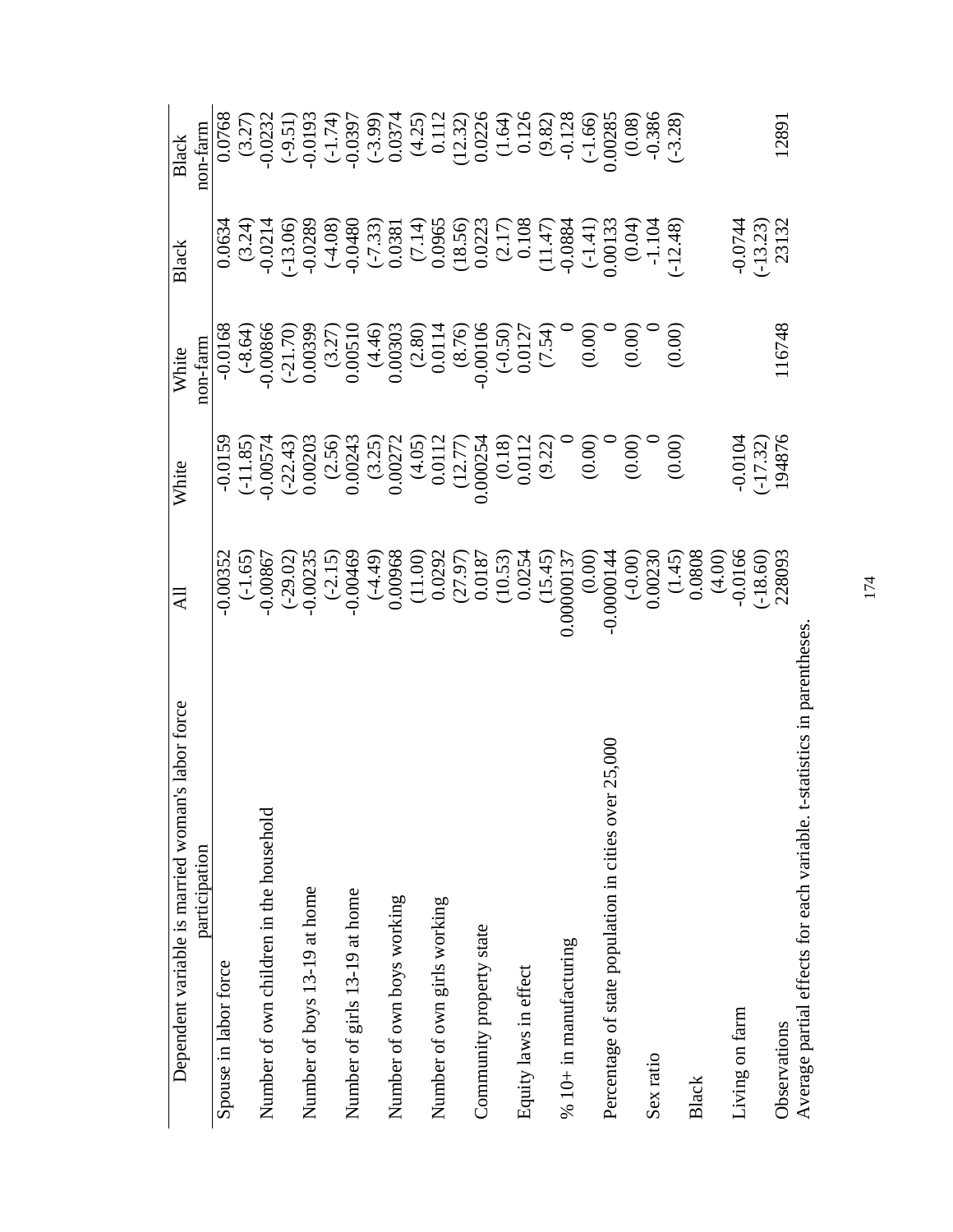Table 2.9 Differences in differences estimates of effects of changes in property laws, 1870-1880: Dates of passage according to Khan (1996) **Table 2.9 Differences in differences estimates of effects of changes in property laws, 1870-1880: Dates of passage according to Khan (1996)** 

| <b>DASSES ACCOLUTE OF NUMBER 33882</b>              |                                                                                                                                                                                                                                                                                         |                                                                                                                                                                                                                                                               |          |       |          |
|-----------------------------------------------------|-----------------------------------------------------------------------------------------------------------------------------------------------------------------------------------------------------------------------------------------------------------------------------------------|---------------------------------------------------------------------------------------------------------------------------------------------------------------------------------------------------------------------------------------------------------------|----------|-------|----------|
| abor force<br>Dependent variable is married woman's | Ę                                                                                                                                                                                                                                                                                       | White                                                                                                                                                                                                                                                         | White    | Black | Black    |
| participation                                       |                                                                                                                                                                                                                                                                                         |                                                                                                                                                                                                                                                               | non-farm |       | non-farm |
| Property act passed before 1870                     |                                                                                                                                                                                                                                                                                         |                                                                                                                                                                                                                                                               |          |       |          |
|                                                     |                                                                                                                                                                                                                                                                                         |                                                                                                                                                                                                                                                               |          |       |          |
| Property act passed, 1870-1880                      |                                                                                                                                                                                                                                                                                         |                                                                                                                                                                                                                                                               |          |       |          |
|                                                     |                                                                                                                                                                                                                                                                                         |                                                                                                                                                                                                                                                               |          |       |          |
| Property act passed before 1870 x year is 1880      |                                                                                                                                                                                                                                                                                         | 0.00551<br>(-2.99)<br>0.00537<br>(-2.73)<br>0.0021                                                                                                                                                                                                            |          |       |          |
|                                                     |                                                                                                                                                                                                                                                                                         |                                                                                                                                                                                                                                                               |          |       |          |
| Property act passed, 1870-1880 × year is 1880       | $\begin{array}{r} 0.00622\\ -2.48)\\ -0.00336\\ -0.00336\\ -0.00336\\ -0.00336\\ -0.00336\\ -0.00336\\ -0.00304\\ -0.00043\\ -0.000043\\ -0.000043\\ -0.000043\\ -0.00000\\ -0.00000\\ -0.00000\\ -0.00000\\ -0.00000\\ -0.00000\\ -0.0000\\ -0.0000\\ -0.0000\\ -0.0000\\ -0.0000\\ -$ | $(0.86) \atop (0.00799) \atop (0.00201) \atop (0.00479) \atop (0.00180) \atop (0.000001) \atop (0.000001) \atop (0.000001) \atop (0.000001) \atop (0.000001) \atop (0.00001) \atop (0.00001) \atop (0.00001) \atop (0.00001) \atop (0.00001) \atop (0.00535)$ |          |       |          |
|                                                     |                                                                                                                                                                                                                                                                                         |                                                                                                                                                                                                                                                               |          |       |          |
| Year is 1880                                        |                                                                                                                                                                                                                                                                                         |                                                                                                                                                                                                                                                               |          |       |          |
|                                                     |                                                                                                                                                                                                                                                                                         |                                                                                                                                                                                                                                                               |          |       |          |
| Living in urban area                                |                                                                                                                                                                                                                                                                                         |                                                                                                                                                                                                                                                               |          |       |          |
|                                                     |                                                                                                                                                                                                                                                                                         |                                                                                                                                                                                                                                                               |          |       |          |
| Living in group quarters                            |                                                                                                                                                                                                                                                                                         |                                                                                                                                                                                                                                                               |          |       |          |
|                                                     |                                                                                                                                                                                                                                                                                         |                                                                                                                                                                                                                                                               |          |       |          |
| Age                                                 |                                                                                                                                                                                                                                                                                         |                                                                                                                                                                                                                                                               |          |       |          |
|                                                     |                                                                                                                                                                                                                                                                                         |                                                                                                                                                                                                                                                               |          |       |          |
| Age squared                                         |                                                                                                                                                                                                                                                                                         |                                                                                                                                                                                                                                                               |          |       |          |
|                                                     |                                                                                                                                                                                                                                                                                         |                                                                                                                                                                                                                                                               |          |       |          |
| Spouse's age                                        |                                                                                                                                                                                                                                                                                         |                                                                                                                                                                                                                                                               |          |       |          |
|                                                     |                                                                                                                                                                                                                                                                                         |                                                                                                                                                                                                                                                               |          |       |          |
| Spouse's age squared                                |                                                                                                                                                                                                                                                                                         |                                                                                                                                                                                                                                                               |          |       |          |
|                                                     |                                                                                                                                                                                                                                                                                         |                                                                                                                                                                                                                                                               |          |       |          |
| Spouse is black                                     |                                                                                                                                                                                                                                                                                         |                                                                                                                                                                                                                                                               |          |       |          |
|                                                     |                                                                                                                                                                                                                                                                                         |                                                                                                                                                                                                                                                               |          |       |          |
| Spouse is U.S. born                                 |                                                                                                                                                                                                                                                                                         |                                                                                                                                                                                                                                                               |          |       |          |
|                                                     |                                                                                                                                                                                                                                                                                         |                                                                                                                                                                                                                                                               |          |       |          |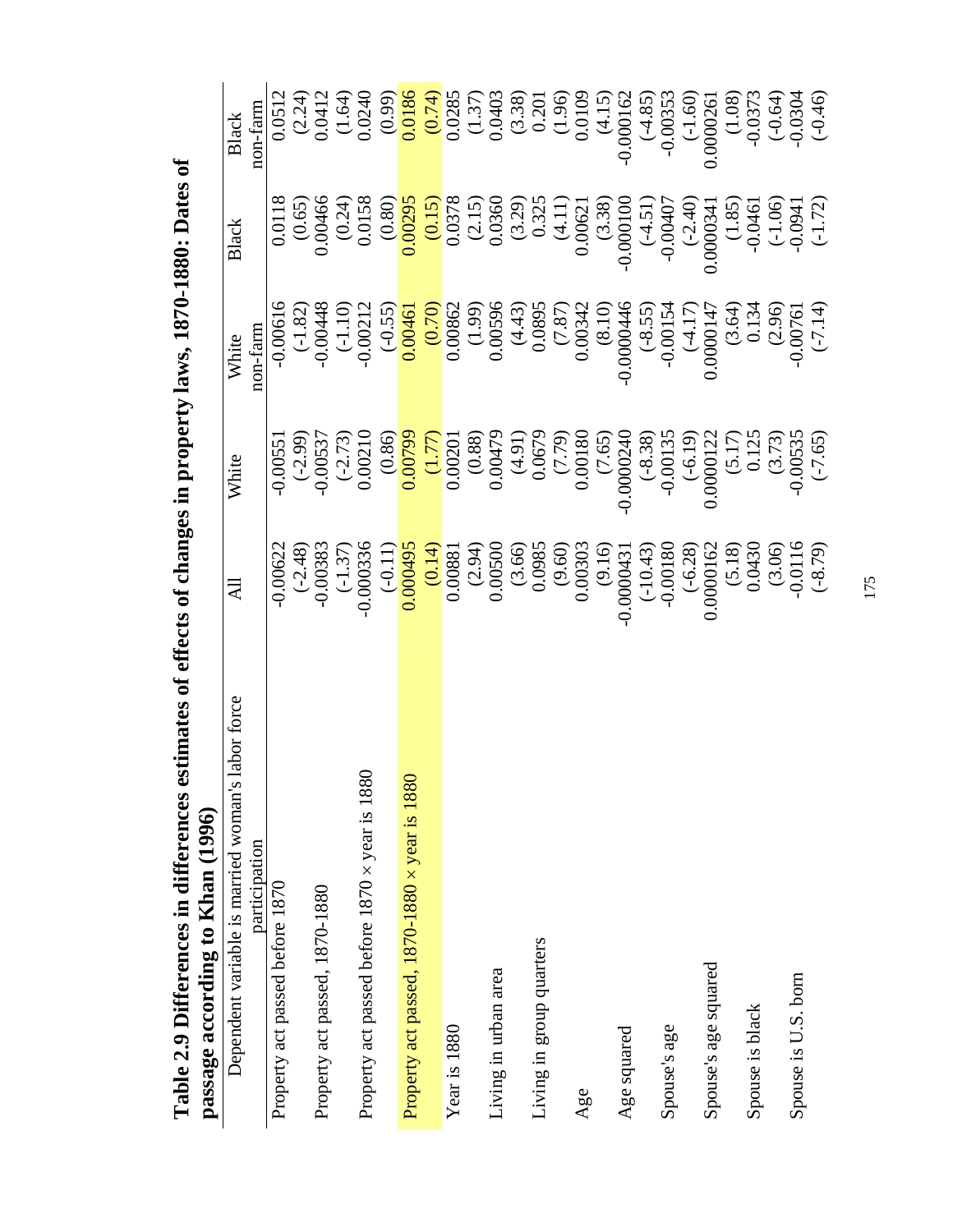| labor force<br>Dependent variable is married woman's                  | <b>All</b>                                                                                                                                                                                                                                                                                                                                                  | White                                                                                                                                                                                                                                                                                         | White                                                                                                                                                                                                  | Black                                                                                                                                                                                                                                                                                                          | Black                                                                                                                                                                                                                                                                                                                                                         |
|-----------------------------------------------------------------------|-------------------------------------------------------------------------------------------------------------------------------------------------------------------------------------------------------------------------------------------------------------------------------------------------------------------------------------------------------------|-----------------------------------------------------------------------------------------------------------------------------------------------------------------------------------------------------------------------------------------------------------------------------------------------|--------------------------------------------------------------------------------------------------------------------------------------------------------------------------------------------------------|----------------------------------------------------------------------------------------------------------------------------------------------------------------------------------------------------------------------------------------------------------------------------------------------------------------|---------------------------------------------------------------------------------------------------------------------------------------------------------------------------------------------------------------------------------------------------------------------------------------------------------------------------------------------------------------|
| participation                                                         |                                                                                                                                                                                                                                                                                                                                                             |                                                                                                                                                                                                                                                                                               | non-farm                                                                                                                                                                                               |                                                                                                                                                                                                                                                                                                                | non-farm                                                                                                                                                                                                                                                                                                                                                      |
| Spouse in labor force                                                 | 0.00780                                                                                                                                                                                                                                                                                                                                                     | $-0.0119$                                                                                                                                                                                                                                                                                     | $-0.00994$                                                                                                                                                                                             | 0.112                                                                                                                                                                                                                                                                                                          | 0.136                                                                                                                                                                                                                                                                                                                                                         |
|                                                                       |                                                                                                                                                                                                                                                                                                                                                             |                                                                                                                                                                                                                                                                                               |                                                                                                                                                                                                        |                                                                                                                                                                                                                                                                                                                | $(4.75)$<br>$-0.0260$                                                                                                                                                                                                                                                                                                                                         |
| Number of own children in the household                               |                                                                                                                                                                                                                                                                                                                                                             |                                                                                                                                                                                                                                                                                               |                                                                                                                                                                                                        |                                                                                                                                                                                                                                                                                                                |                                                                                                                                                                                                                                                                                                                                                               |
|                                                                       | $\begin{array}{l} \mbox{(-2.78)} \\ \mbox{(-23.75)} \\ \mbox{(-0.00803)} \\ \mbox{(-0.00517)} \\ \mbox{(-0.0053)} \\ \mbox{(-0.0058)} \\ \mbox{(0.00978)} \\ \mbox{(0.0088)} \\ \mbox{(0.0084)} \\ \mbox{(0.0084)} \\ \mbox{(0.0084)} \\ \mbox{(0.0084)} \\ \mbox{(0.0084)} \\ \mbox{(0.00054)} \\ \mbox{(0.00054)} \\ \mbox{(0.000132)} \\ \mbox{(0.00013$ | $\begin{array}{l} (-7.32) \\ (-3.20551 \\ 0.00156 \\ 0.00156 \\ 0.0012 \\ 0.0012 \\ 0.0012 \\ 0.0012 \\ 0.0012 \\ 0.0038 \\ 0.0038 \\ 0.00754 \\ 0.0007 \\ 0.0003 \\ 0.00038 \\ 0.000754 \\ 0.0000 \\ 0.0000 \\ 0.0000 \\ 0.0000 \\ 0.0000 \\ 0.0000 \\ 0.0000 \\ 0.0000 \\ 0.0000 \\ 0.0000$ | $(3.86)\n(3.80815\n(3.87)\n(3.87)\n(3.87)\n(3.88)\n(3.87)\n(3.87)\n(3.87)\n(3.88)\n(3.89)\n(3.80)\n(3.81)\n(3.81)\n(3.82)\n(3.81)\n(3.81)\n(3.82)\n(3.83)\n(3.84)\n(3.86)\n(3.88)\n(3.89)\n(3.89)\n(3$ | $(4.48) \\ 0.0248 \\ -0.0518 \\ -0.0618 \\ -0.0810 \\ -0.0607 \\ -0.0047 \\ -0.0047 \\ -0.0047 \\ -0.0047 \\ -0.0011 \\ -0.0013 \\ -0.0013 \\ -0.0013 \\ -0.0013 \\ -0.0013 \\ -0.0013 \\ -0.0013 \\ -0.0013 \\ -0.0013 \\ -0.0013 \\ -0.0013 \\ -0.0013 \\ -0.0013 \\ -0.0013 \\ -0.0013 \\ -0.0013 \\ -0.00$ | $\begin{array}{l} (-10.05) \\ (-5.78) \\ (-6.66) \\ (-7.66) \\ 0.0652 \\ 0.133 \\ (-1.21) \\ (-3.46) \\ (-1.21) \\ (-1.21) \\ (-1.21) \\ (-1.21) \\ (-1.21) \\ (-1.21) \\ (-1.21) \\ (-1.21) \\ (-1.21) \\ (-1.21) \\ (-1.21) \\ (-1.21) \\ (-1.21) \\ (-1.21) \\ (-1.21) \\ (-1.21) \\ (-1.21) \\ (-1.21) \\ (-1.21) \\ (-1.21) \\ (-1.21) \\ (-1.21) \\ (-$ |
| Number of boys 13-19 at home                                          |                                                                                                                                                                                                                                                                                                                                                             |                                                                                                                                                                                                                                                                                               |                                                                                                                                                                                                        |                                                                                                                                                                                                                                                                                                                |                                                                                                                                                                                                                                                                                                                                                               |
|                                                                       |                                                                                                                                                                                                                                                                                                                                                             |                                                                                                                                                                                                                                                                                               |                                                                                                                                                                                                        |                                                                                                                                                                                                                                                                                                                |                                                                                                                                                                                                                                                                                                                                                               |
| Number of girls 13-19 at home                                         |                                                                                                                                                                                                                                                                                                                                                             |                                                                                                                                                                                                                                                                                               |                                                                                                                                                                                                        |                                                                                                                                                                                                                                                                                                                |                                                                                                                                                                                                                                                                                                                                                               |
|                                                                       |                                                                                                                                                                                                                                                                                                                                                             |                                                                                                                                                                                                                                                                                               |                                                                                                                                                                                                        |                                                                                                                                                                                                                                                                                                                |                                                                                                                                                                                                                                                                                                                                                               |
| Number of own boys working                                            |                                                                                                                                                                                                                                                                                                                                                             |                                                                                                                                                                                                                                                                                               |                                                                                                                                                                                                        |                                                                                                                                                                                                                                                                                                                |                                                                                                                                                                                                                                                                                                                                                               |
|                                                                       |                                                                                                                                                                                                                                                                                                                                                             |                                                                                                                                                                                                                                                                                               |                                                                                                                                                                                                        |                                                                                                                                                                                                                                                                                                                |                                                                                                                                                                                                                                                                                                                                                               |
| Number of own girls working                                           |                                                                                                                                                                                                                                                                                                                                                             |                                                                                                                                                                                                                                                                                               |                                                                                                                                                                                                        |                                                                                                                                                                                                                                                                                                                |                                                                                                                                                                                                                                                                                                                                                               |
|                                                                       |                                                                                                                                                                                                                                                                                                                                                             |                                                                                                                                                                                                                                                                                               |                                                                                                                                                                                                        |                                                                                                                                                                                                                                                                                                                |                                                                                                                                                                                                                                                                                                                                                               |
| Community property state                                              |                                                                                                                                                                                                                                                                                                                                                             |                                                                                                                                                                                                                                                                                               |                                                                                                                                                                                                        |                                                                                                                                                                                                                                                                                                                |                                                                                                                                                                                                                                                                                                                                                               |
|                                                                       |                                                                                                                                                                                                                                                                                                                                                             |                                                                                                                                                                                                                                                                                               |                                                                                                                                                                                                        |                                                                                                                                                                                                                                                                                                                |                                                                                                                                                                                                                                                                                                                                                               |
| Equity laws in effect                                                 |                                                                                                                                                                                                                                                                                                                                                             |                                                                                                                                                                                                                                                                                               |                                                                                                                                                                                                        |                                                                                                                                                                                                                                                                                                                |                                                                                                                                                                                                                                                                                                                                                               |
|                                                                       |                                                                                                                                                                                                                                                                                                                                                             |                                                                                                                                                                                                                                                                                               |                                                                                                                                                                                                        |                                                                                                                                                                                                                                                                                                                |                                                                                                                                                                                                                                                                                                                                                               |
| $% 10+$ in manufacturing                                              |                                                                                                                                                                                                                                                                                                                                                             |                                                                                                                                                                                                                                                                                               |                                                                                                                                                                                                        |                                                                                                                                                                                                                                                                                                                |                                                                                                                                                                                                                                                                                                                                                               |
|                                                                       |                                                                                                                                                                                                                                                                                                                                                             |                                                                                                                                                                                                                                                                                               |                                                                                                                                                                                                        |                                                                                                                                                                                                                                                                                                                |                                                                                                                                                                                                                                                                                                                                                               |
| .5,000<br>Percentage of state population in cities over 2             |                                                                                                                                                                                                                                                                                                                                                             |                                                                                                                                                                                                                                                                                               |                                                                                                                                                                                                        |                                                                                                                                                                                                                                                                                                                |                                                                                                                                                                                                                                                                                                                                                               |
|                                                                       |                                                                                                                                                                                                                                                                                                                                                             |                                                                                                                                                                                                                                                                                               |                                                                                                                                                                                                        |                                                                                                                                                                                                                                                                                                                |                                                                                                                                                                                                                                                                                                                                                               |
| Sex ratio                                                             |                                                                                                                                                                                                                                                                                                                                                             |                                                                                                                                                                                                                                                                                               |                                                                                                                                                                                                        |                                                                                                                                                                                                                                                                                                                |                                                                                                                                                                                                                                                                                                                                                               |
|                                                                       |                                                                                                                                                                                                                                                                                                                                                             |                                                                                                                                                                                                                                                                                               |                                                                                                                                                                                                        |                                                                                                                                                                                                                                                                                                                | $(-0.22)$                                                                                                                                                                                                                                                                                                                                                     |
| Black                                                                 |                                                                                                                                                                                                                                                                                                                                                             |                                                                                                                                                                                                                                                                                               |                                                                                                                                                                                                        |                                                                                                                                                                                                                                                                                                                |                                                                                                                                                                                                                                                                                                                                                               |
|                                                                       | $(4.41)$<br>0.0207                                                                                                                                                                                                                                                                                                                                          |                                                                                                                                                                                                                                                                                               |                                                                                                                                                                                                        |                                                                                                                                                                                                                                                                                                                |                                                                                                                                                                                                                                                                                                                                                               |
| Living on farm                                                        |                                                                                                                                                                                                                                                                                                                                                             | 0.00801                                                                                                                                                                                                                                                                                       |                                                                                                                                                                                                        |                                                                                                                                                                                                                                                                                                                |                                                                                                                                                                                                                                                                                                                                                               |
|                                                                       | $(-23.55)$<br>147536                                                                                                                                                                                                                                                                                                                                        | $(-12.61)$<br>131793                                                                                                                                                                                                                                                                          |                                                                                                                                                                                                        | $-0.113$<br>$(-18.29)$<br>$17169$                                                                                                                                                                                                                                                                              |                                                                                                                                                                                                                                                                                                                                                               |
| Observations                                                          |                                                                                                                                                                                                                                                                                                                                                             |                                                                                                                                                                                                                                                                                               | 72691                                                                                                                                                                                                  |                                                                                                                                                                                                                                                                                                                | 11546                                                                                                                                                                                                                                                                                                                                                         |
| sortial affacts for each worights to statistic<br>$\Lambda$ variation |                                                                                                                                                                                                                                                                                                                                                             |                                                                                                                                                                                                                                                                                               |                                                                                                                                                                                                        |                                                                                                                                                                                                                                                                                                                |                                                                                                                                                                                                                                                                                                                                                               |

Average partial effects for each variable. t-statistics in parentheses. Average partial effects for each variable. t-statistics in parentheses.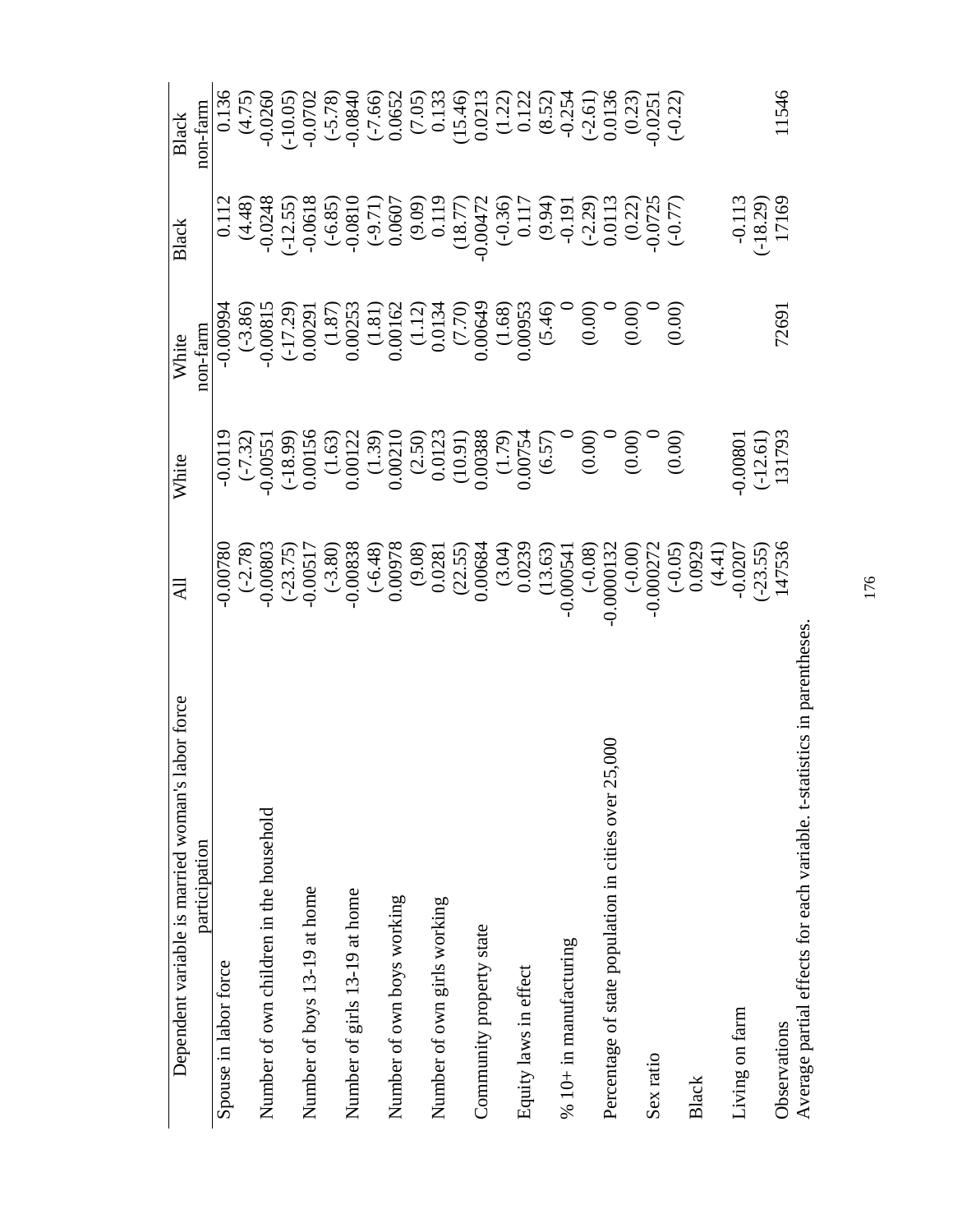| Dependent variable is married woman's labor force  | $\Xi$                                                                                                                                                          | White | White                                                                                                                                                                                                                                                                                                     | Black                                                                                                                                                                                                                                                                      | <b>Black</b>                                                                                                                                                                                             |
|----------------------------------------------------|----------------------------------------------------------------------------------------------------------------------------------------------------------------|-------|-----------------------------------------------------------------------------------------------------------------------------------------------------------------------------------------------------------------------------------------------------------------------------------------------------------|----------------------------------------------------------------------------------------------------------------------------------------------------------------------------------------------------------------------------------------------------------------------------|----------------------------------------------------------------------------------------------------------------------------------------------------------------------------------------------------------|
| participation                                      |                                                                                                                                                                |       | non-farm                                                                                                                                                                                                                                                                                                  |                                                                                                                                                                                                                                                                            | non-farm                                                                                                                                                                                                 |
| Property act passed before 1880                    |                                                                                                                                                                |       |                                                                                                                                                                                                                                                                                                           |                                                                                                                                                                                                                                                                            |                                                                                                                                                                                                          |
|                                                    |                                                                                                                                                                |       |                                                                                                                                                                                                                                                                                                           |                                                                                                                                                                                                                                                                            |                                                                                                                                                                                                          |
| Property act passed, 1880-1900                     |                                                                                                                                                                |       |                                                                                                                                                                                                                                                                                                           |                                                                                                                                                                                                                                                                            |                                                                                                                                                                                                          |
|                                                    | 0.0132<br>(5.03)<br>(-1.17)<br>(-0.000555)<br>(-0.57)<br>(-0.00561)<br>(-0.000559)<br>(-1.2)<br>(-3.86)<br>(-3.86)<br>(-3.86)<br>(-3.86)<br>(-3.86)<br>(-3.86) |       | $\begin{array}{r} -0.00956 \\ (-1.75) \\ -0.00872 \\ 0.000461 \\ -0.000461 \\ -0.000461 \\ -0.00162 \\ 0.00162 \\ -0.00162 \\ 0.00162 \\ -0.0018 \\ 0.00276 \\ -0.000549 \\ -0.00127 \\ -0.0013 \\ -0.00034 \\ 0.00003 \\ -0.00034 \\ -0.00034 \\ -0.00034 \\ -0.00034 \\ -0.00034 \\ -0.00054 \\ -0.000$ | $[ \begin{matrix} 6 & 0.0576 & 0.0576 & 0.039 \\ 0.039 & 0.234 & 0.0253 \\ 0.0253 & 0.0195 & 0.0195 \\ 0.00000 & 0.0195 & 0.0000 \\ 0.00000 & 0.00000 & 0.00000 \\ 0.00000 & 0.00000 & 0.00000 \\ 0.00000 & 0.00000 & 0.0000 \\ 0.00000 & 0.00000 & 0.0000 \\ 0.00000 & 0$ | $(0.0456\n(0.35) \n(0.57) \n(0.57) \n(0.57) \n(0.57) \n(0.57) \n(0.57) \n(0.57) \n(0.57) \n(0.57) \n(0.57) \n(0.57) \n(0.57) \n(0.57) \n(0.57) \n(0.57) \n(0.57) \n(0.57) \n(0.57) \n(0.57) \n(0.57) \n$ |
| ear is 1900<br>Property act passed before 1880 x y |                                                                                                                                                                |       |                                                                                                                                                                                                                                                                                                           |                                                                                                                                                                                                                                                                            |                                                                                                                                                                                                          |
|                                                    |                                                                                                                                                                |       |                                                                                                                                                                                                                                                                                                           |                                                                                                                                                                                                                                                                            |                                                                                                                                                                                                          |
| Property act passed, 1880-1900 × year is 1900      |                                                                                                                                                                |       |                                                                                                                                                                                                                                                                                                           |                                                                                                                                                                                                                                                                            |                                                                                                                                                                                                          |
|                                                    |                                                                                                                                                                |       |                                                                                                                                                                                                                                                                                                           |                                                                                                                                                                                                                                                                            |                                                                                                                                                                                                          |
| Year is 1900                                       |                                                                                                                                                                |       |                                                                                                                                                                                                                                                                                                           |                                                                                                                                                                                                                                                                            |                                                                                                                                                                                                          |
|                                                    |                                                                                                                                                                |       |                                                                                                                                                                                                                                                                                                           |                                                                                                                                                                                                                                                                            |                                                                                                                                                                                                          |
| Living in urban area                               |                                                                                                                                                                |       |                                                                                                                                                                                                                                                                                                           |                                                                                                                                                                                                                                                                            |                                                                                                                                                                                                          |
|                                                    |                                                                                                                                                                |       |                                                                                                                                                                                                                                                                                                           |                                                                                                                                                                                                                                                                            |                                                                                                                                                                                                          |
| Living in group quarters                           |                                                                                                                                                                |       |                                                                                                                                                                                                                                                                                                           |                                                                                                                                                                                                                                                                            |                                                                                                                                                                                                          |
|                                                    |                                                                                                                                                                |       |                                                                                                                                                                                                                                                                                                           |                                                                                                                                                                                                                                                                            |                                                                                                                                                                                                          |
| Age                                                |                                                                                                                                                                |       |                                                                                                                                                                                                                                                                                                           |                                                                                                                                                                                                                                                                            |                                                                                                                                                                                                          |
|                                                    |                                                                                                                                                                |       |                                                                                                                                                                                                                                                                                                           |                                                                                                                                                                                                                                                                            |                                                                                                                                                                                                          |
| Age squared                                        |                                                                                                                                                                |       |                                                                                                                                                                                                                                                                                                           |                                                                                                                                                                                                                                                                            |                                                                                                                                                                                                          |
|                                                    |                                                                                                                                                                |       |                                                                                                                                                                                                                                                                                                           |                                                                                                                                                                                                                                                                            |                                                                                                                                                                                                          |
| Spouse's age                                       |                                                                                                                                                                |       |                                                                                                                                                                                                                                                                                                           |                                                                                                                                                                                                                                                                            |                                                                                                                                                                                                          |
|                                                    |                                                                                                                                                                |       |                                                                                                                                                                                                                                                                                                           |                                                                                                                                                                                                                                                                            |                                                                                                                                                                                                          |
| Spouse's age squared                               |                                                                                                                                                                |       |                                                                                                                                                                                                                                                                                                           |                                                                                                                                                                                                                                                                            |                                                                                                                                                                                                          |
|                                                    |                                                                                                                                                                |       |                                                                                                                                                                                                                                                                                                           |                                                                                                                                                                                                                                                                            |                                                                                                                                                                                                          |
| Spouse is black                                    |                                                                                                                                                                |       |                                                                                                                                                                                                                                                                                                           |                                                                                                                                                                                                                                                                            |                                                                                                                                                                                                          |
|                                                    |                                                                                                                                                                |       |                                                                                                                                                                                                                                                                                                           |                                                                                                                                                                                                                                                                            |                                                                                                                                                                                                          |
| Spouse is U.S. born                                |                                                                                                                                                                |       |                                                                                                                                                                                                                                                                                                           |                                                                                                                                                                                                                                                                            |                                                                                                                                                                                                          |
|                                                    |                                                                                                                                                                |       |                                                                                                                                                                                                                                                                                                           |                                                                                                                                                                                                                                                                            |                                                                                                                                                                                                          |

**Table 2.10 Differences in differences estimates of effects of changes in property laws, 1880-1900: Dates of**  Table 2.10 Differences in differences estimates of effects of changes in property laws, 1880-1900: Dates of nume 2012 and 2010 to Khan (1996) **passage according to Khan (1996)**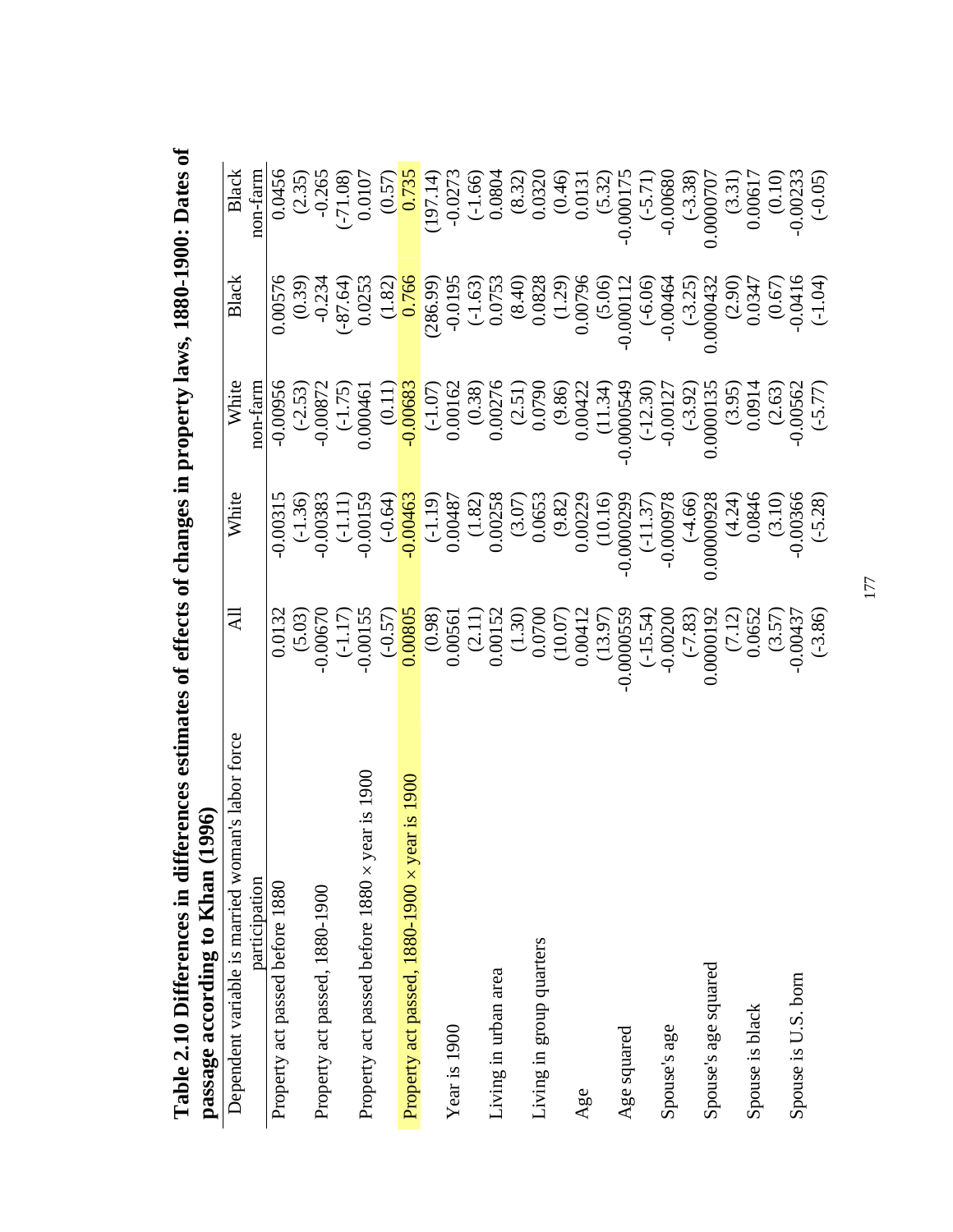| Dependent variable is married woman's labor force                       | All                                                                                                                                                                                                                     | White                                                                                                                                                                                                                          | White                                                                                                                                                                                                      | Black                                                                                                                                                                                                                                                                                                                        | Black                                                                                                                                    |
|-------------------------------------------------------------------------|-------------------------------------------------------------------------------------------------------------------------------------------------------------------------------------------------------------------------|--------------------------------------------------------------------------------------------------------------------------------------------------------------------------------------------------------------------------------|------------------------------------------------------------------------------------------------------------------------------------------------------------------------------------------------------------|------------------------------------------------------------------------------------------------------------------------------------------------------------------------------------------------------------------------------------------------------------------------------------------------------------------------------|------------------------------------------------------------------------------------------------------------------------------------------|
| participation                                                           |                                                                                                                                                                                                                         |                                                                                                                                                                                                                                | non-farm                                                                                                                                                                                                   |                                                                                                                                                                                                                                                                                                                              | non-farm                                                                                                                                 |
| Spouse in labor force                                                   | $-0.0027$                                                                                                                                                                                                               | $-0.0159$                                                                                                                                                                                                                      | $-0.0168$                                                                                                                                                                                                  | 0.0628                                                                                                                                                                                                                                                                                                                       | 0.0751                                                                                                                                   |
|                                                                         | $(-1.30)$<br>-0.00865                                                                                                                                                                                                   |                                                                                                                                                                                                                                |                                                                                                                                                                                                            |                                                                                                                                                                                                                                                                                                                              | $(3.20)$<br>$-0.0231$                                                                                                                    |
| Number of own children in the household                                 |                                                                                                                                                                                                                         |                                                                                                                                                                                                                                |                                                                                                                                                                                                            |                                                                                                                                                                                                                                                                                                                              |                                                                                                                                          |
|                                                                         |                                                                                                                                                                                                                         |                                                                                                                                                                                                                                |                                                                                                                                                                                                            |                                                                                                                                                                                                                                                                                                                              |                                                                                                                                          |
| Number of boys 13-19 at home                                            |                                                                                                                                                                                                                         |                                                                                                                                                                                                                                |                                                                                                                                                                                                            |                                                                                                                                                                                                                                                                                                                              |                                                                                                                                          |
|                                                                         | $\begin{array}{l} (-28.93) \\ -0.00235 \\ -0.00477 \\ 0.00477 \\ 0.00969 \\ 0.00969 \\ 0.11.00) \\ (27.93) \\ (14.48) \\ 0.0328 \\ (14.48) \\ 0.0316 \\ (19.30) \\ 0.0000402 \\ 0.0000040 \\ -0.0000040 \\ \end{array}$ |                                                                                                                                                                                                                                |                                                                                                                                                                                                            | $\left(\begin{smallmatrix} 3.21 \\ 3.21 \\ -0.0214 \\ -0.0289 \\ -0.0480 \\ -0.0480 \\ -0.0383 \\ -0.0363 \\ -0.00963 \\ -0.00963 \\ -0.0000 \\ -0.0000 \\ -0.0000 \\ -0.0000 \\ -0.0000 \\ -0.0001 \\ -0.0015 \\ -0.0001 \\ -0.0001 \\ -0.0001 \\ -0.0001 \\ -0.0001 \\ -0.0001 \\ -0.0001 \\ -0.0001 \\ -0.0001 \\ -0.000$ | $(9.51)$ $(1.71)$ $(1.71)$ $(0.0397)$ $(0.0375)$ $(0.0375)$ $(1.23)$ $(1.23)$ $(0.0594)$ $(0.0594)$ $(0.00594)$ $(0.000225)$ $(0.00025)$ |
| Number of girls 13-19 at home                                           |                                                                                                                                                                                                                         |                                                                                                                                                                                                                                |                                                                                                                                                                                                            |                                                                                                                                                                                                                                                                                                                              |                                                                                                                                          |
|                                                                         |                                                                                                                                                                                                                         |                                                                                                                                                                                                                                |                                                                                                                                                                                                            |                                                                                                                                                                                                                                                                                                                              |                                                                                                                                          |
| Number of own boys working                                              |                                                                                                                                                                                                                         |                                                                                                                                                                                                                                |                                                                                                                                                                                                            |                                                                                                                                                                                                                                                                                                                              |                                                                                                                                          |
|                                                                         |                                                                                                                                                                                                                         |                                                                                                                                                                                                                                |                                                                                                                                                                                                            |                                                                                                                                                                                                                                                                                                                              |                                                                                                                                          |
| Number of own girls working                                             |                                                                                                                                                                                                                         |                                                                                                                                                                                                                                |                                                                                                                                                                                                            |                                                                                                                                                                                                                                                                                                                              |                                                                                                                                          |
|                                                                         |                                                                                                                                                                                                                         |                                                                                                                                                                                                                                |                                                                                                                                                                                                            |                                                                                                                                                                                                                                                                                                                              |                                                                                                                                          |
| Community property state                                                |                                                                                                                                                                                                                         |                                                                                                                                                                                                                                |                                                                                                                                                                                                            |                                                                                                                                                                                                                                                                                                                              |                                                                                                                                          |
|                                                                         |                                                                                                                                                                                                                         |                                                                                                                                                                                                                                |                                                                                                                                                                                                            |                                                                                                                                                                                                                                                                                                                              |                                                                                                                                          |
| Equity laws in effect                                                   |                                                                                                                                                                                                                         |                                                                                                                                                                                                                                |                                                                                                                                                                                                            |                                                                                                                                                                                                                                                                                                                              |                                                                                                                                          |
|                                                                         |                                                                                                                                                                                                                         |                                                                                                                                                                                                                                |                                                                                                                                                                                                            |                                                                                                                                                                                                                                                                                                                              |                                                                                                                                          |
| $% 10+$ in manufacturing                                                |                                                                                                                                                                                                                         |                                                                                                                                                                                                                                |                                                                                                                                                                                                            |                                                                                                                                                                                                                                                                                                                              |                                                                                                                                          |
|                                                                         |                                                                                                                                                                                                                         |                                                                                                                                                                                                                                |                                                                                                                                                                                                            |                                                                                                                                                                                                                                                                                                                              |                                                                                                                                          |
| Percentage of state population in cities over 25,000                    |                                                                                                                                                                                                                         |                                                                                                                                                                                                                                |                                                                                                                                                                                                            |                                                                                                                                                                                                                                                                                                                              |                                                                                                                                          |
|                                                                         | $(-0.01)$<br>0.00227                                                                                                                                                                                                    |                                                                                                                                                                                                                                |                                                                                                                                                                                                            | $(0.05)$<br>-1.106                                                                                                                                                                                                                                                                                                           | $(0.06)$<br>$-0.333$                                                                                                                     |
| Sex ratio                                                               |                                                                                                                                                                                                                         |                                                                                                                                                                                                                                |                                                                                                                                                                                                            |                                                                                                                                                                                                                                                                                                                              |                                                                                                                                          |
|                                                                         | $\begin{array}{c} (1.25) \\ 0.0843 \\ (4.07) \\ 0.0175 \\ (-19.79) \\ (2.8093 \end{array}$                                                                                                                              | $(11.83)$ $(0.00576)$ $(0.00203)$ $(0.00203)$ $(0.00241)$ $(0.00241)$ $(0.0027)$ $(0.0027)$ $(0.0027)$ $(0.00344)$ $(0.00344)$ $(0.000844)$ $(0.000844)$ $(0.000844)$ $(0.000844)$ $(0.000844)$ $(0.000844)$ $(0.000844)$ $(0$ | $(9.66) \n(9.00867) \n(1.73) \n(1.73) \n(1.73) \n(1.73) \n(1.73) \n(1.73) \n(1.73) \n(1.73) \n(1.73) \n(1.73) \n(1.73) \n(1.73) \n(1.73) \n(1.73) \n(1.73) \n(1.73) \n(1.73) \n(1.73) \n(1.73) \n(1.73) <$ | $-12.63$                                                                                                                                                                                                                                                                                                                     | $(-2.95)$                                                                                                                                |
| Black                                                                   |                                                                                                                                                                                                                         |                                                                                                                                                                                                                                |                                                                                                                                                                                                            |                                                                                                                                                                                                                                                                                                                              |                                                                                                                                          |
|                                                                         |                                                                                                                                                                                                                         |                                                                                                                                                                                                                                |                                                                                                                                                                                                            |                                                                                                                                                                                                                                                                                                                              |                                                                                                                                          |
| Living on farm                                                          |                                                                                                                                                                                                                         | $-0.0105$<br>$(-17.34)$<br>$194876$                                                                                                                                                                                            |                                                                                                                                                                                                            | $-0.0749$<br>$(-13.34)$<br>$23132$                                                                                                                                                                                                                                                                                           |                                                                                                                                          |
|                                                                         |                                                                                                                                                                                                                         |                                                                                                                                                                                                                                |                                                                                                                                                                                                            |                                                                                                                                                                                                                                                                                                                              |                                                                                                                                          |
| Observations                                                            |                                                                                                                                                                                                                         |                                                                                                                                                                                                                                | 116748                                                                                                                                                                                                     |                                                                                                                                                                                                                                                                                                                              | 12891                                                                                                                                    |
| Average partial effects for each variable. t-statistics in parentheses. |                                                                                                                                                                                                                         |                                                                                                                                                                                                                                |                                                                                                                                                                                                            |                                                                                                                                                                                                                                                                                                                              |                                                                                                                                          |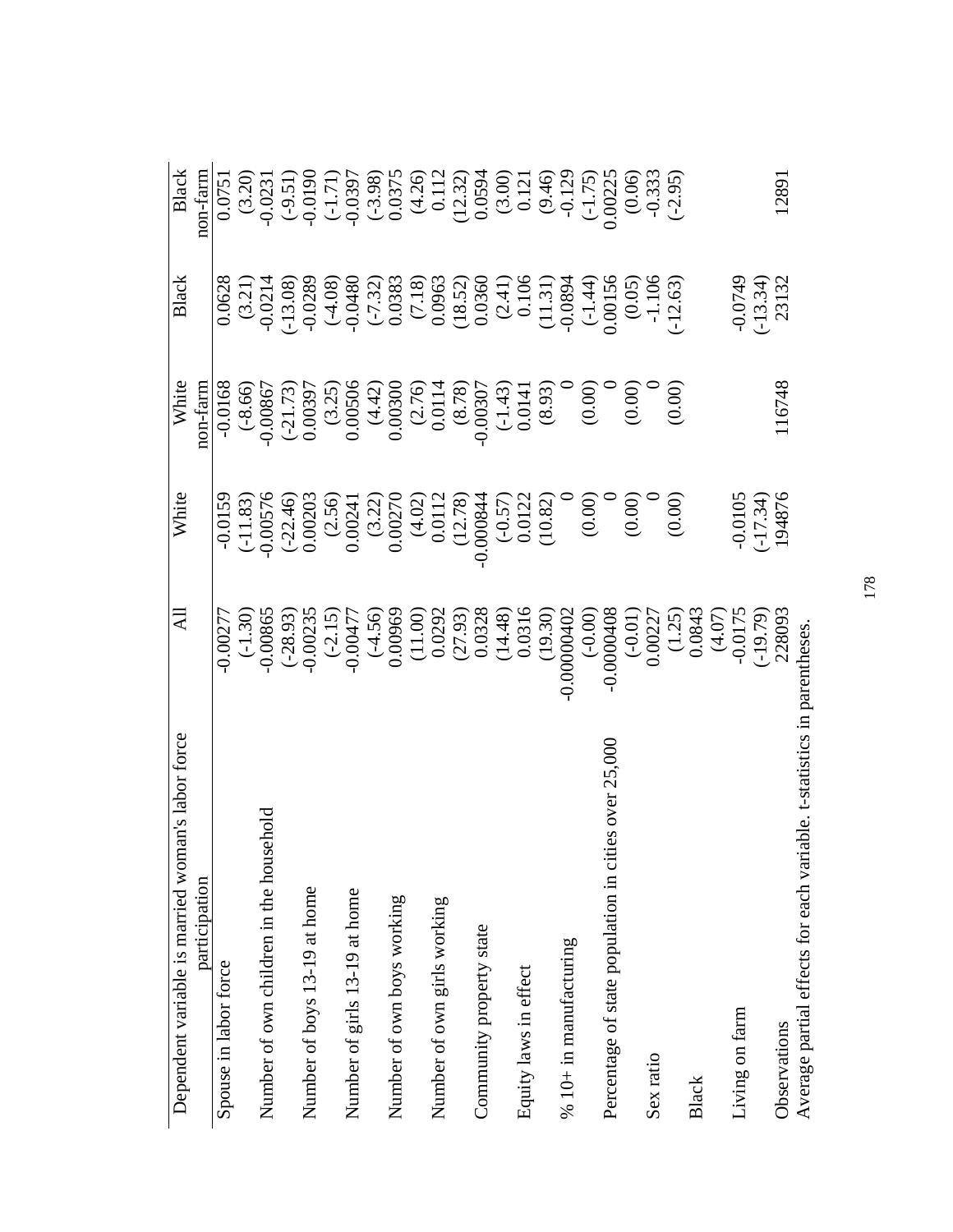|                                                   | 1880      |       | 1900       |       |
|---------------------------------------------------|-----------|-------|------------|-------|
|                                                   | N         | ℅     | N          | %     |
| <b>All married women</b>                          |           |       |            |       |
| Not in labor force                                | 7,121,838 | 89.1  | 10,882,558 | 87.0  |
| Keeps boarders or lodgers, but not                | 527,444   | 6.6   | 1,157,679  | 9.3   |
| gainfully employed                                |           |       |            |       |
| Gainfully employed, but no boarders               | 318,552   | 4.0   | 407,365    | 3.3   |
| or lodgers                                        |           |       |            |       |
| Keeps boarders or lodgers and                     | 24,216    | 0.3   | 58,293     | 0.5   |
| gainfully employed                                |           |       |            |       |
| Total                                             | 7,992,050 | 100.0 | 12,505,895 | 100.0 |
|                                                   |           |       |            |       |
| <b>Black married women</b>                        |           |       |            |       |
| Not in labor force                                | 652,646   | 69.6  | 908,743    | 71.9  |
| Keeps boarders or lodgers, but not                | 43,971    | 4.7   | 99,015     | 7.8   |
| gainfully employed                                |           |       |            |       |
| Gainfully employed, but no boarders<br>or lodgers | 230,596   | 24.6  | 230,024    | 18.2  |
| Keeps boarders or lodgers and                     | 10,961    | 1.2   | 26,425     | 2.1   |
| gainfully employed                                |           |       |            |       |
| Total                                             | 938,174   | 100.0 | 1,264,207  | 100.0 |
|                                                   |           |       |            |       |
| White married women                               |           |       |            |       |
| Not in labor force                                | 6,459,617 | 91.7  | 9,926,890  | 88.8  |
| Keeps boarders or lodgers, but not                | 482,475   | 6.9   | 1,053,540  | 9.4   |
| gainfully employed                                |           |       |            |       |
| Gainfully employed, but no boarders               | 86,060    | 1.2   | 168,995    | 1.5   |
| or lodgers                                        |           |       |            |       |
| Keeps boarders or lodgers and                     | 13,156    | 0.2   | 31,093     | 0.3   |
| gainfully employed<br>Total                       |           |       |            |       |
|                                                   | 7,041,308 | 100.0 | 11,180,518 | 100.0 |
| <b>Rural married women</b>                        |           |       |            |       |
| Not in labor force                                | 5,156,266 | 90.4  | 6,742,951  | 88.5  |
| Keeps boarders or lodgers, but not                | 295,230   | 5.2   | 594,065    | 7.8   |
| gainfully employed                                |           |       |            |       |
| Gainfully employed, but no boarders               | 238,869   | 4.2   | 255,094    | 3.3   |
| or lodgers                                        |           |       |            |       |
| Keeps boarders or lodgers and                     | 12,354    | 0.2   | 27,438     | 0.4   |
| gainfully employed                                |           |       |            |       |
| Total                                             | 5,702,719 | 100.0 | 7,619,548  | 100.0 |
| <b>Urban married women</b>                        |           |       |            |       |
| Not in labor force                                | 1,965,572 | 85.9  | 4,139,607  | 84.7  |
| Keeps boarders or lodgers, but not                | 232,214   | 10.1  | 563,614    | 11.5  |
| gainfully employed                                |           |       |            |       |
| Gainfully employed, but no boarders               | 79,683    | 3.5   | 152,271    | 3.1   |
| or lodgers                                        |           |       |            |       |
| Keeps boarders or lodgers and                     | 11,862    | 0.5   | 30,855     | 0.6   |
| gainfully employed                                |           |       |            |       |
| Total                                             | 2,289,331 | 100.0 | 4,886,347  | 100.0 |

# **Table 2.11 Effect of boarders on labor force participation measures**

Note: Married women with their spouse present between the ages of 16 and 70 who are spouses or heads of household and not living in group quarters are included in the tables.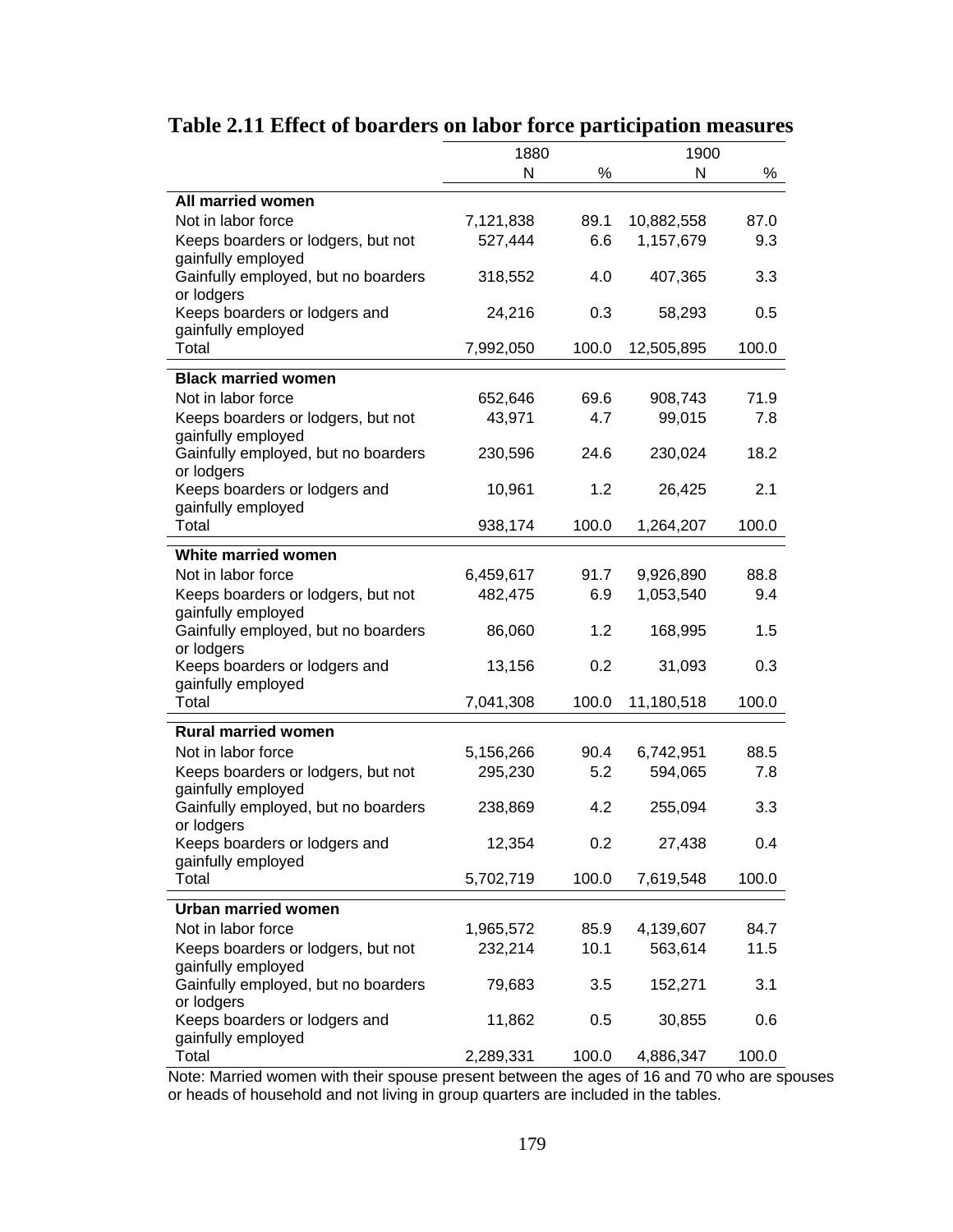| rapie 2.172: Dillerence in dillerences estimates of errects of changes in earlings laws, root-rybu, with<br>wives keeping boarders included in labor force: Dates according to Khan (1996) |                                                                            |                                                                                                                                                                    |                                                                                                                                                    |                                                                                                                   |                                                                                                    |
|--------------------------------------------------------------------------------------------------------------------------------------------------------------------------------------------|----------------------------------------------------------------------------|--------------------------------------------------------------------------------------------------------------------------------------------------------------------|----------------------------------------------------------------------------------------------------------------------------------------------------|-------------------------------------------------------------------------------------------------------------------|----------------------------------------------------------------------------------------------------|
| Dependent variable is married woman's labor force                                                                                                                                          | ₹                                                                          | White                                                                                                                                                              | White                                                                                                                                              | Black                                                                                                             | Black                                                                                              |
| participation                                                                                                                                                                              |                                                                            |                                                                                                                                                                    | non-farm                                                                                                                                           |                                                                                                                   | non-farm                                                                                           |
| Earnings act passed before 1880                                                                                                                                                            | $-0.0286$                                                                  | $-0.0146$                                                                                                                                                          | $-0.0330$                                                                                                                                          | 0.00603                                                                                                           | 0.0177                                                                                             |
|                                                                                                                                                                                            | $(-10.29)$                                                                 |                                                                                                                                                                    |                                                                                                                                                    |                                                                                                                   |                                                                                                    |
| Earnings act passed, 1880-1900                                                                                                                                                             | $-0.0255$                                                                  | $(-4.67)$<br>-0.00235                                                                                                                                              | $(-6.87)$<br>-0.0183                                                                                                                               | $\begin{array}{c} (0.59) \\ (0.50) \\ (-0.0764) \\ (-0.99) \\ (1.19) \\ (1.49) \\ (1.49) \\ (0.0168) \end{array}$ | $(1.27)$<br>$-0.200$                                                                               |
|                                                                                                                                                                                            | $(-3.65)$                                                                  |                                                                                                                                                                    |                                                                                                                                                    |                                                                                                                   | $(-2.61)$                                                                                          |
| Year is 1900                                                                                                                                                                               | 0.0140                                                                     |                                                                                                                                                                    | $(-1.61)$<br>0.0120                                                                                                                                |                                                                                                                   | $-0.00967$                                                                                         |
|                                                                                                                                                                                            | (4.94)                                                                     | $(-0.32)$<br>0.0244<br>(7.13)<br>(7.13)                                                                                                                            | $(2.29)$<br>$0.00807$                                                                                                                              |                                                                                                                   |                                                                                                    |
| Earnings act passed before 1880 × Year is 1900                                                                                                                                             | 0.00957                                                                    |                                                                                                                                                                    |                                                                                                                                                    |                                                                                                                   | $(-0.86)$<br>0.0222                                                                                |
|                                                                                                                                                                                            | (2.82)                                                                     | $(0.05)$<br>$-0.0123$                                                                                                                                              | $(1.41)$<br>$-0.000604$                                                                                                                            | $\frac{(1.33)}{0.127}$                                                                                            | $\begin{array}{c} (1.27)\\ -0.309\\ \hline (2.11)\\ 0.106\\ \hline (10.07)\\ 0.0160\\ \end{array}$ |
| Earnings act passed, 1880-1900 × Year is 1900                                                                                                                                              | 0.00160                                                                    |                                                                                                                                                                    |                                                                                                                                                    |                                                                                                                   |                                                                                                    |
|                                                                                                                                                                                            |                                                                            |                                                                                                                                                                    |                                                                                                                                                    | $\frac{(1.03)}{0.103}$                                                                                            |                                                                                                    |
| Living in urban area                                                                                                                                                                       | $\frac{(0.17)}{0.0262}$                                                    |                                                                                                                                                                    |                                                                                                                                                    |                                                                                                                   |                                                                                                    |
|                                                                                                                                                                                            |                                                                            |                                                                                                                                                                    |                                                                                                                                                    |                                                                                                                   |                                                                                                    |
| Age                                                                                                                                                                                        | $\begin{array}{c} (12.63) \\ 0.00700 \\ (13.82) \\ -0.0009915 \end{array}$ | $\begin{array}{r} \hline (-1.55) \\ \hline (10.0263 \\ (12.84) \\ 0.00499 \\ (10.08) \\ (10.08) \\ (10.08) \\ (-11.23) \\ \hline (-11.23) \\ (0.00196 \end{array}$ | $\begin{array}{r} \hline (-0.04) \\ -0.0245 \\ 0.00349 \\ 0.00849 \\ 0.10349 \\ -0.000110 \\ -0.000110 \\ \hline (-12.06) \\ -0.00134 \end{array}$ | $(10.50)$<br>$0.00895$                                                                                            |                                                                                                    |
|                                                                                                                                                                                            |                                                                            |                                                                                                                                                                    |                                                                                                                                                    |                                                                                                                   | $(5.83)$<br>-0.000218                                                                              |
| Age squared                                                                                                                                                                                |                                                                            |                                                                                                                                                                    |                                                                                                                                                    | $(5.16)$<br>$(0.000127)$                                                                                          |                                                                                                    |
|                                                                                                                                                                                            | $(-15.17)$<br>0.000569                                                     |                                                                                                                                                                    |                                                                                                                                                    | $(-6.25)$<br>-0.00301                                                                                             |                                                                                                    |
| Spouse's age                                                                                                                                                                               |                                                                            |                                                                                                                                                                    |                                                                                                                                                    |                                                                                                                   | $(-6.39)$<br>-0.00500                                                                              |
|                                                                                                                                                                                            |                                                                            |                                                                                                                                                                    |                                                                                                                                                    | $(4.89)$<br>0.000317                                                                                              | $(-2.21)$                                                                                          |
| Spouse's age squared                                                                                                                                                                       | $(1.22)$<br>.00000489                                                      | $(3.96)$<br>0.0000184                                                                                                                                              | $(1.86)$<br>0.0000103                                                                                                                              |                                                                                                                   | 0.0000537                                                                                          |
|                                                                                                                                                                                            | $(-1.00)$<br>0.0979                                                        | $(-3.57)$<br>0.108                                                                                                                                                 | $\frac{(-1.35)}{0.117}$                                                                                                                            | $(1.92)$<br>0.0325                                                                                                | $(2.24)$<br>$0.0399$                                                                               |
| Spouse is black                                                                                                                                                                            |                                                                            |                                                                                                                                                                    |                                                                                                                                                    |                                                                                                                   |                                                                                                    |
|                                                                                                                                                                                            | $(3.48)$<br>-0.0113                                                        | $(2.77)$<br>-0.00991                                                                                                                                               | $(2.40)$<br>$-0.0221$                                                                                                                              | $(0.57)$<br>0.00937                                                                                               |                                                                                                    |
| Spouse is U.S. born                                                                                                                                                                        |                                                                            |                                                                                                                                                                    |                                                                                                                                                    |                                                                                                                   | $(0.53)$<br>$0.0276$                                                                               |
|                                                                                                                                                                                            | $(-6.54)$<br>0.0107                                                        | $(-6.24)$<br>$-0.0104$<br>$(-2.76)$                                                                                                                                | $(-10.82)$                                                                                                                                         | $\begin{array}{c} (0.21) \\ 0.0638 \\ (2.93) \end{array}$                                                         | $\begin{array}{c} (0.55) \\ 0.0785 \\ (3.02) \end{array}$                                          |
| Spouse in labor force                                                                                                                                                                      |                                                                            |                                                                                                                                                                    | $-0.00854$                                                                                                                                         |                                                                                                                   |                                                                                                    |
|                                                                                                                                                                                            | (2.79)                                                                     |                                                                                                                                                                    | $(-1.78)$                                                                                                                                          |                                                                                                                   |                                                                                                    |

**Table 2.12: Difference in differences estimates of effects of changes in earnings laws, 1880-1900, with**   $\approx 1880 - 1900$  with  $\frac{1}{2}$  $\frac{1}{2}$ atos of offoots of ch  $\sim$   $+$   $\sim$ co in diffe Table 2 12: Differ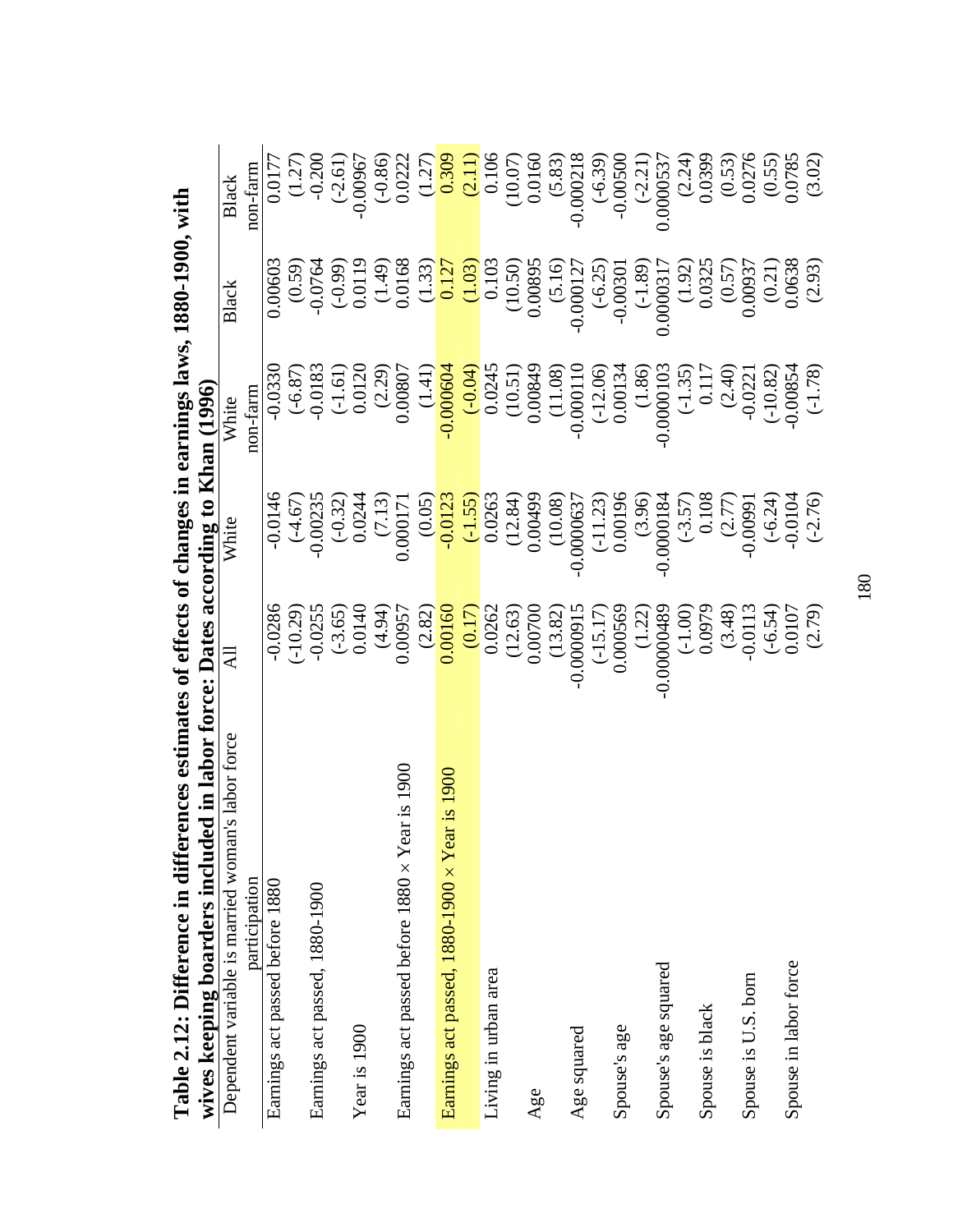| Dependent variable is married woman's labor force    | $\overline{A}$                                                                                                                                                                          | White                                                                                                                                                                                                                                                                                | White                                                                                                                                                                                                                                                                                                                | Black                                                                                                                                                                                                                                                                                        | <b>Black</b>                                                                                                                                                                                                                                                                                                                       |
|------------------------------------------------------|-----------------------------------------------------------------------------------------------------------------------------------------------------------------------------------------|--------------------------------------------------------------------------------------------------------------------------------------------------------------------------------------------------------------------------------------------------------------------------------------|----------------------------------------------------------------------------------------------------------------------------------------------------------------------------------------------------------------------------------------------------------------------------------------------------------------------|----------------------------------------------------------------------------------------------------------------------------------------------------------------------------------------------------------------------------------------------------------------------------------------------|------------------------------------------------------------------------------------------------------------------------------------------------------------------------------------------------------------------------------------------------------------------------------------------------------------------------------------|
| participation                                        |                                                                                                                                                                                         |                                                                                                                                                                                                                                                                                      | non-farm                                                                                                                                                                                                                                                                                                             |                                                                                                                                                                                                                                                                                              | non-farm                                                                                                                                                                                                                                                                                                                           |
| Бlоı<br>Number of own children in the househ         |                                                                                                                                                                                         |                                                                                                                                                                                                                                                                                      |                                                                                                                                                                                                                                                                                                                      |                                                                                                                                                                                                                                                                                              |                                                                                                                                                                                                                                                                                                                                    |
|                                                      |                                                                                                                                                                                         |                                                                                                                                                                                                                                                                                      |                                                                                                                                                                                                                                                                                                                      |                                                                                                                                                                                                                                                                                              | $-0.0290$<br>$(-10.90)$<br>$-0.0311$                                                                                                                                                                                                                                                                                               |
| Number of boys 13-19 at home                         |                                                                                                                                                                                         |                                                                                                                                                                                                                                                                                      |                                                                                                                                                                                                                                                                                                                      |                                                                                                                                                                                                                                                                                              |                                                                                                                                                                                                                                                                                                                                    |
|                                                      |                                                                                                                                                                                         |                                                                                                                                                                                                                                                                                      |                                                                                                                                                                                                                                                                                                                      |                                                                                                                                                                                                                                                                                              |                                                                                                                                                                                                                                                                                                                                    |
| Number of girls 13-19 at home                        |                                                                                                                                                                                         |                                                                                                                                                                                                                                                                                      |                                                                                                                                                                                                                                                                                                                      |                                                                                                                                                                                                                                                                                              |                                                                                                                                                                                                                                                                                                                                    |
|                                                      |                                                                                                                                                                                         |                                                                                                                                                                                                                                                                                      |                                                                                                                                                                                                                                                                                                                      |                                                                                                                                                                                                                                                                                              |                                                                                                                                                                                                                                                                                                                                    |
| Number of own boys working                           |                                                                                                                                                                                         |                                                                                                                                                                                                                                                                                      |                                                                                                                                                                                                                                                                                                                      |                                                                                                                                                                                                                                                                                              |                                                                                                                                                                                                                                                                                                                                    |
|                                                      |                                                                                                                                                                                         |                                                                                                                                                                                                                                                                                      |                                                                                                                                                                                                                                                                                                                      |                                                                                                                                                                                                                                                                                              |                                                                                                                                                                                                                                                                                                                                    |
| Number of own girls working                          |                                                                                                                                                                                         |                                                                                                                                                                                                                                                                                      |                                                                                                                                                                                                                                                                                                                      |                                                                                                                                                                                                                                                                                              |                                                                                                                                                                                                                                                                                                                                    |
|                                                      |                                                                                                                                                                                         |                                                                                                                                                                                                                                                                                      |                                                                                                                                                                                                                                                                                                                      |                                                                                                                                                                                                                                                                                              |                                                                                                                                                                                                                                                                                                                                    |
| Community property state                             |                                                                                                                                                                                         |                                                                                                                                                                                                                                                                                      |                                                                                                                                                                                                                                                                                                                      |                                                                                                                                                                                                                                                                                              |                                                                                                                                                                                                                                                                                                                                    |
|                                                      |                                                                                                                                                                                         |                                                                                                                                                                                                                                                                                      |                                                                                                                                                                                                                                                                                                                      |                                                                                                                                                                                                                                                                                              |                                                                                                                                                                                                                                                                                                                                    |
| Equity laws in effect                                |                                                                                                                                                                                         |                                                                                                                                                                                                                                                                                      |                                                                                                                                                                                                                                                                                                                      |                                                                                                                                                                                                                                                                                              |                                                                                                                                                                                                                                                                                                                                    |
|                                                      |                                                                                                                                                                                         |                                                                                                                                                                                                                                                                                      |                                                                                                                                                                                                                                                                                                                      |                                                                                                                                                                                                                                                                                              |                                                                                                                                                                                                                                                                                                                                    |
| % 10+ in manufacturing                               |                                                                                                                                                                                         |                                                                                                                                                                                                                                                                                      |                                                                                                                                                                                                                                                                                                                      |                                                                                                                                                                                                                                                                                              |                                                                                                                                                                                                                                                                                                                                    |
|                                                      | $-0.0136$<br>$(-28.69)$<br>$-0.0103$<br>$(-6.32)$<br>$(0.16)$<br>$(0.16)$<br>$(0.17)$<br>$(0.0132$<br>$(17.90)$<br>$(5.55)$<br>$(5.55)$<br>$(9.98)$<br>$(9.98)$<br>$(9.98)$<br>$(9.98)$ | 90106<br>(22.02)<br>(32.02)<br>(32.02)<br>(3.02)<br>(3.02)<br>(3.02)<br>(3.02)<br>(3.02)<br>(3.02)<br>(3.02)<br>(3.02)<br>(3.02)<br>(3.02)<br>(3.03)<br>(3.03)<br>(3.03)<br>(3.03)<br>(3.03)<br>(3.03)<br>(3.03)<br>(3.03)<br>(3.03)<br>(3.03)<br>(3.03)<br>(3.03)<br>(3.03)<br>(3.0 | $\begin{array}{l} -0.0141 \\ (-20.31) \\ (-20.39) \\ (-2.59) \\ 0.00608 \\ (2.68) \\ 0.0112 \\ (3.50) \\ 0.0117 \\ (4.52) \\ 0.00770 \\ (0.00) \\ 0.0070 \\ (0.00) \\ 0.000 \\ (0.00) \\ 0.000 \\ (0.00) \\ 0.000 \\ (0.00) \\ 0.000 \\ (0.00) \\ 0.000 \\ (0.00) \\ 0.000 \\ (0.00) \\ 0.000 \\ (0.00) \\ 0.000 \\$ | $\begin{array}{l} 0.0239 \\ -0.0335 \\ -0.0335 \\ -0.0434 \\ -0.0434 \\ 0.0434 \\ -0.0434 \\ 0.00426 \\ 0.0013 \\ 0.0013 \\ 0.0018 \\ 0.0001 \\ -0.00476 \\ -0.00476 \\ 0.000238 \\ 0.00238 \\ 0.000238 \\ 0.000238 \\ 0.000238 \\ 0.000238 \\ 0.000238 \\ 0.000238 \\ 0.000238 \\ 0.000238$ | $\begin{array}{l} (-2.59) \\[-4pt] -0.0355 \\[-4pt] -0.0505 \\[-4pt] -0.0505 \\[-4pt] -0.0505 \\[-4pt] -0.114 \\[-4pt] -0.114 \\[-4pt] -0.0164 \\[-4pt] -0.0038 \\[-4pt] -0.0038 \\[-4pt] -0.0038 \\[-4pt] -0.0038 \\[-4pt] -0.0038 \\[-4pt] -0.0038 \\[-4pt] -0.0038 \\[-4pt] -0.0038 \\[-4pt] -0.0038 \\[-4pt] -0.0038 \\[-4pt]$ |
| Percentage of state population in cities over 25,000 |                                                                                                                                                                                         |                                                                                                                                                                                                                                                                                      |                                                                                                                                                                                                                                                                                                                      |                                                                                                                                                                                                                                                                                              |                                                                                                                                                                                                                                                                                                                                    |
|                                                      |                                                                                                                                                                                         |                                                                                                                                                                                                                                                                                      |                                                                                                                                                                                                                                                                                                                      |                                                                                                                                                                                                                                                                                              |                                                                                                                                                                                                                                                                                                                                    |
| Sex ratio                                            |                                                                                                                                                                                         |                                                                                                                                                                                                                                                                                      |                                                                                                                                                                                                                                                                                                                      | $(0.07)$<br>$-0.393$<br>$(-4.25)$                                                                                                                                                                                                                                                            |                                                                                                                                                                                                                                                                                                                                    |
|                                                      |                                                                                                                                                                                         |                                                                                                                                                                                                                                                                                      |                                                                                                                                                                                                                                                                                                                      |                                                                                                                                                                                                                                                                                              | $(-4.31)$                                                                                                                                                                                                                                                                                                                          |
| Black                                                |                                                                                                                                                                                         |                                                                                                                                                                                                                                                                                      |                                                                                                                                                                                                                                                                                                                      |                                                                                                                                                                                                                                                                                              |                                                                                                                                                                                                                                                                                                                                    |
|                                                      |                                                                                                                                                                                         |                                                                                                                                                                                                                                                                                      |                                                                                                                                                                                                                                                                                                                      |                                                                                                                                                                                                                                                                                              |                                                                                                                                                                                                                                                                                                                                    |
| Living on farm                                       | $(0.00)$<br>$(0.000530)$<br>$(0.17)$<br>$(0.07)$<br>$(3.05)$<br>$(3.05)$                                                                                                                | 0.0176                                                                                                                                                                                                                                                                               |                                                                                                                                                                                                                                                                                                                      | $-0.0894$                                                                                                                                                                                                                                                                                    |                                                                                                                                                                                                                                                                                                                                    |
|                                                      | $(-15.24)$<br>216997                                                                                                                                                                    | $(-10.22)$<br>185316                                                                                                                                                                                                                                                                 |                                                                                                                                                                                                                                                                                                                      | $(-14.00)$<br>22206                                                                                                                                                                                                                                                                          |                                                                                                                                                                                                                                                                                                                                    |
| Observations                                         |                                                                                                                                                                                         |                                                                                                                                                                                                                                                                                      | 110630                                                                                                                                                                                                                                                                                                               |                                                                                                                                                                                                                                                                                              | 12289                                                                                                                                                                                                                                                                                                                              |
| J<br>$\overline{c}$                                  |                                                                                                                                                                                         |                                                                                                                                                                                                                                                                                      |                                                                                                                                                                                                                                                                                                                      |                                                                                                                                                                                                                                                                                              |                                                                                                                                                                                                                                                                                                                                    |

Average partial effects for each variable. t-statistics in parentheses. Average partial effects for each variable. t-statistics in parentheses.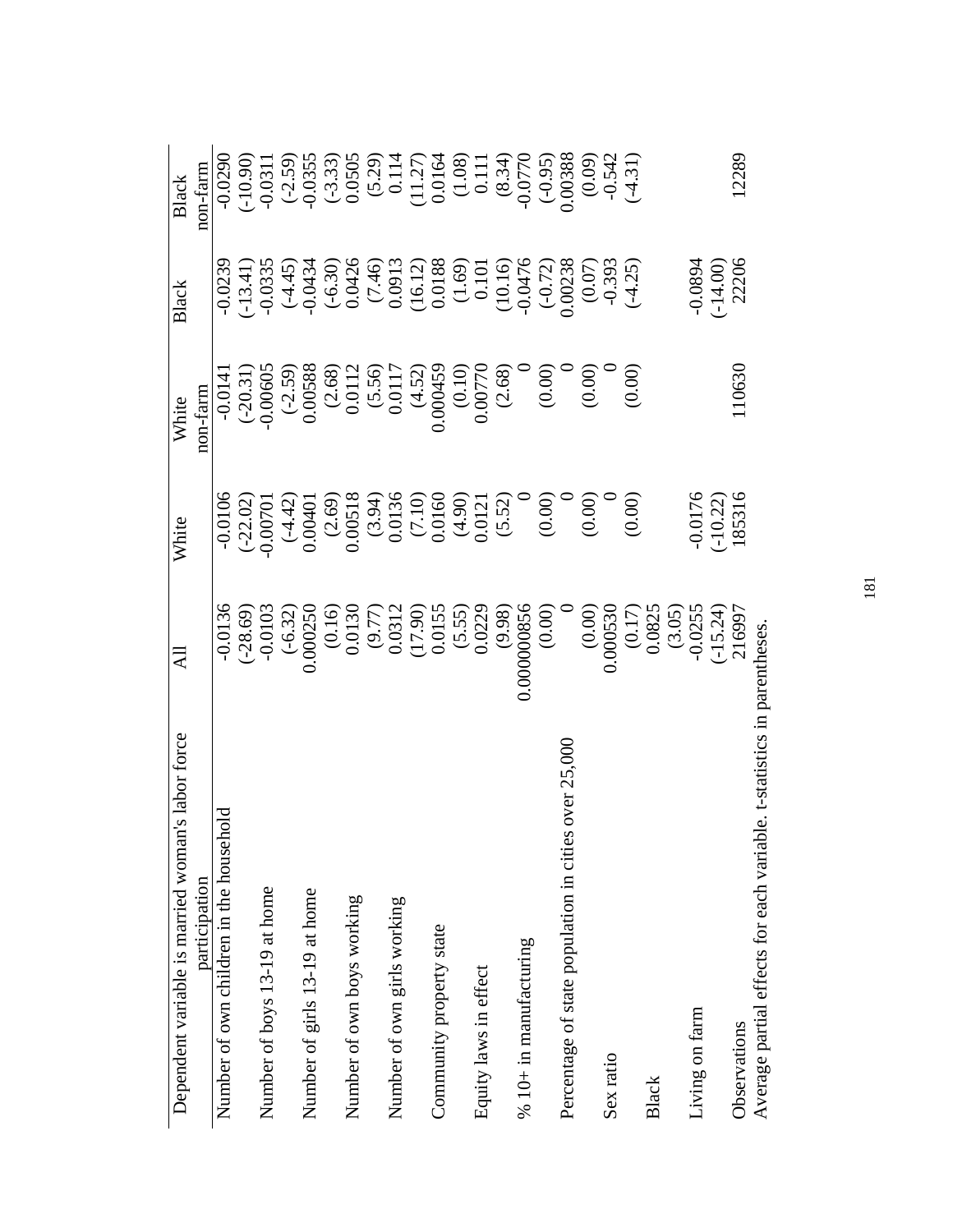| ranic 2.13. Dure ence in unit ences estimates or ences or changes in property laws, robu-ryon, with<br>wives keeping boarders incl | uded in labor force: Dates according to Khan (1996) |                                                                        |                                                                                                                                 |                                                             |                              |
|------------------------------------------------------------------------------------------------------------------------------------|-----------------------------------------------------|------------------------------------------------------------------------|---------------------------------------------------------------------------------------------------------------------------------|-------------------------------------------------------------|------------------------------|
| oman's labor<br>Dependent variable is married w                                                                                    | $\Xi$                                               | White                                                                  | White                                                                                                                           | Black                                                       | <b>Black</b>                 |
| force participation                                                                                                                |                                                     |                                                                        | non-farm                                                                                                                        |                                                             | non-farm                     |
| Property act passed before 1880                                                                                                    | $-0.000333$                                         | $-0.0167$                                                              | $-0.0212$                                                                                                                       | 0.0439                                                      |                              |
|                                                                                                                                    | $(-0.07)$                                           | $(-3.42)$                                                              | $(-2.62)$                                                                                                                       |                                                             | $\frac{0.0593}{(2.80)}$      |
| Property act passed, 1880-1900                                                                                                     | 0.00208                                             | 0.00241                                                                | $-0.0175$<br>$(-1.30)$                                                                                                          | $(2.65)$<br>$-0.290$                                        | $-0.336$<br>$(-81.22)$       |
|                                                                                                                                    |                                                     |                                                                        |                                                                                                                                 | $(-98.50)$                                                  |                              |
| Year is 1900                                                                                                                       | $(0.22)$<br>$0.0245$                                | $(0.27)$<br>0.0190                                                     | 0.00896                                                                                                                         |                                                             | $-0.00987$                   |
|                                                                                                                                    | $(5.01)$<br>-0.00167                                | $(3.46)$<br>0.00801                                                    |                                                                                                                                 |                                                             |                              |
| Year is 1900<br>Property act passed before 1880 x                                                                                  |                                                     |                                                                        | $(0.99)$<br>0.0135<br>(1.43)                                                                                                    | $\begin{array}{c} 0.0145 \\ (1.06) \\ 0.00151 \end{array}$  | $(-0.53)$<br>0.00567         |
|                                                                                                                                    | $(-0.34)$                                           |                                                                        |                                                                                                                                 | $\frac{(0.10)}{0.709}$                                      | (0.27)                       |
| Property act passed, 1880-1900 × Year is 1900                                                                                      | $-0.0200$                                           | $(1.44)$<br>$-0.0142$                                                  | 0.00167                                                                                                                         |                                                             | 0.664                        |
|                                                                                                                                    |                                                     |                                                                        |                                                                                                                                 |                                                             |                              |
| Living in urban area                                                                                                               | $(-2.09)$<br>0.0255                                 |                                                                        |                                                                                                                                 |                                                             | $(160.49)$<br>0.105          |
|                                                                                                                                    |                                                     |                                                                        |                                                                                                                                 |                                                             |                              |
| Age                                                                                                                                | $(12.34)$<br>$0.00702$                              | $\begin{array}{c} (-1.56) \\ 0.0261 \\ (12.73) \\ 0.00501 \end{array}$ | $\begin{array}{c} (0.10) \\ 0.0241 \\ (10.36) \\ 0.00850 \\ (11.08) \\ (11.08) \\ -0.000110 \\ (-12.05) \\ 0.00133 \end{array}$ | $(240.84)$ $0.102$ $(10.44)$ $0.00904$ $0.50304$ $0.000127$ | $(9.97)$<br>0.0162           |
|                                                                                                                                    |                                                     |                                                                        |                                                                                                                                 |                                                             | $(5.90)$<br>0.000220         |
| Age squared                                                                                                                        | $(13.85)$<br>$-0.0000916$                           | $(10.12)$<br>$-0.0000639$                                              |                                                                                                                                 |                                                             |                              |
|                                                                                                                                    | $(-15.20)$<br>0.000506                              | $(-11.26)$<br>0.00194                                                  |                                                                                                                                 |                                                             | $(-6.44)$<br>-0.00499        |
| Spouse's age                                                                                                                       |                                                     |                                                                        |                                                                                                                                 | $(-6.29)$<br>-0.00298                                       |                              |
|                                                                                                                                    | $(1.09)$<br>$(1.09)$                                | $(3.92)$<br>-0.0000182                                                 |                                                                                                                                 | $(-1.88)$<br>0000312                                        | $(-2.21)$<br>0.0000530       |
| Spouse's age squared                                                                                                               |                                                     |                                                                        | $(1.83)$<br>0.0000102                                                                                                           |                                                             |                              |
|                                                                                                                                    |                                                     | $(-3.53)$<br>0.107                                                     |                                                                                                                                 |                                                             | $(2.21)$<br>$0.0479$         |
| Spouse is black                                                                                                                    | $(0.87)$<br>0.0985                                  |                                                                        |                                                                                                                                 | $(1.89)$<br>0.0339                                          |                              |
|                                                                                                                                    |                                                     | $(2.76)$<br>-0.0101                                                    |                                                                                                                                 | $(0.59)$<br>0.00643                                         | $(0.64)$<br>$0.0232$         |
| Spouse is U.S. born                                                                                                                | $(3.50)$<br>-0.0111                                 |                                                                        | $\begin{array}{c} (-1.33) \\ 0.117 \\ (2.40) \\ -0.0221 \end{array}$                                                            |                                                             |                              |
|                                                                                                                                    | $(-6.42)$<br>0.0116                                 | $(-6.37)$<br>$-0.0102$                                                 |                                                                                                                                 | $(0.14)$<br>0.0629                                          |                              |
| Spouse in labor force                                                                                                              |                                                     |                                                                        | $(-10.82)$<br>0.00828                                                                                                           |                                                             | $(0.46)$<br>0.0767<br>(2.96) |
|                                                                                                                                    | (3.01)                                              | $(-2.73)$                                                              | $(-1.73)$                                                                                                                       | (2.89)                                                      |                              |

**Table 2.13: Difference in differences estimates of effects of changes in property laws, 1880-1900, with**  Table 2.13: Difference in differences estimates of effects of changes in property laws, 1880-1900, with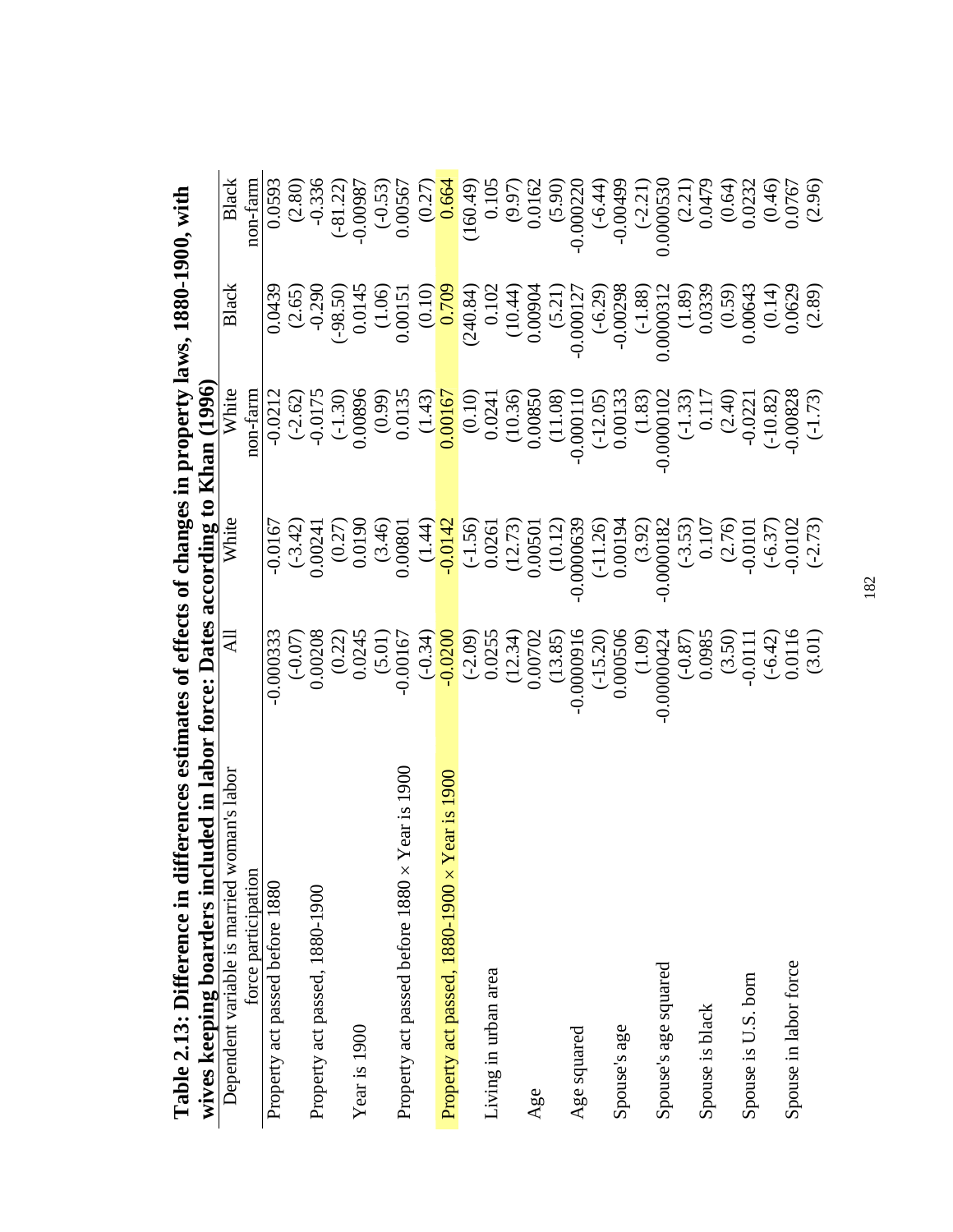| woman's labor<br>Dependent variable is married                         | All                                                                                                                                                       | White                                                                                                                                                                                                                                                                                                           | White                                                                                                                                                     | <b>Black</b>                                                                                        | Black                                                                                                                                                                           |
|------------------------------------------------------------------------|-----------------------------------------------------------------------------------------------------------------------------------------------------------|-----------------------------------------------------------------------------------------------------------------------------------------------------------------------------------------------------------------------------------------------------------------------------------------------------------------|-----------------------------------------------------------------------------------------------------------------------------------------------------------|-----------------------------------------------------------------------------------------------------|---------------------------------------------------------------------------------------------------------------------------------------------------------------------------------|
| force participation                                                    |                                                                                                                                                           |                                                                                                                                                                                                                                                                                                                 | non-farm                                                                                                                                                  |                                                                                                     | non-farm                                                                                                                                                                        |
| Number of own children in the household                                | $-0.0135$                                                                                                                                                 | $-0.0106$                                                                                                                                                                                                                                                                                                       | $-0.0140$                                                                                                                                                 | $-0.0239$                                                                                           | $-0.0289$                                                                                                                                                                       |
|                                                                        |                                                                                                                                                           |                                                                                                                                                                                                                                                                                                                 |                                                                                                                                                           | $(-13.43)$                                                                                          | $(-10.89)$                                                                                                                                                                      |
| Number of boys 13-19 at home                                           |                                                                                                                                                           |                                                                                                                                                                                                                                                                                                                 |                                                                                                                                                           |                                                                                                     |                                                                                                                                                                                 |
|                                                                        |                                                                                                                                                           |                                                                                                                                                                                                                                                                                                                 |                                                                                                                                                           |                                                                                                     |                                                                                                                                                                                 |
| Number of girls 13-19 at home                                          |                                                                                                                                                           |                                                                                                                                                                                                                                                                                                                 |                                                                                                                                                           |                                                                                                     |                                                                                                                                                                                 |
|                                                                        | $\begin{array}{c} (-28.54) \\ -0.0105 \\ (-6.41) \\ (0.0000235 \\ (0.000) \\ (0.0131 \\ (0.81) \\ (0.315 \\ (18.04) \\ (18.04) \\ (18.04) \\ \end{array}$ | $\begin{array}{l} (-21.94) \\[-4pt] (-4.44) \\[-4pt] 0.00391 \\[-4pt] 0.00318 \\[-4pt] 0.00518 \\[-4pt] 0.00518 \\[-4pt] 0.0136 \\[-4pt] 0.0136 \\[-4pt] 0.0136 \\[-4pt] 0.0138 \\[-4pt] 0.0136 \\[-4pt] 0.0138 \\[-4pt] 0.0030 \\[-4pt] 0.0030 \\[-4pt] 0.0030 \\[-4pt] 0.0030 \\[-4pt] 0.0030 \\[-4pt] 0.003$ | $\begin{array}{l} ( - 20.19 ) \\ 0.00615 \\ ( - 2.63 ) \\ 0.00569 \\ ( 2.60 ) \\ ( 0.0113 \\ ( 5.57 ) \\ ( 0.0117 \\ ( 4.50 ) \\ ( 0.0331 \\ \end{array}$ | $-0.0334\n(-4.44)\n(-6.29)\n(-6.29)\n(-6.29)\n0.0426\n0.05010\n0.05010$                             | $\begin{array}{l} 0.0310\\ (-2.58)\\ (-3.33)\\ 0.0507\\ (6.31)\\ 0.114\\ (11.26)\\ (0.579)\\ (11.26)\\ (0.106)\\ (0.106)\\ (-1.09)\\ (-1.09)\\ (-1.09)\\ 0.00414\\ \end{array}$ |
| Number of own boys working                                             |                                                                                                                                                           |                                                                                                                                                                                                                                                                                                                 |                                                                                                                                                           |                                                                                                     |                                                                                                                                                                                 |
|                                                                        |                                                                                                                                                           |                                                                                                                                                                                                                                                                                                                 |                                                                                                                                                           |                                                                                                     |                                                                                                                                                                                 |
| Number of own girls working                                            |                                                                                                                                                           |                                                                                                                                                                                                                                                                                                                 |                                                                                                                                                           |                                                                                                     |                                                                                                                                                                                 |
|                                                                        |                                                                                                                                                           |                                                                                                                                                                                                                                                                                                                 |                                                                                                                                                           |                                                                                                     |                                                                                                                                                                                 |
| Community property state                                               |                                                                                                                                                           |                                                                                                                                                                                                                                                                                                                 |                                                                                                                                                           |                                                                                                     |                                                                                                                                                                                 |
|                                                                        |                                                                                                                                                           |                                                                                                                                                                                                                                                                                                                 |                                                                                                                                                           |                                                                                                     |                                                                                                                                                                                 |
| Equity laws in effect                                                  |                                                                                                                                                           |                                                                                                                                                                                                                                                                                                                 | $(0.69)$<br>0.0165<br>0.0165<br>0.00)                                                                                                                     |                                                                                                     |                                                                                                                                                                                 |
|                                                                        |                                                                                                                                                           |                                                                                                                                                                                                                                                                                                                 |                                                                                                                                                           |                                                                                                     |                                                                                                                                                                                 |
| $\%$ 10+ in manufacturing                                              |                                                                                                                                                           |                                                                                                                                                                                                                                                                                                                 |                                                                                                                                                           |                                                                                                     |                                                                                                                                                                                 |
|                                                                        |                                                                                                                                                           |                                                                                                                                                                                                                                                                                                                 |                                                                                                                                                           |                                                                                                     |                                                                                                                                                                                 |
| cities over<br>Percentage of state population in<br>25,000             | $(7.39)$ $(14.35)$ $(14.35)$ $(0.00000214)$ $(0.00000150)$                                                                                                |                                                                                                                                                                                                                                                                                                                 |                                                                                                                                                           | $\begin{array}{c} (3.09) \\ 0.0958 \\ (9.76) \\ 0.0535 \\ (-0.83) \\ (-0.83) \\ 0.0259 \end{array}$ |                                                                                                                                                                                 |
|                                                                        |                                                                                                                                                           | (0.00)                                                                                                                                                                                                                                                                                                          | (0.00)                                                                                                                                                    |                                                                                                     | $(0.10)$<br>$-0.149$                                                                                                                                                            |
| Sex ratio                                                              | $(-0.00)$<br>0.000558                                                                                                                                     |                                                                                                                                                                                                                                                                                                                 |                                                                                                                                                           |                                                                                                     |                                                                                                                                                                                 |
|                                                                        |                                                                                                                                                           | (0.00)                                                                                                                                                                                                                                                                                                          | (0.00)                                                                                                                                                    | $(0.07)$<br>$-0.376$<br>$(-4.13)$                                                                   | $(-1.26)$                                                                                                                                                                       |
| Black                                                                  |                                                                                                                                                           |                                                                                                                                                                                                                                                                                                                 |                                                                                                                                                           |                                                                                                     |                                                                                                                                                                                 |
|                                                                        |                                                                                                                                                           |                                                                                                                                                                                                                                                                                                                 |                                                                                                                                                           |                                                                                                     |                                                                                                                                                                                 |
| Living on farm                                                         | $\begin{array}{c} (0.16) \\ 0.0870 \\ (3.18) \\ -0.0263 \\ (-15.75) \\ 216997 \end{array}$                                                                | $-0.0179$<br>$(-10.38)$                                                                                                                                                                                                                                                                                         |                                                                                                                                                           | $-0.0901$<br>$(-14.13)$<br>22206                                                                    |                                                                                                                                                                                 |
|                                                                        |                                                                                                                                                           |                                                                                                                                                                                                                                                                                                                 |                                                                                                                                                           |                                                                                                     |                                                                                                                                                                                 |
| Observations                                                           |                                                                                                                                                           | 185316                                                                                                                                                                                                                                                                                                          | 110630                                                                                                                                                    |                                                                                                     | 12289                                                                                                                                                                           |
| Average partial effects for each variable. t-statistics in parentheses |                                                                                                                                                           |                                                                                                                                                                                                                                                                                                                 |                                                                                                                                                           |                                                                                                     |                                                                                                                                                                                 |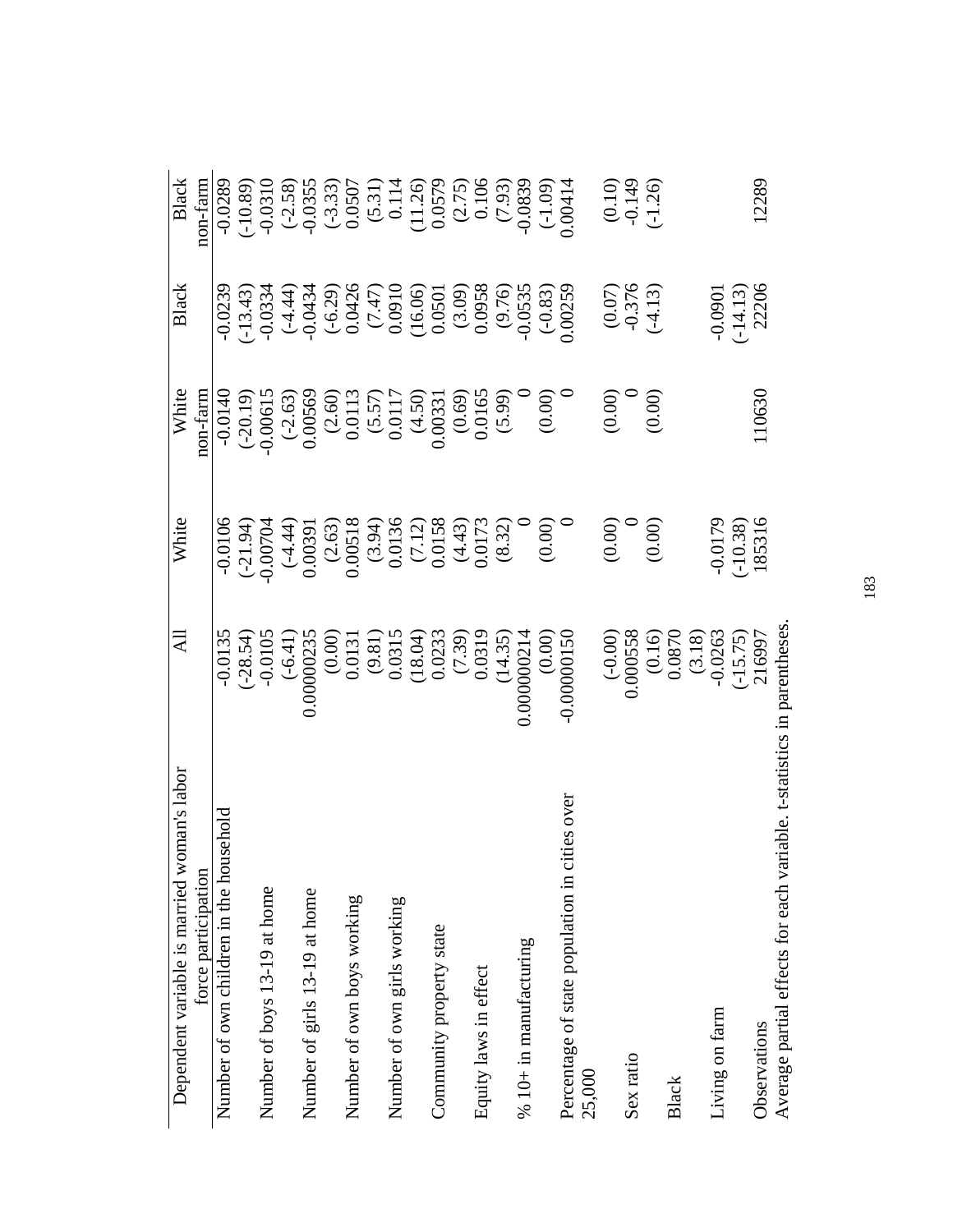| <b>Dell'introduction of the first liter</b><br>THE AIRST |                   |       |                                                                                                                                                                                                                                                                                                                                | $\sim$                                                                                                                                                                                                                                                                                              | $\frac{5}{2}$     |       |                     |                                                                                                                                                                                                                                                                                                     |
|----------------------------------------------------------|-------------------|-------|--------------------------------------------------------------------------------------------------------------------------------------------------------------------------------------------------------------------------------------------------------------------------------------------------------------------------------|-----------------------------------------------------------------------------------------------------------------------------------------------------------------------------------------------------------------------------------------------------------------------------------------------------|-------------------|-------|---------------------|-----------------------------------------------------------------------------------------------------------------------------------------------------------------------------------------------------------------------------------------------------------------------------------------------------|
|                                                          | Change in         |       | Change in                                                                                                                                                                                                                                                                                                                      |                                                                                                                                                                                                                                                                                                     | Change in         |       | Change in           |                                                                                                                                                                                                                                                                                                     |
|                                                          | probability       | s.e   | probability                                                                                                                                                                                                                                                                                                                    | s.e                                                                                                                                                                                                                                                                                                 | probability       | s.e   | probability         | s.e                                                                                                                                                                                                                                                                                                 |
| Farming occupation                                       | 0.718             | 0.017 | 0.727                                                                                                                                                                                                                                                                                                                          | 0.017                                                                                                                                                                                                                                                                                               | 0.724             | 0.018 |                     | 0.018                                                                                                                                                                                                                                                                                               |
| Managerial occupation                                    | 0.454             | 0.022 | 0.453                                                                                                                                                                                                                                                                                                                          | 0.024                                                                                                                                                                                                                                                                                               | 0.438             | 0.024 | 0.438               | 0.024                                                                                                                                                                                                                                                                                               |
| Clerical occupation                                      | $-0.197$          | 0.006 | $-0.193$                                                                                                                                                                                                                                                                                                                       | 0.006                                                                                                                                                                                                                                                                                               | $-0.185$          | 0.007 | $-0.185$            | 0.007                                                                                                                                                                                                                                                                                               |
| Sales occupation                                         | $-0.093$          | 0.013 | $-0.100$                                                                                                                                                                                                                                                                                                                       | 0.013                                                                                                                                                                                                                                                                                               | $-0.097$          | 0.013 | $-0.097$            | 0.013                                                                                                                                                                                                                                                                                               |
| Craft occupation                                         | $-0.085$          | 0.018 | $-0.055$                                                                                                                                                                                                                                                                                                                       |                                                                                                                                                                                                                                                                                                     | $-0.052$          | 0.022 | $-0.052$            | 0.022                                                                                                                                                                                                                                                                                               |
| Operative occupation                                     | $-0.050$          | 0.012 | $\begin{array}{l} 0.001 \\ 0.118 \\ 0.137 \\ 0.007 \\ -0.007 \\ -0.007 \\ -0.007 \\ -0.007 \\ -0.003 \\ -0.009 \\ -0.096 \\ -0.096 \\ -0.096 \\ -0.096 \\ -0.096 \\ -0.096 \\ -0.096 \\ -0.096 \\ -0.096 \\ -0.096 \\ -0.096 \\ -0.096 \\ -0.096 \\ -0.096 \\ -0.096 \\ -0.096 \\ -0.096 \\ -0.096 \\ -0.096 \\ -0.096 \\ -0.$ | $\begin{array}{l} 0.022 \\ 0.014 \\ 0.015 \\ 0.010 \\ 0.010 \\ 0.000 \\ 0.000 \\ 0.000 \\ 0.000 \\ 0.001 \\ 0.014 \\ 0.014 \\ 0.014 \\ 0.014 \\ 0.014 \\ 0.014 \\ 0.014 \\ 0.014 \\ 0.014 \\ 0.014 \\ 0.014 \\ 0.014 \\ 0.014 \\ 0.014 \\ 0.014 \\ 0.014 \\ 0.014 \\ 0.014 \\ 0.014 \\ 0.014 \\ 0.$ | 0.001             |       | 0.001               | 0.014                                                                                                                                                                                                                                                                                               |
| Service occupation                                       | 0.055             | 0.013 |                                                                                                                                                                                                                                                                                                                                |                                                                                                                                                                                                                                                                                                     | 0.099             |       | 0.099               | 0.016                                                                                                                                                                                                                                                                                               |
| Agricultural labor occupation                            | $-0.139$          | 0.010 |                                                                                                                                                                                                                                                                                                                                |                                                                                                                                                                                                                                                                                                     | $-0.132$          |       |                     | 0.014                                                                                                                                                                                                                                                                                               |
| Laborer occupation                                       | $-0.184$          | 0.008 |                                                                                                                                                                                                                                                                                                                                |                                                                                                                                                                                                                                                                                                     |                   |       |                     | 0.010                                                                                                                                                                                                                                                                                               |
| Husband had farming occupation                           |                   |       |                                                                                                                                                                                                                                                                                                                                |                                                                                                                                                                                                                                                                                                     |                   |       |                     |                                                                                                                                                                                                                                                                                                     |
| Husband has managerial occupation                        |                   |       |                                                                                                                                                                                                                                                                                                                                |                                                                                                                                                                                                                                                                                                     |                   |       |                     |                                                                                                                                                                                                                                                                                                     |
| Husband has clerical occupation                          |                   |       |                                                                                                                                                                                                                                                                                                                                |                                                                                                                                                                                                                                                                                                     |                   |       |                     |                                                                                                                                                                                                                                                                                                     |
| Husband has sales occupation                             |                   |       |                                                                                                                                                                                                                                                                                                                                |                                                                                                                                                                                                                                                                                                     |                   |       |                     |                                                                                                                                                                                                                                                                                                     |
| Husband has craft occupation                             |                   |       |                                                                                                                                                                                                                                                                                                                                |                                                                                                                                                                                                                                                                                                     |                   |       |                     |                                                                                                                                                                                                                                                                                                     |
| Husband has operative occupation                         |                   |       |                                                                                                                                                                                                                                                                                                                                |                                                                                                                                                                                                                                                                                                     |                   |       |                     | $\begin{array}{l} 0.019 \\ 0.021 \\ 0.021 \\ 0.003 \\ 0.014 \\ 0.014 \\ 0.014 \\ 0.014 \\ 0.014 \\ 0.014 \\ 0.019 \\ 0.000 \\ 0.000 \\ 0.000 \\ 0.000 \\ 0.000 \\ 0.000 \\ 0.000 \\ 0.000 \\ 0.000 \\ 0.000 \\ 0.000 \\ 0.000 \\ 0.000 \\ 0.000 \\ 0.000 \\ 0.000 \\ 0.000 \\ 0.000 \\ 0.000 \\ 0.$ |
| Husband has service occupation                           |                   |       |                                                                                                                                                                                                                                                                                                                                |                                                                                                                                                                                                                                                                                                     |                   |       |                     |                                                                                                                                                                                                                                                                                                     |
| Husband has agricultural labor occupation                |                   |       | $-0.108$                                                                                                                                                                                                                                                                                                                       | 0.014                                                                                                                                                                                                                                                                                               |                   |       |                     |                                                                                                                                                                                                                                                                                                     |
| Husband has laborer occupation                           |                   |       | $-0.088$                                                                                                                                                                                                                                                                                                                       | 0.014                                                                                                                                                                                                                                                                                               |                   |       |                     |                                                                                                                                                                                                                                                                                                     |
| Spouse has no occupation                                 |                   |       | $-0.028$                                                                                                                                                                                                                                                                                                                       | 0.021                                                                                                                                                                                                                                                                                               |                   |       | $-0.048$            |                                                                                                                                                                                                                                                                                                     |
| Age                                                      |                   |       |                                                                                                                                                                                                                                                                                                                                |                                                                                                                                                                                                                                                                                                     |                   | 0.001 | 0.007               | 0.001                                                                                                                                                                                                                                                                                               |
| Age squared                                              |                   |       |                                                                                                                                                                                                                                                                                                                                |                                                                                                                                                                                                                                                                                                     |                   | 0.000 | 0.000               | 0.000                                                                                                                                                                                                                                                                                               |
| Urban residence                                          |                   |       |                                                                                                                                                                                                                                                                                                                                |                                                                                                                                                                                                                                                                                                     | $-0.021$          | 0.008 | $-0.021$            | 0.008                                                                                                                                                                                                                                                                                               |
| Native born                                              |                   |       |                                                                                                                                                                                                                                                                                                                                |                                                                                                                                                                                                                                                                                                     | 0.039             | 0.008 | 0.039               | 0.008                                                                                                                                                                                                                                                                                               |
| Number of boys aged 13-19 in family                      |                   |       |                                                                                                                                                                                                                                                                                                                                |                                                                                                                                                                                                                                                                                                     | 0.011             | 0.007 | 0.011               | 0.007                                                                                                                                                                                                                                                                                               |
| Number of girls aged 13-19 in family                     |                   |       |                                                                                                                                                                                                                                                                                                                                |                                                                                                                                                                                                                                                                                                     | 0.024             | 0.006 | 0.024               | 0.006                                                                                                                                                                                                                                                                                               |
| Number of working boys                                   |                   |       |                                                                                                                                                                                                                                                                                                                                |                                                                                                                                                                                                                                                                                                     | 0.004             | 0.006 | 0.004               | 0.006                                                                                                                                                                                                                                                                                               |
| Number of working girls                                  |                   |       |                                                                                                                                                                                                                                                                                                                                |                                                                                                                                                                                                                                                                                                     | 0.021             | 0.007 | $-0.021$            | $0.007\,$                                                                                                                                                                                                                                                                                           |
| Number of non-relatives in household                     |                   |       |                                                                                                                                                                                                                                                                                                                                |                                                                                                                                                                                                                                                                                                     | 0.002<br>0.015    | 0.001 | 0.002               | 0.001                                                                                                                                                                                                                                                                                               |
| Black                                                    |                   |       |                                                                                                                                                                                                                                                                                                                                |                                                                                                                                                                                                                                                                                                     |                   | 0.008 | 0.035               | 0.054                                                                                                                                                                                                                                                                                               |
| Spouse is black                                          |                   |       |                                                                                                                                                                                                                                                                                                                                |                                                                                                                                                                                                                                                                                                     |                   |       | $-0.020$            | 0.052                                                                                                                                                                                                                                                                                               |
| Significance<br>LR statistic                             | 3185.880<br>0.000 |       | 0.000<br>3468.000                                                                                                                                                                                                                                                                                                              |                                                                                                                                                                                                                                                                                                     | 0.000<br>3802.080 |       | $0.000$<br>3802.230 |                                                                                                                                                                                                                                                                                                     |
| Pseudo $R^2$ 'N: 21, 752 for all models)                 | 0.136             |       | 0.148                                                                                                                                                                                                                                                                                                                          |                                                                                                                                                                                                                                                                                                     | 0.162             |       | 0.162               |                                                                                                                                                                                                                                                                                                     |

Table 2.14 Determinants of married women in labor force being sole traders, 1910-1920 **Table 2.14 Determinants of married women in labor force being sole traders, 1910-1920**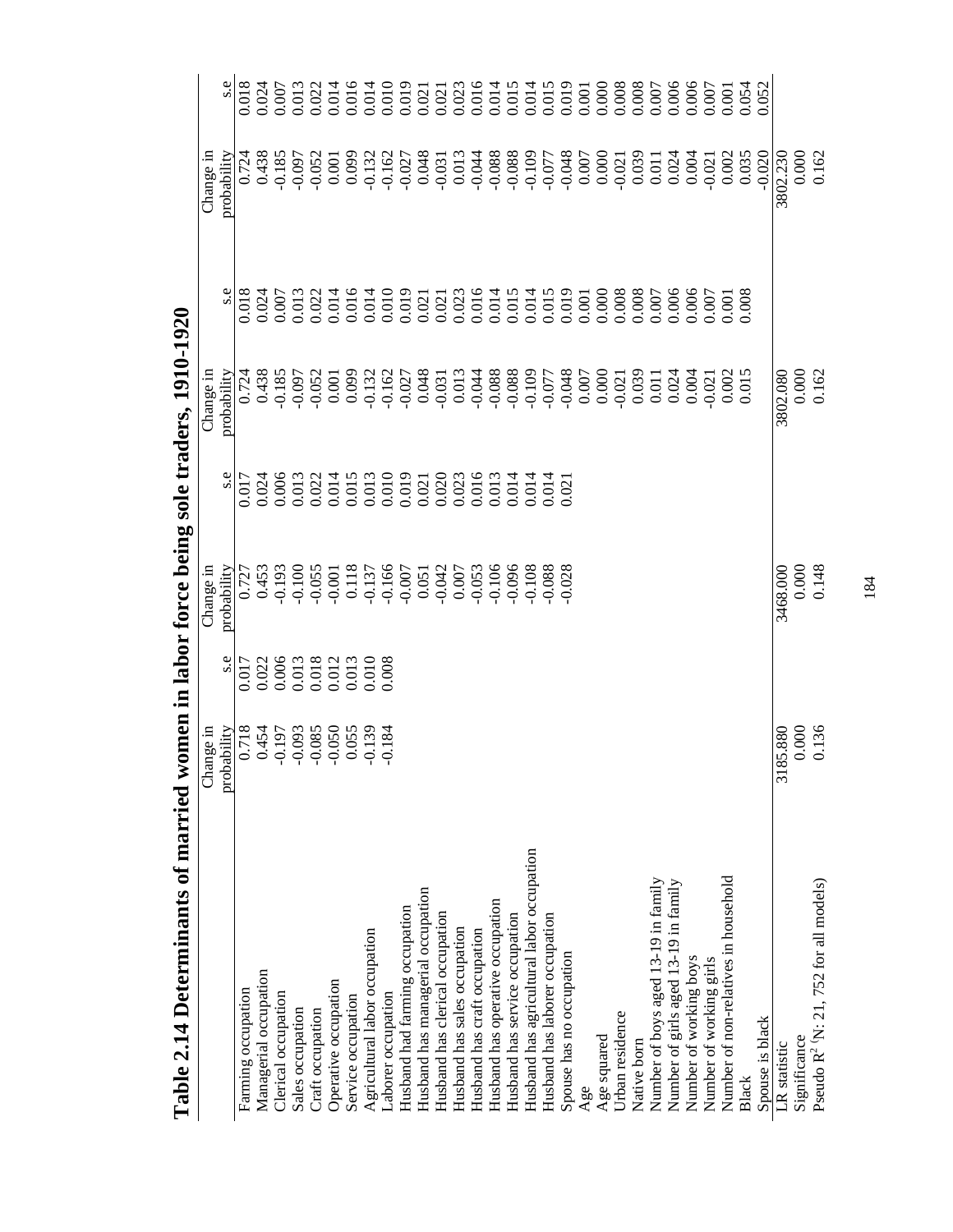|                                                        |              | <b>All married women</b> |              |       |
|--------------------------------------------------------|--------------|--------------------------|--------------|-------|
|                                                        | Khan         |                          | Hoff         |       |
|                                                        | Co-efficient | s.e.                     | Co-efficient | s.e.  |
| Sole trade law in effect                               | $-0.013$     | 0.009                    | 0.010        | 0.006 |
| Sole trade law passed, 1870-1880                       | 0.009        | 0.007                    | $-0.043$     | 0.021 |
| Year is 1880                                           | $-0.016$     | 0.005                    | $-0.002$     | 0.005 |
| Sole trade law in effect $\times$ Year is 1880         | 0.010        | 0.011                    | $-0.026$     | 0.008 |
| Sole trade law passed, $1870-1880 \times$ Year is 1880 | 0.011        | 0.010                    | 0.035        | 0.025 |
| constant                                               | $-0.009$     | 0.008                    | $-0.009$     | 0.008 |
|                                                        |              |                          |              |       |
| Labor force participation                              |              |                          |              |       |
| Living on farm                                         | $-0.360$     | 0.016                    | $-0.360$     | 0.016 |
| Urban residence                                        | 0.014        | 0.017                    | 0.014        | 0.017 |
| Lives in group quarters                                | 0.719        | 0.057                    | 0.721        | 0.057 |
| Age                                                    | 0.027        | 0.004                    | 0.027        | 0.004 |
| Age squared                                            | 0.000        | 0.000                    | 0.000        | 0.000 |
| Spouse's age                                           | $-0.023$     | 0.004                    | $-0.023$     | 0.004 |
| Spouse's age squared                                   | 0.000        | 0.000                    | 0.000        | 0.000 |
| Spouse is black                                        | 0.685        | 0.104                    | 0.680        | 0.104 |
| Spouse is other race                                   | 0.592        | 0.357                    | 0.583        | 0.357 |
| Spouse is U.S. born                                    | $-0.140$     | 0.019                    | $-0.141$     | 0.019 |
| Spouse is in labor force                               | $-0.051$     | 0.038                    | $-0.053$     | 0.038 |
| Number of children                                     | $-0.098$     | 0.004                    | $-0.099$     | 0.004 |
| Number of teenage boys                                 | $-0.070$     | 0.018                    | $-0.070$     | 0.018 |
| Number of teenage girls                                | $-0.118$     | 0.017                    | $-0.118$     | 0.017 |
| Number of working boys                                 | 0.135        | 0.014                    | 0.136        | 0.014 |
| Number of working girls                                | 0.363        | 0.015                    | 0.364        | 0.015 |
| Community property state                               | 0.141        | 0.025                    | 0.146        | 0.025 |
| Equity court state                                     | 0.308        | 0.018                    | 0.299        | 0.018 |
| Percent of state labor force in manufacturing          | $-0.834$     | 0.092                    | $-0.833$     | 0.092 |
| Percent of state population in cities over 25,000      | $-0.283$     | 0.069                    | $-0.246$     | 0.068 |
| Sex ratio                                              | $-0.459$     | 0.079                    | $-0.512$     | 0.081 |
| <b>Black</b>                                           | 0.641        | 0.105                    | 0.648        | 0.105 |
| Other race                                             | 0.640        | 0.350                    | 0.664        | 0.350 |
| Constant                                               | $-0.918$     | 0.109                    | $-0.867$     | 0.111 |
|                                                        |              |                          |              |       |
| /athrho                                                | 0.913        |                          | 0.903        |       |
| /lnsigma                                               | $-1.605$     |                          | $-1.608$     |       |
|                                                        |              |                          |              |       |
| Wald chi2(5)                                           | 25.800       |                          | 29.960       |       |
| P > chi2                                               | 0.000        |                          | 0.000        |       |
| Log likelihood                                         | $-16615.440$ |                          | $-16613.340$ |       |
|                                                        |              |                          |              |       |
| $\mathbf N$                                            | 149149       |                          | 149149       |       |

## **Table 2.15 Determinants of a married woman's probability of being a sole trader, 1870-1880**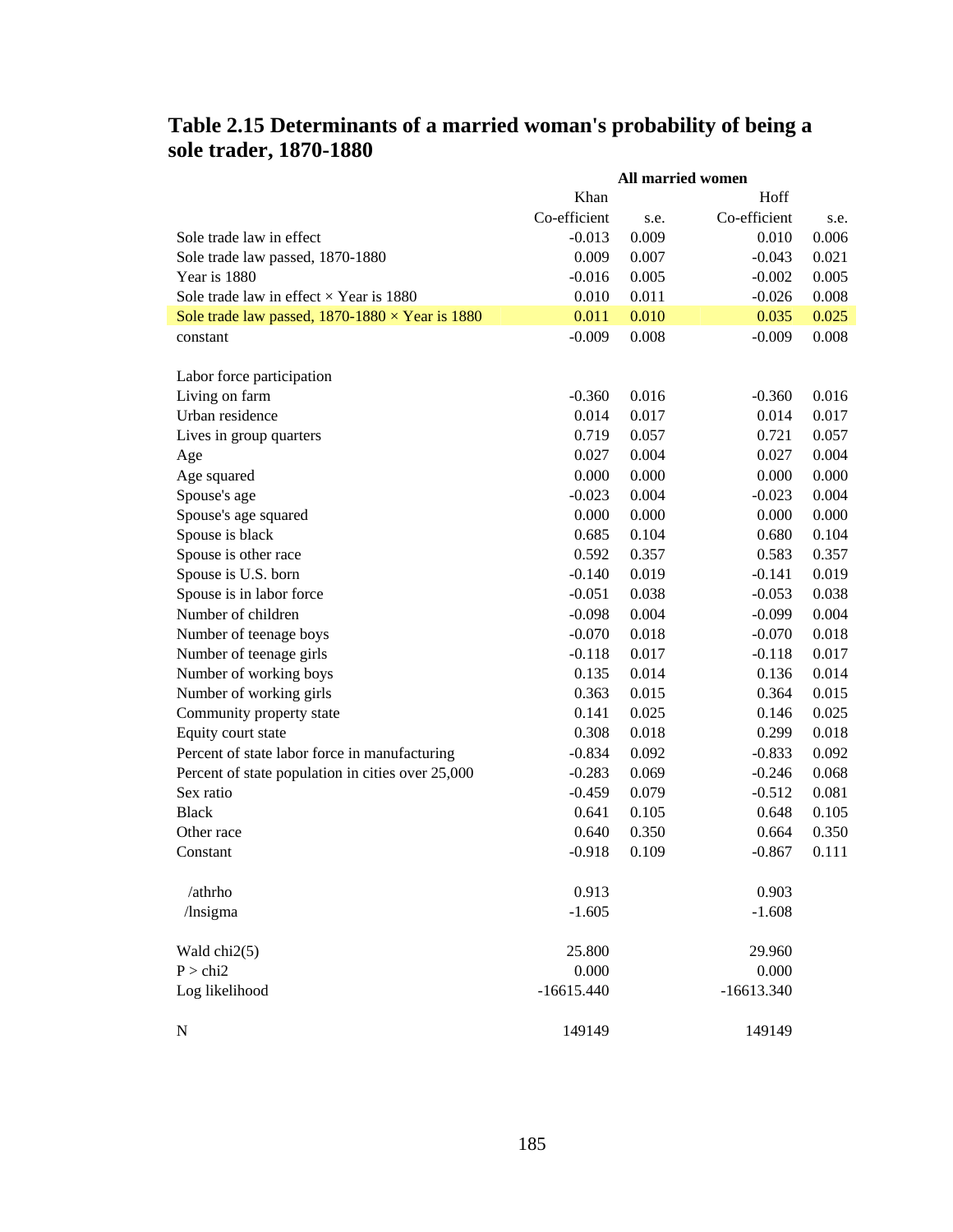## **Table 2.16 Determinants of a white married woman's probability of being a sole trader, 1870-1880**

|                                                |              | White married women |              |       |
|------------------------------------------------|--------------|---------------------|--------------|-------|
|                                                | Khan         |                     | Hoff         |       |
|                                                | Co-efficient | s.e.                | Co-efficient | s.e.  |
| Sole trade law in effect                       | 0.040        | 0.012               | 0.004        | 0.010 |
| Sole trade law passed, 1870-1880               | 0.029        | 0.012               | $-0.023$     | 0.019 |
| Year is 1880                                   | $-0.016$     | 0.009               | $-0.014$     | 0.008 |
| Sole trade law in effect $\times$ Year is 1880 | 0.008        | 0.013               | $-0.014$     | 0.012 |
| Sole trade law passed, $1870-1880 \times Year$ |              |                     |              |       |
| is 1880                                        | $-0.065$     | 0.015               | 0.014        | 0.023 |
| constant                                       | $-0.619$     | 0.024               | $-0.587$     | 0.024 |
| Labor force participation                      |              |                     |              |       |
| Living on farm                                 | $-0.225$     | 0.017               | $-0.236$     | 0.017 |
| Urban residence                                | 0.048        | 0.015               | 0.047        | 0.015 |
| Lives in group quarters                        | 0.158        | 0.053               | 0.168        | 0.054 |
| Age                                            | 0.013        | 0.004               | 0.013        | 0.004 |
| Age squared                                    | 0.000        | 0.000               | 0.000        | 0.000 |
| Spouse's age                                   | $-0.013$     | 0.004               | $-0.014$     | 0.004 |
| Spouse's age squared                           | 0.000        | 0.000               | 0.000        | 0.000 |
| Spouse is black                                | 0.525        | 0.119               | 0.545        | 0.120 |
| Spouse is other race                           |              |                     |              |       |
| Spouse is U.S. born                            | $-0.042$     | 0.014               | $-0.039$     | 0.014 |
| Spouse is in labor force                       | $-0.121$     | 0.031               | $-0.124$     | 0.031 |
| Number of children                             | $-0.061$     | 0.005               | $-0.063$     | 0.006 |
| Number of teenage boys                         | 0.010        | 0.016               | 0.012        | 0.016 |
| Number of teenage girls                        | $-0.010$     | 0.015               | $-0.009$     | 0.015 |
| Number of working boys                         | 0.033        | 0.013               | 0.034        | 0.014 |
| Number of working girls                        | 0.183        | 0.020               | 0.191        | 0.020 |
| Community property state                       | 0.071        | 0.031               | 0.076        | 0.031 |
| Equity court state                             | 0.141        | 0.018               | 0.106        | 0.017 |
| Percent of state labor force in                |              |                     |              |       |
| manufacturing                                  | $-0.228$     | 0.071               | $-0.181$     | 0.073 |
| Percent of state population in cities over     |              |                     |              |       |
| 25,000                                         | $-0.055$     | 0.060               | $-0.138$     | 0.061 |
| Sex ratio                                      | $-0.161$     | 0.053               | $-0.219$     | 0.055 |
| <b>Black</b>                                   |              |                     |              |       |
| Other race                                     |              |                     |              |       |
| Constant                                       | $-1.515$     | 0.085               | $-1.427$     | 0.087 |
| /athrho                                        | 2.231        |                     | 2.193        |       |
| /Insigma                                       | $-0.964$     |                     | $-0.974$     |       |
| Wald $chi2(5)$                                 | 45.130       |                     | 14.730       |       |
| P > chi2                                       | 0.000        |                     | 0.012        |       |
| Log likelihood                                 | -9134.030    |                     | -9149.093    |       |
| N                                              | 131793       |                     | 131793       |       |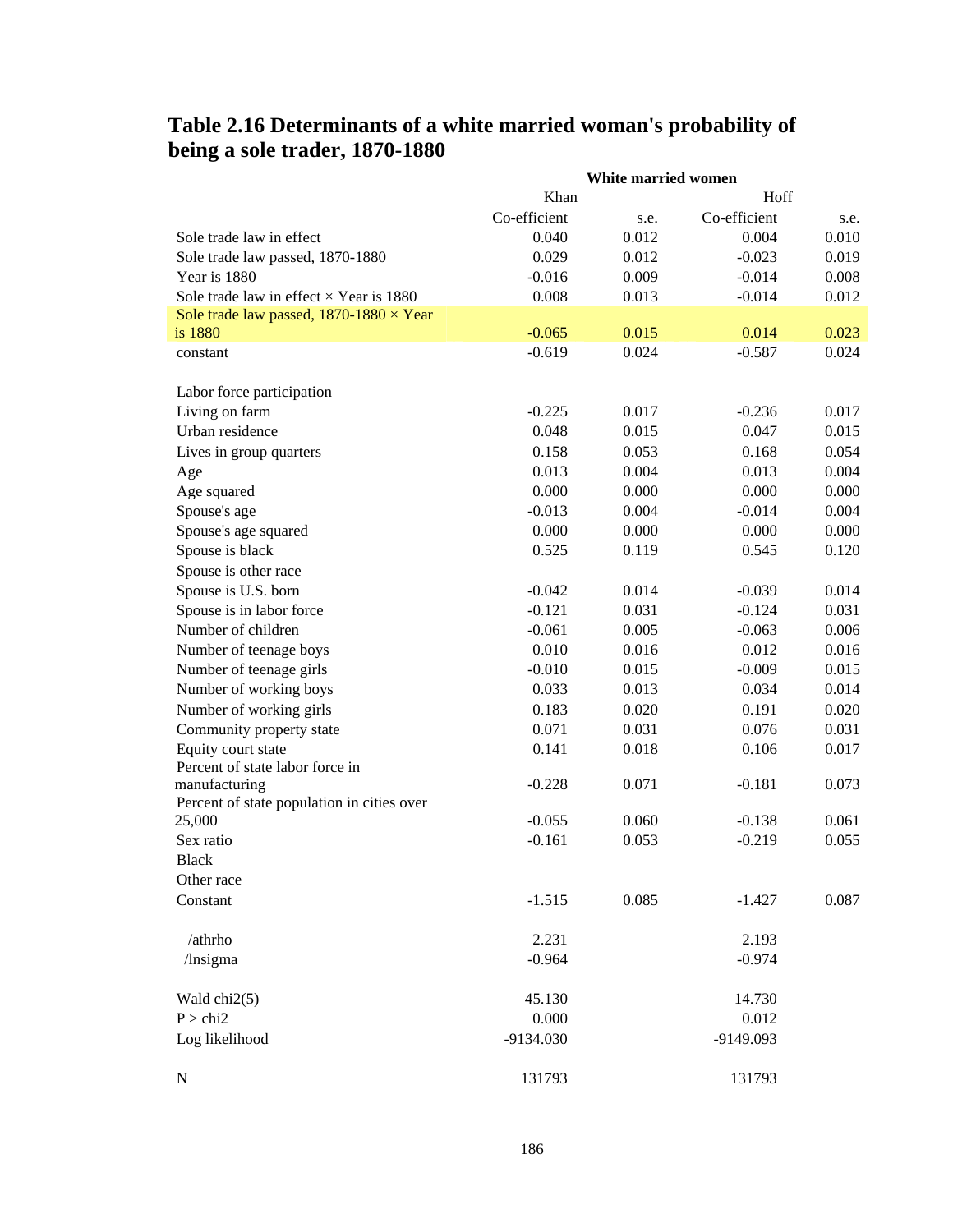|                                                        |              |       | All married women |       |
|--------------------------------------------------------|--------------|-------|-------------------|-------|
|                                                        | Khan         |       | Hoff              |       |
|                                                        | Co-efficient | s.e.  | Co-efficient      | s.e.  |
| Sole trade law in effect                               | 0.016        | 0.006 | $-0.032$          | 0.006 |
| Sole trade law passed, 1880-1900                       | $-0.017$     | 0.011 | $-0.045$          | 0.011 |
| Year is 1900                                           | 0.030        | 0.006 | 0.000             | 0.006 |
| Sole trade law in effect $\times$ Year is 1900         | $-0.031$     | 0.008 | 0.027             | 0.008 |
| Sole trade law passed, $1880-1900 \times$ Year is 1900 | 0.010        | 0.015 | 0.036             | 0.015 |
| constant                                               | 0.056        | 0.008 | 0.084             | 0.009 |
|                                                        |              |       |                   |       |
| Labor force participation                              |              |       |                   |       |
| Living on farm                                         | $-0.292$     | 0.014 | $-0.291$          | 0.014 |
| Urban residence                                        | 0.037        | 0.014 | 0.038             | 0.014 |
| Lives in group quarters                                | 0.660        | 0.043 | 0.661             | 0.043 |
| Age                                                    | 0.038        | 0.004 | 0.038             | 0.004 |
| Age squared                                            | $-0.001$     | 0.000 | $-0.001$          | 0.000 |
| Spouse's age                                           | $-0.021$     | 0.003 | $-0.020$          | 0.003 |
| Spouse's age squared                                   | 0.000        | 0.000 | 0.000             | 0.000 |
| Spouse is black                                        | 0.670        | 0.123 | 0.671             | 0.123 |
| Spouse is other race                                   | 0.459        | 0.200 | 0.458             | 0.200 |
| Spouse is U.S. born                                    | $-0.079$     | 0.015 | $-0.079$          | 0.015 |
| Spouse is in labor force                               | $-0.120$     | 0.028 | $-0.122$          | 0.028 |
| Number of children                                     | $-0.097$     | 0.004 | $-0.097$          | 0.004 |
| Number of teenage boys                                 | $-0.016$     | 0.014 | $-0.016$          | 0.014 |
| Number of teenage girls                                | $-0.047$     | 0.013 | $-0.046$          | 0.013 |
| Number of working boys                                 | 0.096        | 0.011 | 0.096             | 0.011 |
| Number of working girls                                | 0.306        | 0.012 | 0.306             | 0.012 |
| Community property state                               | 0.056        | 0.020 | 0.053             | 0.020 |
| Equity court state                                     | 0.308        | 0.015 | 0.306             | 0.015 |
| Percent of state labor force in manufacturing          | $-0.902$     | 0.079 | $-0.913$          | 0.079 |
| Percent of state population in cities over 25,000      | $-0.130$     | 0.046 | $-0.118$          | 0.046 |
| Sex ratio                                              | $-0.223$     | 0.060 | $-0.228$          | 0.060 |
| <b>Black</b>                                           | 0.615        | 0.123 | 0.615             | 0.123 |
| Other race                                             | 0.732        | 0.199 | 0.734             | 0.199 |
| Constant                                               | $-1.423$     | 0.088 | $-1.420$          | 0.088 |
|                                                        |              |       |                   |       |
| /athrho                                                | 0.515        | 0.024 | 0.503             | 0.024 |
| /Insigma                                               | $-1.589$     | 0.009 | $-1.594$          | 0.009 |
|                                                        |              |       |                   |       |
| Wald $chi2(5)$                                         | 36.440       |       | 48.680            |       |
| P > chi2                                               | 0.000        |       | 0.000             |       |
| Log likelihood                                         | -27537.930   |       | $-27531.810$      |       |
| $\mathbf N$                                            | 217527       |       | 217527            |       |
|                                                        |              |       |                   |       |

## **Table 2.17 Determinants of a married woman's probability of being a sole trader, 1880-1900**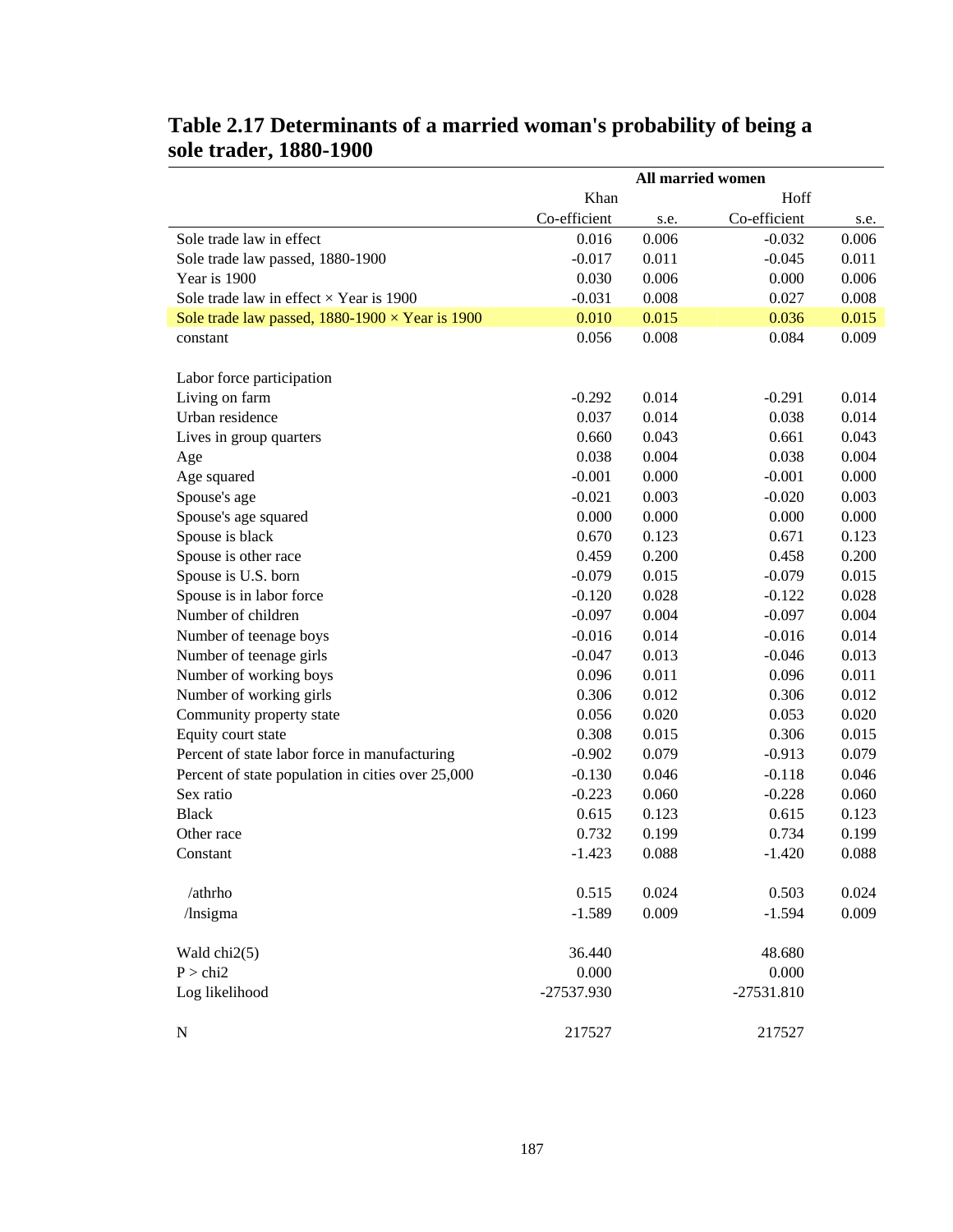|                                                        |              |       | White married women |       |
|--------------------------------------------------------|--------------|-------|---------------------|-------|
|                                                        | Khan         |       | Hoff                |       |
|                                                        | Co-efficient | s.e.  | Co-efficient        | s.e.  |
| Sole trade law in effect                               | 0.028        | 0.008 | $-0.014$            | 0.007 |
| Sole trade law passed, 1880-1900                       | 0.027        | 0.017 | $-0.005$            | 0.018 |
| Year is 1900                                           | $-0.029$     | 0.007 | $-0.031$            | 0.006 |
| Sole trade law in effect $\times$ Year is 1900         | 0.007        | 0.009 | 0.013               | 0.009 |
| Sole trade law passed, $1880-1900 \times$ Year is 1900 | $-0.070$     | 0.021 | $-0.024$            | 0.022 |
| constant                                               | $-0.782$     | 0.020 | $-0.757$            | 0.020 |
| Labor force participation                              |              |       |                     |       |
| Living on farm                                         | $-0.134$     | 0.012 | $-0.136$            | 0.012 |
| Urban residence                                        | 0.016        | 0.010 | 0.011               | 0.010 |
| Lives in group quarters                                | 0.132        | 0.036 | 0.124               | 0.036 |
| Age                                                    | 0.008        | 0.003 | 0.008               | 0.003 |
| Age squared                                            | 0.000        | 0.000 | 0.000               | 0.000 |
| Spouse's age                                           | $-0.004$     | 0.003 | $-0.004$            | 0.003 |
| Spouse's age squared                                   | 0.000        | 0.000 | 0.000               | 0.000 |
| Spouse is black                                        | 0.328        | 0.100 | 0.332               | 0.101 |
| Spouse is other race                                   | $-0.060$     | 0.252 | $-0.023$            | 0.247 |
| Spouse is U.S. born                                    | $-0.027$     | 0.009 | $-0.025$            | 0.009 |
| Spouse is in labor force                               | $-0.120$     | 0.019 | $-0.122$            | 0.018 |
| Number of children                                     | $-0.033$     | 0.003 | $-0.034$            | 0.003 |
| Number of teenage boys                                 | 0.010        | 0.010 | 0.012               | 0.010 |
| Number of teenage girls                                | 0.003        | 0.009 | 0.003               | 0.009 |
| Number of working boys                                 | 0.042        | 0.008 | 0.042               | 0.008 |
| Number of working girls                                | 0.092        | 0.011 | 0.096               | 0.011 |
| Community property state                               | 0.046        | 0.018 | 0.047               | 0.018 |
| Equity court state                                     | 0.120        | 0.012 | 0.084               | 0.011 |
| Percent of state labor force in manufacturing          | $-0.280$     | 0.050 | $-0.210$            | 0.049 |
| Percent of state population in cities over 25,000      | $-0.079$     | 0.032 | $-0.112$            | 0.033 |
| Sex ratio                                              | $-0.203$     | 0.042 | $-0.286$            | 0.042 |
| <b>Black</b>                                           | $-1.573$     | 0.063 | $-1.479$            | 0.062 |
| Other race                                             |              |       |                     |       |
| Constant                                               |              |       |                     |       |
| /athrho                                                | 2.592        | 0.043 | 2.583               | 0.044 |
| /lnsigma                                               | $-0.792$     | 0.018 | $-0.793$            | 0.018 |
| Wald $chi2(5)$                                         | 86.530       |       | 48.390              |       |
| P > chi2                                               | 0.000        |       | 0.000               |       |
| Log likelihood                                         | $-16496.360$ |       | $-16516.180$        |       |
| $\mathbf N$                                            | 193609       |       | 193609              |       |

## **Table 2.18 Determinants of a white married woman's probability of being a sole trader, 1880-1900**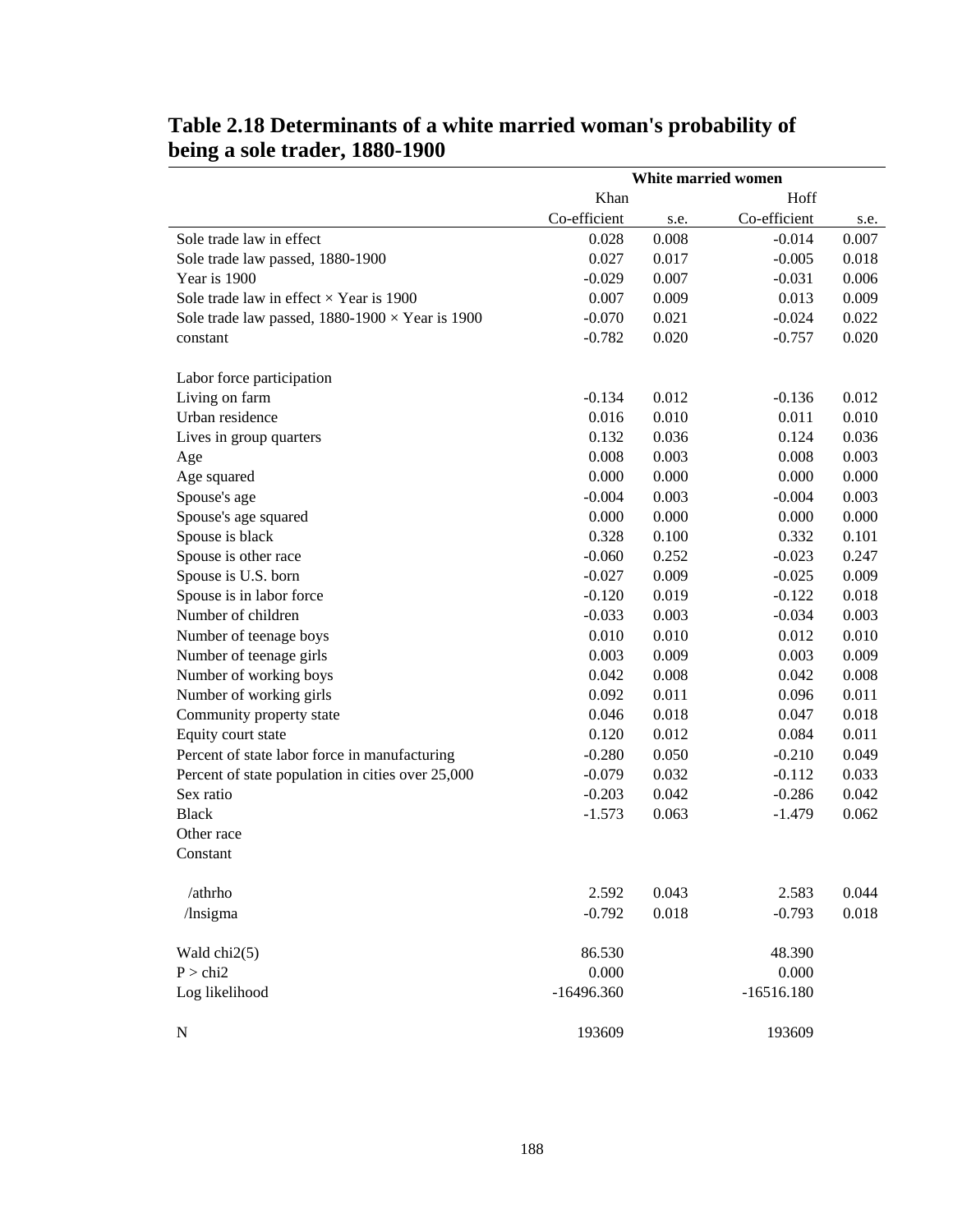| $\frac{1}{2}$ , $\frac{1}{2}$ , $\frac{1}{2}$ , $\frac{1}{2}$ |            |            |              |
|---------------------------------------------------------------|------------|------------|--------------|
| Dependent variable is being ever married                      | All        | White      | <b>Black</b> |
| Earnings act passed before 1870                               | $-0.286$   | 0.0278     | $-0.612$     |
|                                                               | $(-1.96)$  | (0.90)     | $(-2.23)$    |
| Earnings act passed, 1870-1880                                | $-0.135$   | 0.0323     | $-0.0587$    |
|                                                               | $(-0.70)$  | (0.72)     | $(-0.18)$    |
| Year is 1880                                                  | 0.0151     | 0.0180     | $-0.00829$   |
|                                                               | (2.60)     | (2.55)     | $(-0.57)$    |
| Earnings act passed before $1870 \times$ Year is 1880         | $-0.0232$  | $-0.0283$  | 0.0276       |
|                                                               | $(-2.65)$  | $(-2.94)$  | (0.85)       |
| Earnings act passed, $1870-1880 \times$ Year is 1880          | $-0.0225$  | $-0.0299$  | 0.0163       |
|                                                               | $(-2.82)$  | $(-3.30)$  | (0.88)       |
| Age $20$<br>(Omitted age is 30)                               | $-0.391$   | $-0.408$   | $-0.303$     |
|                                                               | $(-62.97)$ | $(-62.30)$ | $(-17.37)$   |
| Age $21$                                                      | $-0.323$   | $-0.336$   | $-0.241$     |
|                                                               | $(-46.90)$ | $(-46.18)$ | $(-11.87)$   |
| Age $22$                                                      | $-0.262$   | $-0.276$   | $-0.178$     |
|                                                               | $(-37.96)$ | $(-37.36)$ | $(-9.54)$    |
| Age $23$                                                      | $-0.182$   | $-0.192$   | $-0.122$     |
|                                                               | $(-25.14)$ | $(-24.70)$ | $(-6.39)$    |
| Age $24$                                                      | $-0.142$   | $-0.150$   | $-0.105$     |
|                                                               | $(-19.58)$ | $(-19.06)$ | $(-5.52)$    |
| Age 25                                                        | $-0.106$   | $-0.108$   | $-0.0944$    |
|                                                               | $(-15.15)$ | $(-13.94)$ | $(-5.83)$    |
| Age $26$                                                      | $-0.0471$  | $-0.0530$  | $-0.0214$    |
|                                                               | $(-6.32)$  | $(-6.56)$  | $(-1.10)$    |
| Age $27$                                                      | $-0.00212$ | $-0.00407$ | $-0.0129$    |
|                                                               | $(-0.28)$  | $(-0.49)$  | $(-0.63)$    |
| Age 28                                                        | 0.00679    | 0.00521    | 0.000506     |

**Table 2.19 Differences in differences estimates of changes in marriage propensities after earnings laws reform, 1870-1880: Dates according to Khan (1996)**   $\overline{\phantom{0}}$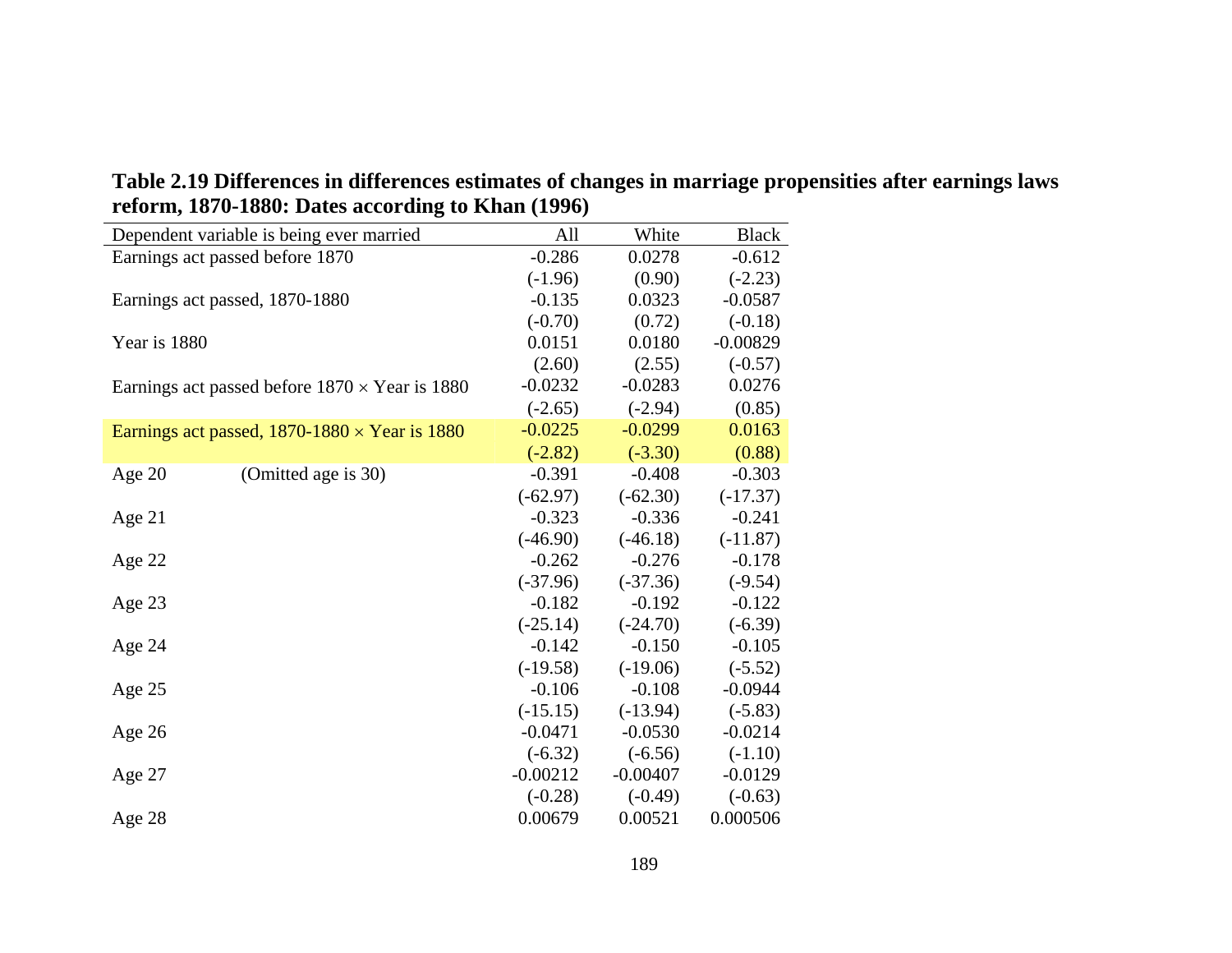| Dependent variable is being ever married                     | Я           | White       | Black                                                      |
|--------------------------------------------------------------|-------------|-------------|------------------------------------------------------------|
|                                                              | (0.93)      | (0.66)      | (0.03)                                                     |
| Age 29                                                       | 0.0578      | 0.0574      | 0.0234                                                     |
|                                                              | (7.28)      | (6.69)      | (0.97)                                                     |
| Living on farm                                               | $-0.0453$   | $-0.0475$   | $-0.0174$                                                  |
|                                                              | $(-12.00)$  | $(-11.52)$  | $(-1.87)$                                                  |
| Living in urban area                                         | $-0.104$    | $-0.0996$   | $-0.132$                                                   |
|                                                              | $(-24.35)$  | $(-21.71)$  | $-10.40$                                                   |
| Living in group quarters                                     | $-0.341$    | $-0.339$    | $-0.348$                                                   |
|                                                              | $(-31.19)$  | $(-30.20)$  | $(-7.88)$<br>-0.0540                                       |
| Born in the United States                                    | $-0.0272$   | $-0.0233$   |                                                            |
|                                                              | $(-6.03)$   | $(-5.06)$   | $(-0.75)$                                                  |
| Community property state                                     | $-0.204$    | $-0.00931$  | $-0.559$                                                   |
|                                                              | $(-1.39)$   | $(-0.06)$   | $(-2.14)$                                                  |
| Equity property state                                        | $-0.440$    | $-0.292$    | $-0.114$<br>$(-0.29)$                                      |
|                                                              | $(-3.64)$   | $(-1.72)$   |                                                            |
| $% 10+$ in manufacturing                                     | $-0.0015$   |             | $-0.116$                                                   |
|                                                              |             | 0.0000506   |                                                            |
|                                                              | $(-0.01)$   | $(-0.00)$   | $(-0.11)$                                                  |
| Percent of state population in cities over 25,000            | $-0.00129$  | $-0.00186$  | 0.0104                                                     |
|                                                              | $(-0.01)$   | $(-0.01)$   | (0.02)                                                     |
| Sex ratio                                                    | $-0.000549$ | $-0.000182$ | 0.342                                                      |
|                                                              | $(-0.01)$   | $(-0.00)$   | (0.56)                                                     |
| Black                                                        | 0.0677      |             |                                                            |
|                                                              | (13.97)     |             |                                                            |
| Other race                                                   | $-0.0721$   |             |                                                            |
|                                                              | $(-1.79)$   |             |                                                            |
| Observations                                                 | 89467       | 76679       | 12635                                                      |
| Notes: Average partial effects. t-statistics in parentheses. |             |             | Sample is women 20-30 years old of any marital status. Sta |

Notes: Average partial effects. t-statistics in parentheses. Sample is women 20-30 years old of any marital status. State fixed effects included in estimation. The 1870 census did not enumerate marital status. Ever-married Notes: Average partial effects. t-statistics in parentheses. Sample is women 20-30 years old of any marital status. State fixed effects included in estimation. The 1870 census did not enumerate marital status. Ever-married women are defined as currently married women, plus women without a spouse with own children. Ί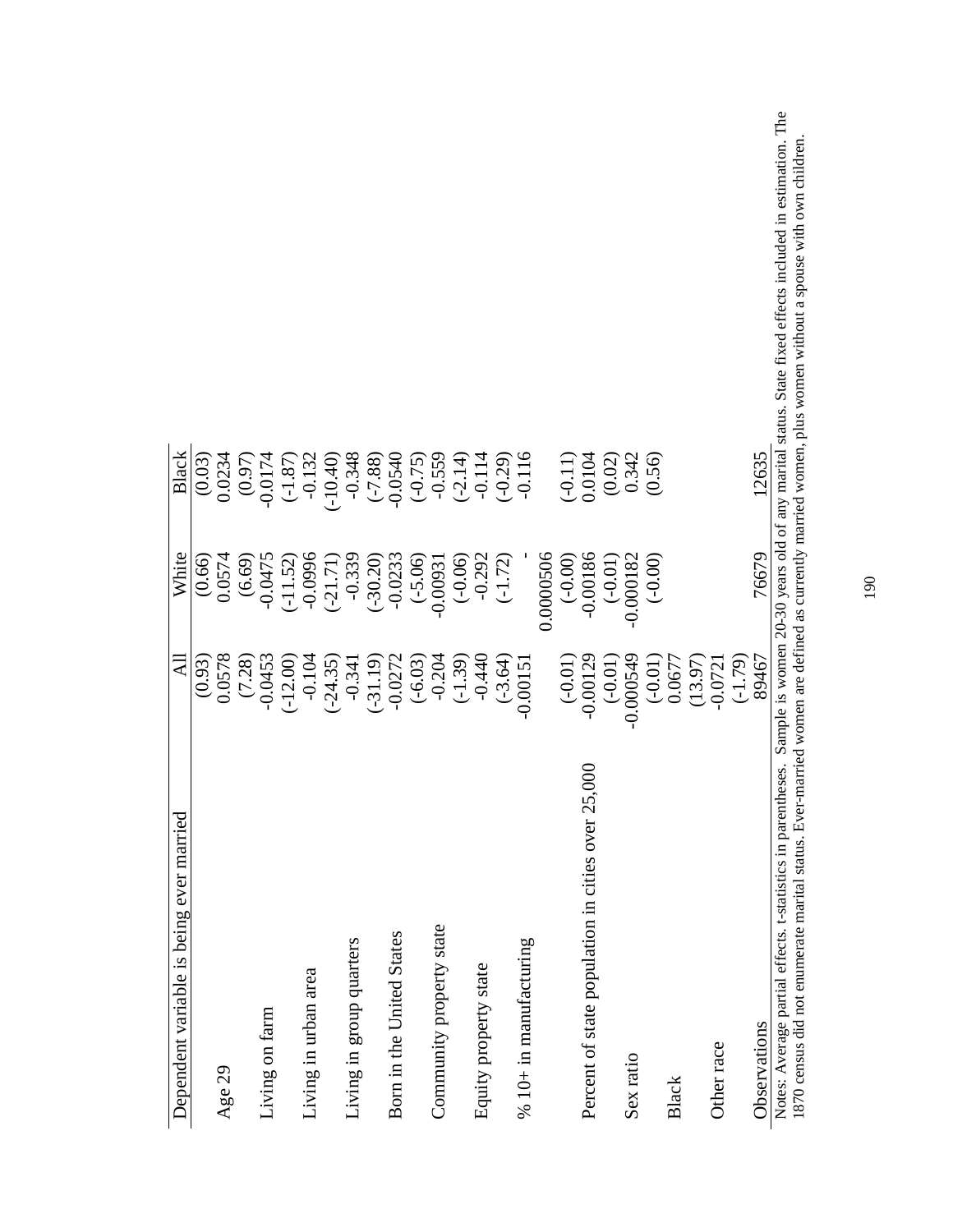|                                 | O                                              |            |            |                        |
|---------------------------------|------------------------------------------------|------------|------------|------------------------|
|                                 | Dependent variable is being ever married       | ₹          | White      | Black                  |
| Earnings act passed before 1880 |                                                | $-0.119$   | $-0.238$   | $-0.351$               |
|                                 |                                                | $(-1.46)$  | $(-2.67)$  | $(-1.44)$<br>0.0964    |
| Earnings act passed, 1880-1900  |                                                |            | 0.0317     |                        |
|                                 |                                                | (0.0510)   | (0.59)     |                        |
| Year is 1900                    |                                                | $-0.0183$  | $-0.0138$  | $(0.30)$<br>$-0.0276$  |
|                                 |                                                | $(-2.77)$  | $(-1.75)$  | $(-1.49)$              |
|                                 | Earnings act passed before 1880 x Year is 1900 | 0.00434    | 0.000503   | $-0.00296$             |
|                                 |                                                | (0.68)     | (0.07)     | $(-0.21)$              |
|                                 | Earnings act passed, 1880-1900 × Year is 1900  | $-0.0615$  | $-0.0738$  | 0.0265                 |
|                                 |                                                | $(-3.56)$  | $(-4.02)$  | (0.28)                 |
| Age 20                          | (Omitted age is 30)                            | $-0.413$   | $-0.430$   | $-0.346$               |
|                                 |                                                | $(-82.83)$ | $(-82.72)$ | $(-21.67)$             |
| Age 21                          |                                                | $-0.355$   | $-0.367$   | $-0.301$               |
|                                 |                                                | $(-64.89)$ | $(-63.53)$ | $(-17.25)$             |
| Age 22                          |                                                | $-0.286$   | $-0.301$   | $-0.216$               |
|                                 |                                                | $(-50.72)$ | $(-49.52)$ | $(-12.89)$             |
| Age 23                          |                                                | $-0.225$   | $-0.238$   |                        |
|                                 |                                                | $(-38.10)$ | $(-37.18)$ | $-0.166$<br>$(-9.62)$  |
| Age 24                          |                                                | $-0.175$   | $-0.187$   | $-0.110$               |
|                                 |                                                | $(-29.18)$ | $(-28.56)$ | $(-6.44)$<br>$-0.100$  |
| Age 25                          |                                                | $-0.132$   | $-0.142$   |                        |
|                                 |                                                | $(-22.20)$ | $-21.36$   | $(-6.33)$<br>$-0.0439$ |
| Age 26                          |                                                | $-0.0775$  | $-0.0857$  |                        |
|                                 |                                                | $(-12.41)$ | $(-12.40)$ | $(-2.51)$              |
| Age 27                          |                                                | $-0.0436$  | $-0.0489$  | $-0.0289$<br>$(-1.60)$ |
|                                 |                                                | $(-6.84)$  | $(-6.90)$  |                        |
| Age 28                          |                                                | $-0.0268$  | $-0.0322$  | 0.0116                 |

Table 2.20 Differences in differences estimates of changes in marriage propensities after earnings laws **Table 2.20 Differences in differences estimates of changes in marriage propensities after earnings laws**  reform, 1880-1900: Dates according to Khan (1996) **reform, 1880-1900: Dates according to Khan (1996)**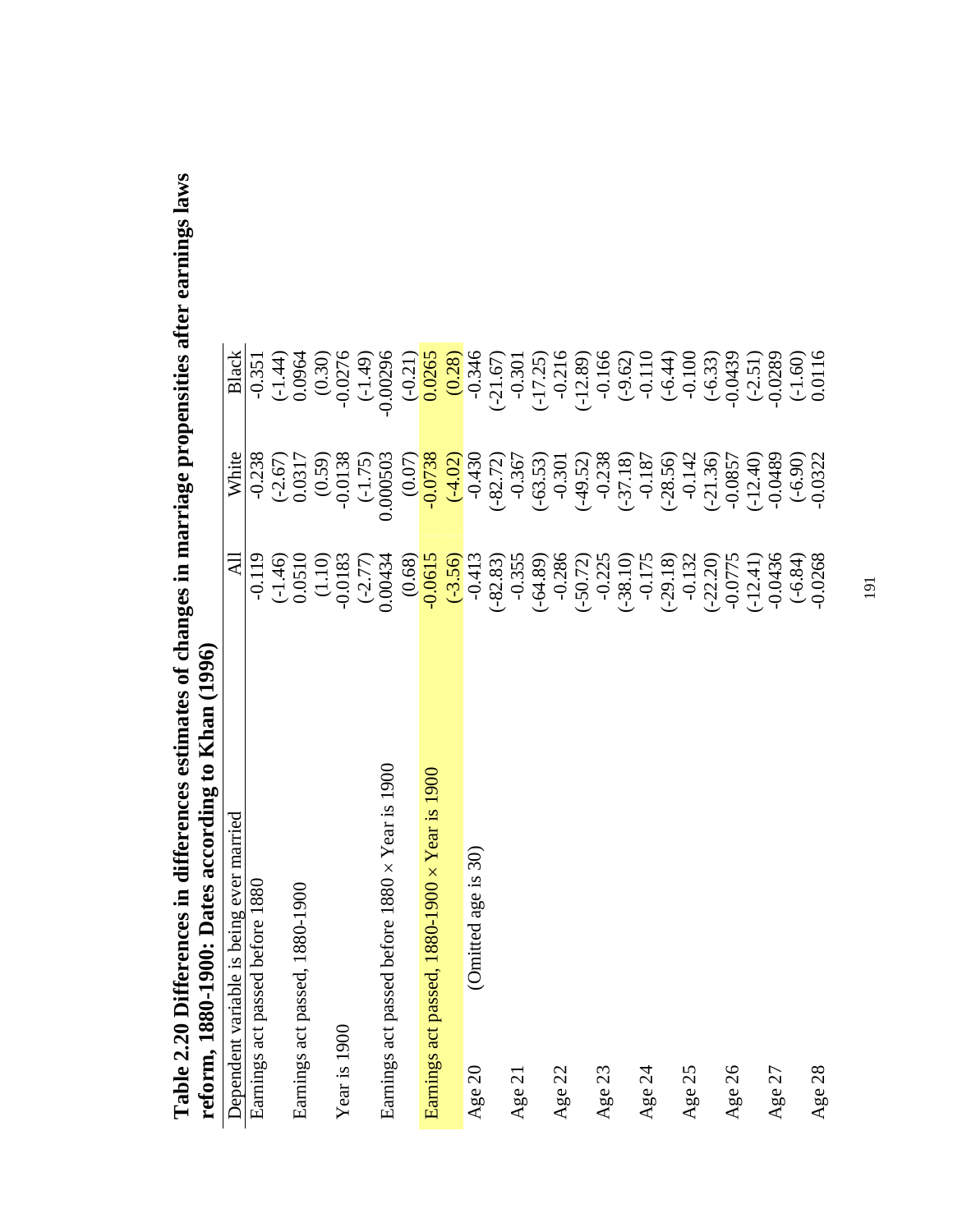| Dependent variable is being ever married                                                                      | $\overline{A}$     | White      | Black               |
|---------------------------------------------------------------------------------------------------------------|--------------------|------------|---------------------|
|                                                                                                               | $(-4.30)$          | $(-4.63)$  | (0.68)              |
| Age 29                                                                                                        | 0.0228             | 0.0229     | $-0.00261$          |
|                                                                                                               | (3.50)             | (3.16)     | $(-0.13)$           |
| Living on farm                                                                                                | $-0.0533$          | $-0.0578$  | $-0.0420$           |
|                                                                                                               | $(-16.03)$         | $(-15.22)$ | $(-5.05)$           |
| Living in urban area                                                                                          | $-0.131$           | $-0.132$   | $-0.124$            |
|                                                                                                               | $(-37.21)$         | $(-34.36)$ | $-12.06$            |
| Living in group quarters                                                                                      | $-0.300$           | $-0.298$   | $-0.297$            |
|                                                                                                               | $(-36.84)$         | $(-34.73)$ | $(-8.77)$           |
| Born in the United States                                                                                     | $-0.0661$          | $-0.0624$  | 0.00400             |
|                                                                                                               | $(-17.46)$         | $(-15.66)$ | $(0.07)$<br>0.0894  |
| Community property state                                                                                      | 0.0465             | $-0.0244$  |                     |
|                                                                                                               | $(0.89)$<br>0.0391 | $(-0.30)$  | $(0.30)$<br>$0.278$ |
| Equity property state                                                                                         |                    | 0.147      |                     |
|                                                                                                               | (0.61)             | (2.34)     | (1.73)              |
| % 10+ in manufacturing                                                                                        | 0.00141            | 0.00109    | 0.000379            |
|                                                                                                               | (0.01)             | (0.01)     | (0.00)              |
| Percent of state population in cities over 25,000                                                             | $-0.00159$         | $-0.00115$ | $-0.00267$          |
|                                                                                                               | $(-0.04)$          | $(-0.02)$  | $(-0.02)$           |
| Sex ratio                                                                                                     | 0.110              | 0.114      | 0.0251              |
|                                                                                                               | (2.91)             | (2.78)     | (0.13)              |
| Black                                                                                                         | 0.0511             |            |                     |
|                                                                                                               | (12.28)            |            |                     |
| Other race                                                                                                    | 0.104              |            |                     |
|                                                                                                               | (13.12)            |            |                     |
| Observations                                                                                                  | 34380              | 110345     | 16912               |
| Sample is women 20-30 years old of any marital status<br>Average partial effects. t-statistics in parentheses |                    |            |                     |

 $\mathsf{l}$ 

Sample is women 20-30 years old of any marital status.<br>State fixed effects included in estimation. Sample is women 20-30 years old of any marital status.

State fixed effects included in estimation.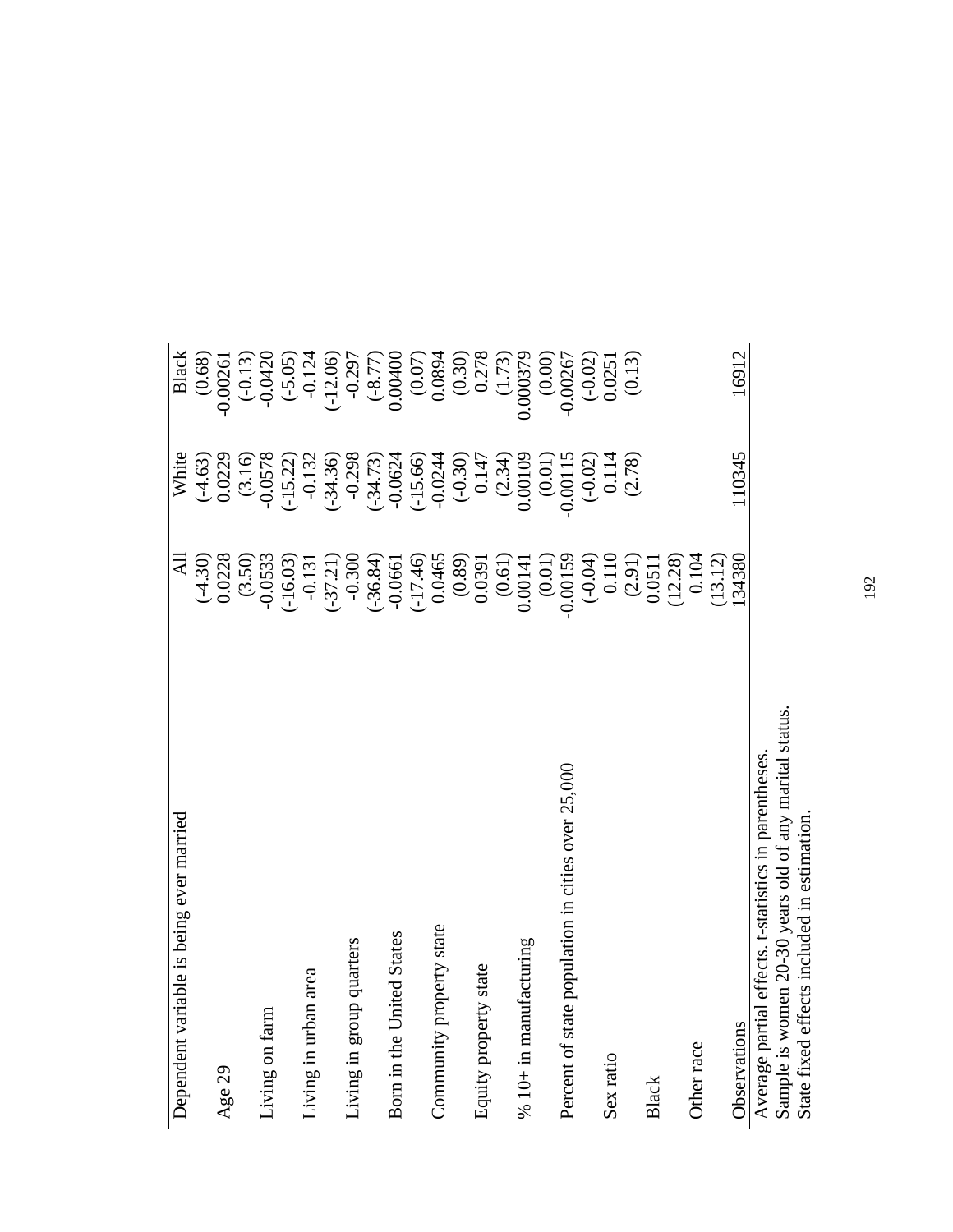|                      | reform, 18/0-1880: Dates according to Khan (1996) |                         |                                    |                                                                 |
|----------------------|---------------------------------------------------|-------------------------|------------------------------------|-----------------------------------------------------------------|
| Dependent variable   | is being ever married                             | ₹                       | White                              | Black                                                           |
| Property act passed  | before 1870                                       | $-0.281$                | $-0.211$                           |                                                                 |
|                      |                                                   | $(-1.53)$               | $(-1.09)$                          |                                                                 |
| Property act passed, | 1870-1880                                         | $-0.335$                |                                    |                                                                 |
|                      |                                                   | $(-1.70)$               | $-0.252$<br>( $-1.11$ )            | $\begin{array}{c} 0.267 \\ 1.76) \\ 0.418 \\ 0.92) \end{array}$ |
| Year is 1880         |                                                   | $-0.00530$              | $-0.0101$<br>$(-0.88)$<br>0.0102   | $-0.0000315$                                                    |
|                      |                                                   | $(-0.55)$<br>0.00701    |                                    | $(-0.00)$                                                       |
| Property act passed  | before $1870 \times$ Year is 1880                 |                         |                                    | 0.00539                                                         |
|                      |                                                   | $\frac{(0.62)}{0.0107}$ | $\frac{(0.80)}{0.0123}$            | (0.22)                                                          |
| Property act passed, | $1870 - 1880 \times \text{Year}$ is 1880          |                         |                                    | $-0.000618$                                                     |
|                      |                                                   | (0.96)                  | (0.94)                             | $(-0.03)$                                                       |
| Age 20               | (Omitted age is 30)                               | $-0.391$                | $-0.408$                           | $-0.303$                                                        |
|                      |                                                   | $(-62.97)$              | $(-62.30)$                         | $(-17.38)$                                                      |
| Age 21               |                                                   | $-0.323$                | $-0.336$<br>$(-46.19)$             | $-0.241$<br>$(-11.87)$                                          |
|                      |                                                   | $(-46.90)$              |                                    |                                                                 |
| Age 22               |                                                   | $-0.262$                | $-0.276$                           |                                                                 |
|                      |                                                   | $(-37.94)$              | $(-37.34)$                         | $-0.178$<br>$(-9.54)$<br>$-0.122$<br>$(-6.39)$<br>$-0.106$      |
| Age 23               |                                                   | $-0.182$                |                                    |                                                                 |
|                      |                                                   | $(-25.14)$<br>-0.142    |                                    |                                                                 |
| Age 24               |                                                   |                         | $-0.192$<br>$(-24.71)$<br>$-0.150$ |                                                                 |
|                      |                                                   | $(-19.57)$<br>-0.106    | $(-19.05)$                         | $(-5.52)$<br>-0.0943                                            |
| Age 25               |                                                   |                         | $-0.108$                           |                                                                 |
|                      |                                                   | $(-15.15)$              | $(-13.95)$                         |                                                                 |
| Age 26               |                                                   | $-0.0470$               | $-0.0530$                          | $(-5.83)$<br>$-0.0213$                                          |
|                      |                                                   | $(-6.32)$               | $(-6.56)$<br>0.00402               | $(-1.10)$<br>$-0.0130$                                          |
| Age 27               |                                                   | 0.00206                 |                                    |                                                                 |
|                      |                                                   | $(-0.27)$               | $(-0.48)$                          | $(-0.63)$                                                       |
| Age 28               |                                                   | 0.00694                 | 0.00536                            | 0.000449                                                        |

Table 2.21 Differences in differences estimates of changes in marriage propensities after property law<br>reform 1870-1880: Dates according to Khan (1996) **Table 2.21 Differences in differences estimates of changes in marriage propensities after property law reform, 1870-1880: Dates according to Khan (1996)**  refor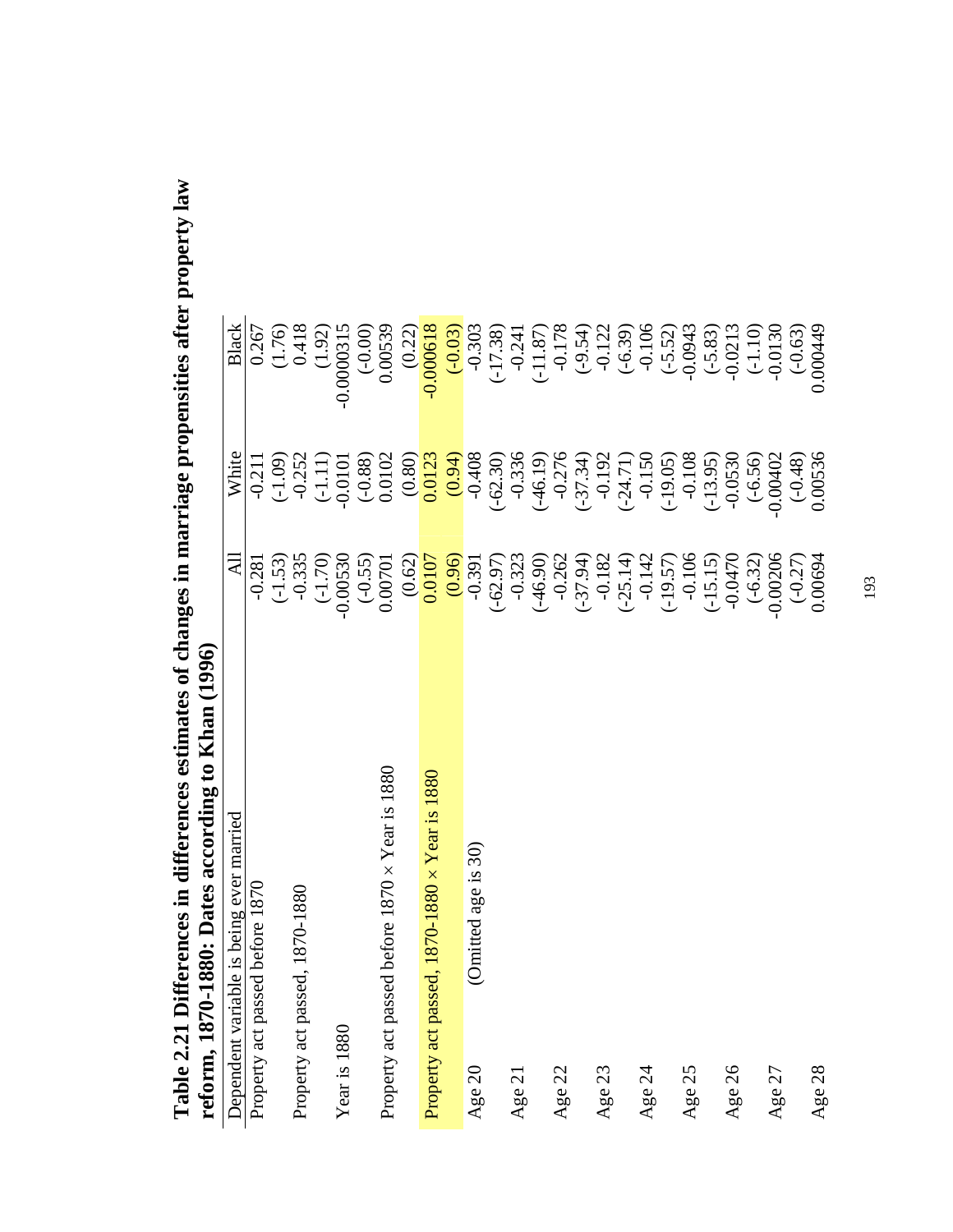| being ever married<br>Dependent variable is                                                                                           | $\overline{a}$ | White               | Black                     |
|---------------------------------------------------------------------------------------------------------------------------------------|----------------|---------------------|---------------------------|
|                                                                                                                                       | (0.95)         | (0.68)              | (0.02)                    |
| Age 29                                                                                                                                | 0.0579         | 0.0575              | 0.0240                    |
|                                                                                                                                       | (7.29)         | $(6.70)$<br>-0.0474 | $(0.99)$<br>0.0176        |
| Living on farm                                                                                                                        | $-0.0451$      |                     |                           |
|                                                                                                                                       | $(-11.97)$     | $(-11.50)$          | $(-1.89)$                 |
| Living in urban area                                                                                                                  | $-0.104$       | $8660^{o}$          | $-0.132$                  |
|                                                                                                                                       | $(-24.37)$     | $(-21.74)$          | $(-10.41)$                |
| Living in group quarters                                                                                                              | $-0.341$       | $-0.339$            | $-0.347$                  |
|                                                                                                                                       | $(-31.23)$     | $(-30.25)$          |                           |
| Born in the United States                                                                                                             | $-0.0276$      | $-0.0237$           | $(-7.87)$<br>0.0534       |
|                                                                                                                                       | $(-6.12)$      | $(-5.15)$<br>0.0817 | $(-0.75)$<br>$-0.263$     |
| Community property state                                                                                                              | $-0.188$       |                     |                           |
|                                                                                                                                       | $(-1.28)$      | (0.50)              | $( -0.55)$                |
| Equity property state                                                                                                                 | $-0.0450$      | $-0.109$            | $-0.276$<br>$(-0.74)$     |
|                                                                                                                                       | $(-0.32)$      | $(-0.72)$           |                           |
| $\%$ 10+ in manufacturing                                                                                                             | $-0.0071$      | 0.00485             | 0.0495                    |
|                                                                                                                                       | $(-0.03)$      | $(-0.02)$           | $(-0.05)$<br>0.0112       |
| tion in cities over 25,000<br>Percent of state popular                                                                                | $-0.00542$     | 0.00535             |                           |
|                                                                                                                                       | $(-0.04)$      | $(-0.04)$           | (0.02)                    |
| Sex ratio                                                                                                                             | 0000240        | 0.00185             | 0.284                     |
|                                                                                                                                       | (0.00)         | (0.03)              | (0.51)                    |
| Black                                                                                                                                 | 0.0678         |                     |                           |
|                                                                                                                                       | (13.99)        |                     |                           |
| Other race                                                                                                                            | $-0.0727$      |                     |                           |
|                                                                                                                                       | $(-1.81)$      |                     |                           |
| Observations                                                                                                                          | 89467          | 76679               | 12635                     |
| Sample is women 20-30 years old of any marital status.<br>Notes: Average partial effects. t-statistics in parentheses.<br>$\tilde{z}$ |                |                     | State fixed effects inclu |

Notes: Average partial effects. t-statistics in parentheses. Sample is women 20-30 years old of any marital status. State fixed effects included in estimation. The 1870 census did not enumerate marital status. Ever-married Notes: Average partial effects. t-statistics in parentheses. Sample is women 20-30 years old of any marital status. State fixed effects included in estimation. The 1870 census did not enumerate marital status. Ever-married women are defined as currently married women, plus women without a spouse with own children.  $\mathbf{r}$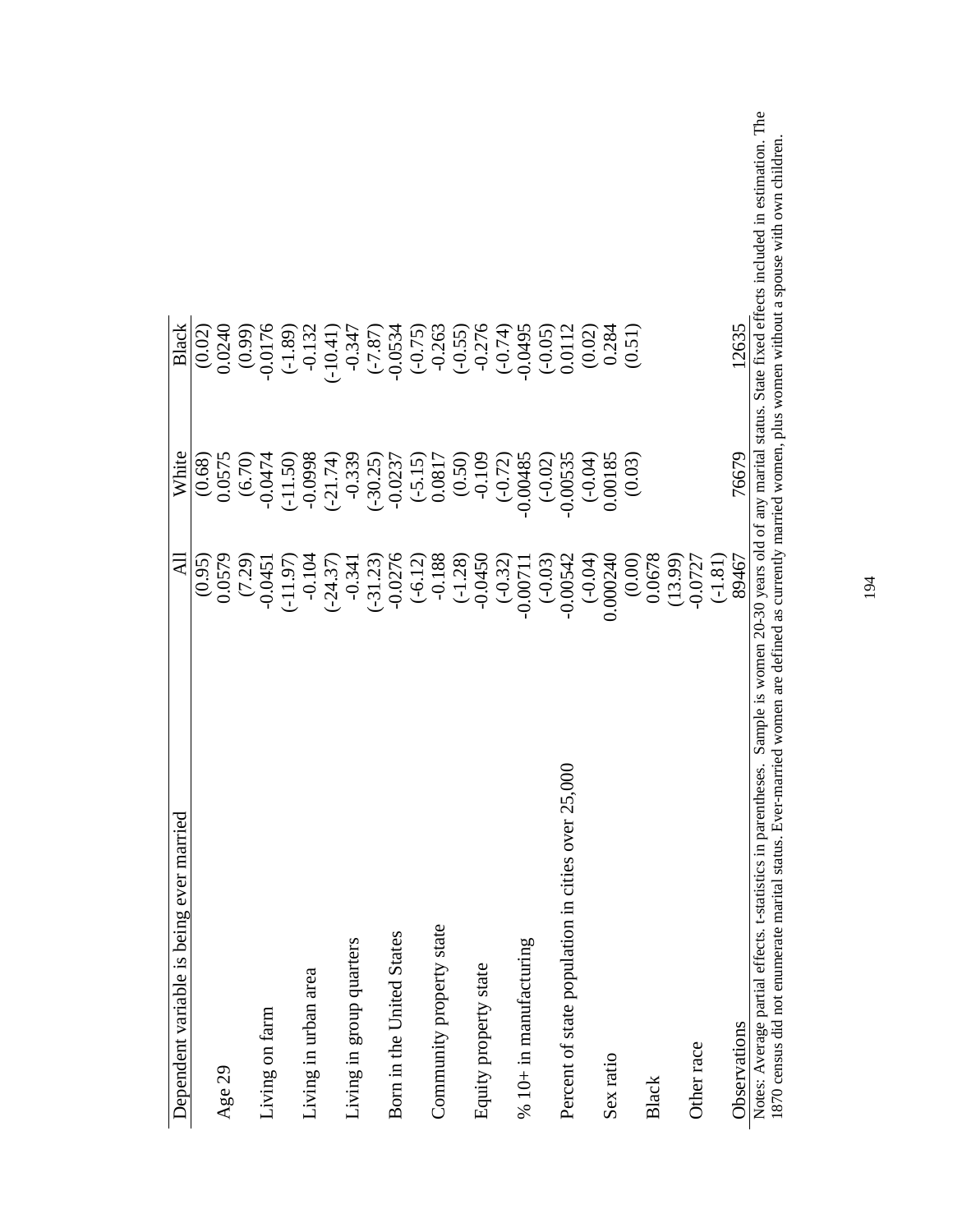| reform, 1880-1900:              | Dates according to Khan (1996)                 |                         |                        |                        |  |
|---------------------------------|------------------------------------------------|-------------------------|------------------------|------------------------|--|
|                                 | Dependent variable is being ever married       | ₹                       | White                  | Black                  |  |
| Property act passed before 1880 |                                                | 0.367                   | 0.453                  |                        |  |
|                                 |                                                | (5.43)                  | (5.65)                 | $-0.387$<br>$(-1.50)$  |  |
| Property act passed, 1880-1900  |                                                | $-0.0868$               | $-0.107$               |                        |  |
|                                 |                                                | $(-2.18)$               | $(-2.27)$              | $-0.375$<br>$(-1.10)$  |  |
| Year is 1900                    |                                                | $-0.0161$               | $-0.00934$             | $-0.0303$              |  |
|                                 |                                                | $(-1.78)$               | $(-0.86)$              | $(-1.53)$              |  |
|                                 | Property act passed before 1880 × Year is 1900 | $-0.00161$              | $-0.00768$             | 0.00294                |  |
|                                 |                                                |                         |                        |                        |  |
|                                 | Property act passed, 1880-1900 × Year is 1900  | $\frac{-0.18}{0.0479}$  | $\frac{-0.70}{0.0597}$ | $\frac{0.16}{0.714}$   |  |
|                                 |                                                | $(-2.18)$               | $(-2.54)$              | $(-217.04)$            |  |
| Age 20                          | ed age is 30)<br>(Omitte)                      | $-0.413$                | $-0.430$               | $-0.346$               |  |
|                                 |                                                | $(-82.82)$              | $(-82.70)$             | $(-21.66)$             |  |
| Age 21                          |                                                | $-0.355$                | $-0.367$               | $-0.301$               |  |
|                                 |                                                | $(-64.89)$              | $(-63.52)$             | $(-17.24)$             |  |
| Age 22                          |                                                | $-0.286$                | $-0.301$               | $-0.216$               |  |
|                                 |                                                | $(-50.70)$              | $(-49.50)$             | $(-12.88)$             |  |
| Age 23                          |                                                | $-0.225$                | $-0.238$               | $-0.166$               |  |
|                                 |                                                | $(-38.09)$              | $(-37.17)$             | $(-9.62)$              |  |
| Age 24                          |                                                | $-0.174$<br>$( -29.17)$ | $-0.187$               | $-0.110$               |  |
|                                 |                                                |                         | $(-28.54)$             | $(-6.44)$              |  |
| Age 25                          |                                                | $-0.132$                | $-0.142$               | $-0.100$               |  |
|                                 |                                                | $(-22.19)$              | $(-21.34)$             | $(-6.33)$              |  |
| Age 26                          |                                                | $-0.0775$<br>$(-12.41)$ | $-0.0856$              | $-0.0439$              |  |
|                                 |                                                |                         | $(-12.39)$             | $(-2.50)$              |  |
| Age 27                          |                                                | $-0.0436$               | $-0.0489$              | $-0.0289$<br>$(-1.60)$ |  |
|                                 |                                                | $(-6.84)$               | $(-6.90)$              |                        |  |
| Age 28                          |                                                | $-0.0268$               | $-0.0322$              | 0.0115                 |  |

**Table 2.22 Differences in differences estimates of changes in marriage propensities after property law**  Table 2.22 Differences in differences estimates of changes in marriage propensities after property law  $\mathbf{r}$ e

Age 28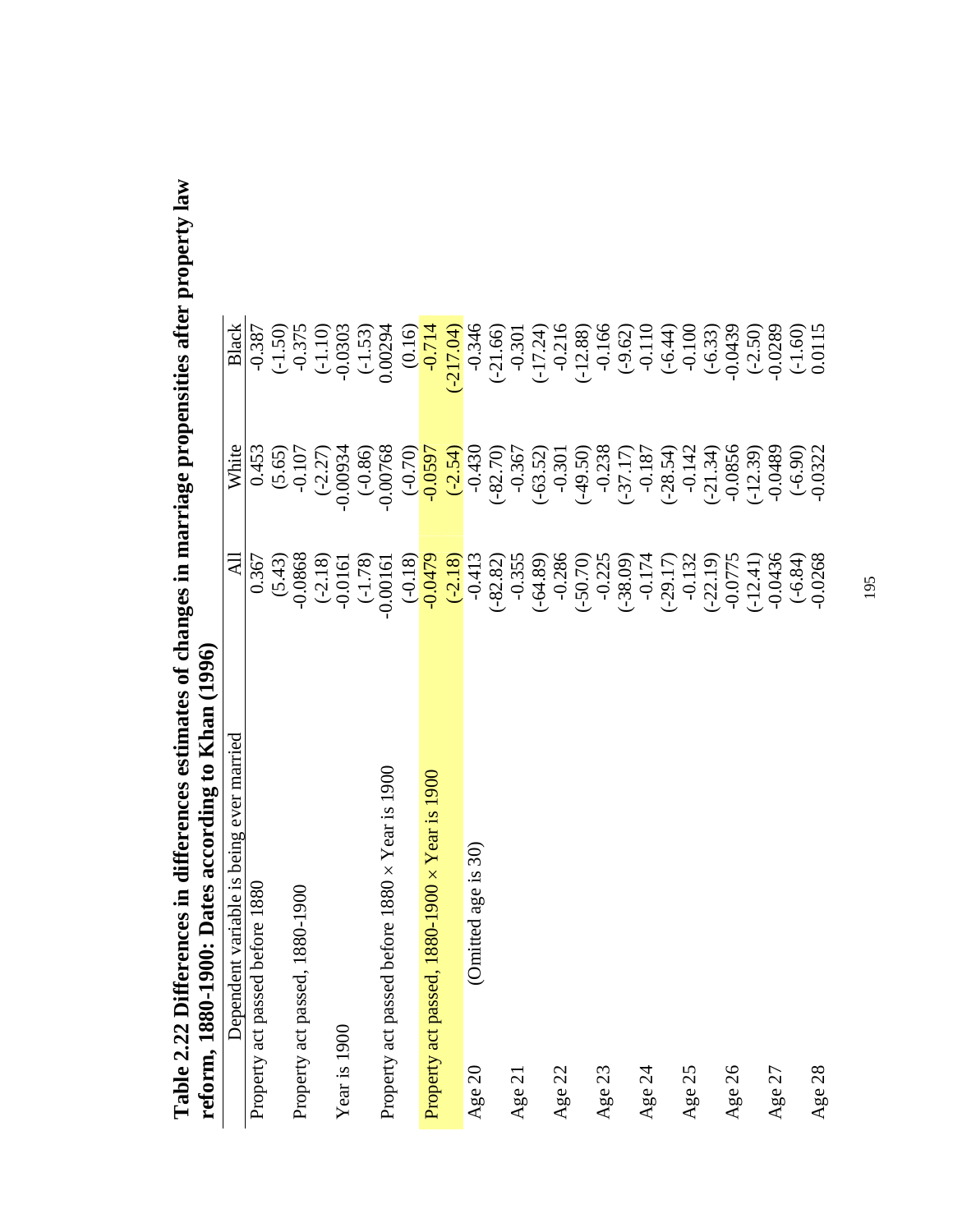| Dependent variable is being ever married               | $\Delta \Pi$         | White       | Black             |
|--------------------------------------------------------|----------------------|-------------|-------------------|
|                                                        | $(-4.29)$            | $(-4.63)$   | (0.67)            |
| Age 29                                                 | 0.0229               | 0.0230      | $-0.00234$        |
|                                                        | (3.52)               | (3.18)      | $(-0.12)$         |
| Living on farm                                         | $-0.0533$            | $-0.0578$   | $-0.0421$         |
|                                                        | $(-16.02)$           | $(-15.21)$  | $(-5.06)$         |
| Living in urban area                                   | $-0.131$             | $-0.132$    | $-0.124$          |
|                                                        | $(-37.20)$           | $(-34.35)$  | $(-12.07)$        |
| Living in group quarters                               | $-0.300$             | $-0.298$    | $-0.296$          |
|                                                        | $(-36.86)$           | $(-34.75)$  | $(-8.74)$         |
| Born in the United States                              | $-0.0662$            | $-0.0625$   | 0.00374           |
|                                                        | $( -17.49)$          | $(-15.69)$  | (0.07)            |
| Community property state                               | 0.322                | 0.374       | 0.362             |
|                                                        | (15.78)              | (22.69)     |                   |
| Equity property state                                  | 0.303                | 0.365       | $(7.34)$<br>0.338 |
|                                                        | (7.76)               | (9.23)      | (5.81)            |
| $%10+$ in manufacturing                                | 0.00104              | 0.000988    | 0.000165          |
|                                                        | (0.01)               | (0.01)      | (0.00)            |
| Percent of state population in cities over 25,000      | $-0.00109$           | $-0.000988$ | $-0.00250$        |
|                                                        | $(-0.03)$            | $(-0.02)$   | $(-0.02)$         |
| Sex ratio                                              | 0.110                | 0.114       | 0.0250            |
|                                                        |                      | (2.77)      | (0.13)            |
| Black                                                  | $(2.90)$<br>$0.0511$ |             |                   |
|                                                        | (12.28)              |             |                   |
| Other race                                             | 0.104                |             |                   |
|                                                        | (13.07)              |             |                   |
| Observations                                           | 134380               | 110345      | 16912             |
| Average partial effects. t-statistics in parentheses   |                      |             |                   |
| Sample is women 20-30 years old of any marital status. |                      |             |                   |
| State fixed effects included in estimation.            |                      |             |                   |

J.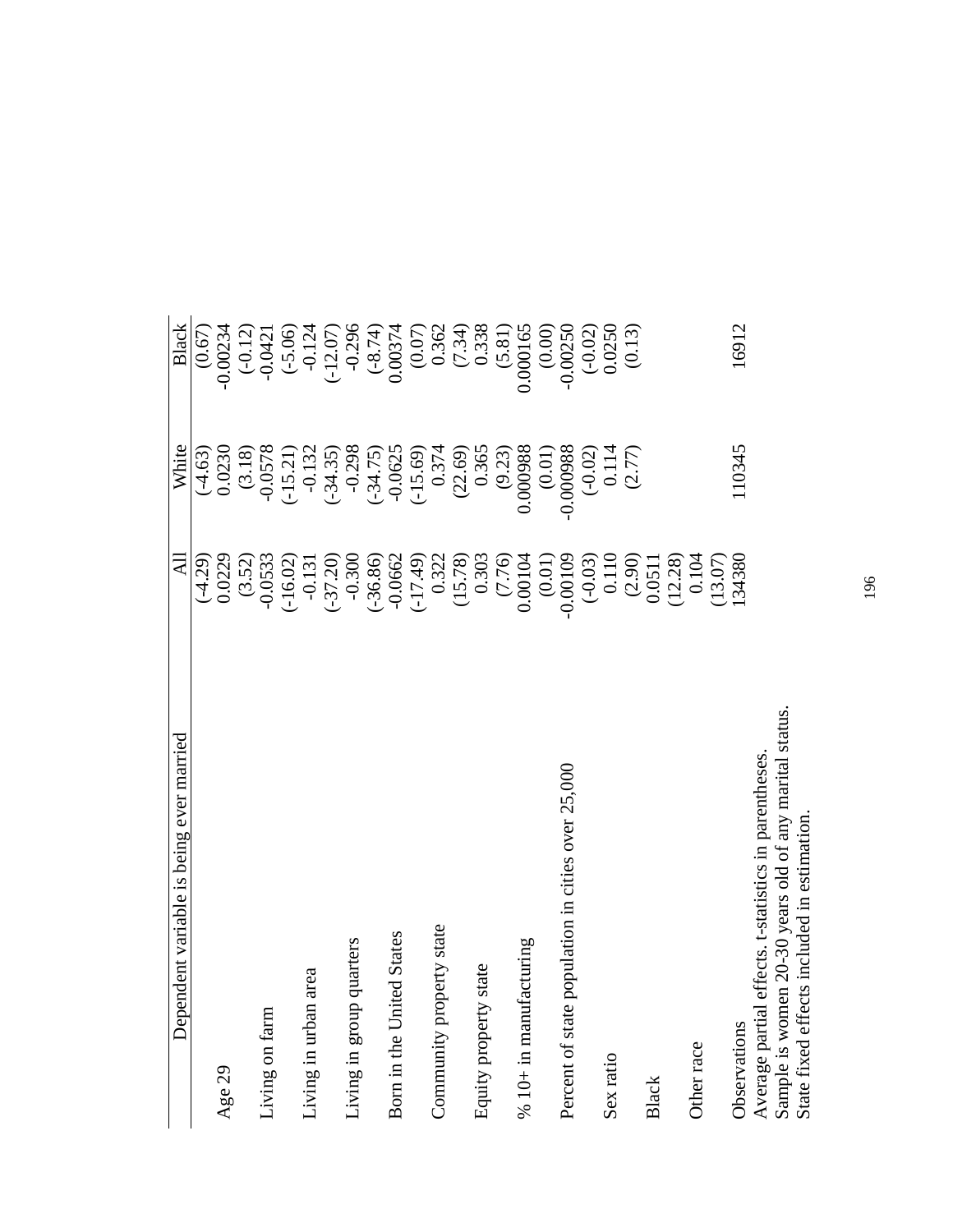| l                                                          |
|------------------------------------------------------------|
| うりゅう りゅう りゅうしょう                                            |
| ֧֧֧֧֧ׅ֧ׅ֧֧֧֧֧֧֧֚֚֚֚֚֚֚֚֚֚֚֚֚֚֚֚֚֚֚֚֚֚֚֚֚֡֝֝֝֝֜֝֬֝֬֝֬֝֬֝֬֝֬ |
| $\frac{1}{2}$<br>:                                         |
| $\frac{1}{2}$                                              |
| i<br>S<br>l                                                |
| いてくる                                                       |
| 1<br>$\frac{1}{2}$                                         |

|                                         | 1860             |       | 1870       |           | 1880      |       | 1900       |       |
|-----------------------------------------|------------------|-------|------------|-----------|-----------|-------|------------|-------|
|                                         |                  |       |            |           |           |       |            |       |
| All children, 5-17<br>No, not in school | ङ्के<br>3,351,8  | 39.4  | 5,911,132  | 49.1      | 6,716,344 | 44.6  | 9,289,332  | 43.2  |
| Yes, in school                          | 5,157,277        | 60.6  | 6,127,372  | 50.9      | 8,355,201 | 55.4  | 12,233,228 | 56.8  |
| Total                                   | $\pm$<br>8,509,1 | 100.0 | 12,038,504 | 100.0     | 5,071,545 | 100.0 | 21,522,560 | 100.0 |
| All children, 2 parent families         |                  |       |            |           |           |       |            |       |
| No, not in school                       | 2,414,976        | 36.1  | 4,202,890  | 45.4      | 4,989,683 | 41.5  | 7,051,585  | 40.8  |
| Yes, in school                          | 4,274,991        | 63.9  | 5,046,096  | 54.6      | 7,031,351 | 58.5  | 10,243,937 | 59.2  |
| Total                                   | 67<br>6,689,9    | 100.0 | 9,248,986  | 100.0     | 2.021.034 | 100.0 | 7,295,522  | 100.0 |
|                                         |                  |       |            |           |           |       |            |       |
| All children, 1 parent families         |                  |       |            |           |           |       |            |       |
| No, not in school                       | 474,680          | 45.5  | 959,047    | 58.2      | 945,606   | 50.9  | 1,316,493  | 48.4  |
| Yes, in school                          | 568,321          | 54.5  | 689,974    | 41.8      | 910,588   | 49.1  | 1.404.278  | 51.6  |
| Total                                   | 1,043,001        | 100.0 | .649.02    | 100.0     | 856,194   | 100.0 | 2,720,771  | 100.0 |
|                                         |                  |       |            |           |           |       |            |       |
| White children, 2 parent families       |                  |       |            |           |           |       |            |       |
| No, not in school                       | 2,348,357        | 35.6  | 3,303,033  | 40.1      | 3,842,173 | 36.7  | 5,809,083  | 37.9  |
| Yes, in school                          | 4,253,207        | 64.4  | 4,931,864  | 59.9      | 6,637,188 | 63.3  | 9,502,566  | 62.1  |
| Total                                   | 6,601,564        | 100.0 | 8,234,897  | 100.0     | 0.479.361 | 100.0 | 5,311,649  | 100.0 |
|                                         |                  |       |            |           |           |       |            |       |
| White children, 1 parent families       |                  |       |            |           |           |       |            |       |
| No, not in school                       | 442,502          | 44.1  | 661,694    | 49.9      | 628,882   | 43.5  | 918,576    | 43.1  |
| Yes, in school                          | 561,596          | 55.9  | 663,063    | 50.1      | 816,418   | 56.5  | 1,214,772  | 56.9  |
| Total                                   | 1,004,098        | 100.0 | 324,757    | 100.0     | ,445,300  | 100.0 | 2,133,348  | 100.0 |
|                                         |                  |       |            |           |           |       |            |       |
| White boys, 2 parent families           |                  |       |            |           |           |       |            |       |
| No, not in school                       | 1,164,107        | 34.6  | 1,671,827  | 40.0      | 1,959,102 | 36.7  | 3,013,358  | 38.8  |
| Yes, in school                          | 2,198,283        | 65.4  | 2,504,584  | σ<br>60.0 |           | 63.3  | 4,747,526  | 61.2  |
| Total                                   | 3,362,390        | 100.0 | 4.176.411  | 100.0     | 5,334,980 | 100.0 | 7.760.884  | 100.0 |
|                                         |                  |       |            |           |           |       |            |       |
| White girls, 2 parent families          |                  |       |            |           |           |       |            |       |
| No, not in school                       | δg<br>1,184,2    | 36.6  | 1,631,206  | 40.2      | 1,883,071 | 36.6  | 2,795,725  | 37.0  |
| Yes, in school                          | 2,054,924        | 63.4  | 2,427,280  | 59.8      | 3,261,310 | 63.4  | 4,755,040  | 63.0  |
| Total                                   | 3,239,174        | 100.0 | 4.058.486  | 100.0     | 5.144.38  | 100.0 | 7.550.765  | 100.0 |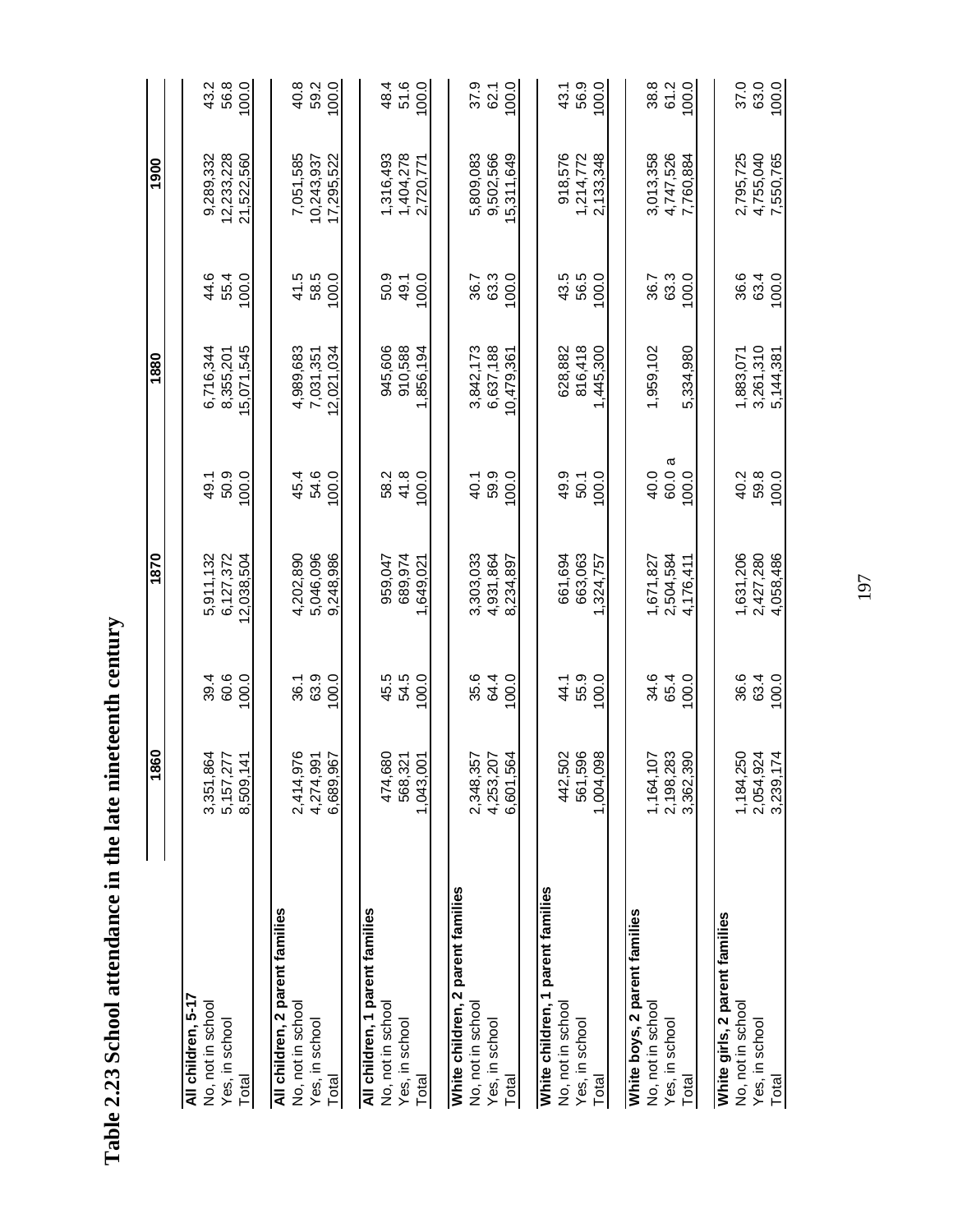| uo swa samulusa no ionulus on a zi                                                     | senooi allendance, 1870-1990: Dales from Hoh (1991                   |                                                                                                                                                                      |                                                                                                      |                                                                                                                     |                                                                                                                                                                    |                                                                                                                                                                                                                                                                                                   |
|----------------------------------------------------------------------------------------|----------------------------------------------------------------------|----------------------------------------------------------------------------------------------------------------------------------------------------------------------|------------------------------------------------------------------------------------------------------|---------------------------------------------------------------------------------------------------------------------|--------------------------------------------------------------------------------------------------------------------------------------------------------------------|---------------------------------------------------------------------------------------------------------------------------------------------------------------------------------------------------------------------------------------------------------------------------------------------------|
| year<br>Dependent variable is school attendance in past<br>Earnings passed before 1870 | 1870-1880<br>All<br>$0.0329^{**}$                                    | 1880-1900<br>$\overline{AB}$                                                                                                                                         | 1870-1880<br>Boys<br>0.0145                                                                          | <b>Boys</b><br>1880-1900                                                                                            | 870-1880<br>Girls<br>0.0514**                                                                                                                                      | Girls<br>1880-1900                                                                                                                                                                                                                                                                                |
| Earnings passed in 1870-1879 period                                                    | $(2.58)$<br>$0.0229$                                                 |                                                                                                                                                                      | $(0.90)$<br>0.00630                                                                                  |                                                                                                                     | $(3.28)$<br>0.0390 <sup>**</sup>                                                                                                                                   |                                                                                                                                                                                                                                                                                                   |
|                                                                                        | $(1.90)$<br>-0.0428*                                                 |                                                                                                                                                                      |                                                                                                      |                                                                                                                     |                                                                                                                                                                    |                                                                                                                                                                                                                                                                                                   |
| Earnings passed before 1870 x Year is 1880                                             | $(-2.42)$                                                            |                                                                                                                                                                      | $(0.42)$<br>$-0.0262$<br>$(-1.18)$<br>$-0.0242$<br>$-1.16$                                           |                                                                                                                     | $(2.65)$<br>-0.0598 <sup>**</sup><br>(-2.67)<br>-0.0176                                                                                                            |                                                                                                                                                                                                                                                                                                   |
| Earnings passed in 1870-1879 x Year is 1880                                            | $-0.0219$<br>$(-1.31)$                                               |                                                                                                                                                                      |                                                                                                      |                                                                                                                     | $(-0.84)$                                                                                                                                                          |                                                                                                                                                                                                                                                                                                   |
| Earnings passed before 1880                                                            |                                                                      |                                                                                                                                                                      |                                                                                                      | 0.00496                                                                                                             |                                                                                                                                                                    | 0.0267                                                                                                                                                                                                                                                                                            |
|                                                                                        |                                                                      | $\frac{0.0156}{(1.57)}$<br>0.0201                                                                                                                                    |                                                                                                      |                                                                                                                     |                                                                                                                                                                    |                                                                                                                                                                                                                                                                                                   |
| Earnings passed in 1880-1899 period                                                    |                                                                      |                                                                                                                                                                      |                                                                                                      |                                                                                                                     |                                                                                                                                                                    |                                                                                                                                                                                                                                                                                                   |
| Earnings passed before 1880 x Year is 1900                                             |                                                                      | $(0.65)$<br>-0.0376**                                                                                                                                                |                                                                                                      | $\begin{array}{c} (0.39) \\ 0.0193 \\ (0.49) \\ (0.42) \\ -0.0228 \\ (-1.42) \\ 0.0305 \end{array}$                 |                                                                                                                                                                    | $(2.14) \atop 0.0198 \atop 0.0522^{*} \atop -0.0522^{*} \atop 0.0532^{*} \atop 0.0537^{*} \atop 0.0237^{*} \atop 0.0237^{*} \atop 0.0237^{*} \atop 0.0237^{*} \atop 0.0237^{*} \atop 0.0237^{*} \atop 0.0237^{*} \atop 0.0237^{*} \atop 0.0237^{*} \atop 0.0237^{*} \atop 0.0237^{*} \atop 0.023$ |
| Earnings passed in 1880-1899 x Year is 1900                                            |                                                                      | $\frac{(-2.95)}{0.0463}$                                                                                                                                             |                                                                                                      |                                                                                                                     |                                                                                                                                                                    |                                                                                                                                                                                                                                                                                                   |
|                                                                                        |                                                                      | $\frac{(1.32)}{0.0253}$                                                                                                                                              |                                                                                                      | $\frac{(0.66)}{0.0278}$                                                                                             |                                                                                                                                                                    |                                                                                                                                                                                                                                                                                                   |
| Two parents in household                                                               | $0.0384***$                                                          | (3.80)                                                                                                                                                               | $\begin{array}{c} 0.0226 \\ (1.73) \\ 0.0356 \end{array}$                                            | (3.31)                                                                                                              |                                                                                                                                                                    | (2.79)                                                                                                                                                                                                                                                                                            |
| Two parents x Earnings passed before 1870                                              | $\begin{array}{c} (3.65) \\ 0.0212 \\ (1.53) \\ 0.00761 \end{array}$ |                                                                                                                                                                      |                                                                                                      |                                                                                                                     |                                                                                                                                                                    |                                                                                                                                                                                                                                                                                                   |
| Two parents x Earnings passed in 1870-1879 period                                      |                                                                      |                                                                                                                                                                      |                                                                                                      |                                                                                                                     |                                                                                                                                                                    |                                                                                                                                                                                                                                                                                                   |
| Two parents x Year is 1880                                                             | $(0.58)$<br>-0.00875                                                 |                                                                                                                                                                      | $(2.08) \\ 0.0229 \\ 0.00673 \\ 0.006673 \\ 0.0107 \\ 0.0107 \\ 0.0107 \\ 0.0108 \\ 0.0108 \\ 0.033$ |                                                                                                                     | $\begin{array}{l} 0.0541^{***} \\ (4.22) \\ 0.00656 \\ (0.38) \\ 0.00736 \\ (-0.0176) \\ (-1.06) \\ 0.0365 \\ (1.60) \\ 0.0365 \\ (1.60) \\ 0.0363 \\ \end{array}$ | $0.0288^{*}$                                                                                                                                                                                                                                                                                      |
| Two parents x Earnings passed before 1870                                              | $(-0.65)$<br>0.0236                                                  | 0.0139<br>(1.26)                                                                                                                                                     |                                                                                                      | $(41.0)$ -0.000                                                                                                     |                                                                                                                                                                    | (2.10)                                                                                                                                                                                                                                                                                            |
|                                                                                        | (1.28)                                                               |                                                                                                                                                                      |                                                                                                      |                                                                                                                     |                                                                                                                                                                    |                                                                                                                                                                                                                                                                                                   |
| Two parents x Earnings passed in 1870-1879 x Year is 1880                              | 0.00849<br>(0.48)                                                    |                                                                                                                                                                      |                                                                                                      |                                                                                                                     | (0.14)                                                                                                                                                             |                                                                                                                                                                                                                                                                                                   |
| Two parents x Earnings passed before 1880                                              |                                                                      | $\begin{array}{c} \n \text{18.4} \\  0.0262 \\  \text{2.46} \\  0.0126 \\  \text{3.7} \\  0.00481 \\  \text{4.30} \\  0.00481 \\  \text{5.6} \\  0.36\n \end{array}$ |                                                                                                      | $\begin{array}{c} \n 0.0379^* \\  (2.84) \\  (2.84) \\  -0.00815 \\  (-0.19) \\  -0.0125 \\  (-0.73)\n \end{array}$ |                                                                                                                                                                    |                                                                                                                                                                                                                                                                                                   |
| Two parents x Earnings passed in 1880-1899 period                                      |                                                                      |                                                                                                                                                                      |                                                                                                      |                                                                                                                     |                                                                                                                                                                    | $\begin{array}{c} 0.0140 \\ (1.05) \\ -0.0160 \\ (-0.40) \\ 0.0219 \\ (1.31) \end{array}$                                                                                                                                                                                                         |
|                                                                                        |                                                                      |                                                                                                                                                                      |                                                                                                      |                                                                                                                     |                                                                                                                                                                    |                                                                                                                                                                                                                                                                                                   |
| Two parents x Earnings passed before 1880 x Year is 1900                               |                                                                      |                                                                                                                                                                      |                                                                                                      |                                                                                                                     |                                                                                                                                                                    |                                                                                                                                                                                                                                                                                                   |
|                                                                                        |                                                                      |                                                                                                                                                                      |                                                                                                      |                                                                                                                     |                                                                                                                                                                    |                                                                                                                                                                                                                                                                                                   |

**Table 2.24 Impact of earnings laws on school attendance, 1870-1900: Dates from Hoff (1991)**   $\mathbf{H}_{\alpha}$  $\mathbf{f}$  $\mathbf{f}$   $(1001)$  $\frac{1}{2}$ 1970 1000. D j.  $\ddot{\phantom{0}}$ F  $\tilde{\mathbf{z}}$  $\epsilon$ Toble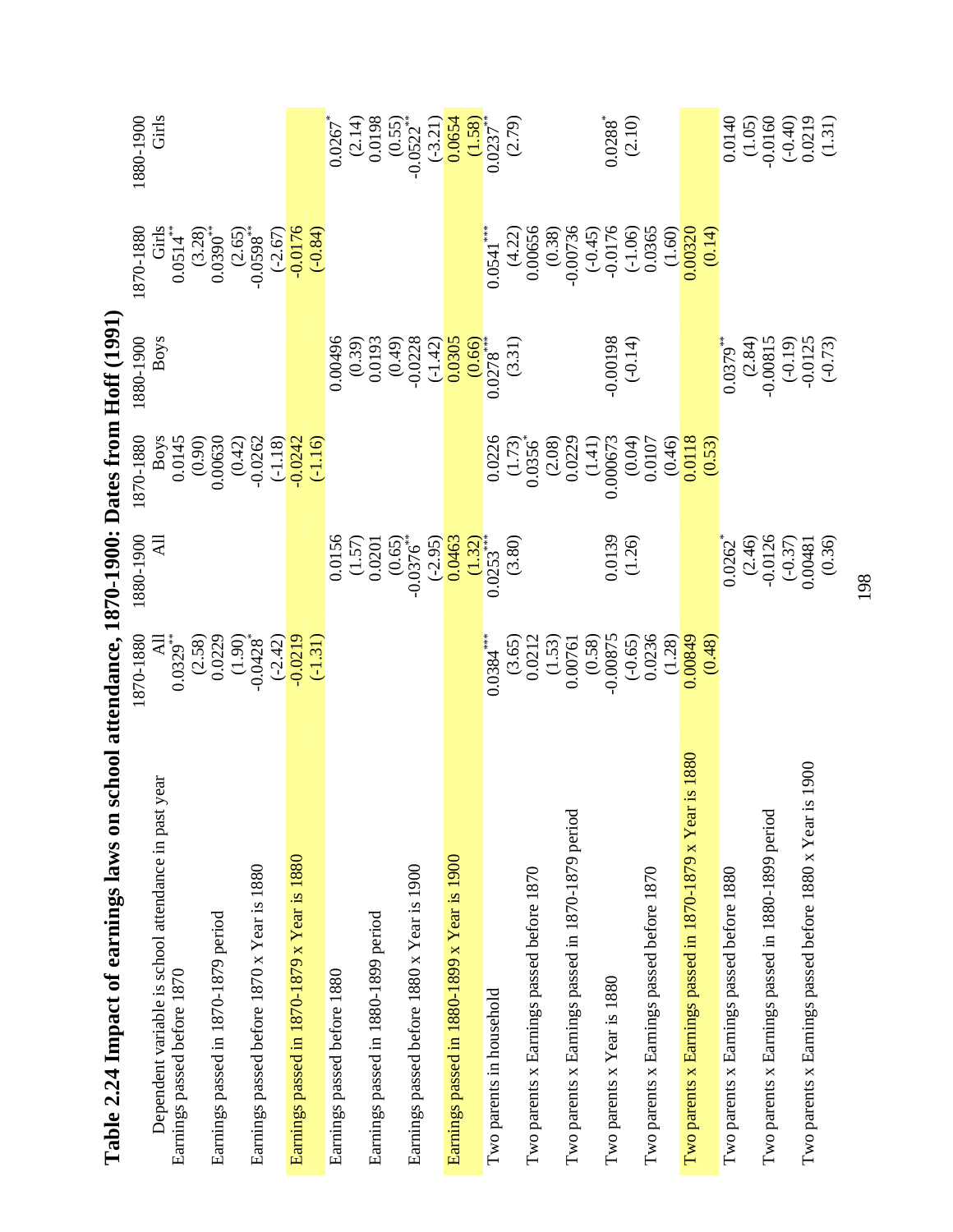|                                                                                                               | 1870-1880<br>All                                                                                                                                                                                                                                                                                                  | (10'0-)<br>Hy<br>O85000'0-<br>O85000'0-0881                                                                                                                                                                                                                                                      | 1870-1880<br>Boys                                                                                                                                                                                                                                                                                                       | $\begin{array}{c} 1880\text{-}1900 \\ \text{Boys} \\ 0.00888 \\ \text{0.00888} \\ \end{array}$                                                                                                                                                                                                      | 1870-1880<br>Girls                                                                                                                                                                                                                                                                                                        | $\begin{array}{c} 1880 - 1900 \\ \text{Girts} \\ -0.0133 \\ \text{(-0.27)} \end{array}$ |
|---------------------------------------------------------------------------------------------------------------|-------------------------------------------------------------------------------------------------------------------------------------------------------------------------------------------------------------------------------------------------------------------------------------------------------------------|--------------------------------------------------------------------------------------------------------------------------------------------------------------------------------------------------------------------------------------------------------------------------------------------------|-------------------------------------------------------------------------------------------------------------------------------------------------------------------------------------------------------------------------------------------------------------------------------------------------------------------------|-----------------------------------------------------------------------------------------------------------------------------------------------------------------------------------------------------------------------------------------------------------------------------------------------------|---------------------------------------------------------------------------------------------------------------------------------------------------------------------------------------------------------------------------------------------------------------------------------------------------------------------------|-----------------------------------------------------------------------------------------|
| Dependent variable is school attendance in past year<br>narents x Farnings passed in 1880-1899 x Year is 1900 |                                                                                                                                                                                                                                                                                                                   |                                                                                                                                                                                                                                                                                                  |                                                                                                                                                                                                                                                                                                                         |                                                                                                                                                                                                                                                                                                     |                                                                                                                                                                                                                                                                                                                           |                                                                                         |
| Two parents x Earnings passed in 1880-1899 x Year                                                             |                                                                                                                                                                                                                                                                                                                   |                                                                                                                                                                                                                                                                                                  |                                                                                                                                                                                                                                                                                                                         |                                                                                                                                                                                                                                                                                                     |                                                                                                                                                                                                                                                                                                                           |                                                                                         |
|                                                                                                               |                                                                                                                                                                                                                                                                                                                   |                                                                                                                                                                                                                                                                                                  |                                                                                                                                                                                                                                                                                                                         |                                                                                                                                                                                                                                                                                                     |                                                                                                                                                                                                                                                                                                                           |                                                                                         |
| Year is 1880                                                                                                  | $\frac{0.0672^{***}}{(5.58)}$                                                                                                                                                                                                                                                                                     |                                                                                                                                                                                                                                                                                                  | $\frac{0.0556^{***}}{(3.68)}$                                                                                                                                                                                                                                                                                           |                                                                                                                                                                                                                                                                                                     | $0.0785$<br>(5.30)                                                                                                                                                                                                                                                                                                        |                                                                                         |
|                                                                                                               |                                                                                                                                                                                                                                                                                                                   |                                                                                                                                                                                                                                                                                                  |                                                                                                                                                                                                                                                                                                                         |                                                                                                                                                                                                                                                                                                     |                                                                                                                                                                                                                                                                                                                           |                                                                                         |
| Year is 1900                                                                                                  |                                                                                                                                                                                                                                                                                                                   |                                                                                                                                                                                                                                                                                                  |                                                                                                                                                                                                                                                                                                                         |                                                                                                                                                                                                                                                                                                     |                                                                                                                                                                                                                                                                                                                           |                                                                                         |
| Age is 6                                                                                                      |                                                                                                                                                                                                                                                                                                                   |                                                                                                                                                                                                                                                                                                  |                                                                                                                                                                                                                                                                                                                         |                                                                                                                                                                                                                                                                                                     |                                                                                                                                                                                                                                                                                                                           |                                                                                         |
|                                                                                                               |                                                                                                                                                                                                                                                                                                                   |                                                                                                                                                                                                                                                                                                  |                                                                                                                                                                                                                                                                                                                         |                                                                                                                                                                                                                                                                                                     |                                                                                                                                                                                                                                                                                                                           |                                                                                         |
| Age is 7                                                                                                      |                                                                                                                                                                                                                                                                                                                   |                                                                                                                                                                                                                                                                                                  |                                                                                                                                                                                                                                                                                                                         |                                                                                                                                                                                                                                                                                                     |                                                                                                                                                                                                                                                                                                                           |                                                                                         |
| Age is 8                                                                                                      |                                                                                                                                                                                                                                                                                                                   |                                                                                                                                                                                                                                                                                                  |                                                                                                                                                                                                                                                                                                                         |                                                                                                                                                                                                                                                                                                     |                                                                                                                                                                                                                                                                                                                           |                                                                                         |
| Age is 9                                                                                                      |                                                                                                                                                                                                                                                                                                                   |                                                                                                                                                                                                                                                                                                  |                                                                                                                                                                                                                                                                                                                         |                                                                                                                                                                                                                                                                                                     |                                                                                                                                                                                                                                                                                                                           |                                                                                         |
|                                                                                                               |                                                                                                                                                                                                                                                                                                                   |                                                                                                                                                                                                                                                                                                  |                                                                                                                                                                                                                                                                                                                         |                                                                                                                                                                                                                                                                                                     |                                                                                                                                                                                                                                                                                                                           |                                                                                         |
| Age is 10                                                                                                     |                                                                                                                                                                                                                                                                                                                   |                                                                                                                                                                                                                                                                                                  |                                                                                                                                                                                                                                                                                                                         |                                                                                                                                                                                                                                                                                                     |                                                                                                                                                                                                                                                                                                                           |                                                                                         |
|                                                                                                               |                                                                                                                                                                                                                                                                                                                   |                                                                                                                                                                                                                                                                                                  |                                                                                                                                                                                                                                                                                                                         |                                                                                                                                                                                                                                                                                                     |                                                                                                                                                                                                                                                                                                                           |                                                                                         |
| Age is 11                                                                                                     |                                                                                                                                                                                                                                                                                                                   |                                                                                                                                                                                                                                                                                                  |                                                                                                                                                                                                                                                                                                                         |                                                                                                                                                                                                                                                                                                     |                                                                                                                                                                                                                                                                                                                           |                                                                                         |
| Age is 12                                                                                                     |                                                                                                                                                                                                                                                                                                                   |                                                                                                                                                                                                                                                                                                  |                                                                                                                                                                                                                                                                                                                         |                                                                                                                                                                                                                                                                                                     |                                                                                                                                                                                                                                                                                                                           |                                                                                         |
|                                                                                                               |                                                                                                                                                                                                                                                                                                                   |                                                                                                                                                                                                                                                                                                  |                                                                                                                                                                                                                                                                                                                         |                                                                                                                                                                                                                                                                                                     |                                                                                                                                                                                                                                                                                                                           |                                                                                         |
| Age is 13                                                                                                     |                                                                                                                                                                                                                                                                                                                   |                                                                                                                                                                                                                                                                                                  |                                                                                                                                                                                                                                                                                                                         |                                                                                                                                                                                                                                                                                                     |                                                                                                                                                                                                                                                                                                                           |                                                                                         |
|                                                                                                               |                                                                                                                                                                                                                                                                                                                   |                                                                                                                                                                                                                                                                                                  |                                                                                                                                                                                                                                                                                                                         |                                                                                                                                                                                                                                                                                                     |                                                                                                                                                                                                                                                                                                                           |                                                                                         |
| Age is 14                                                                                                     |                                                                                                                                                                                                                                                                                                                   |                                                                                                                                                                                                                                                                                                  |                                                                                                                                                                                                                                                                                                                         |                                                                                                                                                                                                                                                                                                     |                                                                                                                                                                                                                                                                                                                           |                                                                                         |
| Age is 15                                                                                                     |                                                                                                                                                                                                                                                                                                                   |                                                                                                                                                                                                                                                                                                  |                                                                                                                                                                                                                                                                                                                         |                                                                                                                                                                                                                                                                                                     |                                                                                                                                                                                                                                                                                                                           |                                                                                         |
|                                                                                                               |                                                                                                                                                                                                                                                                                                                   |                                                                                                                                                                                                                                                                                                  |                                                                                                                                                                                                                                                                                                                         |                                                                                                                                                                                                                                                                                                     |                                                                                                                                                                                                                                                                                                                           |                                                                                         |
| Age is 16                                                                                                     |                                                                                                                                                                                                                                                                                                                   |                                                                                                                                                                                                                                                                                                  |                                                                                                                                                                                                                                                                                                                         |                                                                                                                                                                                                                                                                                                     |                                                                                                                                                                                                                                                                                                                           |                                                                                         |
|                                                                                                               |                                                                                                                                                                                                                                                                                                                   |                                                                                                                                                                                                                                                                                                  |                                                                                                                                                                                                                                                                                                                         |                                                                                                                                                                                                                                                                                                     |                                                                                                                                                                                                                                                                                                                           |                                                                                         |
| Age is 17                                                                                                     |                                                                                                                                                                                                                                                                                                                   |                                                                                                                                                                                                                                                                                                  |                                                                                                                                                                                                                                                                                                                         |                                                                                                                                                                                                                                                                                                     |                                                                                                                                                                                                                                                                                                                           |                                                                                         |
| Head's age                                                                                                    |                                                                                                                                                                                                                                                                                                                   |                                                                                                                                                                                                                                                                                                  |                                                                                                                                                                                                                                                                                                                         |                                                                                                                                                                                                                                                                                                     |                                                                                                                                                                                                                                                                                                                           |                                                                                         |
|                                                                                                               |                                                                                                                                                                                                                                                                                                                   |                                                                                                                                                                                                                                                                                                  |                                                                                                                                                                                                                                                                                                                         |                                                                                                                                                                                                                                                                                                     |                                                                                                                                                                                                                                                                                                                           |                                                                                         |
| Head's age squared                                                                                            |                                                                                                                                                                                                                                                                                                                   |                                                                                                                                                                                                                                                                                                  |                                                                                                                                                                                                                                                                                                                         |                                                                                                                                                                                                                                                                                                     |                                                                                                                                                                                                                                                                                                                           |                                                                                         |
|                                                                                                               |                                                                                                                                                                                                                                                                                                                   |                                                                                                                                                                                                                                                                                                  |                                                                                                                                                                                                                                                                                                                         |                                                                                                                                                                                                                                                                                                     |                                                                                                                                                                                                                                                                                                                           |                                                                                         |
| Head is literate                                                                                              | $\begin{array}{l} 0.206^{***} \\ (67.73) \\ (138.31) \\ (138.31^{**} \\ (165.73) \\ (189.49) \\ (169.49) \\ (169.49) \\ (169.49) \\ (169.41) \\ (169.42) \\ (169.43) \\ (169.44) \\ (169.45) \\ (169.46) \\ (169.47) \\ (169.48) \\ (169.49) \\ (169.49) \\ (160.40) \\ (160.41) \\ (160.42) \\ (160.43) \\ (160$ | $\begin{array}{c} 0.0206\\[-4pt] 0.214\\[-4pt] 0.214\\[-4pt] 0.311\\[-4pt] 0.311\\[-4pt] 0.304\\[-4pt] 0.300\\[-4pt] 0.300\\[-4pt] 0.300\\[-4pt] 0.300\\[-4pt] 0.300\\[-4pt] 0.300\\[-4pt] 0.300\\[-4pt] 0.300\\[-4pt] 0.300\\[-4pt] 0.300\\[-4pt] 0.300\\[-4pt] 0.300\\[-4pt] 0.300\\[-4pt] 0.$ | $\begin{array}{l} \left( \begin{matrix} 205 \\ 47.72 \\ 0.304 \\ 0.304 \\ 0.351 \\ 0.40 \\ 0.51 \\ 0.51 \\ 0.51 \\ 0.51 \\ 0.51 \\ 0.51 \\ 0.52 \\ 0.532 \\ 0.54 \\ 0.54 \\ 0.55 \\ 0.54 \\ 0.55 \\ 0.54 \\ 0.55 \\ 0.55 \\ 0.54 \\ 0.55 \\ 0.55 \\ 0.56 \\ 0.57 \\ 0.57 \\ 0.57 \\ 0.57 \\ 0.57 \\ 0.57 \\ 0.57 \\ 0.$ | $\begin{array}{l} 0.0121 \\ 0.019 \\ 0.219 \\ 0.316 \\ 0.438 \\ 0.509 \\ 0.504 \\ 0.509 \\ 0.650 \\ 0.714 \\ 0.609 \\ 0.714 \\ 0.714 \\ 0.714 \\ 0.714 \\ 0.714 \\ 0.714 \\ 0.714 \\ 0.714 \\ 0.714 \\ 0.714 \\ 0.714 \\ 0.714 \\ 0.714 \\ 0.714 \\ 0.714 \\ 0.714 \\ 0.714 \\ 0.714 \\ 0.714 \\ 0$ | $\begin{array}{l} \left( \begin{matrix} 2.50 \\ 4.50 \\ 2.00 \\ 0.30 \\ 0.00 \\ 0.00 \\ 0.00 \\ 0.00 \\ 0.00 \\ 0.00 \\ 0.00 \\ 0.00 \\ 0.00 \\ 0.00 \\ 0.00 \\ 0.00 \\ 0.00 \\ 0.00 \\ 0.00 \\ 0.00 \\ 0.00 \\ 0.00 \\ 0.00 \\ 0.00 \\ 0.00 \\ 0.00 \\ 0.00 \\ 0.00 \\ 0.00 \\ 0.00 \\ 0.00 \\ 0.00 \\ 0.00 \\ 0.00 \\ $ |                                                                                         |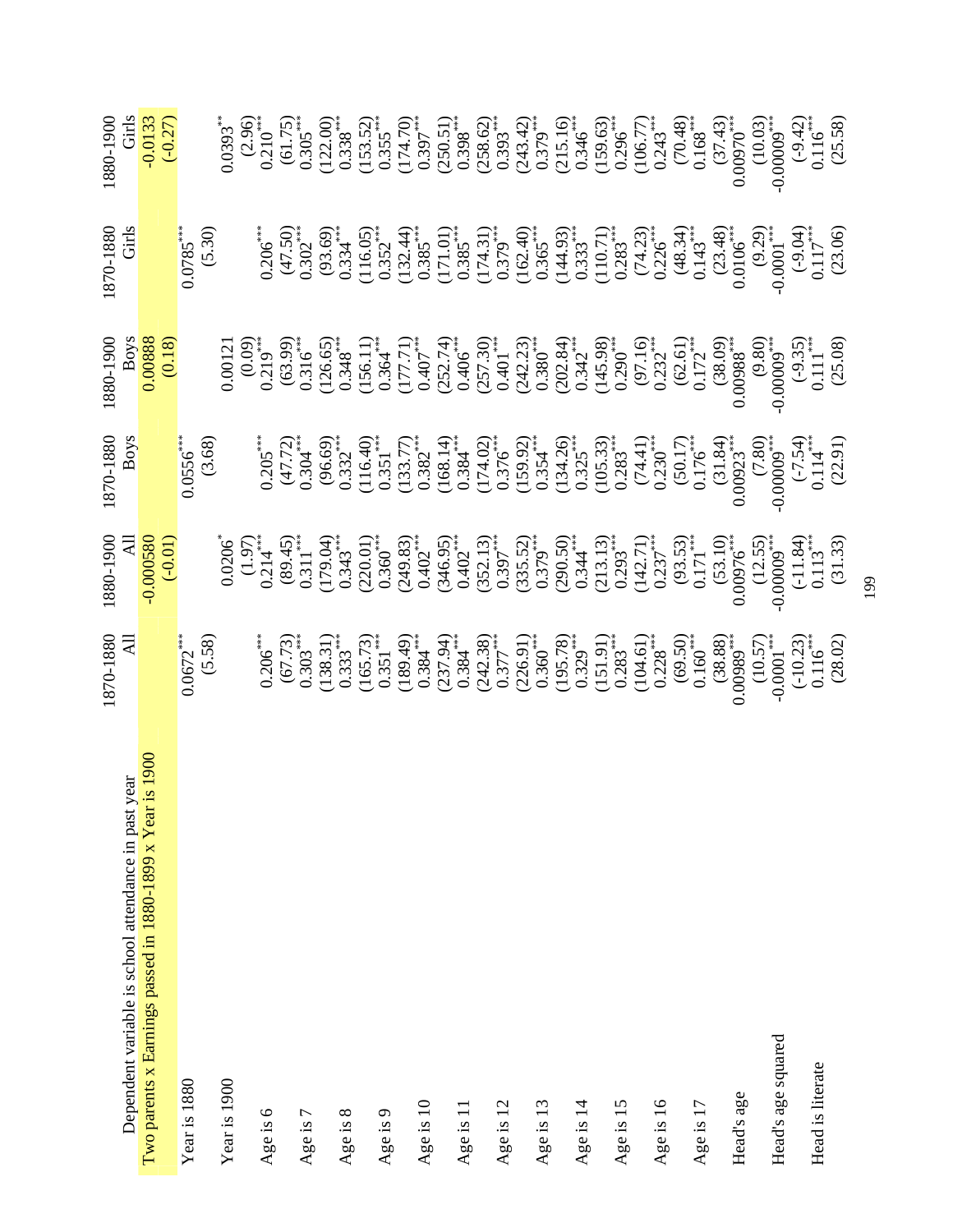| year<br>Dependent variable is school attendance in past                            |                                                                                                                                                                                                                                                                                                                                                                                                                                  |                                                                                                                                                                                                                                                                                                                                                                             |                                                                                                                                    |                                                                                                                                                      |                                                                                                                                                                                                                                                                                             |                                                                                                                                                                                                                                                                                                  |
|------------------------------------------------------------------------------------|----------------------------------------------------------------------------------------------------------------------------------------------------------------------------------------------------------------------------------------------------------------------------------------------------------------------------------------------------------------------------------------------------------------------------------|-----------------------------------------------------------------------------------------------------------------------------------------------------------------------------------------------------------------------------------------------------------------------------------------------------------------------------------------------------------------------------|------------------------------------------------------------------------------------------------------------------------------------|------------------------------------------------------------------------------------------------------------------------------------------------------|---------------------------------------------------------------------------------------------------------------------------------------------------------------------------------------------------------------------------------------------------------------------------------------------|--------------------------------------------------------------------------------------------------------------------------------------------------------------------------------------------------------------------------------------------------------------------------------------------------|
| Head is professional worker                                                        |                                                                                                                                                                                                                                                                                                                                                                                                                                  |                                                                                                                                                                                                                                                                                                                                                                             |                                                                                                                                    |                                                                                                                                                      |                                                                                                                                                                                                                                                                                             |                                                                                                                                                                                                                                                                                                  |
|                                                                                    |                                                                                                                                                                                                                                                                                                                                                                                                                                  |                                                                                                                                                                                                                                                                                                                                                                             |                                                                                                                                    |                                                                                                                                                      |                                                                                                                                                                                                                                                                                             |                                                                                                                                                                                                                                                                                                  |
| Head is clerical worker                                                            |                                                                                                                                                                                                                                                                                                                                                                                                                                  |                                                                                                                                                                                                                                                                                                                                                                             |                                                                                                                                    |                                                                                                                                                      |                                                                                                                                                                                                                                                                                             |                                                                                                                                                                                                                                                                                                  |
|                                                                                    |                                                                                                                                                                                                                                                                                                                                                                                                                                  |                                                                                                                                                                                                                                                                                                                                                                             | $870-1880$<br>$Boys$<br>$0.0936$<br>$(9.32)$<br>$(0.0356)$<br>$(2.20)$<br>$(3.76)$<br>$(3.03)$<br>$(3.03)$<br>$(3.03)$<br>$(3.03)$ | $880-1900$<br>$B_{\rm O}$<br>$0.0973$<br>$(12.45)$<br>$(4.08)$<br>$(6.73)$<br>$(6.73)$<br>$(6.73)$<br>$(6.05)$<br>$(6.05)$<br>$(10.05)$<br>$(10.05)$ | $870-1880$<br>Girls<br>Gish<br>Gish<br>Gish<br>Cital<br>Cital<br>Cital<br>Cital<br>Cital<br>Cital<br>Cital<br>Cital<br>Cital<br>Cital<br>Cital<br>Cital<br>Cital<br>Cital<br>Cital<br>Cital<br>Cital<br>Cital<br>Cital<br>Cital<br>Cital<br>Cital<br>Cital<br>Cital<br>Cital<br>Cital<br>Ci | $\begin{array}{r} {\rm (380-1900)} \\ {\rm Girts} \\ {\rm O.0623}^{***} \\ {\rm O.0508}^{***} \\ {\rm O.0508}^{***} \\ {\rm O.0508}^{***} \\ {\rm O.014}^{***} \\ {\rm O.014}^{***} \\ {\rm O.014}^{***} \\ {\rm O.014}^{***} \\ {\rm O.014}^{***} \\ {\rm O.014} \\ {\rm O.014} \\ \end{array}$ |
| Head is farmer                                                                     |                                                                                                                                                                                                                                                                                                                                                                                                                                  |                                                                                                                                                                                                                                                                                                                                                                             |                                                                                                                                    |                                                                                                                                                      |                                                                                                                                                                                                                                                                                             |                                                                                                                                                                                                                                                                                                  |
|                                                                                    |                                                                                                                                                                                                                                                                                                                                                                                                                                  |                                                                                                                                                                                                                                                                                                                                                                             |                                                                                                                                    |                                                                                                                                                      |                                                                                                                                                                                                                                                                                             |                                                                                                                                                                                                                                                                                                  |
| Head is skilled trades worker                                                      |                                                                                                                                                                                                                                                                                                                                                                                                                                  |                                                                                                                                                                                                                                                                                                                                                                             |                                                                                                                                    |                                                                                                                                                      |                                                                                                                                                                                                                                                                                             |                                                                                                                                                                                                                                                                                                  |
|                                                                                    |                                                                                                                                                                                                                                                                                                                                                                                                                                  |                                                                                                                                                                                                                                                                                                                                                                             |                                                                                                                                    |                                                                                                                                                      |                                                                                                                                                                                                                                                                                             |                                                                                                                                                                                                                                                                                                  |
| Head had no occupation                                                             |                                                                                                                                                                                                                                                                                                                                                                                                                                  |                                                                                                                                                                                                                                                                                                                                                                             |                                                                                                                                    |                                                                                                                                                      |                                                                                                                                                                                                                                                                                             |                                                                                                                                                                                                                                                                                                  |
|                                                                                    |                                                                                                                                                                                                                                                                                                                                                                                                                                  |                                                                                                                                                                                                                                                                                                                                                                             |                                                                                                                                    |                                                                                                                                                      |                                                                                                                                                                                                                                                                                             |                                                                                                                                                                                                                                                                                                  |
| Child is female                                                                    |                                                                                                                                                                                                                                                                                                                                                                                                                                  |                                                                                                                                                                                                                                                                                                                                                                             |                                                                                                                                    |                                                                                                                                                      |                                                                                                                                                                                                                                                                                             |                                                                                                                                                                                                                                                                                                  |
|                                                                                    |                                                                                                                                                                                                                                                                                                                                                                                                                                  |                                                                                                                                                                                                                                                                                                                                                                             |                                                                                                                                    |                                                                                                                                                      |                                                                                                                                                                                                                                                                                             |                                                                                                                                                                                                                                                                                                  |
| Number of own siblings in household                                                |                                                                                                                                                                                                                                                                                                                                                                                                                                  |                                                                                                                                                                                                                                                                                                                                                                             |                                                                                                                                    |                                                                                                                                                      |                                                                                                                                                                                                                                                                                             |                                                                                                                                                                                                                                                                                                  |
|                                                                                    |                                                                                                                                                                                                                                                                                                                                                                                                                                  |                                                                                                                                                                                                                                                                                                                                                                             |                                                                                                                                    |                                                                                                                                                      |                                                                                                                                                                                                                                                                                             |                                                                                                                                                                                                                                                                                                  |
| Bom in the United States                                                           |                                                                                                                                                                                                                                                                                                                                                                                                                                  |                                                                                                                                                                                                                                                                                                                                                                             |                                                                                                                                    |                                                                                                                                                      |                                                                                                                                                                                                                                                                                             |                                                                                                                                                                                                                                                                                                  |
|                                                                                    |                                                                                                                                                                                                                                                                                                                                                                                                                                  |                                                                                                                                                                                                                                                                                                                                                                             |                                                                                                                                    |                                                                                                                                                      |                                                                                                                                                                                                                                                                                             |                                                                                                                                                                                                                                                                                                  |
| Parents are native born                                                            |                                                                                                                                                                                                                                                                                                                                                                                                                                  |                                                                                                                                                                                                                                                                                                                                                                             |                                                                                                                                    |                                                                                                                                                      |                                                                                                                                                                                                                                                                                             |                                                                                                                                                                                                                                                                                                  |
|                                                                                    |                                                                                                                                                                                                                                                                                                                                                                                                                                  |                                                                                                                                                                                                                                                                                                                                                                             |                                                                                                                                    |                                                                                                                                                      |                                                                                                                                                                                                                                                                                             |                                                                                                                                                                                                                                                                                                  |
| Resides in the south                                                               |                                                                                                                                                                                                                                                                                                                                                                                                                                  |                                                                                                                                                                                                                                                                                                                                                                             |                                                                                                                                    |                                                                                                                                                      |                                                                                                                                                                                                                                                                                             |                                                                                                                                                                                                                                                                                                  |
|                                                                                    | $[870-1880^\ast_{-1} \qquad \qquad \textrm{AD} \\ 80.0889^\ast_{\bullet\bullet} \qquad \qquad \textrm{AD} \\ 0.0420^\ast_{\bullet\bullet} \qquad \qquad \textrm{CD} \\ 0.0115^\ast_{\bullet\bullet} \qquad \qquad \textrm{CD} \\ 0.0115^\ast_{\bullet\bullet} \qquad \qquad \textrm{CD} \\ 0.0115^\ast_{\bullet\bullet} \qquad \qquad \textrm{CD} \\ 0.00769 \qquad \qquad \textrm{CD} \\ 0.00769 \qquad \qquad \textrm{CD} \\ $ | $\begin{array}{rcl} &\text{A1} &\text{A1} &\text{A2} &\text{A3} &\text{A4} &\text{A5} \\ \text{A2} &\text{A3} &\text{A4} &\text{A5} &\text{A6} &\text{A7} \\ \text{B3} &\text{B4} &\text{B5} &\text{B5} &\text{A7} \\ \text{B4} &\text{B5} &\text{B5} &\text{B6} &\text{B7} \\ \text{C5} &\text{A5} &\text{A7} &\text{A7} &\text{A7} \\ \text{D5} &\text{D5} &\text{D5} &\$ | $0.00301$<br>$(3.47)$<br>$0.143$<br>$(19.43)$<br>$(0.0202)$<br>$(5.32)$<br>$-0.273$<br>$(-61.70)$                                  | 0.00687<br>(1.00)<br>(1.00)<br>(1.05.85)<br>(1.05.95)<br>(1.05.949)<br>(1.05.95)<br>(1.05.95)<br>(1.05.95)                                           | $\begin{array}{r} 0.00198^* \ (2.33) \ 0.139^{***} \ (18.64) \ (18.7) \ -0.187^{***} \ (18.9) \ -0.261^{***} \ (-58.68) \ (-58.68) \end{array}$                                                                                                                                             | $-0.00128$<br>$(-1.84)$<br>$0.157$<br>$(24.80)$<br>$(24.80)$<br>$(0.101)$<br>$(0.00)$<br>$(-46.00)$                                                                                                                                                                                              |
| Observations                                                                       |                                                                                                                                                                                                                                                                                                                                                                                                                                  |                                                                                                                                                                                                                                                                                                                                                                             |                                                                                                                                    |                                                                                                                                                      |                                                                                                                                                                                                                                                                                             |                                                                                                                                                                                                                                                                                                  |
| 0.001<br>* $p < 0.05$ , ** $p < 0.01$ , *** $p < 0$<br>t statistics in parentheses |                                                                                                                                                                                                                                                                                                                                                                                                                                  |                                                                                                                                                                                                                                                                                                                                                                             |                                                                                                                                    |                                                                                                                                                      |                                                                                                                                                                                                                                                                                             |                                                                                                                                                                                                                                                                                                  |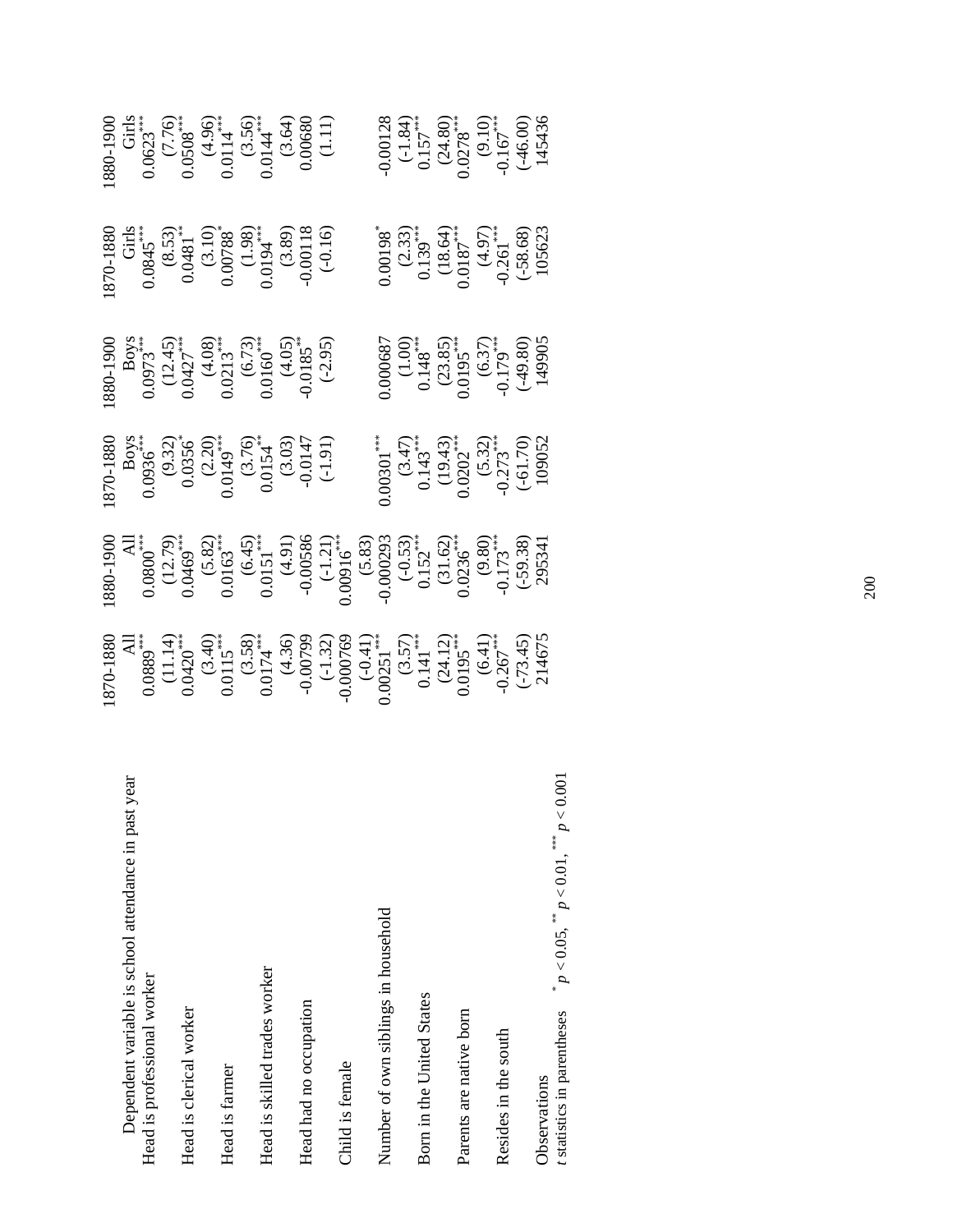| table 2.2 minimum of property laws on                                                  | senooi attendance, 1870-1990: Dates from Hoff (1991 |                           |                                                                                          |                                                    |                                                 |                                                  |
|----------------------------------------------------------------------------------------|-----------------------------------------------------|---------------------------|------------------------------------------------------------------------------------------|----------------------------------------------------|-------------------------------------------------|--------------------------------------------------|
| year<br>Dependent variable is school attendance in past<br>Property passed before 1870 | 1870-1880<br>$-0.0202$<br>$\overline{AB}$           | 1880-1900<br><b>All</b>   | <b>Boys</b><br>1870-1880<br>$-0.0318$<br>$(-1.51)$<br>$-0.0874$ <sup>**</sup>            | <b>Boys</b><br>1880-1900                           | 1870-1880<br>Girls<br>$-0.00706$                | Girls<br>1880-1900                               |
| Property passed in 1870-1879 period                                                    | $(-1.19)$<br>-0.0855***                             |                           | $(-3.27)$                                                                                |                                                    | $(-0.34)$<br>-0.0825 <sup>**</sup><br>$(-3.03)$ |                                                  |
| Property passed before 1870 x Year is 1880                                             | $(-3.91)$<br>-0.0165                                |                           | $-0.00239$                                                                               |                                                    | $-0.0320$<br>$(-1.15)$                          |                                                  |
| Property passed in 1870-1879 x Year is 1880                                            | $\frac{(-0.74)}{(0.0931***)}$<br>(3.68)             |                           | $\frac{(-0.09)}{0.0885}$<br>(2.82)                                                       |                                                    | $0.0983***$<br>(3.13)                           |                                                  |
| Property passed before 1880                                                            |                                                     | $-0.0237$                 |                                                                                          | 0.0235                                             |                                                 | $-0.0239$                                        |
| Property passed in 1880-1899 period                                                    |                                                     | $(-1.59)$<br>-0.0538      |                                                                                          |                                                    |                                                 | $(-1.29)$<br>$-0.0540$                           |
| Property passed before 1880 x Year is 1900                                             |                                                     | $-0.00992$<br>$(-1.29)$   |                                                                                          | $(-1.26)$<br>$-0.0552$<br>$(-1.05)$<br>$(-1.0112)$ |                                                 | $-0.00892$<br>$(-1.06)$                          |
| Property passed in 1880-1899 x Year is 1900                                            |                                                     | $(-0.54)$<br>0.0778       |                                                                                          | 0.0745<br>$(-0.48)$                                |                                                 | $\frac{0.0837}{(1.67)}$<br>$(1.67)$<br>$(-0.38)$ |
| Two parents in household                                                               | 0.0253                                              | $\frac{(1.90)}{(0.0386)}$ | 0.00825                                                                                  | $\frac{(1.42)}{0.0384}$                            | 0.0441                                          |                                                  |
|                                                                                        | $(1.46)$<br>0.0305                                  | (3.49)                    | $(0.38)$<br>$0.0467$                                                                     | (2.75)                                             | $(2.06)$<br>$0.0130$                            | (2.74)                                           |
| Two parents x Property passed before 1870                                              |                                                     |                           |                                                                                          |                                                    |                                                 |                                                  |
| Two parents x Property passed in 1870-1879 period                                      | $-0.0105$<br>(1.68)                                 |                           | $\begin{array}{c} (2.08) \\ 0.0128 \\ (-0.46) \\ 0.0335 \\ 1.22) \\ 0.03394 \end{array}$ |                                                    | $(0.58)$<br>-0.00908                            |                                                  |
| Two parents x Year is 1880                                                             | 0.0142<br>$(-0.46)$                                 | $\frac{0.0136}{(0.73)}$   |                                                                                          | $0.0110$<br>$(0.47)$                               | $-0.32$<br>$-0.00648$<br>$-0.23$<br>$-0.23$     | $0.0160$<br>$(0.69)$                             |
| Two parents x Property passed before 1870                                              | (0.64)<br>$-0.0120$<br>$(-0.50)$                    |                           | (96.0)                                                                                   |                                                    | (0.23)                                          |                                                  |
| is 1880<br>Two parents x Property passed in 1870-1879 x Year                           | 0.0174<br>$(-0.56)$                                 |                           | $-0.0133$<br>$(-0.35)$                                                                   |                                                    | $-0.0218$<br>$(-0.56)$                          |                                                  |
| Two parents x Property passed before 1880                                              |                                                     | 0.00497                   |                                                                                          | 0.00220                                            |                                                 | 0.00746                                          |
| Two parents x Property passed in 1880-1899 period                                      |                                                     | $(0.31)$<br>$-0.0208$     |                                                                                          | $(0.11)$<br>-0.0359                                |                                                 | $(0.38)$<br>-0.00312                             |
| Two parents x Property passed before 1880 x Year is 1900                               |                                                     | 0.00206<br>$(-0.48)$      |                                                                                          | $(-0.64)$<br>0.00435                               |                                                 | 0.000653<br>$(-0.06)$                            |
|                                                                                        |                                                     | (0.10)                    |                                                                                          | $\frac{(0.17)}{0.0119}$                            |                                                 | (0.03)                                           |
| is 1900<br>Two parents x Property passed in 1880-1899 x Year                           |                                                     | $-0.0112$                 |                                                                                          |                                                    |                                                 | $-0.0390$                                        |

**Table 2.25 Impact of property laws on school attendance, 1870-1900: Dates from Hoff (1991)**  m  $H_0$ ff (1001) 1870-1900 $\cdot$  Dates fre J. ने  $\frac{1}{4}$ ۹  $\Gamma_0$ ble  $2.5$  L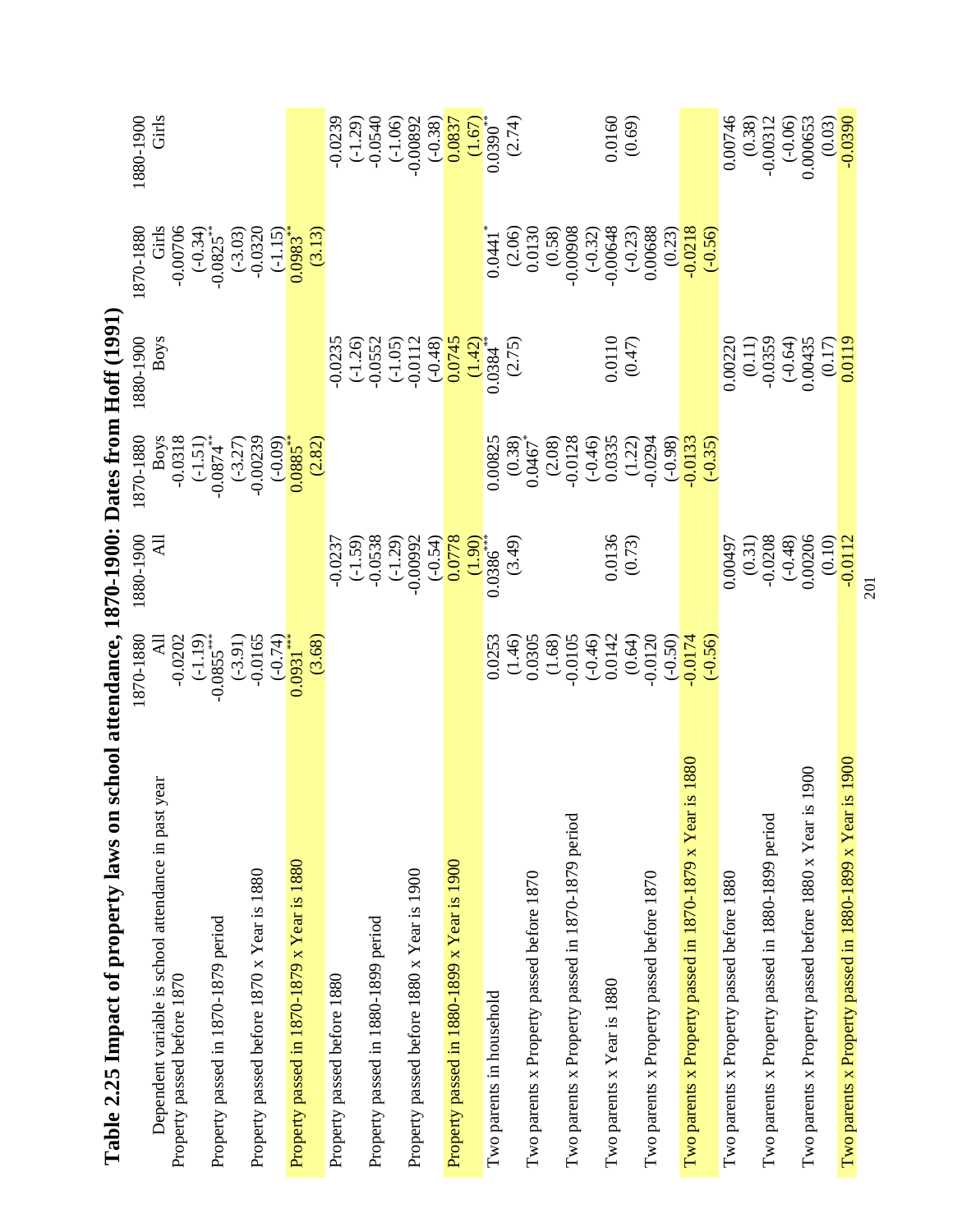| ear<br>Dependent variable is school attendance in past y | $1870-1880$ All                                                                                                                                                                                                                                                                                                      | $\begin{array}{c}\n 1880-1900 \\  \text{All} \\  \text{I.S.}\n \end{array}$                                                                                                                                                                                                                                                        | 1870-1880<br>Boys                                                                                                                                                                                                                                                                                                    | $1880-1900$<br>Boys<br>Boys<br>(0.20)                                                                                                                                                                                                                                                                                               | 1870-1880<br>Girls                                                                                                                                                                                                                                                                                                  | $1880 - 1900$<br>Girls<br>Girls                                                                                                                                                                                                                                               |
|----------------------------------------------------------|----------------------------------------------------------------------------------------------------------------------------------------------------------------------------------------------------------------------------------------------------------------------------------------------------------------------|------------------------------------------------------------------------------------------------------------------------------------------------------------------------------------------------------------------------------------------------------------------------------------------------------------------------------------|----------------------------------------------------------------------------------------------------------------------------------------------------------------------------------------------------------------------------------------------------------------------------------------------------------------------|-------------------------------------------------------------------------------------------------------------------------------------------------------------------------------------------------------------------------------------------------------------------------------------------------------------------------------------|---------------------------------------------------------------------------------------------------------------------------------------------------------------------------------------------------------------------------------------------------------------------------------------------------------------------|-------------------------------------------------------------------------------------------------------------------------------------------------------------------------------------------------------------------------------------------------------------------------------|
|                                                          |                                                                                                                                                                                                                                                                                                                      |                                                                                                                                                                                                                                                                                                                                    |                                                                                                                                                                                                                                                                                                                      |                                                                                                                                                                                                                                                                                                                                     |                                                                                                                                                                                                                                                                                                                     |                                                                                                                                                                                                                                                                               |
| Year is 1880                                             | $\frac{0.0432^4}{(2.11)}$                                                                                                                                                                                                                                                                                            |                                                                                                                                                                                                                                                                                                                                    | $\frac{0.0257}{(1.00)}$                                                                                                                                                                                                                                                                                              |                                                                                                                                                                                                                                                                                                                                     | $\frac{0.0622^4}{(2.48)}$                                                                                                                                                                                                                                                                                           |                                                                                                                                                                                                                                                                               |
|                                                          |                                                                                                                                                                                                                                                                                                                      |                                                                                                                                                                                                                                                                                                                                    |                                                                                                                                                                                                                                                                                                                      |                                                                                                                                                                                                                                                                                                                                     |                                                                                                                                                                                                                                                                                                                     |                                                                                                                                                                                                                                                                               |
| Year is 1900                                             |                                                                                                                                                                                                                                                                                                                      |                                                                                                                                                                                                                                                                                                                                    |                                                                                                                                                                                                                                                                                                                      |                                                                                                                                                                                                                                                                                                                                     |                                                                                                                                                                                                                                                                                                                     |                                                                                                                                                                                                                                                                               |
| Age is 6                                                 |                                                                                                                                                                                                                                                                                                                      |                                                                                                                                                                                                                                                                                                                                    |                                                                                                                                                                                                                                                                                                                      |                                                                                                                                                                                                                                                                                                                                     |                                                                                                                                                                                                                                                                                                                     |                                                                                                                                                                                                                                                                               |
|                                                          |                                                                                                                                                                                                                                                                                                                      |                                                                                                                                                                                                                                                                                                                                    |                                                                                                                                                                                                                                                                                                                      |                                                                                                                                                                                                                                                                                                                                     |                                                                                                                                                                                                                                                                                                                     |                                                                                                                                                                                                                                                                               |
| Age is 7                                                 |                                                                                                                                                                                                                                                                                                                      |                                                                                                                                                                                                                                                                                                                                    |                                                                                                                                                                                                                                                                                                                      |                                                                                                                                                                                                                                                                                                                                     |                                                                                                                                                                                                                                                                                                                     |                                                                                                                                                                                                                                                                               |
| Age is 8                                                 |                                                                                                                                                                                                                                                                                                                      |                                                                                                                                                                                                                                                                                                                                    |                                                                                                                                                                                                                                                                                                                      |                                                                                                                                                                                                                                                                                                                                     |                                                                                                                                                                                                                                                                                                                     |                                                                                                                                                                                                                                                                               |
|                                                          |                                                                                                                                                                                                                                                                                                                      |                                                                                                                                                                                                                                                                                                                                    |                                                                                                                                                                                                                                                                                                                      |                                                                                                                                                                                                                                                                                                                                     |                                                                                                                                                                                                                                                                                                                     |                                                                                                                                                                                                                                                                               |
| Age is 9                                                 |                                                                                                                                                                                                                                                                                                                      |                                                                                                                                                                                                                                                                                                                                    |                                                                                                                                                                                                                                                                                                                      |                                                                                                                                                                                                                                                                                                                                     |                                                                                                                                                                                                                                                                                                                     |                                                                                                                                                                                                                                                                               |
| Age is 10                                                |                                                                                                                                                                                                                                                                                                                      |                                                                                                                                                                                                                                                                                                                                    |                                                                                                                                                                                                                                                                                                                      |                                                                                                                                                                                                                                                                                                                                     |                                                                                                                                                                                                                                                                                                                     |                                                                                                                                                                                                                                                                               |
|                                                          |                                                                                                                                                                                                                                                                                                                      |                                                                                                                                                                                                                                                                                                                                    |                                                                                                                                                                                                                                                                                                                      |                                                                                                                                                                                                                                                                                                                                     |                                                                                                                                                                                                                                                                                                                     |                                                                                                                                                                                                                                                                               |
| Age is 11                                                |                                                                                                                                                                                                                                                                                                                      |                                                                                                                                                                                                                                                                                                                                    |                                                                                                                                                                                                                                                                                                                      |                                                                                                                                                                                                                                                                                                                                     |                                                                                                                                                                                                                                                                                                                     |                                                                                                                                                                                                                                                                               |
| Age is 12                                                |                                                                                                                                                                                                                                                                                                                      |                                                                                                                                                                                                                                                                                                                                    |                                                                                                                                                                                                                                                                                                                      |                                                                                                                                                                                                                                                                                                                                     |                                                                                                                                                                                                                                                                                                                     |                                                                                                                                                                                                                                                                               |
|                                                          |                                                                                                                                                                                                                                                                                                                      |                                                                                                                                                                                                                                                                                                                                    |                                                                                                                                                                                                                                                                                                                      |                                                                                                                                                                                                                                                                                                                                     |                                                                                                                                                                                                                                                                                                                     |                                                                                                                                                                                                                                                                               |
| Age is 13                                                |                                                                                                                                                                                                                                                                                                                      |                                                                                                                                                                                                                                                                                                                                    |                                                                                                                                                                                                                                                                                                                      |                                                                                                                                                                                                                                                                                                                                     |                                                                                                                                                                                                                                                                                                                     |                                                                                                                                                                                                                                                                               |
| Age is 14                                                |                                                                                                                                                                                                                                                                                                                      |                                                                                                                                                                                                                                                                                                                                    |                                                                                                                                                                                                                                                                                                                      |                                                                                                                                                                                                                                                                                                                                     |                                                                                                                                                                                                                                                                                                                     |                                                                                                                                                                                                                                                                               |
|                                                          |                                                                                                                                                                                                                                                                                                                      |                                                                                                                                                                                                                                                                                                                                    |                                                                                                                                                                                                                                                                                                                      |                                                                                                                                                                                                                                                                                                                                     |                                                                                                                                                                                                                                                                                                                     |                                                                                                                                                                                                                                                                               |
| Age is 15                                                |                                                                                                                                                                                                                                                                                                                      |                                                                                                                                                                                                                                                                                                                                    |                                                                                                                                                                                                                                                                                                                      |                                                                                                                                                                                                                                                                                                                                     |                                                                                                                                                                                                                                                                                                                     |                                                                                                                                                                                                                                                                               |
| Age is 16                                                |                                                                                                                                                                                                                                                                                                                      |                                                                                                                                                                                                                                                                                                                                    |                                                                                                                                                                                                                                                                                                                      |                                                                                                                                                                                                                                                                                                                                     |                                                                                                                                                                                                                                                                                                                     |                                                                                                                                                                                                                                                                               |
|                                                          |                                                                                                                                                                                                                                                                                                                      |                                                                                                                                                                                                                                                                                                                                    |                                                                                                                                                                                                                                                                                                                      |                                                                                                                                                                                                                                                                                                                                     |                                                                                                                                                                                                                                                                                                                     |                                                                                                                                                                                                                                                                               |
| Age is 17                                                |                                                                                                                                                                                                                                                                                                                      |                                                                                                                                                                                                                                                                                                                                    |                                                                                                                                                                                                                                                                                                                      |                                                                                                                                                                                                                                                                                                                                     |                                                                                                                                                                                                                                                                                                                     |                                                                                                                                                                                                                                                                               |
| Head's age                                               |                                                                                                                                                                                                                                                                                                                      |                                                                                                                                                                                                                                                                                                                                    |                                                                                                                                                                                                                                                                                                                      |                                                                                                                                                                                                                                                                                                                                     |                                                                                                                                                                                                                                                                                                                     |                                                                                                                                                                                                                                                                               |
|                                                          |                                                                                                                                                                                                                                                                                                                      |                                                                                                                                                                                                                                                                                                                                    |                                                                                                                                                                                                                                                                                                                      |                                                                                                                                                                                                                                                                                                                                     |                                                                                                                                                                                                                                                                                                                     |                                                                                                                                                                                                                                                                               |
| Head's age squared                                       |                                                                                                                                                                                                                                                                                                                      |                                                                                                                                                                                                                                                                                                                                    |                                                                                                                                                                                                                                                                                                                      |                                                                                                                                                                                                                                                                                                                                     |                                                                                                                                                                                                                                                                                                                     |                                                                                                                                                                                                                                                                               |
| Head is literate                                         |                                                                                                                                                                                                                                                                                                                      |                                                                                                                                                                                                                                                                                                                                    |                                                                                                                                                                                                                                                                                                                      |                                                                                                                                                                                                                                                                                                                                     |                                                                                                                                                                                                                                                                                                                     |                                                                                                                                                                                                                                                                               |
| Head is professional worker                              | $\begin{array}{l} \left( \begin{smallmatrix} * \\ 0.206 \\ 0.303 \\ 0.333 \\ 0.333 \\ 0.335 \\ 0.335 \\ 0.335 \\ 0.335 \\ 0.336 \\ 0.337 \\ 0.338 \\ 0.338 \\ 0.338 \\ 0.338 \\ 0.338 \\ 0.338 \\ 0.338 \\ 0.338 \\ 0.338 \\ 0.338 \\ 0.338 \\ 0.338 \\ 0.338 \\ 0.338 \\ 0.338 \\ 0.338 \\ 0.338 \\ 0.338 \\ 0.338$ | $\begin{array}{c} 0.00454\\ 0.026^{*}_{*}\\ 0.014^{*}_{*}\\ 0.031^{*}_{*}\\ 0.031^{*}_{*}\\ 0.034^{*}_{*}\\ 0.030^{*}_{*}\\ 0.030^{*}_{*}\\ 0.030^{*}_{*}\\ 0.030^{*}_{*}\\ 0.030^{*}_{*}\\ 0.030^{*}_{*}\\ 0.030^{*}_{*}\\ 0.030^{*}_{*}\\ 0.030^{*}_{*}\\ 0.030^{*}_{*}\\ 0.030^{*}_{*}\\ 0.030^{*}_{*}\\ 0.030^{*}_{*}\\ 0.030$ | $\begin{array}{l} \left( \begin{smallmatrix} * \\ 110.84 \\ 0.304 \\ 0.304 \\ 0.304 \\ 0.302 \\ 0.302 \\ 0.302 \\ 0.302 \\ 0.302 \\ 0.302 \\ 0.302 \\ 0.302 \\ 0.302 \\ 0.302 \\ 0.303 \\ 0.302 \\ 0.303 \\ 0.303 \\ 0.303 \\ 0.303 \\ 0.303 \\ 0.303 \\ 0.303 \\ 0.303 \\ 0.303 \\ 0.303 \\ 0.303 \\ 0.303 \\ 0.30$ | $\begin{smallmatrix} 0.00493\\ 0.0219\\ 0.516^{**}\\ 0.516^{**}\\ 0.516^{**}\\ 0.516^{**}\\ 0.516^{**}\\ 0.560^{**}\\ 0.560^{**}\\ 0.560^{**}\\ 0.574^{**}\\ 0.574^{**}\\ 0.574^{**}\\ 0.574^{**}\\ 0.574^{**}\\ 0.574^{**}\\ 0.574^{**}\\ 0.574^{**}\\ 0.574^{**}\\ 0.574^{**}\\ 0.574^{**}\\ 0.574^{**}\\ 0.574^{**}\\ 0.574^{**$ | $\begin{array}{l} 206 \\[-4pt] 0.206 \\[-4pt] 0.302 \\[-4pt] 0.334 \\[-4pt] 0.352 \\[-4pt] 0.352 \\[-4pt] 0.352 \\[-4pt] 0.385 \\[-4pt] 0.385 \\[-4pt] 0.385 \\[-4pt] 0.385 \\[-4pt] 0.385 \\[-4pt] 0.385 \\[-4pt] 0.379 \\[-4pt] 0.379 \\[-4pt] 0.333 \\[-4pt] 0.333 \\[-4pt] 0.333 \\[-4pt] 0.333 \\[-4pt] 0.333$ | $\begin{smallmatrix} 0.0137\\ 0.62)\\ 0.210\\ 0.395\\ 0.505\\ 0.505\\ 0.60\\ 0.70\\ 0.70\\ 0.89\\ 0.00\\ 0.00\\ 0.00\\ 0.00\\ 0.00\\ 0.00\\ 0.00\\ 0.00\\ 0.00\\ 0.00\\ 0.00\\ 0.00\\ 0.00\\ 0.00\\ 0.00\\ 0.00\\ 0.00\\ 0.00\\ 0.00\\ 0.00\\ 0.00\\ 0.00\\ 0.00\\ 0.00\\ 0.$ |
|                                                          |                                                                                                                                                                                                                                                                                                                      |                                                                                                                                                                                                                                                                                                                                    |                                                                                                                                                                                                                                                                                                                      |                                                                                                                                                                                                                                                                                                                                     |                                                                                                                                                                                                                                                                                                                     |                                                                                                                                                                                                                                                                               |